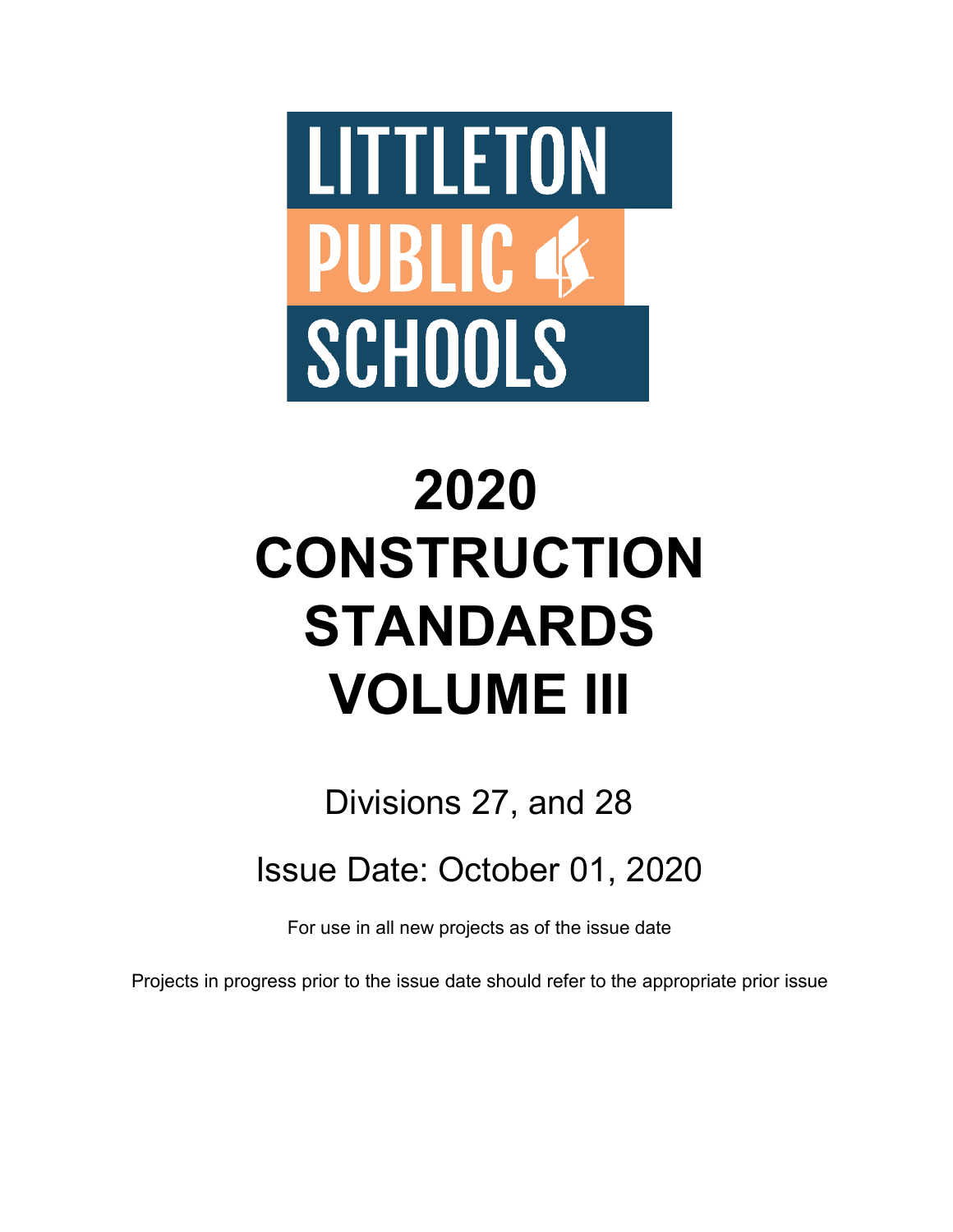# **TABLE of CONTENTS**

#### **[DIVISION 27 COMMUNICATION](#page-2-0)**

- **[27 00 00 General Requirements for Communication](#page-2-1)**
- **[27 05 20 Pathways and Spaces Standards](#page-3-0)**
- **[27 10 00 Structured Cabling](#page-13-0)**
- **[27 30 00 Paging and Notification](#page-32-0)**

#### **[DIVISION 28 ELECTRONIC SAFETY and SECURITY](#page-43-0)**

- **[28 00 00 General Requirements for Electronic Safety and Security](#page-43-1)**
- **[28 05 00 Common Work Results for Electronic Life Safety](#page-44-0)**
- **28 10 00 Physical Security Equipment Standards**
- **28 46 [00 Fire Alarm and Detections Systems](#page-54-0)**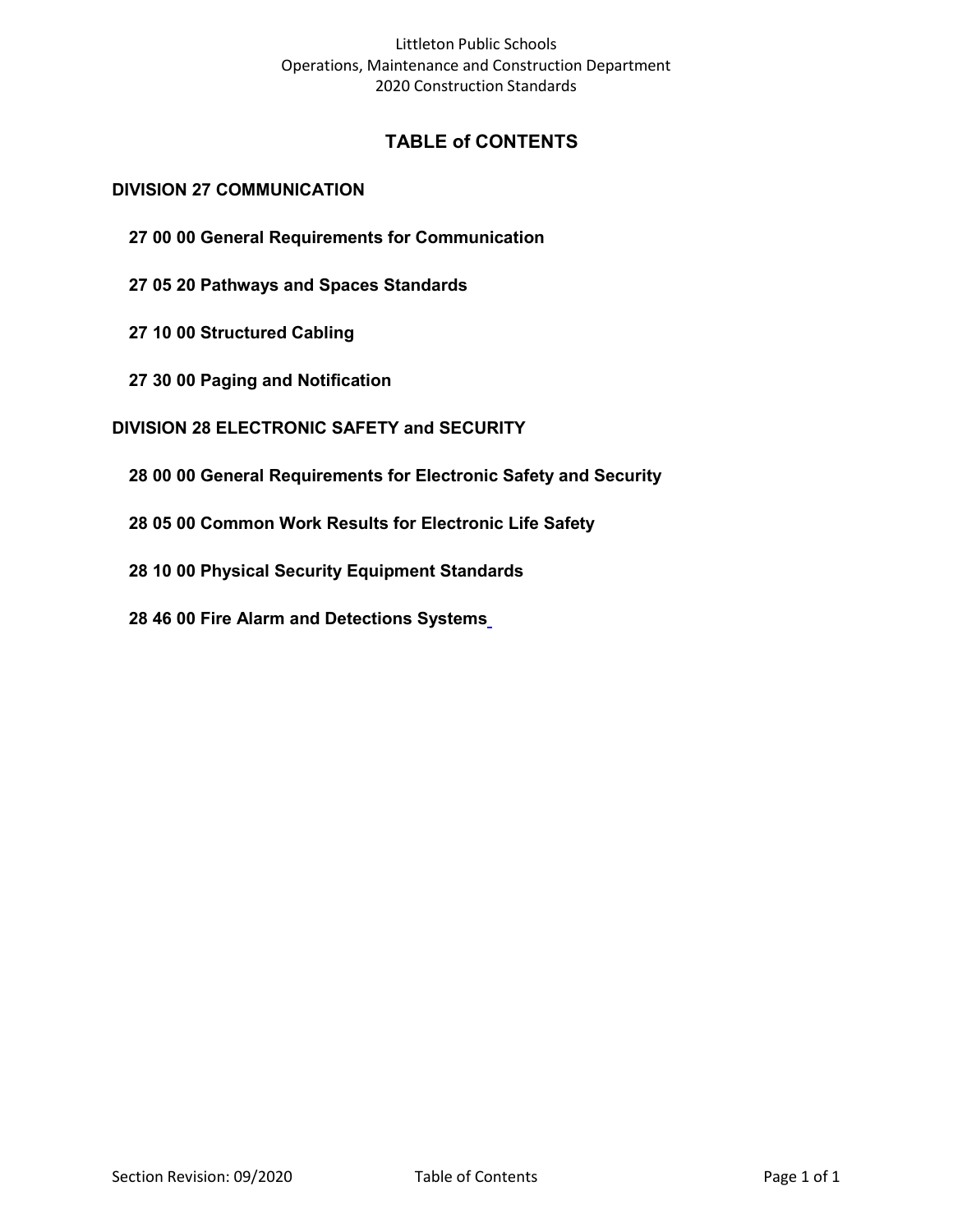# **DIVISION 27 COMMUNICATION**

#### <span id="page-2-1"></span><span id="page-2-0"></span>**27 00 00 General Requirements for Communication**

Division 27 Communication is part of the third volume of a three-volume series, LPS Construction Standards and should be coordinated with Division 28 and the other two volumes. This division provides definitive goals, design & installation mandates, and detailed specifications for District facilities infrastructure and systems supporting Information Technology, Domestic and Emergency Communications, Smoke/Fire Detection and Alarm, and Building Access, and Security.

The standards identify professional certifications for design engineers, manufacturer certifications for installers, and relevant experience required for both. Proprietary platforms are identified for each major system, along with pre-approved providers of mutually compatible component devices.

**Deviation from any provision in these Standards is prohibited except for unique circumstances and only following exhaustive review and sign-off by the LPS** Operations, Maintenance and Construction Department (OMC), Information and Technology Services (ITS) and/or Security and Emergency Planning, as appropriate, via specific project programming and design.

Construction drawings and specifications based on these standards, in conjunction with the other two volumes, must provide for complete, properly operating systems fully integrated into existing District central operations, monitoring and control.

Consultants are required to coordinate with LPS resources including:

Division 27 Technology Design Typicals Division 28 FA & MN Schematics Safety and Security Guidelines for Facility Design Construction Standards Volume 1 for Divisions 00-14 and 31-33 Construction Standards Volume 2 for Divisions 21-23, and 26

Resources can be found on LPS Manuals and Regulations web page:

<https://littletonpublicschools.net/manuals-regulations>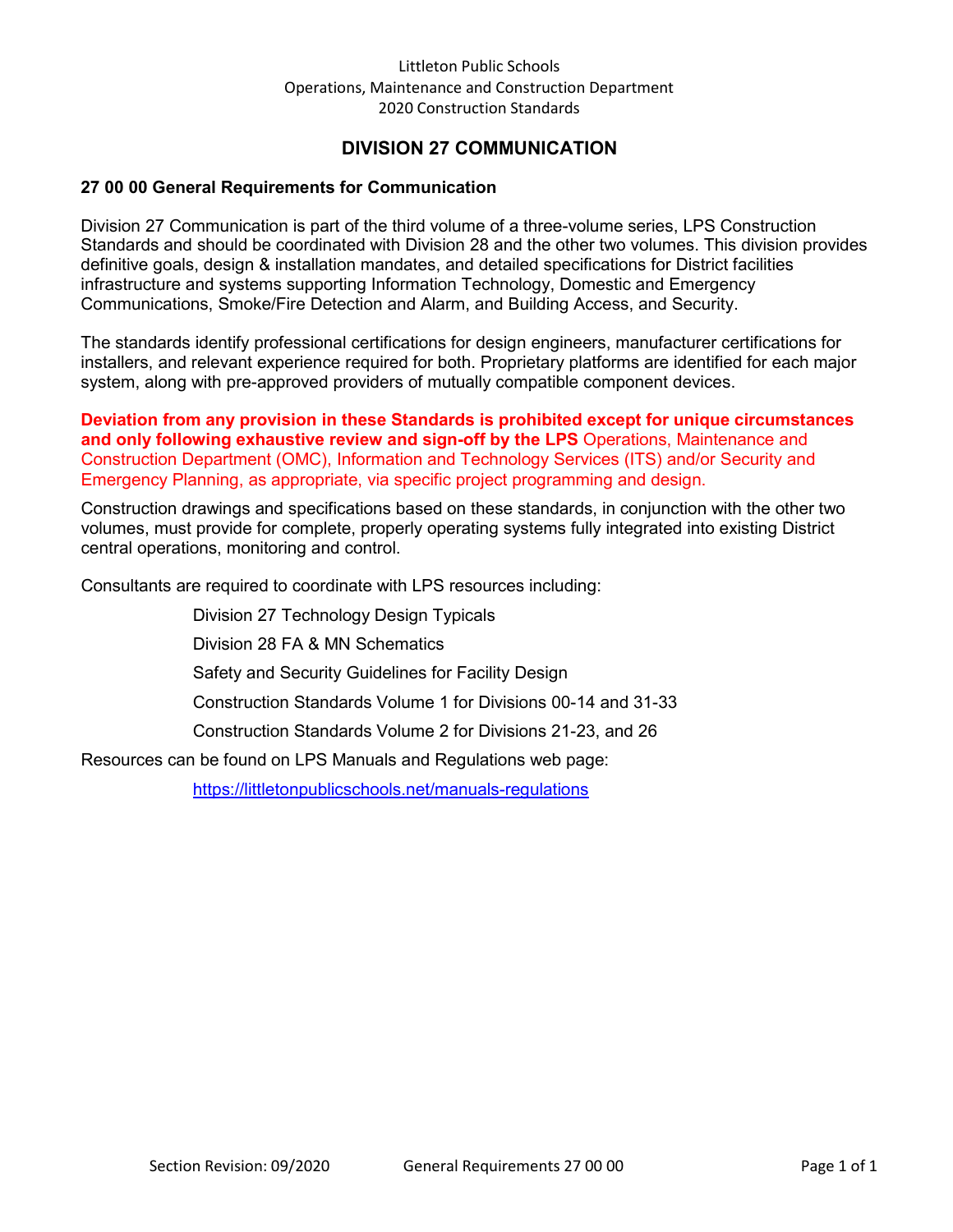#### <span id="page-3-0"></span>**27 05 20 Pathways and Spaces Standards**

# **1.0 INTRODUCTION**

#### 1.1 PURPOSE

The intent of this document is to provide a standard specification that will be used for all Littleton Public Schools facilities requiring new pathways and spaces for structured cabling installation. This document provides the minimum requirements and criteria for the distribution pathways and telecom spaces that should accommodate the Owner's requirements through 2018.

Pathway in any facility shall be contingent upon prevailing architectural conditions within the facility. The primary factor influencing the design of pathways within any facility shall be ceiling type. Size of a facility and the functional use of spaces and facilities may be considered when developing pathway design.

Telecommunication Spaces in LPS facilities shall consist of (1) main equipment room (MDF) in each facility and additional telecom rooms (IDFs) as needed to support the facility based on size and configuration.

#### 1.2 SCOPE

This document defines the pathways, spaces, and subsystem components that are necessary for a comprehensive structured cabling system supporting voice, data, notification, and security systems. The intent of this document is to provide all pertinent information to allow a design team to successfully design and specify a complete system. However, it is the responsibility of the technology consultant and design team, in consultation with Littleton Public Schools technical staff, to propose any and all items required for a complete system installation if not specifically identified within the scope of the project.

#### 1.3 APPLICABLE DOCUMENTS

The cabling system described in this standard is derived in part from the recommendations made in industry standard documents. The lists of documents below are incorporated by reference:

- 1) These Construction Standards and Associated Drawings
- 2) ANSI/TIA-568-C Commercial Building Telecommunications Cabling Standard 2012
- 3) ANSI/TIA-569-C Commercial Building Standard for Telecommunications Pathways and Spaces 2012
- 4) ANSI/TIA-606-B Administration Standard for the Telecommunications Infrastructure of Commercial Buildings - 2012
- 5) ANSI/TIA-607-B Commercial Building Grounding and Bonding Requirements for Telecommunications 2012
- 6) TIA-526-14-B Optical Power Loss Measurements of Installed Multimode Fiber Cable Plant 2012
- 7) Building Industries Consulting Services, International (BICSI) Telecommunications Distribution Methods Manual (TDMM) – 13th edition
- 8) National Fire Protection Agency (NFPA) 70, National Electrical Code (NEC) 2011
- 9) National Fire Protection Agency (NFPA) 72, National Fire Alarm and Signaling Code- 2011
- 10) Littleton Public Schools Division 26 Construction Standards
- 11) Littleton Public Schools Division 27 Construction Standards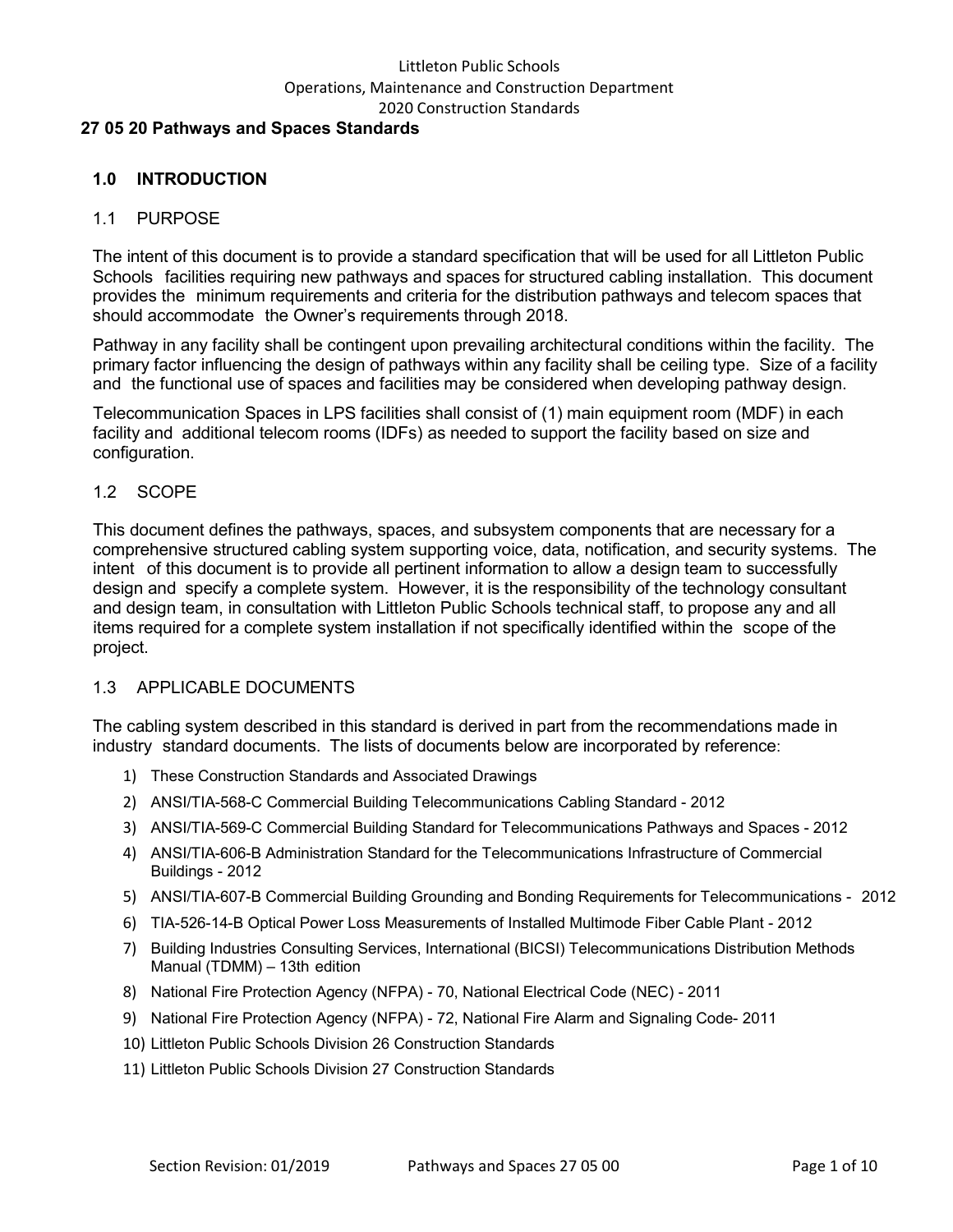If a conflict exists between applicable documents, then the order in the list above shall dictate the order of precedence in resolving conflicts. This order of precedence shall be maintained unless a lesser-order document has been adopted as code by a local, state, or federal entity and is therefore enforceable as law by a local, state, or federal inspection agency.

If this document and any of the documents listed above are in conflict, then the more stringent requirement shall apply. All documents listed are believed to be the most current releases of the documents; the design team is responsible to determine and adhere to the most recent release when developing the proposal for installation.

# 1.4 DESIGN TEAM QUALIFICATIONS

For LPS project design, all architectural firms shall employ or contract with a technology design consultant or engineer. The consultant or engineer shall possess a current Registered Communications Distribution Designer credential from BICSI (Building Industries Consulting Services, International) in order to demonstrate proficiency in the design and implementation of a comprehensive structured cabling system.

# 1.5 CONSTRUCTION DOCUMENTS

Construction documents shall provide separate drawings specifically for structured cabling system locations and details. Structured Cabling System drawings shall indicate all new pathways and spaces required in the facility. Existing raceway, conduit, and other pathways shall be indicated on drawings and noted as to disposition. All existing pathways that are to remain in place are to be properly reworked as necessary to bring them into current standards and codes. Mounting height of all equipment shall be indicated by way of floor plan keynotes, or equipment installation detail sheets. CSI-formatted specification sheets shall be provided as a supplement to the design documentation. Specifications must call out the manufacturers of the cabling products as indicated in this document. No alternates are to be accepted on products specified within this document.

All vendors for any cabling project will submit contractor qualifications and project data sheets. It will be the responsibility of the Technology Consultant and design team to review all submitted documentation for accuracy before forwarding the submittal package to Littleton Public Schools for final approval.

# 1.6 SUBMITTALS

- Submittals shall include product data literature. Submittals shall include adequate descriptive literature, catalog cut sheets, and other data necessary for LPS ITS to ascertain that the proposed equipment and materials comply with specification requirements.
- Product data submittals shall consist of technical data sheets, manufacturer specifications, illustrations, standard schedules, performance charts, instructions, brochures, diagrams, and test data furnished to illustrate a product, material, or system for some portion of the work. Product data literature is required on all items of material and equipment and should be clearly marked, identifying specific items proposed.
- Prior to assembling or installing the work, prepare and submit shop drawings as necessary for review and approval.
- Shop Drawings shall include schematic layout of raceway, conduit, and pathways.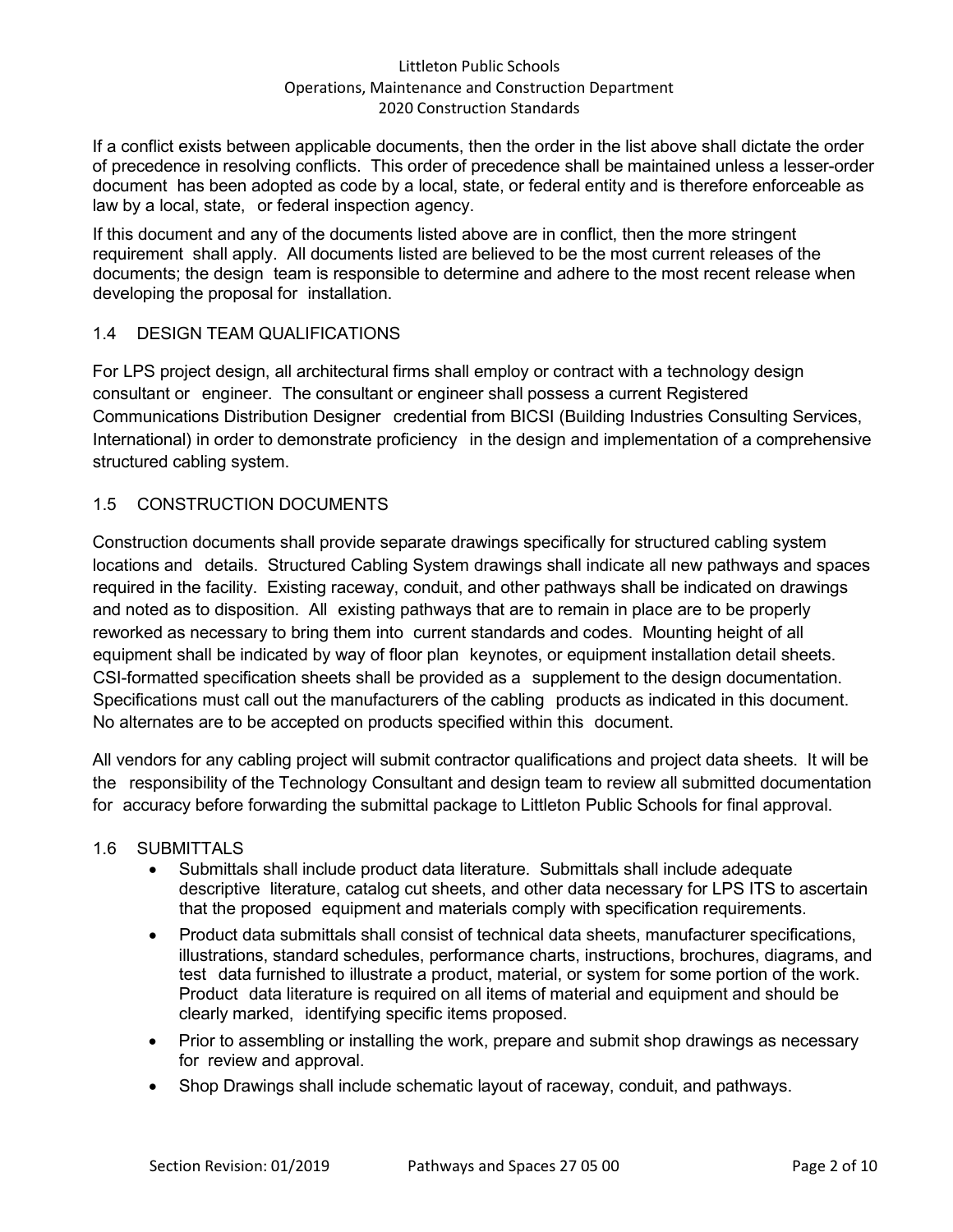#### Littleton Public Schools

# Operations, Maintenance and Construction Department

# 2020 Construction Standards

- The contractor shall not purchase any materials or equipment for incorporation into the project prior to receipt of reviewed submittals from LPS ITS.
- Review of product data shall not relieve the Contractor from responsibility for deviations from the drawings or specifications, unless the Contractor has, in writing, called attention to such deviations at the time of submission and secured written approval.
- Samples may be requested, which shall be physical examples, which represent materials, equipment, or workmanship and establish standards by which the work will be judged.
- Product data submittals shall be reviewed by the Technology Consultant and design team prior to being forwarded to LPS ITS for review and final approval. LPS ITS will have authority for final approval of all product data submittals.
- Submittals shall include a labeling system and plan for the structured cable installation.

# 1.7 CONTRACTOR QUALIFICATIONS

Contractors bidding on this project must meet the following minimum requirements:

- Bidding contractors shall be companies specializing in the installation, fabrications, and design of raceway and architectural support for telecommunications systems.
- Typically, conduit, tray, and raceways will be installed by an Electrical Contractor, and architectural support will be installed or fabricated by a General Contractor. The Design Team shall coordinate with the construction team to insure efficient and clean pathway and space installations.
- Build-out of rack and raceway within Telecom Spaces shall be performed by a structured cabling contractor who meets the requirements laid out in Section 27 10 00 Structured Cabling Standards.

# **2.0 STRUCTURED CABLING PATHWAY REQUIREMENTS**

#### 2.1 HORIZONTAL DISTRIBUTION PATHWAY

Distribution pathway design and components shall be determined based on architectural design and conditions of existing building. In facilities with suspended ceilings installed, structured cabling pathways shall be above the suspended ceilings in broad base support devices attached to the deck above the suspended ceiling.

Facilities that do not have suspended ceilings or have areas without suspended ceilings shall have pathways designed and coordinated with LPS Operations, Maintenance and Construction (OMC) and LPS ITS departments.

Typically, main pathways shall route through hallways and common areas to mitigate interruption of educational spaces during construction and future troubleshooting. Facilities that have suspended ceilings in classrooms but not in hallways are the exception to this rule. Where routing cable pathways through hallways is not practical, pathways may be established through educational spaces. Acceptable pathways within educational spaces must be coordinated and approved by LPS OMC and LPS ITS departments.

Acceptable pathway solutions in facilities without suspended ceilings include architectural soffit fully enclosing cable pathway and establishment of new suspended ceiling in hallways or common areas. Conduit pathway through hallways and common areas shall be considered on a case by case basis and must be coordinated with and approved by LPS OMC and LPS ITS departments. Open-top cable tray or other pathways that are not fully enclosed shall not be considered.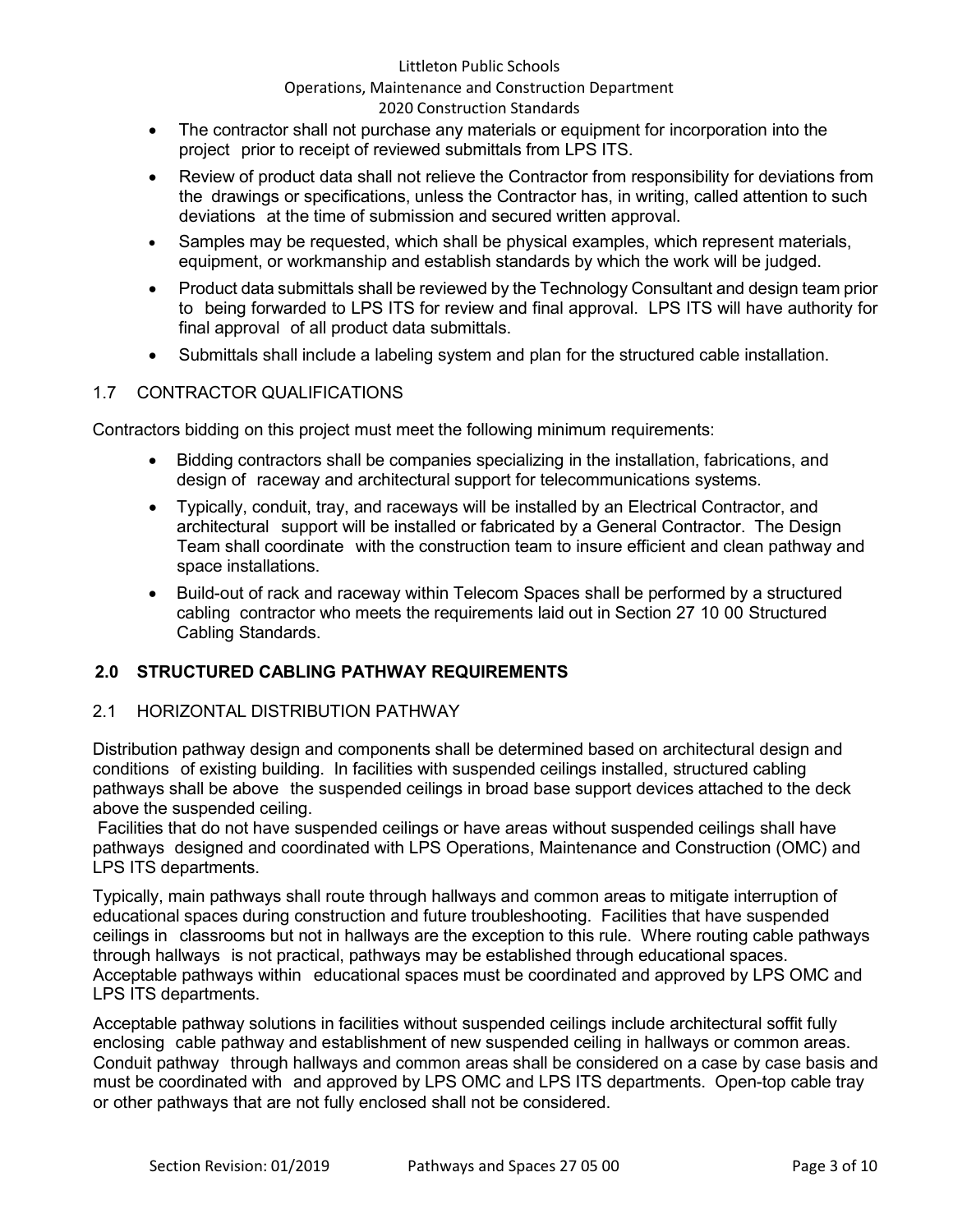#### Littleton Public Schools

#### Operations, Maintenance and Construction Department

#### 2020 Construction Standards

Where conduit or other enclosed pathway is approved, Construction Drawings shall detail layout of pathway including pull boxes, consolidation boxes, and vertical elevation changes. Additionally, shop drawings of pathways shall be generated as submittals to confirm and coordinate pathway installation.

#### 2.2 IN-CLASSROOM DISTRIBUTION PATHWAY

Distribution pathway design and components shall be determined based on architectural design and conditions of existing building. In classrooms with suspended ceilings installed, structured cabling pathways shall be above the suspended ceilings in broad base support devices attached to the deck above the suspended ceiling.

Classrooms that do not have suspended ceilings shall have pathways designed and coordinated with LPS OMC and LPS ITS departments.

All classrooms shall include a Wireless Access Point enclosure that shall serve as a consolidation point and pull point in classrooms without suspended ceilings.

In-Classroom pathways where suspended ceilings do not exist shall consist of conduit mounted to the ceiling or walls. Construction Documents shall include a typical classroom conduit layout based on ceiling type, light fixtures, access to trunk pathways, and architectural considerations. Larger facilities may require additional typical classroom drawings to accommodate different areas and room functions. Typical classroom conduit layout shall be designed and coordinated with LPS OMC and LPS ITS departments. Shop drawings of In-Classroom pathway shall be generated as submittals to confirm and coordinate pathway installation.

#### 2.2.1 Product Specifications

Wireless Access Point Enclosure – Hard Lid

- Wireless access point enclosure designed to be surface mounted on "hard-lid" ceilings or walls.
- Back box per Oberon 1015-C specification.
- Fully hinged locking cover is impact resistant and transparent to wireless signals.
- Knockouts for  $\frac{3}{4}$ " trade conduit connectors, and snap-in keystone jacks and connectors.

Oberon

- 1015-C
- No Exceptions

Wireless Access Point Enclosure – Suspended Ceiling

- 15" x 15" Ceiling tile insert telecommunications enclosure.
- UL Listed, designed to meet NEC300-22 and 300-23 for plenum installations.
- 16-gauge clear coat aluminum back-box; 14 gauge textured white, powder coated steel door; textured white, powder coated steel flange; UL Classified domes.

Oberon

- 1075-CP
- No Exceptions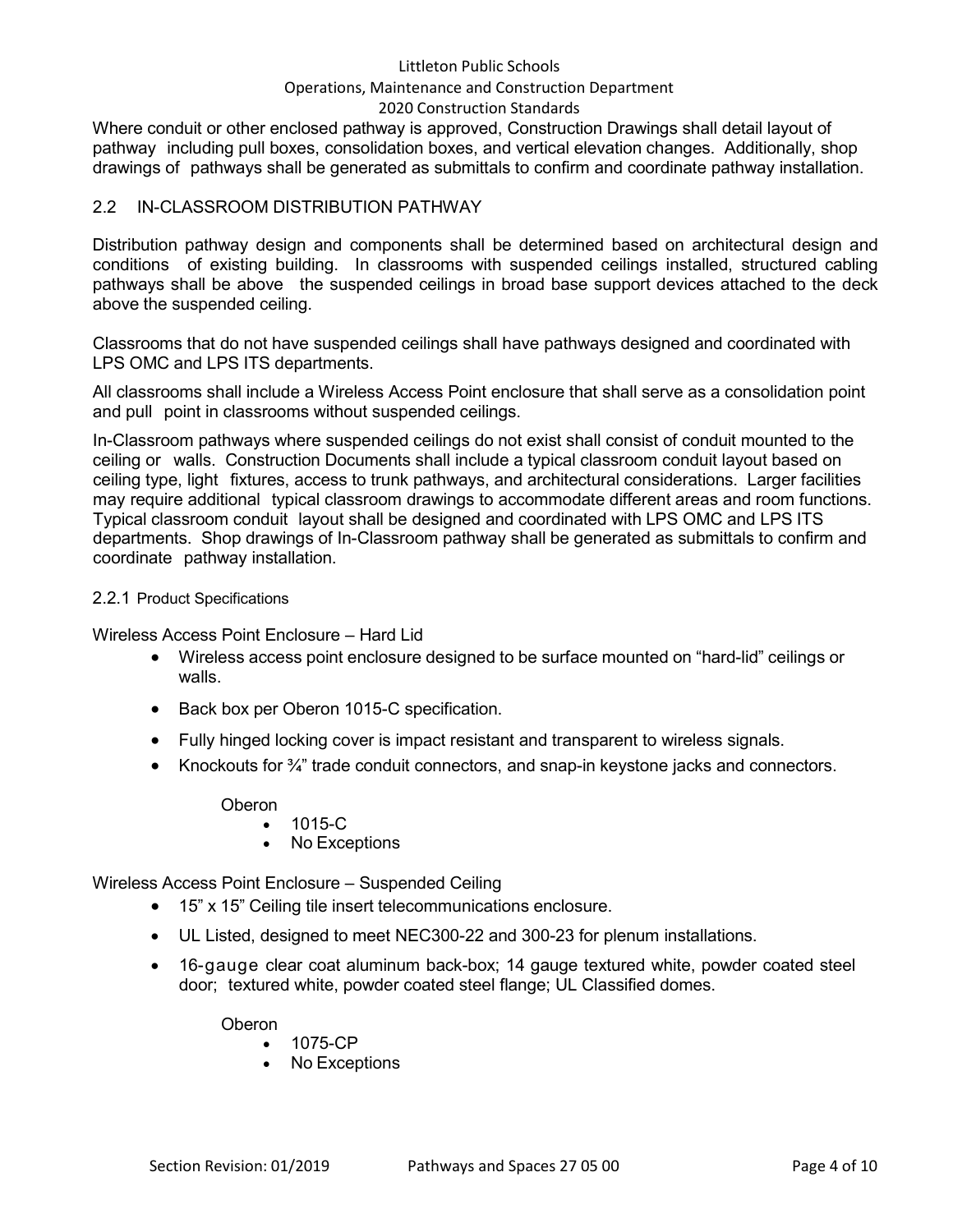# **3.0 TELECOM SPACE REQUIREMENTS**

# 3.1 EQUIPMENT AND TELECOM ROOMS

Equipment Room (MDF) and Telecom Room (IDF) locations shall be coordinated with and approved by LPS OMC and LPS ITS departments, in collaboration with the specific facility staff. When possible, the MDF shall be located to support the facility without IDFs, based upon field verification to assure that maximum effective cable runs will not be exceeded. Where IDFs are required to support facility size and configuration, they shall be located to minimize the need for additional rooms.

MDF rooms shall be at least 12' x 10', and IDF rooms shall be at least 10' x 10'. Rooms shall be square or rectangular in shape. Equipment not related to support of the MDF/IDF, including piping and ductwork, shall not be installed in, pass through, or enter the MDF/IDF rooms. Ceilings must be free and clear of any obstructions, including architectural /structural members not directly related to the MDF/IDF. Access to MDF/IDF rooms shall be through common areas, corridors or utility spaces and shall not route through instructional spaces. All MDF/IDF doors shall be secured with electronic card reader and keyed lock (with access restricted to LPS ITS and OMC Department personnel).

MDF rooms shall have a minimum of four (4) two-post equipment racks ganged together with vertical wire management. Telecom Rooms shall have a minimum of three (3) two-post equipment racks ganged together with vertical wire management. Racks shall be placed in a manner that will allow a minimum of three (3) feet of clearance from the front and rear mounting surfaces. Ladder rack raceway shall be installed over racks and around the perimeter of the room to provide adequate pathway for inter- and intra-room cabling. Ladder rack shall be installed with extension brackets 6" above the top of two-post racks. Crossbar and stringer radius drops shall be used to maintain cable bend radius where cable enters vertical wire management. All walls shall be completely covered with  $\frac{3}{4}$  x 4' x 8' sheets of AC grade plywood. Plywood shall be painted with two (2) coats of fire-retardant white paint. Plywood shall be mounted above electrical outlets (19" AFF typical) and extend above ladder rack.

Configuration and layout of equipment and termination panels shall be coordinated with LPS ITS. Typically, one (1) two-post rack shall be dedicated to horizontal and backbone cable termination; one (1) two-post rack shall be dedicated to Owner-provided network equipment; one (1) two-post shall be dedicated to secondary systems including security and paging notification equipment and termination panels.

#### 3.1.1 Product Specifications

Equipment Racks

- Racks shall be constructed of aluminum and include two (2) top angles, two (2) base angles and two (2) 3" deep channels.
- Available as 84" high.
- Channels shall be tapped to accept #12/24 mounting screws.
- Channels shall have RMU markings.
- Shall be black in color.

Chatsworth Products (CPI)

- 55053-703
- Approved Equal

Wall Mount Equipment Cabinets

- Wall-mounted design with hinged sections to permit rear access to mounted equipment.
- Vertical mounting rails shall be adjustable front to rear.
- Welded construction with power coat finish.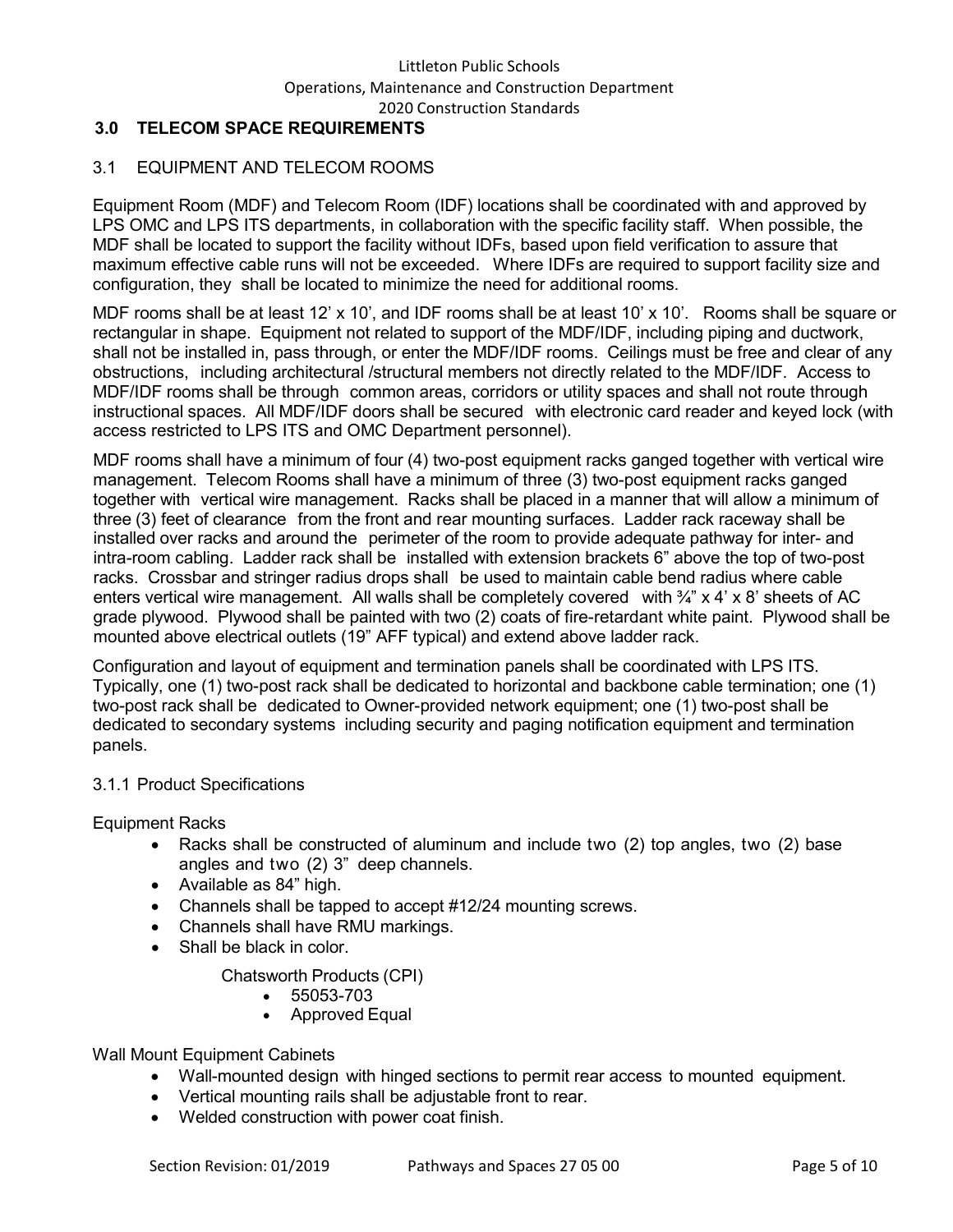#### Littleton Public Schools

# Operations, Maintenance and Construction Department

#### 2020 Construction Standards

- Available with 12 to 26 rack mount spaces.
- Available as 24" by 24" by 36" or 48" high.
- UL listed.
- Shall be black in color.
	- Chatsworth Products:
		- 11900-736
		- Approved Equal

Vertical Cable Manager

- Double-sided design for cable management front and rear.
- 1 RMU cable guides on the front for managing patch cords.
- Shall include a front cover that can be opened right or left or removed entirely.
- Use 6" width, only. (3.65" width is too small.)
	- Chatsworth Products (CPI)
		- 30162-703
		- Approved Equal

Horizontal Cable Manager

- Available in 1U and 2U high wire managers.
- Rings may be made of metal or flexible material.
- Rings on front only.
- Shall be black in color.

Chatsworth Products (CPI)

- 30139-719
- Approved Equal

Ladder Rack (Cable runway)

- Ladder rack shall be manufactured from 3/8" wide by 1-1/2" tubular steel with .065" wall thickness.
- Ladder rack (side stringers) will be 9'-11½" long. Cross members will be welded in between stringers on 12" centers beginning 5-3/4" from one end so that there are 10 cross members per ladder rack. There will be 10-1/2" of open space in between each cross member.
- Ladder rack will be delivered individually boxed, and available in 12" width.
- Finish shall be epoxy-polyester hybrid powder coat (paint) in black.
	- Chatsworth Products (CPI)
		- 10250-712
		- Approved Equal

Ladder Rack Mounting Hardware

- Wall angle support kits:
	- Shall be available in widths and colors to match ladder rack.
	- Shall include hardware for mounting ladder rack.
- Triangle support bracket kits:
	- Shall be available in widths and colors to match ladder rack.
	- Shall be constructed as a triangular welded bracket.
	- Shall carry a load rating of 100 lbs.
	- Shall include hardware for mounting ladder rack.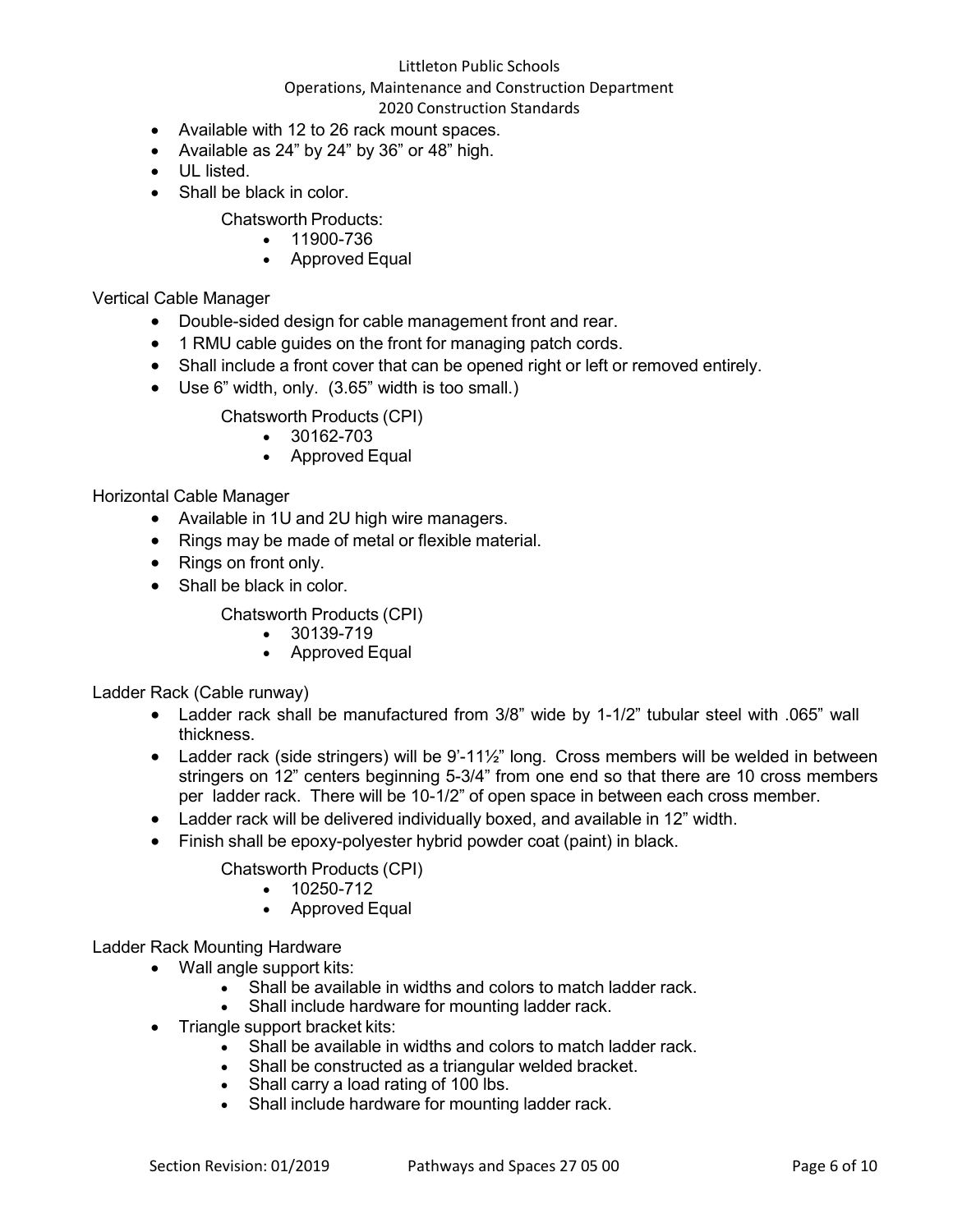- Cable Runway Elevation kits:
	- Used to support ladder rack above racks or cabinets.
	- Elevate ladder rack between 2" and 6" above racks or cabinets.
- Rack-to-Runway Mounting Plate
	- Used to secure ladder rack to top of equipment rack.
	- Material is  $\frac{1}{4}$ " thick cold-rolled steel.
	- Can mount either parallel or perpendicular.
	- Finish shall be epoxy-polyester hybrid powder coat (paint) in the color(s) specified.
	- Match ladder rack color.

Chatsworth Products (CPI)

• Approved Equal

Ladder Rack Splice Kits

- Splice kits will provide a method of mechanically connecting ladder rack sections and turns together end-to-end or side-to-end to form a continuous pathway for cables.
- Splices (splice plates) will be manufactured from steel. Splice, grounding, and insulator bar kits will include installation hardware.
- Finish (of splice plates and hardware) shall be zinc plate.
- Splice kits shall consist of butt splices and junction splices as required.
	- Chatsworth Products (CPI)
		- Approved Equal

#### Cable Runway Radius Drop

- Can mount to side stringer or cross member.
- Controls cable exit from ladder rack to racks or cabinets below.
- Cross member drops available in varying widths to match cross member widths.
- Available in colors to match ladder rack.

Chatsworth Products (CPI)

- 12100-712
- 12101-711
- No Exceptions

#### Rack Mount UPS

APC Smart UPS Series Rack Mount Uninterruptible Power Supply

• All UPS devices use for LPS systems shall include a Smart Slot interface port and preinstalled network card.

1500V:

2000V: • SMX2000RMLV2UNC

3000V:

• SMX3000RMLV2UNC

External Battery:

- SMX48RMBP2U
- SMX120RMBP2U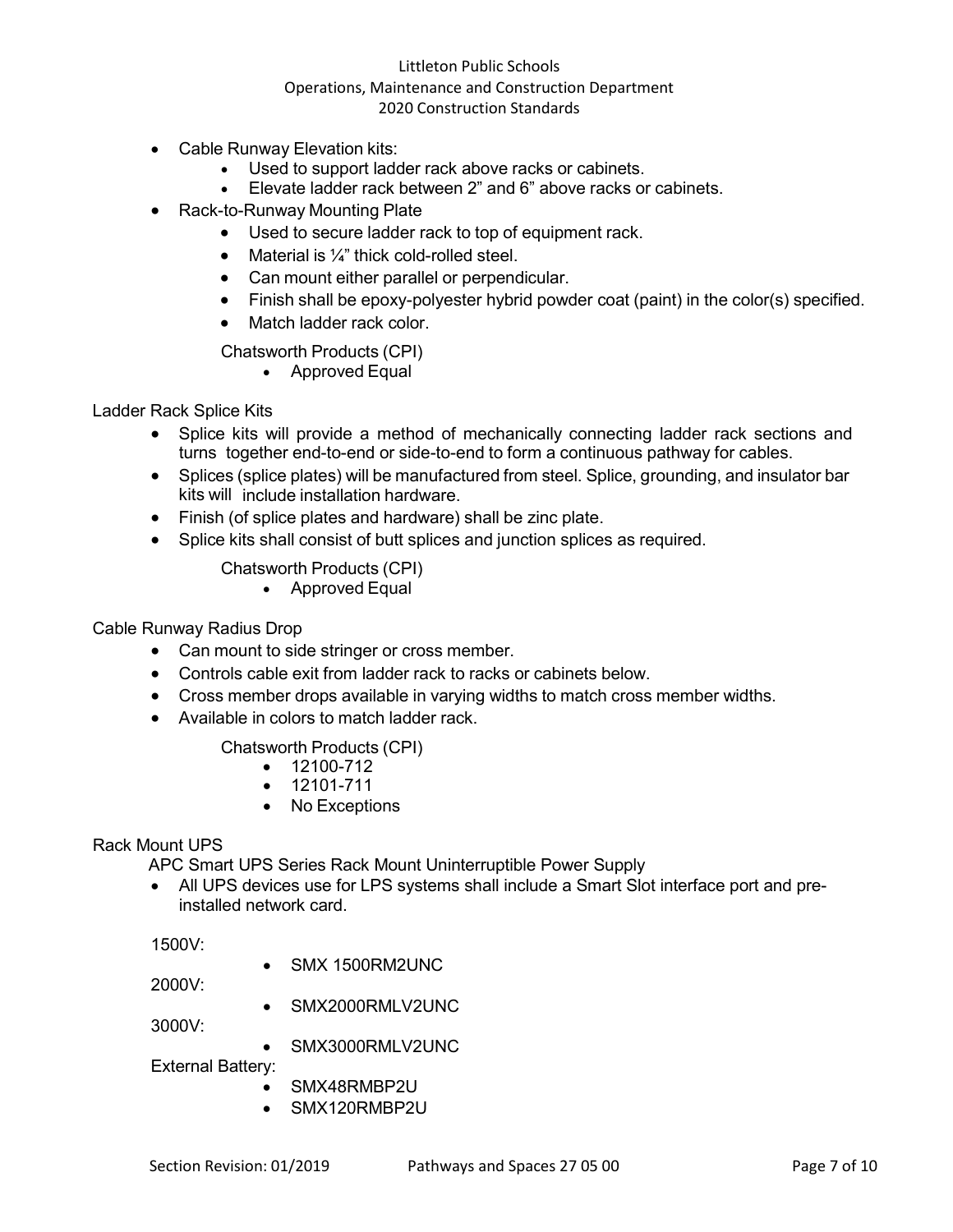#### 3.2 GROUNDING AND BONDING

The MDF room in each building shall be equipped with a telecommunications main grounding bus bar (TMGB). Each IDF room shall be provided with a telecommunications ground bus bar (TGB). The TMGB and TGB shall be connected to the building electrical entrance grounding facility. The intent of this system is to provide a grounding system that is equal in potential to the building electrical ground system. Therefore, ground loop current potential is minimized between telecommunications equipment and the electrical system to which it is attached.

Ladder rack raceway, two post equipment racks, and wall mount cabinets shall be grounded to the respective TGB or TMGB using a minimum #6 AWG stranded copper bonding conductor and compression connectors. All wires used for telecommunications grounding purposes shall be identified with a green insulation. Use 2-hole, long-barrel lugs where ground bonds are fastened to equipment racks, ladder racks and busbars. Lugs shall have compression type fittings and be designed for the purpose of bonding equipment to ground. Use factory made bonding conductors where possible. Use proper crimping tools and dies when field installing lugs. Mechanical lugs with screw connections are not permitted. Scrape paint or power coat from equipment racks and ladder racks to bare metal before attaching lugs.

Refer to LPS Design Guidelines and Specifications Division 26 for additional details regarding grounding system.

#### 3.3 ENVIRONMENTAL PROVISIONING

MDF and IDF rooms shall be provided with independent or split-system HVAC systems. Separation from building HVAC is required to maintain cooling when main building systems are not in operation.

Temperature shall be controlled to provide a continuous operating range of 64°F (minimum) to 78°F (maximum).

Humidity shall be controlled to provide a continuous operating range of 10% to 85% relative humidity.

Lighting shall be a minimum of 50-foot candles, measured three (3) feet above finished floor on both sides of equipment racks.

#### 3.4 POWER REQUIREMENTS

Each active equipment rack shall be provided with two (2) separate dedicated 20amp 110VAC circuits with isolated ground, mounted on the ladder rack raceway above the rack. Each circuit shall terminate in a dual outlet receptacle. Receptacle back boxes and conduit shall be mounted with appropriate isolation from the ladder rack itself.

Racks dedicated to cabling termination and cross connect do not require power. Typical MDFs will have three (3) racks with power, and typical IDFs will have two (2) racks with power, but this will vary based on building layout and engineered evaluation and design.

# 3.5 UPS BACK-UP POWER PROVISIONING

Active equipment shall be supported by rack mounted uninterruptible power supplies (UPS). UPS sizing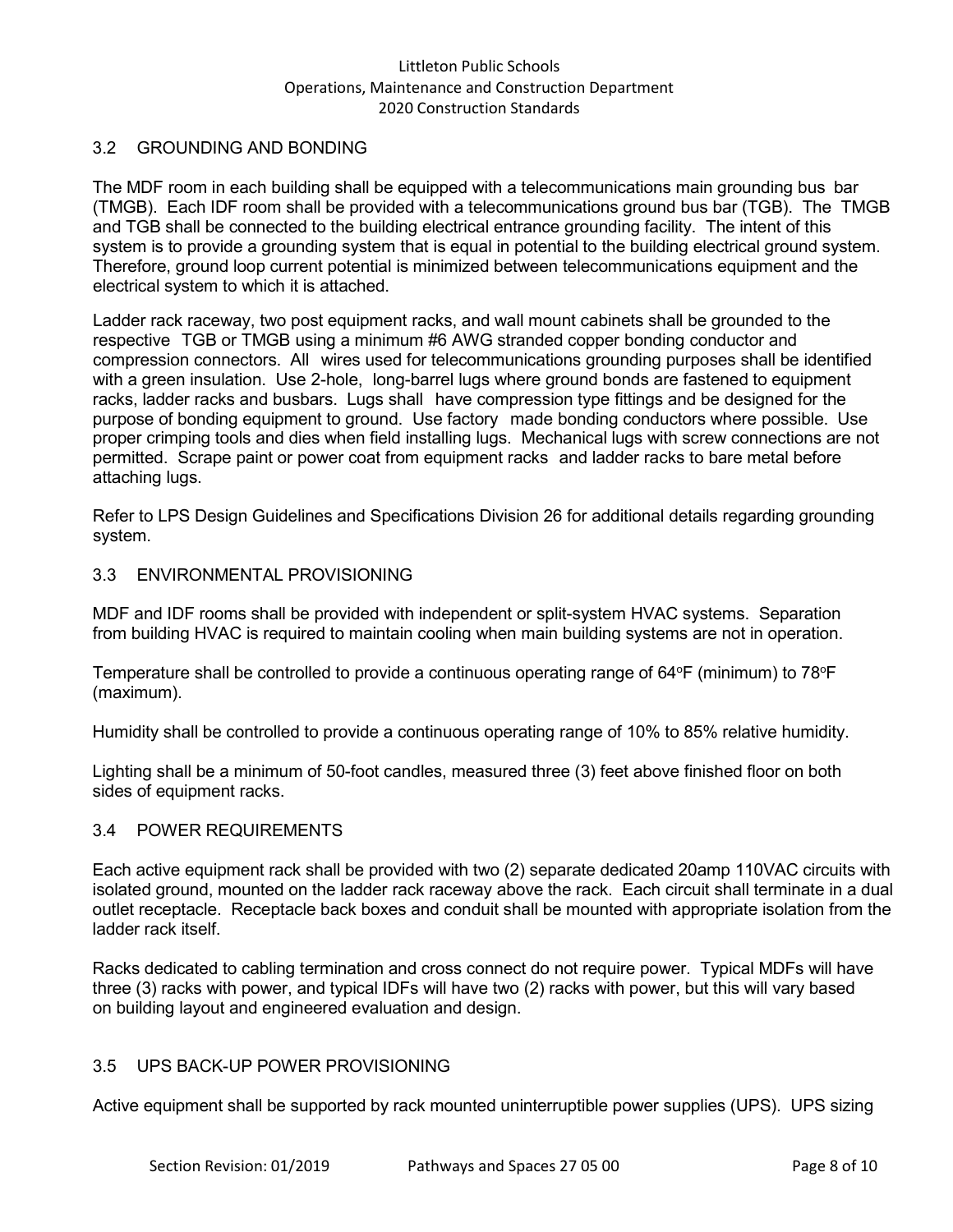#### Littleton Public Schools

#### Operations, Maintenance and Construction Department

#### 2020 Construction Standards

shall be determined by the design team based on run-time requirements as laid out below. UPS systems shall be equipped with a Smart Slot interface for network interface cards. Paging and notification systems equipment shall be supported by a dedicated UPS device. Other building and auxiliary systems (excluding fire alarm) may share UPS support only if approved in advance by the LPS ITS Department and Director of Security.

Design teams shall consult with the LPS ITS department on a case-by-case basis to determine UPS procurement responsibilities for a given project. Requirements for UPS support shall be coordinated between the design team and LPS ITS during the development of construction documents.

Telephone, data, and video network equipment shall have UPS backup for two (2) hours of continuous run time.

Security network equipment shall have UPS or battery backup providing minimum two (2) hours of continuous run time. Bosch panel connecting fixed duress buttons to building lock-down function and alert messaging shall have battery backup providing eight (8) hours of continuous run time.

Paging/Notification equipment shall have UPS backup providing a minimum eight (8) hours continuous standby and run time.

Provide and install APC AP9810 relay modules for MDF/IDF networked APC UPS systems as required. All UPS devices provided with AP9810 relays per Divisions 27 and 28 Specifications shall be programmed to provide contact closures for Fire Alarm supervision. Coordinate event initiation with LPS Representative and paging system contractor.

# **4.0 FIRESTOPPING**

All penetrations through fire rated building structures (walls and floors) shall be sealed with an appropriate firestop system. This requirement applies to through penetrations (complete penetration) and membrane penetrations (through one side of a hollow fire rated structure). Any penetrating items—i.e., riser slots and sleeves, cables, conduit, cable tray, and raceways, etc.—shall be properly fire-stopped. Fire-stop systems shall be UL Classified to ASTM E814 (UL 1479) and shall be approved by a qualified Professional Engineer (PE), licensed (actual or reciprocal) in the state where the work is to be performed. See also LPS Guideline Spec Section 07 80 00.

# **5.0 TERMINATION HARDWARE**

Refer to Section 27 10 00 Structured Cabling Standards in this document for design, specification, and installation details of termination hardware.

# **6.0 AS BUILT DOCUMENTATION**

Trunk pathways and ER/TR layout information shall be included in as-built documentation. Design and Construction Documents may be used as a template or base for as-built documentation. All deviations from construction drawings shall be represented on as-built drawings.

Refer to Section 27 10 00 Structured Cabling Standards for as-built documentation details.

#### **7.0 INSTALLATION WARRANTY**

The contractor shall warrant the cable pathway system against defects in workmanship for a period of one (1) year from the date of system acceptance. The warranty shall cover all labor and materials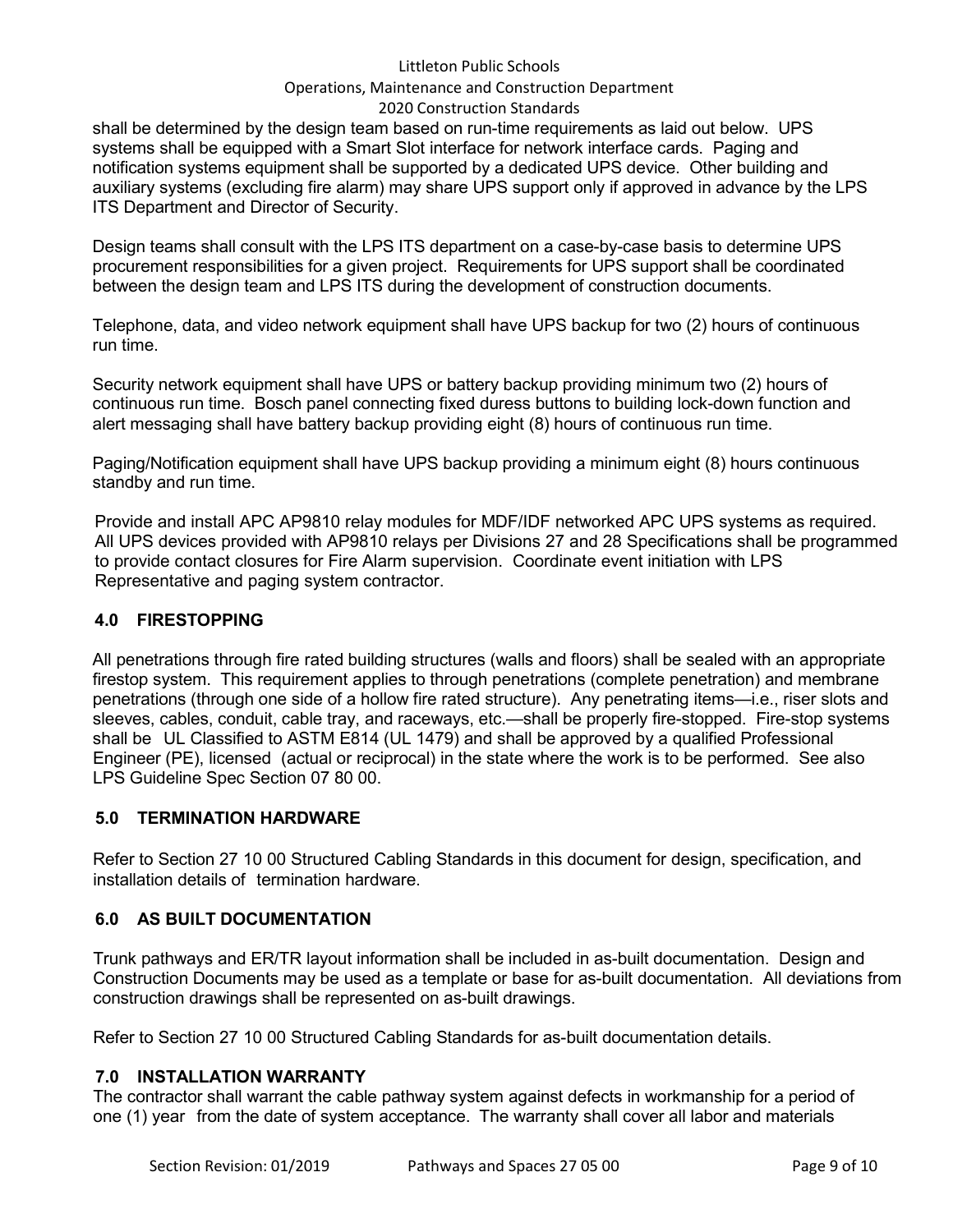#### Littleton Public Schools Operations, Maintenance and Construction Department

# 2020 Construction Standards

necessary to correct a failed portion of the system and to demonstrate performance within the original installation specifications after repairs are accomplished. This warranty shall be provided at no additional cost to the Owner.

MDF/IDF room build-out shall be included in Structured Cabling Contractor's Installation and Workmanship warranty.

# **END OF SECTION 27 05 20**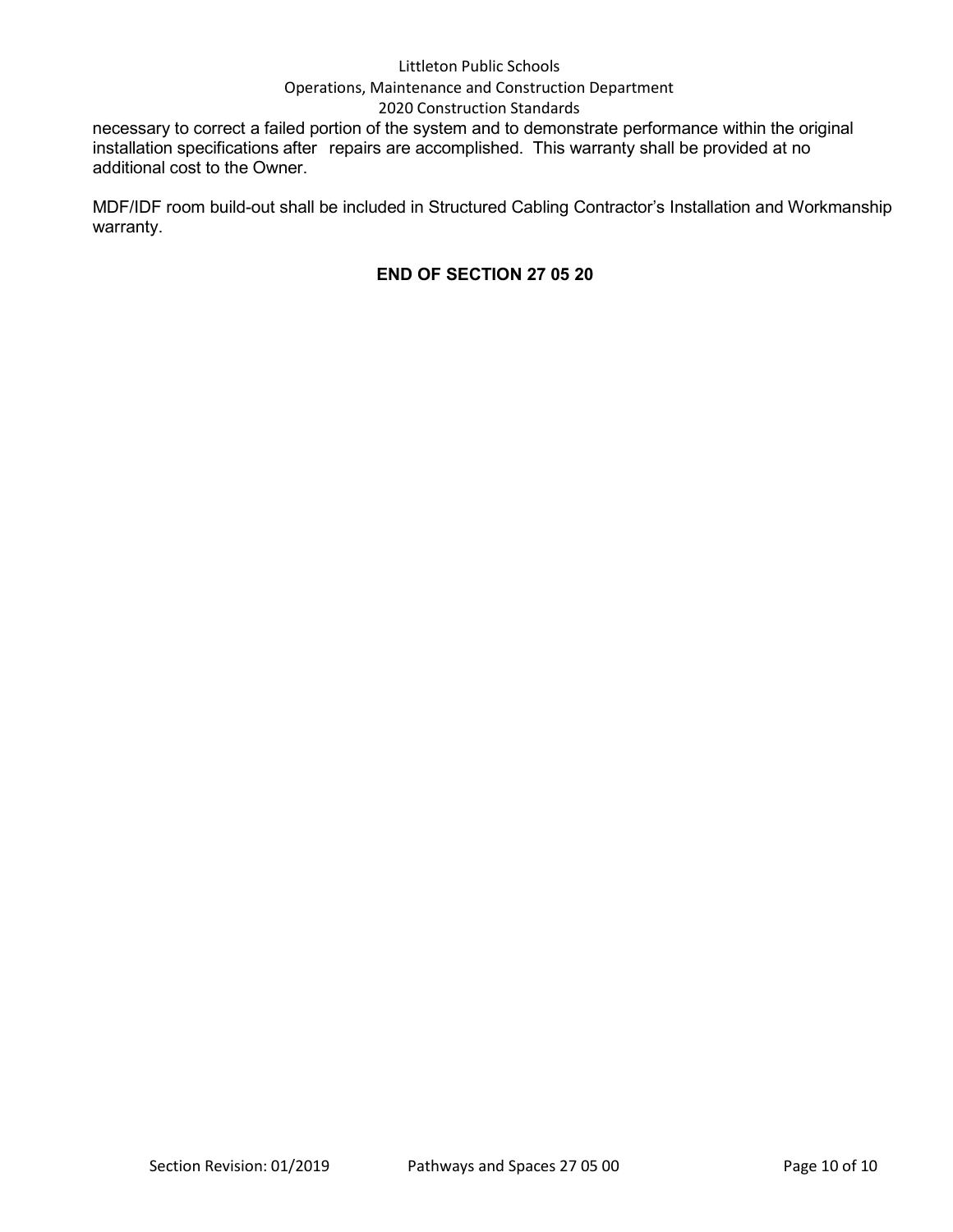# <span id="page-13-0"></span>**27 10 00 Structured Cabling**

# 1.0 INTRODUCTION

# 1.1 PURPOSE

The intent of this document is to provide a standard specification that will be used for all Littleton Public School (LPS) facilities requiring copper and fiber optic structured cabling installation. This document provides the minimum performance criteria for the components and sub-systems comprising a complete cabling system that shall accommodate the Owner's requirements in excess of ten years.

Product specifications, general design considerations, and installation guidelines are provided in this written document. Quantities of telecommunications outlets, typical installation details, cable routing and outlet types for a specific Littleton Public School facility will be provided as an attachment to this document. If the bid documents are in conflict, the written specification shall take precedence. The successful vendor shall meet or exceed all requirements for the cabling system described in this document.

The Littleton Public School's infrastructure requires a CommScope Uniprise structured cabling system installed by a CommScope Certified Installer install team local to the State of Colorado. Contractor must be within a two- hour travel distance from the Littleton Public Schools. All copper cabling shall comply with the link and channel performance requirements of the latest revision of ANSI/TIA/EIA 568-C.2 "Balanced Twisted-Pair Telecommunications Cabling Components Standard". A copper cabling system shall be backed by a Uniprise Solutions Product and Applications 20-Year System Warranty. All fiber optic cabling shall comply with the transmission performance requirements of the latest revision of ANSI/TIA/EIA 568-C.3 "Optical Fiber Cabling Components Standard". A fiber optic cabling system shall be backed by a Corning, 25-Year System Warranty.

The system warranty shall be facilitated by the Contractor and be established between the Littleton Public Schools and the cabling system manufacturer.

The successful contractor is required to furnish all labor, supervision, tooling, miscellaneous mounting hardware, and consumables for each cabling system installed. The contractor shall maintain current status with the warranting manufacturer, including all training requirements, for the duration of the Cable Infrastructure Project. The Contractor shall staff each installation crew with the appropriate number of trained personnel, in accordance with their manufacturer/warranty contract agreement, to support the 20-Year System Warranty requirements. After installation, the Contractor shall submit all documentation to support the warranty in accordance with the manufacturer's warranty requirements, and to apply for said warranty on behalf of the Littleton Public Schools. The warranty will cover the components and labor associated with the repair/replacement of any failed link, within the warranty period, which is a valid warranty claim.

# 1.2 SCOPE

This document defines the cable system and subsystem components specific to cable, termination hardware, supporting hardware, and miscellany that are necessary for a complete structured cabling system supporting voice, data, notification, and security systems. The intent of this document is to provide all pertinent information to allow a design team to successfully design and specify a complete system. However, it is the responsibility of the technology consultant and design team to propose any and all items required for a complete system installation if not specifically identified within the scope of the project.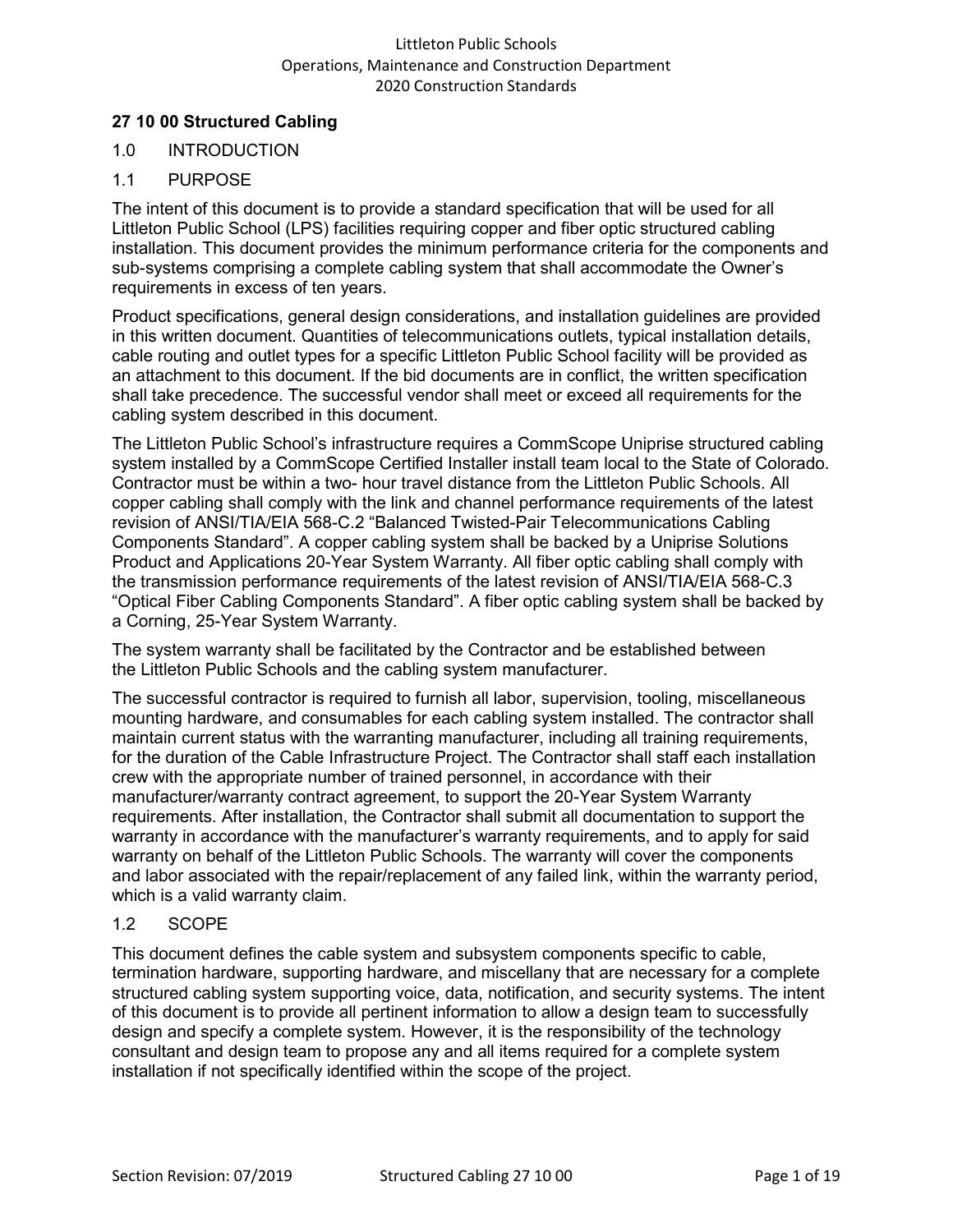# 1.3 APPLICABLE DOCUMENTS

The cabling system described in this standard is derived in part from the recommendations made in industry standard documents. The lists of documents below are incorporated by reference:

- 1) This Technical Specification and Associated Drawings
- 2) ANSI/TIA-568-C Commercial Building Telecommunications Cabling Standard 2012
- 3) ANSI/TIA-569-C Commercial Building Standard for Telecommunications Pathways and Spaces - 2012
- 4) ANSI/TIA-606-B Administration Standard for the Telecommunications Infrastructure of Commercial Buildings - 2012
- 5) ANSI/TIA-607-B Commercial Building Grounding and Bonding Requirements for Telecommunications - 2012
- 6) TIA-526-14-B Optical Power Loss Measurements of Installed Multimode Fiber Cable Plant - 2012
- 7) Building Industries Consulting Services, International (BICSI) Telecommunications Distribution Methods Manual (TDMM) – 13th edition
- 8) National Fire Protection Agency (NFPA) 70, National Electrical Code (NEC) 2011
- 9) National Fire Protection Agency (NFPA) 72, National Fire Alarm and Signaling Code-2011
- 10) Littleton Public Schools Division 26 Design Guidelines and Specifications

If a conflict exists between applicable documents, then the order in the list above shall dictate the order of precedence in resolving conflicts. This order of precedence shall be maintained unless a lesser order document has been adopted as code by a local, state, or federal entity, and is therefore enforceable as law by a local, state, or federal inspection agency.

If this document and any of the documents listed above are in conflict, then the more stringent requirement shall apply. All documents listed are believed to be the most current releases of the documents; the design team is responsible to determine and adhere to the most recent release when developing the proposal for installation.

# 1.4 DESIGN TEAM QUALIFICATIONS

For LPS project design, all architectural firms shall employ or contract with a technology design consultant or engineer. The consultant or engineer shall possess a current Registered Communications Distribution Designer credential from BICSI (Building Industries Consulting Services, International) in order to demonstrate proficiency in the design and implementation of a comprehensive structured cabling system.

# 1.5 CONSTRUCTION DOCUMENTS

Construction documents shall provide separate sheets specifically for structured cabling system locations and details. At the design team's discretion, the structured cabling sheets may be combined with paging and notification drawings and details. The structured cabling layout shall not be overlaid onto electrical, security, or any sheets other than public address as noted. Structured Cabling System sheets shall indicate all new cabling and devices present in the facility. Existing equipment, devices, and cabling shall be indicated on drawings and noted as to disposition. All existing equipment, devices, and cabling that are to remain in place are to be properly reworked as necessary to bring them into current standards and codes. Mounting height of all equipment shall be indicated by way of floor plan keynotes, or equipment installation detail sheets.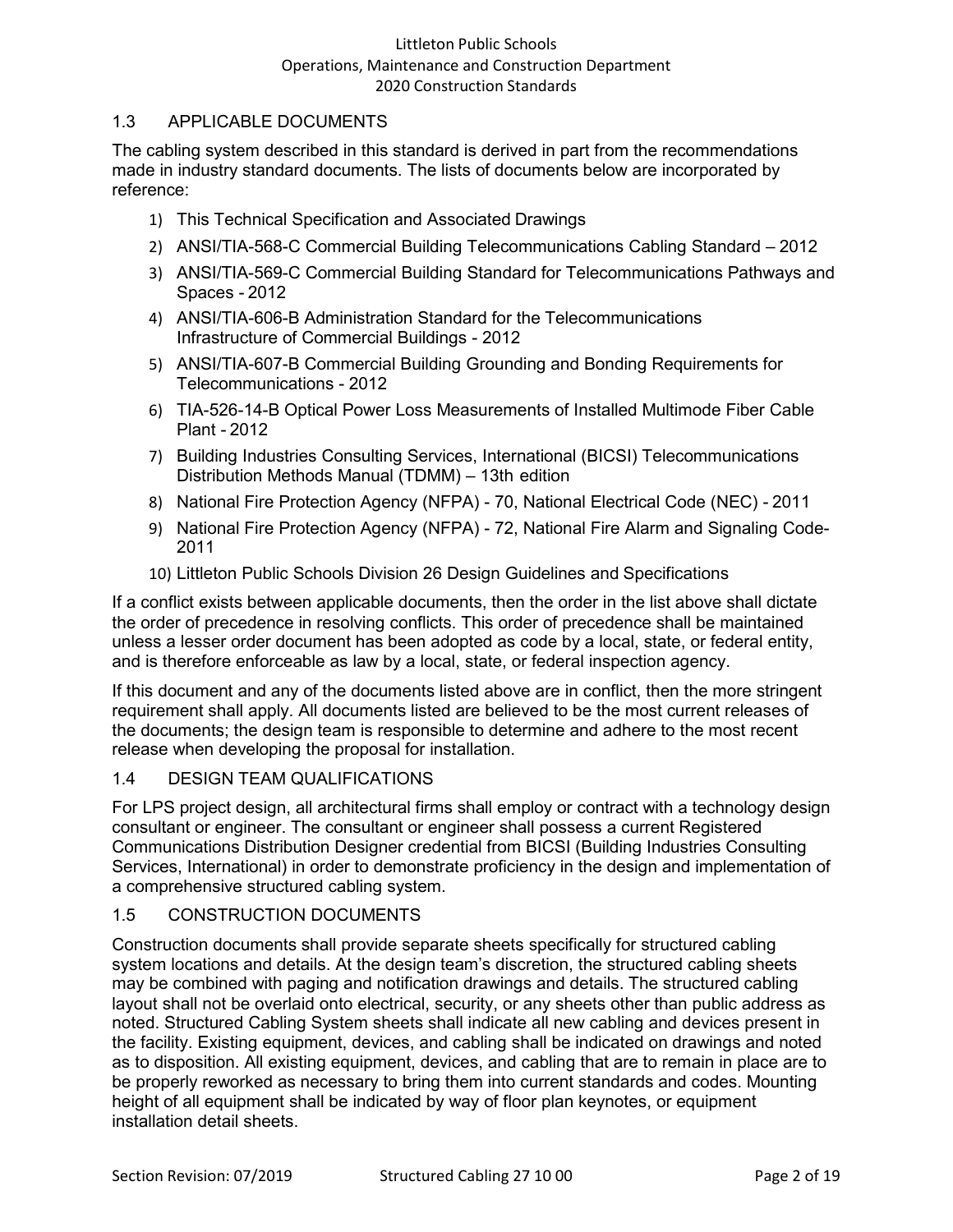CSI formatted specification sheets shall be provided as a supplement to the design documentation. Specifications must call out the manufacturers of the cabling products as indicated in this document. No alternates are to be accepted on products specified within this document.

All vendors for this cabling project will submit contractor qualifications and project data sheets. It will be the responsibility of the Technology Consultant and design team to review all submitted documentation for accuracy before forwarding the submittal package to LPS IT for final approval.

#### 1.6 SUBMITTALS

- Submittals shall include product data literature. Submittals shall include adequate descriptive literature, catalog cut sheets, and other data necessary for LPS IT to ascertain that the proposed equipment and materials comply with specification requirements.
- Product data submittals shall consist of technical data sheets, manufacturer specifications, illustrations, standard schedules, performance charts, instructions, brochures, diagrams, and test data furnished to illustrate a product, material, or system for some portion of the work. Product data literature is required on all items of material and equipment and should be clearly marked, identifying specific items proposed.
- Prior to assembling or installing the work, prepare and submit shop drawings as necessary for review and approval.
- The contractor shall not purchase any materials or equipment for incorporation into the project prior to receipt of reviewed submittals from LPS IT staff.
- Review of product data shall not relieve the Contractor from responsibility for deviations from the drawings or specifications, unless the Contractor has, in writing, called attention to such deviations at the time of submission and secured written approval.
- Samples may be requested, which shall be physical examples, which represent materials, equipment, or workmanship and establish standards by which the work will be judged.
- Product data submittals shall be reviewed by the Technology Consultant and design team prior to being forwarded to LPS IT staff for review and final approval. LPS IT staff will have authority of final approval for all product data submittals.
- Submittals shall include a labeling system and plan for the structured cable installation.

# 1.7 CONTRACTOR QUALIFICATIONS

Contractors bidding on this project must meet the following minimum requirements:

- Bidding contractors shall be companies specializing in the installation, fabrications, and design of telecommunications systems.
- Contractors must be a CommScope Uniprise Certified Installer headquartered in the state of Colorado.
- The Contractor shall have a minimum of five (5) years of experience in this specialized field and shall have completed a minimum of three projects similar in the scope to this project.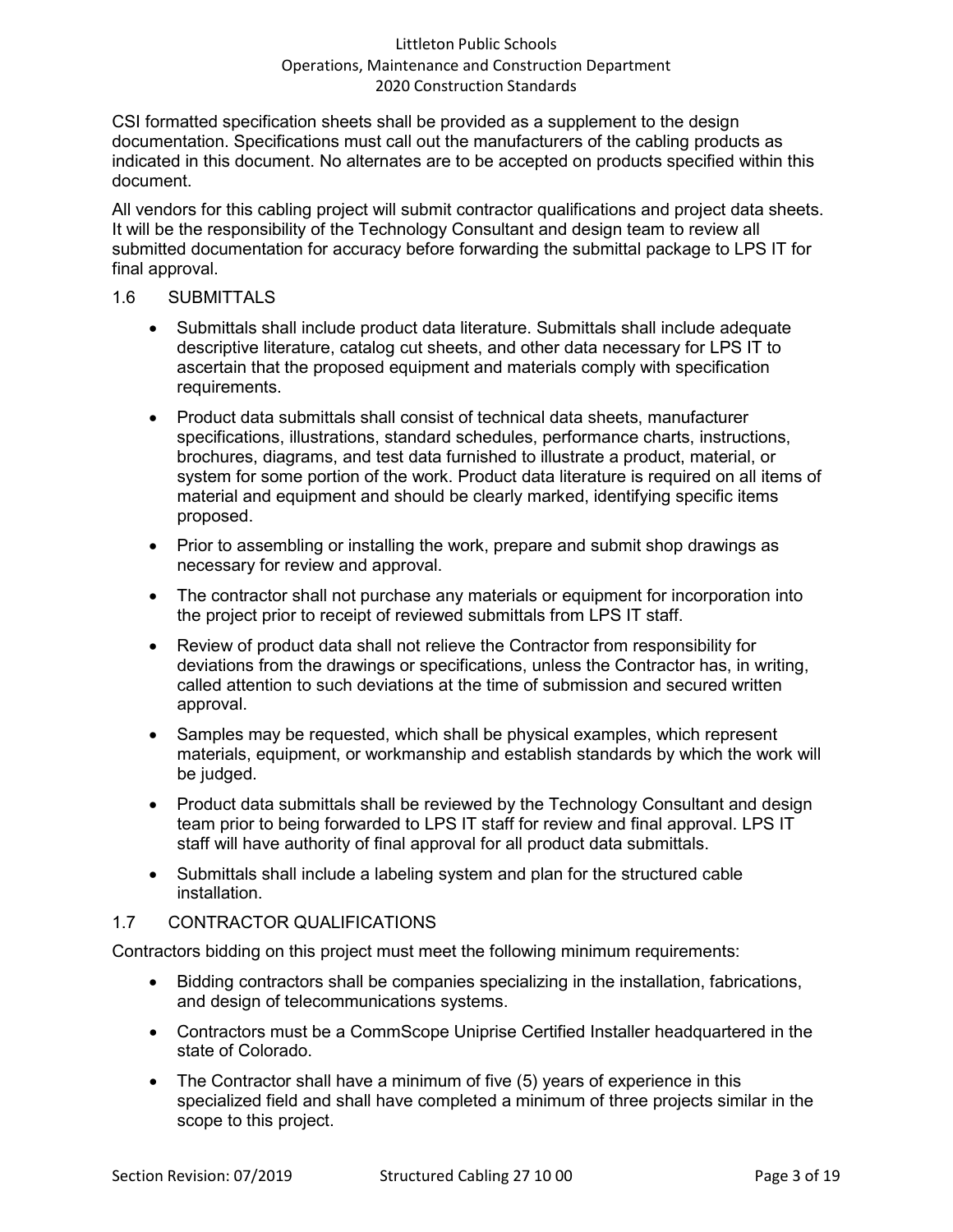- The telecommunications Contractor must be certified for installing the proposed manufacturer's solution throughout the entire completion of project.
- Contractors must submit proof of above stated required qualifications.
- The design team shall acquire a list of currently certified contractors from the local CommScope Uniprise representative to include in specification documentation. The list of certified contractors shall be provided to LPS IT staff for approval prior to inclusion in specification documents.
- At the discretion of LPS IT staff and Building and Operations staff, past performance may be used to disqualify a contractor from providing services for LPS technology projects.

#### 1.8 PROJECT MANAGEMENT / GENERAL

The contractor shall establish a single point of contact with the Littleton Public Schools who will be responsible for reporting progress and updating the LPS IT representative with issues that the Owner must address to facilitate the cabling system installation. The contractor's POC shall provide weekly written reports to the LPS IT representative detailing progress. Requests for access to limited access or restricted areas shall be made two days prior to the required access. Information critical to the completion of the task or project shall be communicated to the Technical Representative as the requirement becomes known. Casual information shall be passed during the scheduled progress report.

The contractor shall maintain the Littleton Public Schools facility in a neat and orderly manner during the installation of the communications cabling system. The Littleton Public Schools facilities shall be maintained in broom clean condition at the completion of work each day. At the completion of work in each area, the contractor will perform a final cleaning of debris prior to moving the installation crew to the next work area.

2.0 STRUCTURED CABLING SYSTEM REQUIREMENTS

# 2.1 STRUCTURED CABLING SYSTEM DESCRIPTION

The Littleton Public School District structured cabling system consists of cabling that supports multiple systems and functions. Structured cabling shall support voice, data, wireless, security, and paging/notification systems. Projects that include one or more of these systems shall employ a Structured Cabling Installer that meets the requirements laid out in section 1.7 Contractor Requirements to install Category and fiber optic cable required for the project. The design team shall include in the Construction Documents clarification of contractor responsibility for these system's cable installation and testing. Cabling and connectivity to support systems shall be color coded and rated for the specific system.

- Paging, Clock, and Notification cabling shall be BLUE Cat 5e with GREEN Cat5e RJ-45 jacks at station end and GREEN Cat5e RJ-45 modular patch panel jacks.
- Voice and Data (wall mount workstation outlets) cabling shall be WHITE Cat 5e. Data systems shall terminate with WHITE Cat5e RJ-45 jacks at station end and WHITE Cat5e RJ-45 modular patch panel jacks. Voice systems shall terminate with BLUE Cat5e RJ-45 jacks at station end and BLUE Cat5e RJ-45 modular patch panel jacks.
- Video (projector) cabling shall be WHITE Cat 6 with ORANGE Cat6 RJ-45 jacks at station end and ORANGE Cat6 RJ-45 modular patch panel jacks.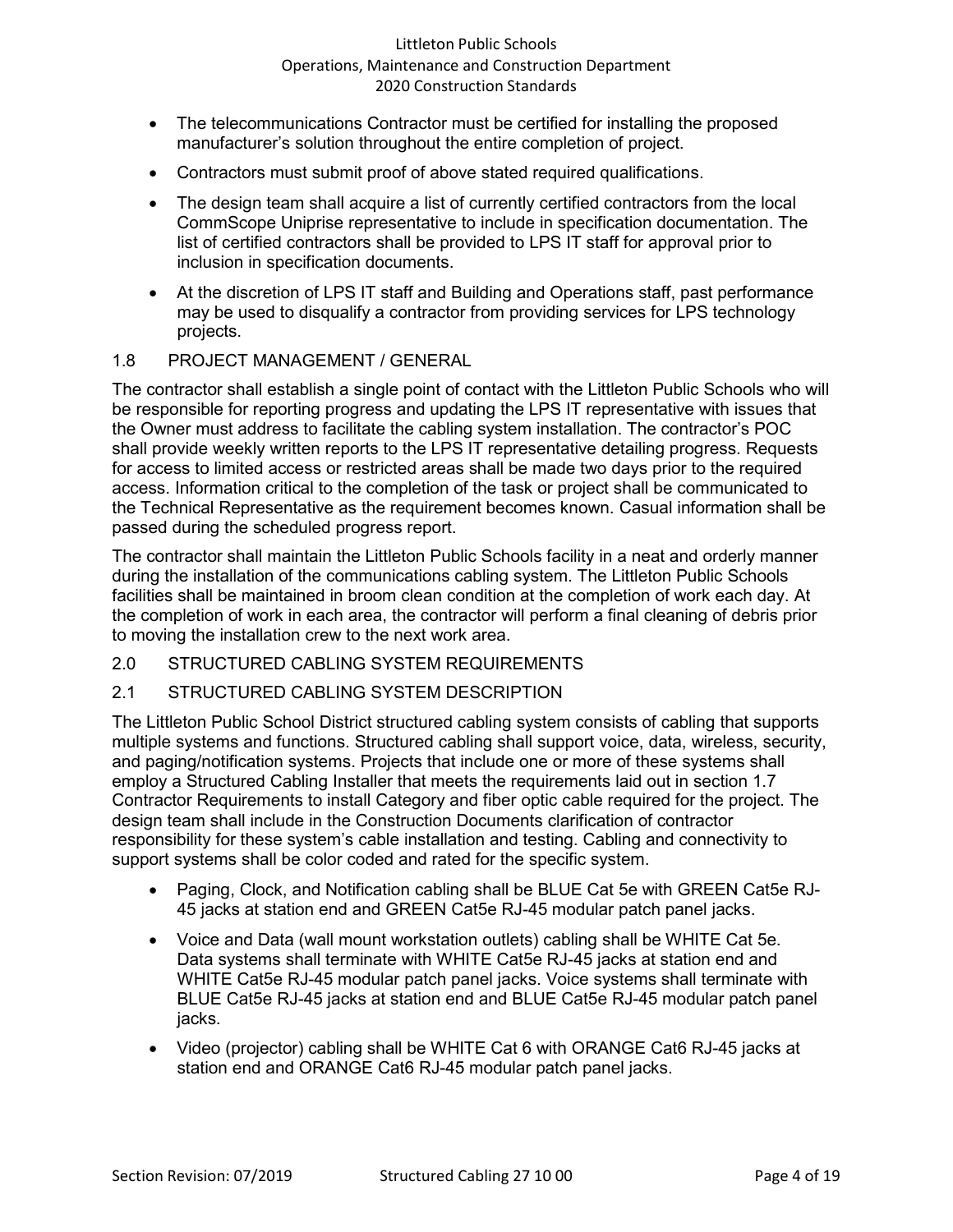- Security cabling shall be YELLOW Cat 6. Camera systems shall terminate with YELLOW Cat6 RJ-45 jacks at station end and YELLOW Cat6 RJ-45 modular patch panel jacks. Non-Camera security systems shall terminate with IVORY Cat6 RJ-45 jacks at station end and IVORY Cat6 RJ-45 modular patch panel jacks.
- Building Automation cabling shall be GRAY Cat 5e with GRAY Cat5e RJ-45 jacks at station end and GRAY Cat5e RJ-45 modular patch panel jacks.
- Fire Alarm connectivity to District Network shall be RED Cat 5e with RED Cat5e RJ-45 jacks at station end and RED Cat5e RJ-45 modular patch panel jacks.
- Wireless Access cabling shall be WHITE Cat6A with VIOLET Cat6A RJ-45 jacks at station end and VIOLET Cat6A modular patch panel jacks.

Typical LPS standard classroom configuration includes (2) classroom voice outlets (2) locations in each classroom), (1) Wireless Access Point outlet, (1) Video outlet, and (1) Clock/Speaker notification outlet. The classroom workstation outlets shall consist of a single gang box with a single gang modular faceplate populated with (1) voice systems cable. Typical classroom workstation outlets shall employ a 1" conduit stubbed to accessible ceiling or routed to Wireless Enclosure in classrooms without dropped ceiling. Typical Wireless Access Point outlet includes a wireless access point enclosure which shall serve as a distribution pull box for classroom conduit and cable within classrooms without suspended ceiling. Cable for wireless outlet shall be terminated within enclosure in a (1) port surface mount box. Typical video outlets shall be located in-wall at the front of the classroom at 84 inches FF. Typical Speaker/Clock locations shall be wall mounted near the entrance of the classroom. Speaker/Clock outlets shall terminate within speaker backbox in a (1) port surface mount box.

Typical LPS office configuration includes (2) voice outlets. Typical office outlet shall consist of a single gang modular faceplate populated with (1) voice systems cable.

Typical GYM, Cafeteria and Auditorium space configuration includes (2) Wireless Access Point outlets, and (1) Speaker/Clock outlet. Typical Wireless Access Point outlet include a wireless access point enclosure. Cable for wireless outlet shall be terminated within enclosure in a (1) port surface mount box. At LPS IT staff discretion, Wireless locations in spaces with elevated ceilings may be mounted without Wireless Enclosure. Typical Speaker/Clock locations shall be wall mounted near the entrance of the space. Speaker/Clock outlets shall terminate within speaker backbox in a (1) port surface mount box.

Typical LPS conference room configuration includes (2) voice outlets and (1) video outlet located at front of conference room at 84 inches FF. Typical conference room outlet shall consist of a single gang modular faceplate populated with (1) voice systems cable.

Media Center and Library configurations shall be determined through coordination only with LPS IT staff on a case by case basis during Schematic Design and Design Development.

Where applicable a 12-strand single-mode fiber (SMF) OS1 fiber-optic backbone is employed between the MDF and IDF for data connectivity, and a 25-pair Category 3 backbone copper cable is employed between the MDF and each IDF for analog voice connectivity (fax, modem, voice failover, etc). Within the MDF/IDFs, backbone fiber strands are terminated and housed in rack-mount fiber-optic enclosures. Within the MDF/IDFs, backbone copper pairs are terminated on rack-mount Cat 5e patch panels.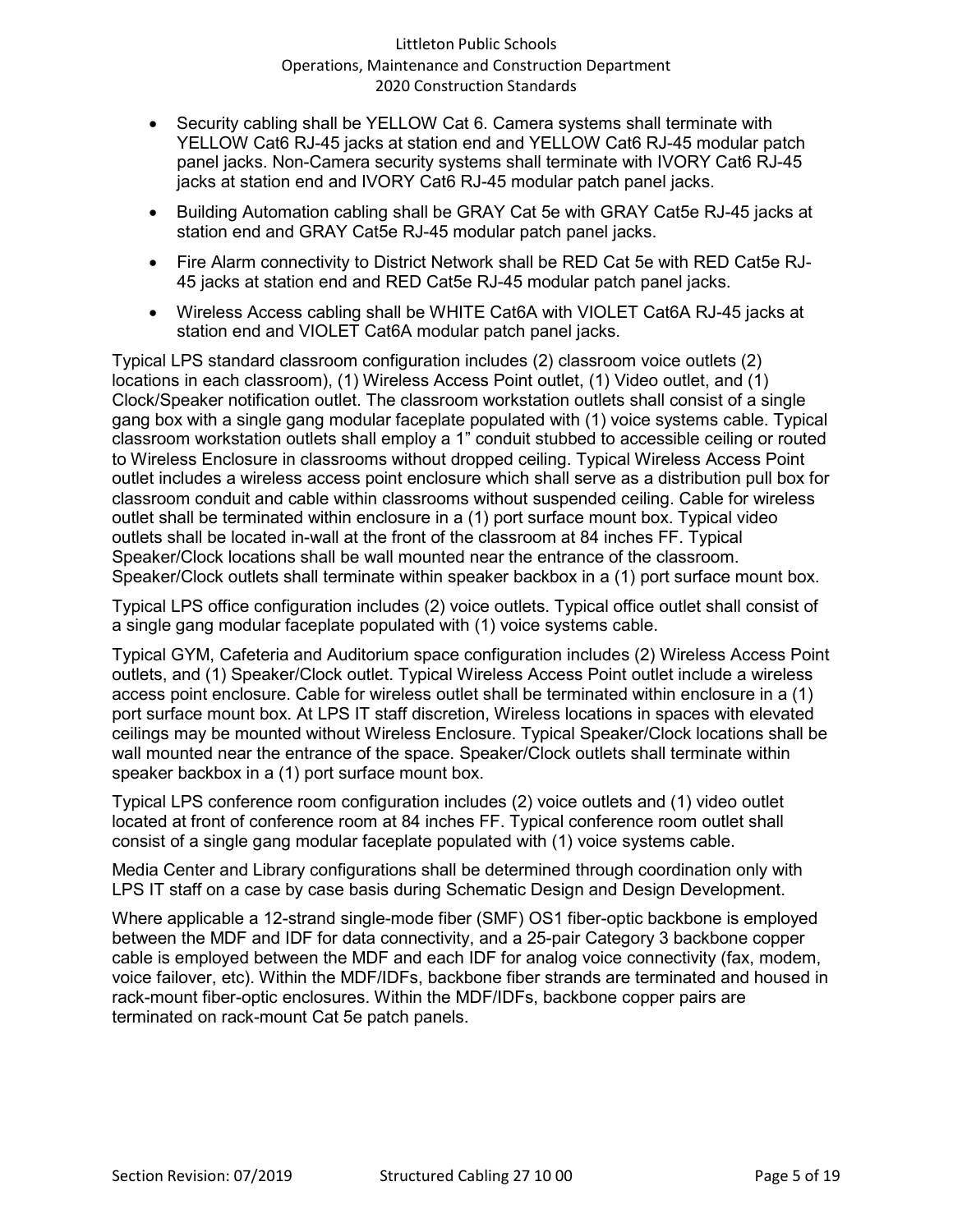# 3.0 HORIZONTAL DISTRIBUTION SYSTEM

# 3.1 TELECOMMUNICATIONS OUTLETS

Each voice outlet location, unless otherwise noted in the scope of the project, shall be with (1) Category 5e cables. Each Category 5e cable shall be terminated on an 8-position, 8-conductor Category 5e jack to the T568B color code.

The outlet plates, unless otherwise noted in the scope of the project, shall be mounted to single gang boxes, box eliminators, surface mount boxes and/or floor monuments (3rd party) as required. To facilitate user interface and IT maintenance, Voice cabling and connectivity will utilize color coded jacks at outlets and patch panels. Throughout this document, the term "voice" shall reference Voice systems and outlet designations.

#### 3.1.1 PRODUCT SPECIFICATIONS

Horizontal Cabling

- The cable shall meet or exceed all requirements of ANSI/TIA/EIA-568-C.2, ISO/IEC 11801 and CENELEC EN 50173 for performance level specified.
- The horizontal data cabling shall be, 4-pair UTP cabling with 23-24 AWG solid copper conductors.
- Category 5e shall be performance tested to a minimum of 200 MHz Category 6 shall be performance tested to a minimum of 250 MHz Category 6A shall be performance tested to a minimum of 500 MHz
- Cable shall be UL listed. Cable shall be third party verified to meet manufacturer performance claims.
- Horizontal cable shall be plenum rated and shall comply with NFPA 262.

Category 5e:

CommScope Uniprise Datapipe 5E55

- Paging and Clock systems shall utilize BLUE cable 4759014/10
- Voice and Data systems utilize WHITE cable 4759114/10
- Building systems shall utilize GRAY cable 4759214/10

#### Category 6:

CommScope Uniprise Media 6 6504

- Video systems shall utilize WHITE cable 8773714/10
- Security systems shall utilize YELLOW cable 8773914/10

Category 6A:

CommScope Uniprise Ultra 10 10G4

• Wireless Access Point systems shall utilize WHITE cable – 8765504/10

#### Modular Jacks

• Outlets shall meet or exceed all requirements of ANSI/TIA/EIA-568-C.2, ISO/IEC 11801 and CENELEC EN 50173 for performance level specified.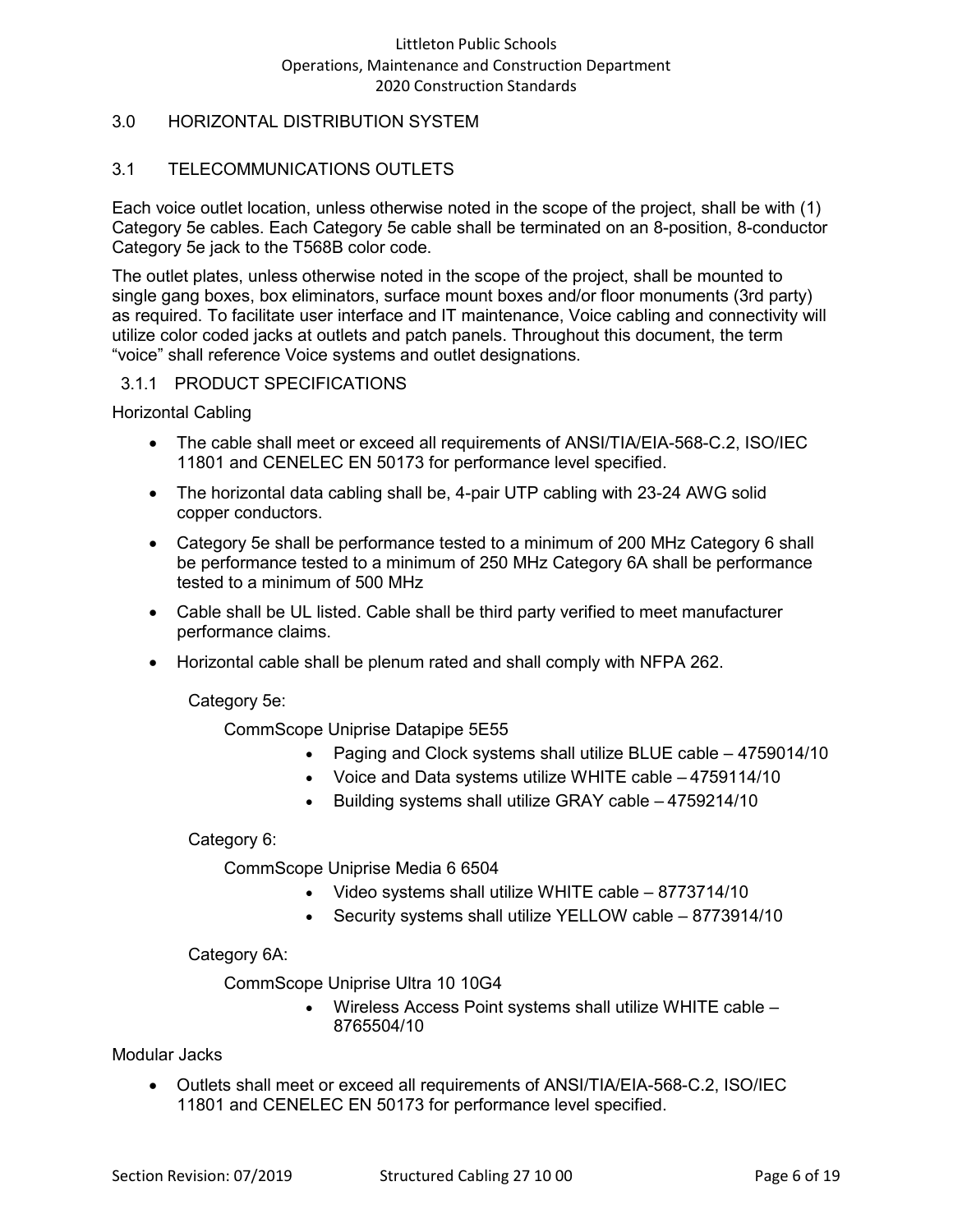- The outlets shall terminate 4-pair 24 to 22 AWG 100-ohm solid unshielded twisted pair cable.
- The outlets shall consist of 8-position, 8 wire modular RJ-45 jacks.
- All outlets shall be produced by the same manufacturer and shall be designed to flush mount in the faceplate, adapter plate, or mounting strap.
- The outlets shall support TIA/EIA 568A and 568B wiring schemes for terminating the horizontal cables.
- Include strain relief device to control bend radius and help secure cable terminations.

Category 5e:

CommScope Uniprise M Series

- UNJ500-xx
- Paging and clock systems shall utilize GREEN Category 5e jacks.
- Data systems shall utilize WHITE Category 5e jacks.
- Voice systems shall utilize BLUE Category 5e jacks.
- Building Automation systems shall utilize GRAY Category 5e jacks.

#### Category 6:

CommScope Uniprise M Series

- UNJ600-xx
- Security camera systems shall utilize YELLOW Category 6 jacks.
- Non-Camera Security systems shall utilize IVORY Category 6 jacks.
- Video systems shall utilize ORANGE Category 6 jacks.

Category 6A:

CommScope Uniprise M Series

- UNJ10G-xx
- Wireless Access Point systems shall utilize VIOLET Category 6A jacks.

Telecommunications Faceplates

- Wall mount Faceplates shall be front loading, modular frames that accept snap-in adapter housings and are available to fit single-gang or double-gang outlet boxes.
- Faceplate frame shall be completely populated. Fill empty spaces with blank adapter housings. Adapter housings, blank inserts, and media inserts shall match color of housing frame.
- Provide label with clear label cover.
- Available in standard colors to match electrical plates. Coordinate faceplate color with architect prior to procurement or installation.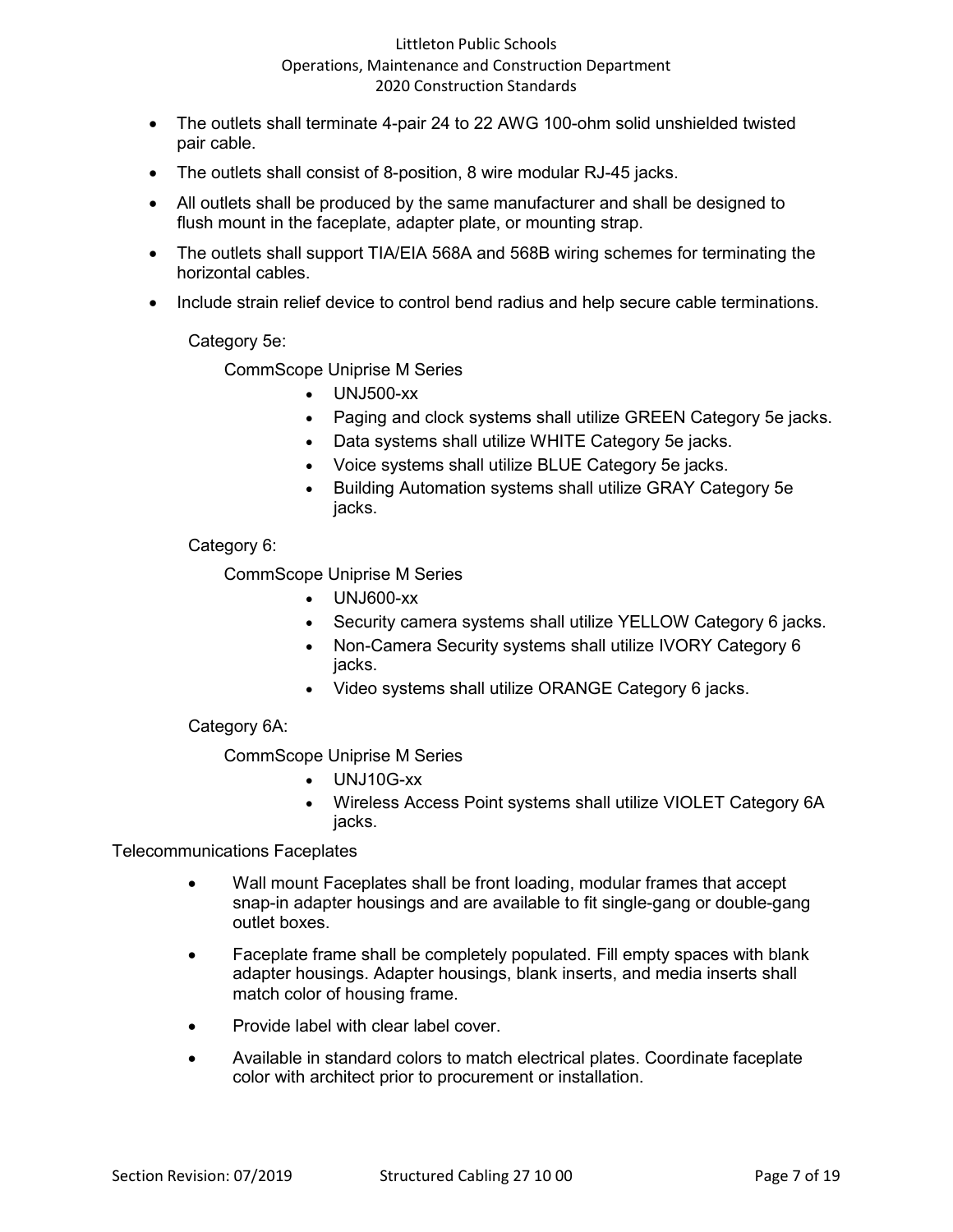Housing Frame:

CommScope Uniprise Flexible Faceplate

• Typical wall outlet (single gang) M13FP-xxx

Adapter Housing:

CommScope Uniprise Flexible Faceplate

- Dual port inserts M30FP-2RJ45-xxx
- Blank Insert M30FP-BLANK-xxx

Surface Mount Boxes

- Surface mount boxes shall accept between 1 and 4 telecommunications outlets and inserts depending on location/function.
- Designed to accept flush mounted telecommunications outlets and inserts.
- Provide label with clear label cover.
- Available in standard colors.
- Category cable terminated in suspended ceilings, wireless access enclosures, in building systems or third-party panels, or any termination outside of wall mount or furniture mount faceplates shall include appropriately sized surface box.
- Wireless access point and projector outlets shall include single port surface boxes.

Surface Box:

CommScope Uniprise

• M10xSMB-B-xxx

# 3.1.2 TELECOMMUNICATIONS OUTLET INSTALLATION

All outlets shall be installed in the following manner:

- Cables shall be coiled in the in-wall or surface-mount boxes if adequate space is present to house the cable coil without exceeding the manufacturer's bend radius. In hollow wall installations where box-eliminators are used, excess wire will be stored in the wall with a minimum of 12" of slack. No more than 12" of slack shall be stored in an in-wall box, modular furniture raceway, or insulated walls. Excess slack may be neatly coiled and stored in the ceiling above each drop location when there is not enough space present in the outlet box to store slack cable or the wall.
- Cables shall be dressed and terminated in accordance with the recommendations made in the ANSI/TIA/EIA-568-B document, manufacturer's recommendations and/or best industry practices.
- Bend radius of the cable in the termination area shall not be less than 4 times the outside diameter of the cable.
- The cable jacket shall be maintained as close as possible to the termination point.
- Voice jacks shall be located in the top left position of each faceplate. Voice jacks in horizontally oriented faceplates shall occupy the left-most position.
- Data jacks shall occupy the top right position on the faceplate. Data jacks in horizontally oriented faceplates shall occupy the right-most position.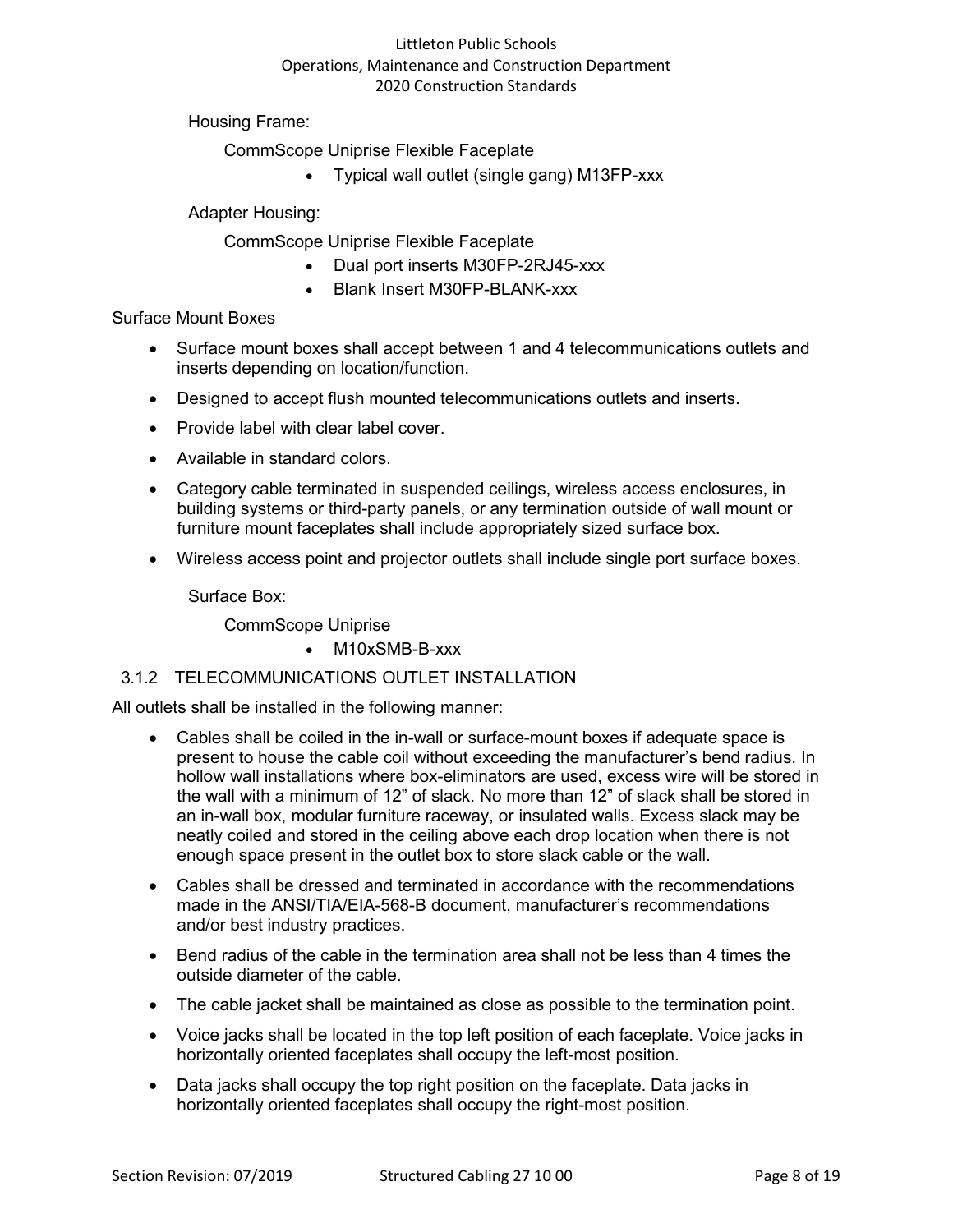#### 3.1.3 HORIZONTAL DISTRIBUTION CABLE INSTALLATION

- Cable shall be installed in accordance with manufacturer's recommendations and best industry practices.
- Cable raceways shall not be filled greater than the NEC maximum fill for the particular raceway type.
- Cables shall be installed in continuous lengths from origin to destination (no splices).
- The cable's minimum bend radius and maximum pulling tension shall not be exceeded.
- If a J-hook or trapeze system is used to support cable bundles all horizontal cables shall be supported at a maximum of four-foot intervals. At no point shall cable(s) rest on acoustic ceiling grids or panels.
- Horizontal distribution cables shall be bundled in groups of not greater than 48 cables. Cable bundle quantities in excess of 48 cables may cause deformation of the bottom cables within the bundle.
- Cable shall be installed above fire-sprinkler and systems and shall not be attached to the system or any ancillary equipment or hardware. The cabling system and support hardware shall be installed so that it does not obscure any valves, fire alarm conduit, boxes, or other control devices.
- Cables shall not be attached to ceiling grid or lighting support wires. Where light support for drop cable legs are required, the contractor shall install clips to support the cabling.
- Any cable damaged or exceeding recommended installation parameters during installation shall be replaced by the contractor prior to final acceptance at no cost to the Owner.
- Cables shall be identified by a self-adhesive label in accordance with the System Documentation Section of this specification. The cable label shall be applied to the cable behind the faceplate on a section of cable that can be accessed by removing the cover plate.
- Unshielded twisted pair cable shall be installed so that there are no bends less than four times the cables outside diameter (4 X cable O.D.) at any point in the run.
- Pulling tension on 4-pair UTP cables shall not exceed 25-pounds for a single cable or cable bundle.
- Cables shall be grouped by color at the entrance to MDF/IDF rooms and shall be bundled separately within Telecom Spaces. Within pathways and ceilings, cable grouping or bundling by color is not required.

# 3.2 HORIZONTAL EQUIPMENT ROOM TERMINATION PANELS

Horizontal cabling shall terminate on rack mounted patch panels within Telecommunications Rooms. The patch panels shall be unloaded modular panels designed for individual modular outlets. Modular outlets shall include Category 5e, 6, and 6A. Specific color and category rating of individual jacks to be determined by network and system. Cabling for each system shall terminate on independent patch panels supporting that system. At the discretion of LPS IT staff, modular patch panels may share systems terminations in satellite Telecom Rooms where individual patch panels for each system is impractical.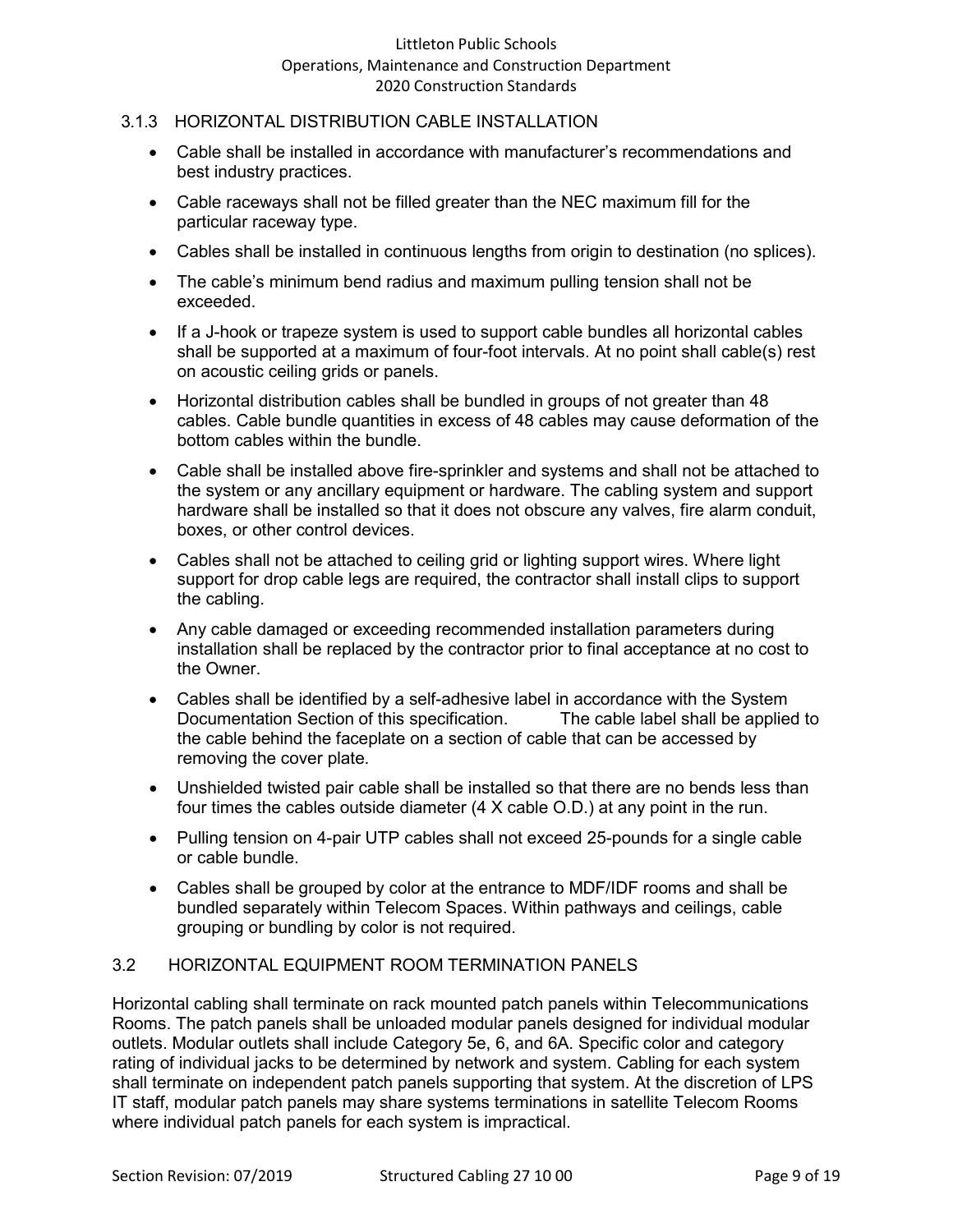Patch panels shall be populated with jacks required to complete system installation. Unused modular ports shall be left empty. 24-port and 48-port patch shall be utilized appropriately to accommodate horizontal cabling density.

#### 3.2.1 PRODUCT SPECIFICATIONS

Horizontal Patch Panels

- Write-on designation labels with protective clear plastic covers, or equivalent, shall be provided on both the front and rear of the patch panels for circuit identification.
- Patch panels shall be supplied with cable management hardware facilitating proper installation and cable management techniques. Accessories supplied shall be designed to provide strain relief on cables, maintain the wire pair twists as close as possible to the termination points and support the proper bend radius of the cables.
- Patch panels shall be modular in nature and individual jack modules shall be field installed. Patch panels shall be rack mountable and comply with EIA 19" rack mounting standards.
- Be available in 24- and 48-port configurations.

Patch Panel:

CommScope Uniprise

- M2000-48-2U
- M2000-24-1U

Modular Jacks

- Outlets shall meet or exceed all requirements of ANSI/TIA/EIA-568-C.2, ISO/IEC 11801 and CENELEC EN 50173 for performance level specified.
- The outlets shall terminate 4-pair 24 to 22 AWG 100-ohm solid unshielded twisted pair cable.
- The outlets shall consist of 8-position, 8 wire modular RJ-45 jacks.
- All outlets shall be produced by the same manufacturer and shall be designed to flush mount in the faceplate, adapter plate, or mounting strap.
- The outlets shall support TIA/EIA 568A and 568B wiring schemes for terminating the horizontal cables.
- Include strain relief device to control bend radius and help secure cable terminations.

Category 5e:

CommScope Uniprise M Series

- UNJ500-xx
- Paging and clock systems shall utilize GREEN Category 5e jacks.
- Data systems shall utilize WHITE Category 5e jacks.
- Voice systems shall utilize BLUE Category 5e jacks.
- Building Automation systems shall utilize GRAY Category 5e jacks.
- Fire Alarm Interface to District Network shall utilize RED Category 5e Jacks.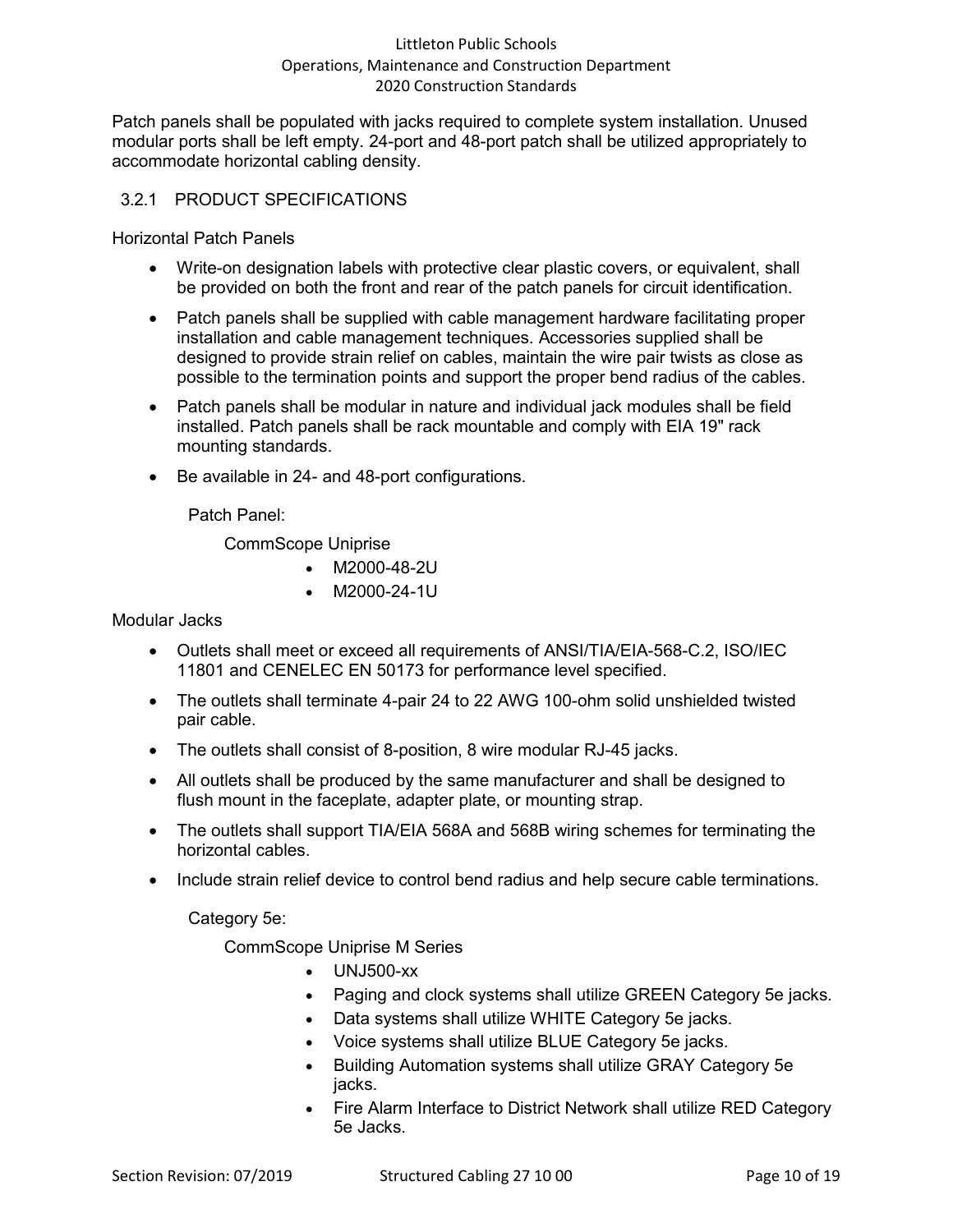Category 6:

CommScope Uniprise M Series

- UNJ600-xx
- Security camera systems shall utilize YELLOW Category 6 jacks.
- Non-Camera Security systems shall utilize IVORY Category 6 jacks.
- Video systems shall utilize ORANGE Category 6 jacks.

Category 6A:

CommScope Uniprise M Series

- UNJ10G-xx
- Wireless Access Point systems shall utilize VIOLET Category 6A jacks.

# 3.2.2 HORIZONTAL TERMINATION PANEL INSTALLATION

Copper termination and management hardware shall be installed in the following manner:

- Cables shall be dressed and terminated in accordance with the recommendations made in the ANSI/TIA/EIA-568-B document, manufacturer's recommendations and/or best industry practices.
- All cabling shall use Velcro style hook and loop fastener strips for bundling, support, and dressing. Use of zip ties, tie wraps, or other narrow, locking loop fasteners for cable bundling, support, or dressing shall not be accepted.
- Bend radius of the cable in the termination area shall not exceed 4 times the outside diameter of the cable.
- Cables shall be neatly bundled and dressed to their respective panels or blocks. Each panel or block shall be fed by an individual bundle separated and dressed back to the point of cable entrance into the rack or frame.
- The cable jacket shall be maintained as close as possible to the termination point.
- Each cable shall be clearly labeled on the cable jacket behind the patch panel at a location that can be viewed without removing the bundle support ties. Cables labeled within the bundle, where the label is obscured from view shall not be acceptable.

# 4.0 BACKBONE CABLE SYSTEMS

# 4.1 COPPER AND FIBER BACKBONE CABLE

Intra-Building fiber backbone between closets shall consist of 12-strand armored OS1 singlemode fiber-optic cable. Intra-Building copper backbone between closets shall consist of 25-pair Category 3 copper cable. At the discretion of LPS IT staff additional strands and/or pairs may be required. Intra-Building fiber and copper shall be installed to provide connectivity to MDF/IDF rooms. Backbone shall be designed and installed in a star configuration with each IDF having a dedicated backbone fiber and copper run from the MDF. All fiber backbone between closets shall be terminated in rack mounted fiber enclosures. All copper backbone between closets shall be terminated on rack mounted 24-port Cat 5e patch panels. Provide 2" conduit between MDF and WAN service provider demarcation point (fiber hand-hole vault at property easement). LPS IT staff will provide specific location of WAN service provider vault.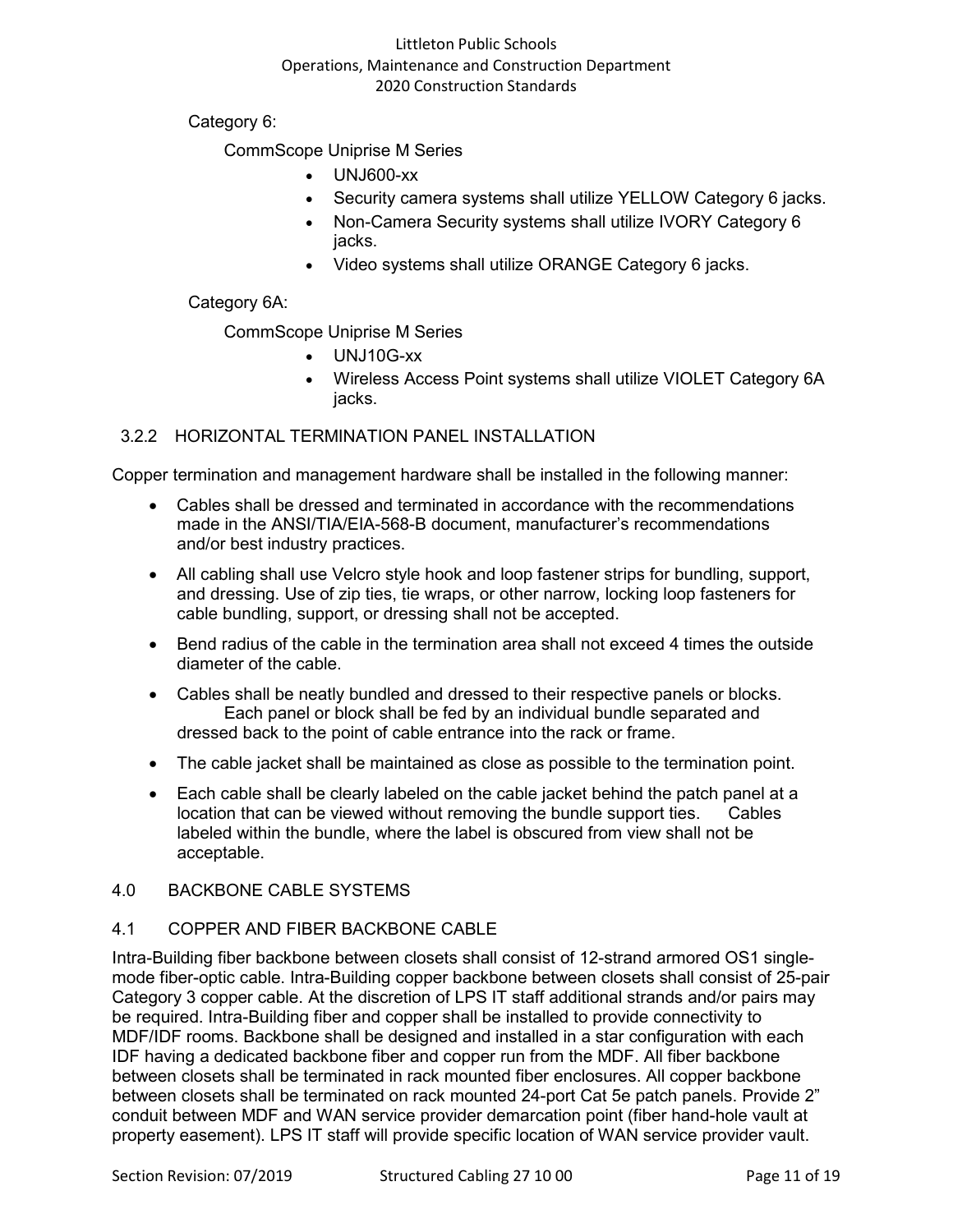# 4.1.1 PRODUCT SPECIFICATIONS

Single-mode Fiber

- Shall be single-mode fiber with nominal 9/125µm-core/cladding diameter.
- Shall support serial 10 Gigabit Ethernet to distances of 10000m @ 1310 nm.
- Each cabled fiber shall meet the more stringent of the manufacturer's specifications or the performance specifications below.
- Maximum attenuation dB/Km @ 1310/1383/1550 nm: 1.0/1.0/.75
- Shall have individual fiber tube colors per TIA/EIA-606A and overall yellow colored jacket.
- Install 6 strand fiber configurations.
- Utilize plenum rating for indoor installation.
- Cable shall have dielectric armor.

Single Mode:

**CommScope** 

• P-006-DZ-8W-FSUYL

Category 3 Copper

- Voice backbone cables shall consist of multi-pair 24 AWG UTP insulated copper conductors following the ANSI/ICEA S-80-576 color code. The pair groups shall be bound together and covered by a protective sheath.
- Available in riser (CMR) or plenum (CMP) ratings.
- Backbone (Riser) UTP cables shall be used for telephone systems only and shall be third party verified Category 3.
- Available in 25, 50, and 100 pair sizes.

Category 3 Copper:

- General Cable
- CommScope Uniprise
- Superior Essex
- Approved equal

#### 4.1.2 BACKBONE CABLE INSTALLATION

- Cable shall be installed in accordance with manufacturer's recommendations and best industry
- practices.
- Backbone cables shall be installed separately from horizontal distribution cables.
- Where cables are housed in conduits, the backbone and horizontal cables shall be installed in separate conduits or in separate innerduct within conduits. Cable raceways shall not be filled greater than the NEC maximum fill for the particular raceway type.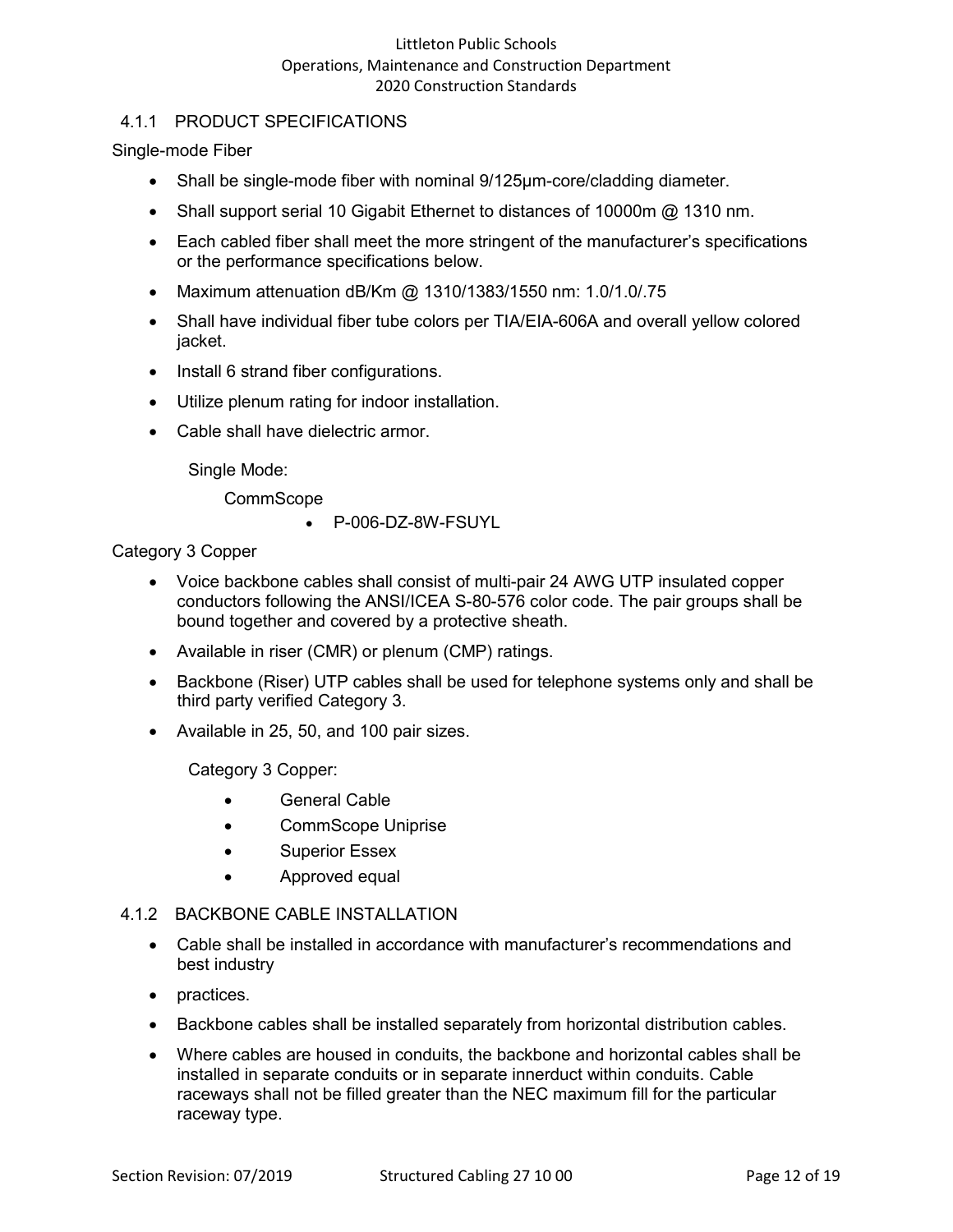- Where horizontal backbone cables and distribution cables are installed in a cable tray or wireway, backbone cables shall be installed first and bundled separately from the horizontal distribution cables.
- Cables shall be installed in continuous lengths from origin to destination (no splices).
- The cable's minimum bend radius and maximum pulling tension shall not be exceeded.
- If a J-hook or trapeze system is used to support cable bundles all horizontal cables shall be supported at a maximum of four-foot intervals. At no point shall cable(s) rest on acoustic ceiling grids or panels.
- Cable shall be installed above fire-sprinkler and systems and shall not be attached to the system or any ancillary equipment or hardware. The cabling system and support hardware shall be installed so that it does not obscure any valves, fire alarm conduit, boxes, or other control devices.
- Cables shall not be attached to ceiling grid or lighting support wires. Where light support for drop cable legs are required, the contractor shall install clips to support the cabling.
- Cables shall be identified by a self-adhesive label in accordance with the System Documentation Section of this specification. Label both ends of each copper backbone cable with origin and destination. Apply labels in visible area using machine made labels.

# 4.2 BACKBONE EQUIPMENT ROOM TERMINATION PANELS

Copper backbone termination equipment shall consist of rack mounted Category 5e patch panels. Fiber backbone termination shall consist of LC fiber connectors mounted in adapter panels housed in rack mounted fiber enclosures. Copper 25-pair shall be terminated (1) pair per port. Single-mode fiber shall be field terminated with epoxy polish LC type connectors. Single mode fiber shall be field terminated with epoxy polish LC type connectors or fusion spliced to pre terminated pigtails. Crimp-on and no-polish fiber connector kits shall not be used. LC fiber connectors shall be housed in 12 strand adaptor panels color coded and rated for the appropriate fiber type.

# 4.2.1 PRODUCT SPECIFICATIONS

Copper Backbone Patch Panel

- Patch panel design shall consist of Modular-to-IDC Type construction. The patch panel shall provide insulation displacement contacts (IDC) on printed circuit boards (PCB) for mechanical termination of horizontal and backbone cabling. The printed circuit board shall be utilized as the interconnection method between the IDC Type connectors and 8-position, modular RJ-45 jacks.
- Write-on designation labels with protective clear plastic covers, or equivalent, shall be provided on both the front and rear of the patch panels for circuit identification.
- Patch panels shall be supplied with cable management hardware facilitating proper installation and cable management techniques. Accessories supplied shall be designed to provide strain relief on cables, maintain the wire pair twists as close as possible to the termination points and support the proper bend radius of the cables.
- Patch panels shall be rack mountable and comply with EIA 19" rack mounting standards.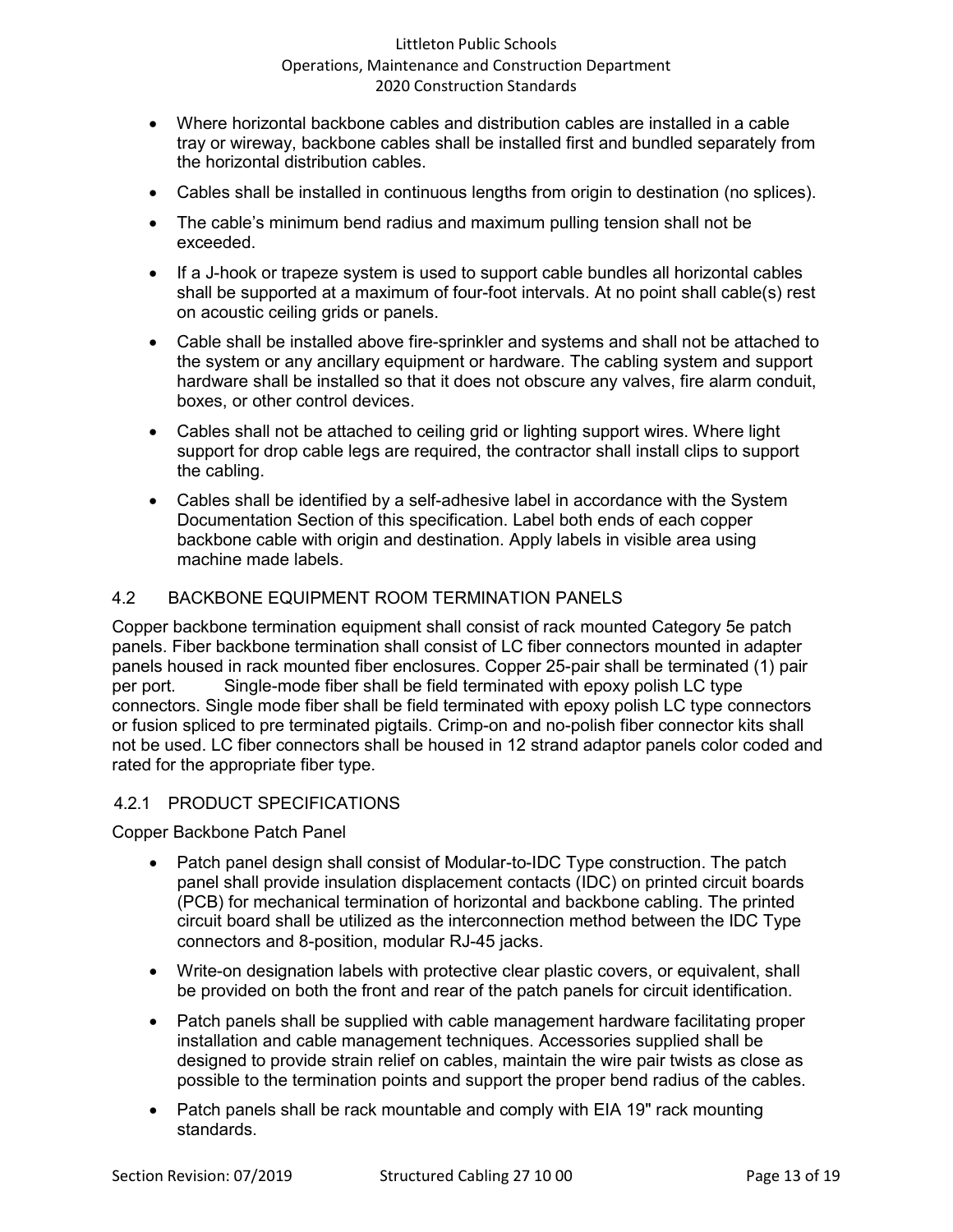Be available in 24- and 48-port configurations.

Category 5e Patch Panel:

CommScope Uniprise

- UNP510-24P
- UNP510-48P

Rack Mount Fiber Enclosure

- Rack mount fiber enclosures shall be designed to manage and organize fiber optic cable to and from equipment or cross-connects.
- Designed to accept snap-in fiber adapter panels.
- Enclosures shall have internal cable means such as spools to properly manage individual fibers to termination.
- Enclosures shall be constructed of metal in a sliding shelf format.
- 1U or 2U size.
- Provide area for cable identification.

Rack Mount Fiber Enclosure:

CommScope Uniprise

- RFE-SLC-IS-EMT-BK/1U-PNL
- RFE-SLC-IS-EMT-BK/2U-PNL

Wall Mount Fiber Enclosure

- Wall mount fiber enclosures shall be designed to manage and organize fiber optic cable to and from equipment or cross-connects.
- Designed to accept snap-in fiber adapter panels.
- Enclosures shall have internal cable means such as spools to properly manage individual fibers to termination.
- Enclosures shall have latching door to protect fiber terminations.
- Available in black.
- Provide area for cable identification.

Wall Mount Fiber Enclosure:

CommScope Uniprise

• WBE-EMT-BK-2P-PNL

Fiber Adaptor Panels

- Designed to snap into enclosure.
- Multi-mode provides (6) duplex (12 fibers) AQUA colored LC adapters with ceramic alignment sleeves.
- Single mode provides (6) duplex (12 fibers) BLUE colored LC adapters with ceramic alignment sleeves.
- Available blank panel for installation in unused enclosure ports.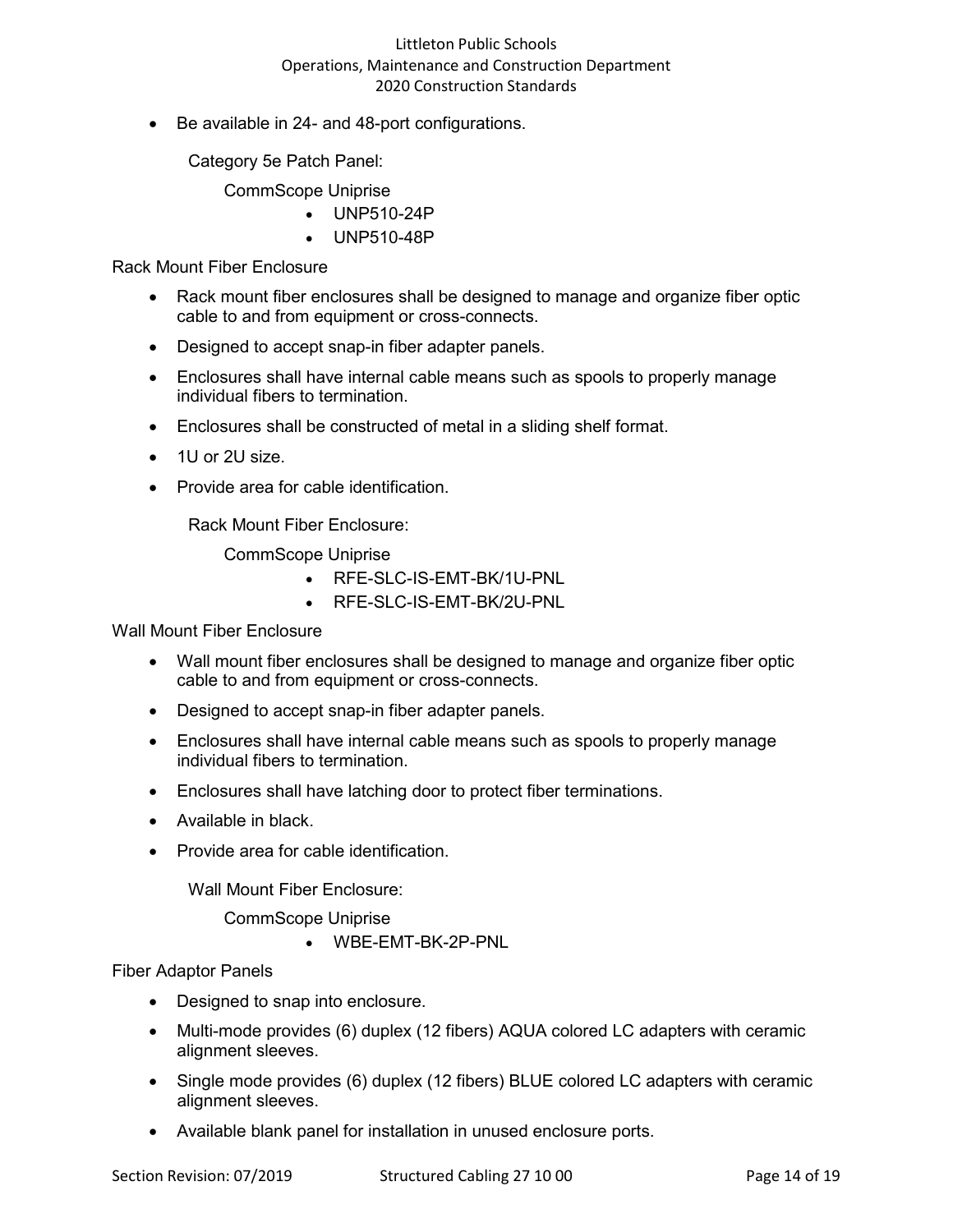Fiber Adaptor Panels:

**CommScope** 

- PNL-BK-012-MFA-LC02-AQ-NS
- PNL-BK-012-SFA-LC02-BL-NS

Fiber Optic Connectors – Single-mode

- Connectors shall comply with TIA/EIA-604-10A FOCIS-10 and meet or exceed TIA/EIA-568-C.3 standards and shall support single mode fiber.
- Connectors shall be field installable and accept 900µm tight-buffer cable.
- Connectors shall be type LC with a zirconia ceramic ferrule.
- Connectors shall have .2 to .3 dB average insertion loss, 0.75 dB maximum insertion loss.
- Connectors shall include BLUE colored boots.

Single Mode LC Connector:

- Corning Anaerobic connector
- CommScope Anaerobic connector
- Approved equal anaerobic connector
- 4.2.2 BACKBONE TERMINATION HARDWARE INSTALLATION
	- All material and equipment shall be installed in a neat and workmanlike manner.
	- All material and equipment shall be installed per manufacturer's specifications, using methods and tools approved by the manufacturer.
	- Install backbone cable in strict accordance with the manufacturer's recommendations and in compliance with TIA/EIA standards.
		- $\circ$  All cabling shall use Velcro style hook and loop fastener strips for bundling, support, and dressing. Use of zip ties, tie wraps, or other narrow, locking loop fasteners for cable bundling, support, or dressing shall not be accepted.
	- All backbone cable and fiber optic cable will be terminated on rack mounted equipment unless otherwise stated.
	- Provide 10-foot slack for copper backbone cable at the telecommunications room.
		- o Neatly coil cable slack on wall.
	- Provide 20-foot slack for fiber backbone cable at the telecommunications room.
		- o Neatly coil cable slack on wall.
	- Terminate all fiber optic cable in fiber enclosures using LC connectors. Provide strain relief for fiber cables at enclosure. Manage fiber strands inside enclosures per manufacturer's instructions.

#### 5.0 TELECOMMUNICATIONS SPACES

The telecommunications closets shall house racks, and required cable routing hardware for voice, data, paging/notification, security, and building systems. Refer to Division 27 Pathways and Spaces in this document for design, specification, and installation details.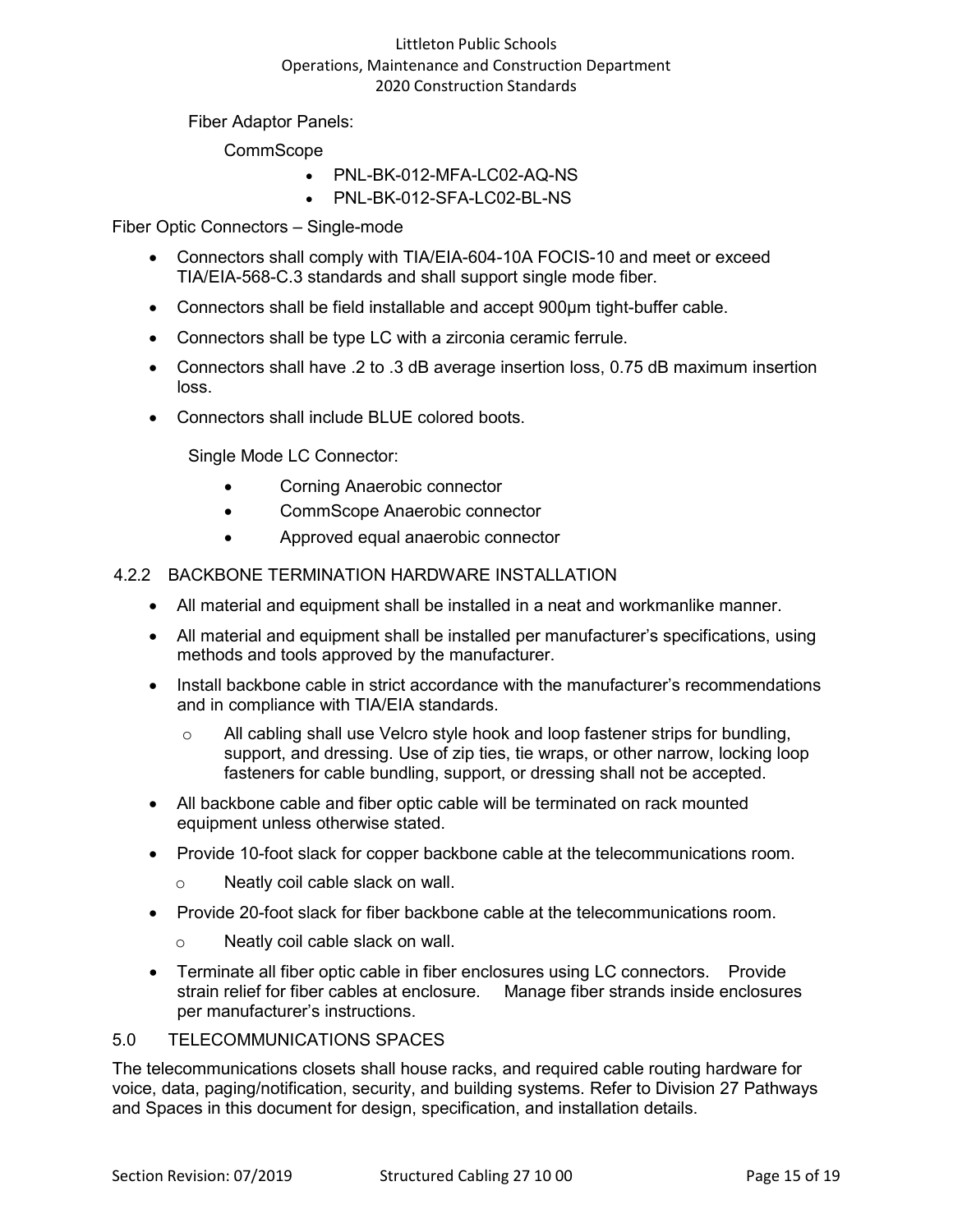# 6.0 COPPER AND FIBER PATCH CORD CABLE ASSEMBLIES

Patch cord and fiber jumper requirements for LPS technology projects are system specific. Responsibility for procurement and installation of patch cords shall be dependent on system requirements and commissioning. Typically, any system installed that requires patch cords, fiber jumpers, or cross-connect in order to be tested and commissioned shall have the cords, jumpers and cross-connect provided and installed by the contractor responsible for commissioning. Typically patch cords for voice and data links shall utilize patch cords that are provided by and installed by Littleton Public Schools IT staff. At the discretion of LPS IT staff a given project may be used to procure patch cords or fiber jumpers for general District use. Requirements for patch cords shall be coordinated between the design team and LPS IT staff during the creation of construction documents. All lengths, colors, and quantities of copper patch cord and fiber jumpers shall be confirmed by design team and LPS IT staff prior to procurement in any given project.

#### 6.1 COPPER PATCH CORDS

- Paging, Clock, and Notification patch cords shall be GREEN Cat 5e in appropriate lengths. Paging and Notification patch cords shall be supplied by paging equipment contractor and installed by paging equipment contractor during installation and commissioning of paging and notification systems.
- Voice, Data and Video patch cords shall be WHITE Cat 5e in appropriate lengths. Voice, Data, and Video patch cords shall be supplied and installed by LPS IT staff during activation and cut over of LPS provided equipment and systems. For selected, atypical projects, LPS ITS staff may direct that Voice, Data, and Video patch cords may be provided by and/or installed by the structured cabling contractor on a given project.
- Security patch cords shall be YELLOW Cat 6 in appropriate lengths. Security patch cords shall be supplied by security equipment contractor and installed by security equipment contractor during installation and commissioning of security systems.
- Building Automation patch cords shall be GRAY Cat 5e in appropriate lengths. Building Automation patch cords shall be supplied by LPS IT staff and installed by specific systems integrators during activation and cut over of equipment and systems.
- Wireless Access cabling patch cords shall be WHITE Cat 6 in appropriate lengths. Wireless Access patch cords shall be supplied and installed by LPS IT staff during activation and cut over of LPS provided equipment and systems.

# 6.2 PRODUCT SPECIFICATIONS

#### Copper Patch Cords

- Equipment and station patch cords shall be factory made and constructed from Category, 6 24 AWG UTP (F/UTP) stranded cable and matching Category Modular (RJ-45) plugs.
- Equipment and station patch cords will meet or exceed TIA/EIA-568-C.2 Category 5e, 6, or 6A standard and be third party verified.

Copper Patch Cords:

- CommScope Uniprise
- Approved Equal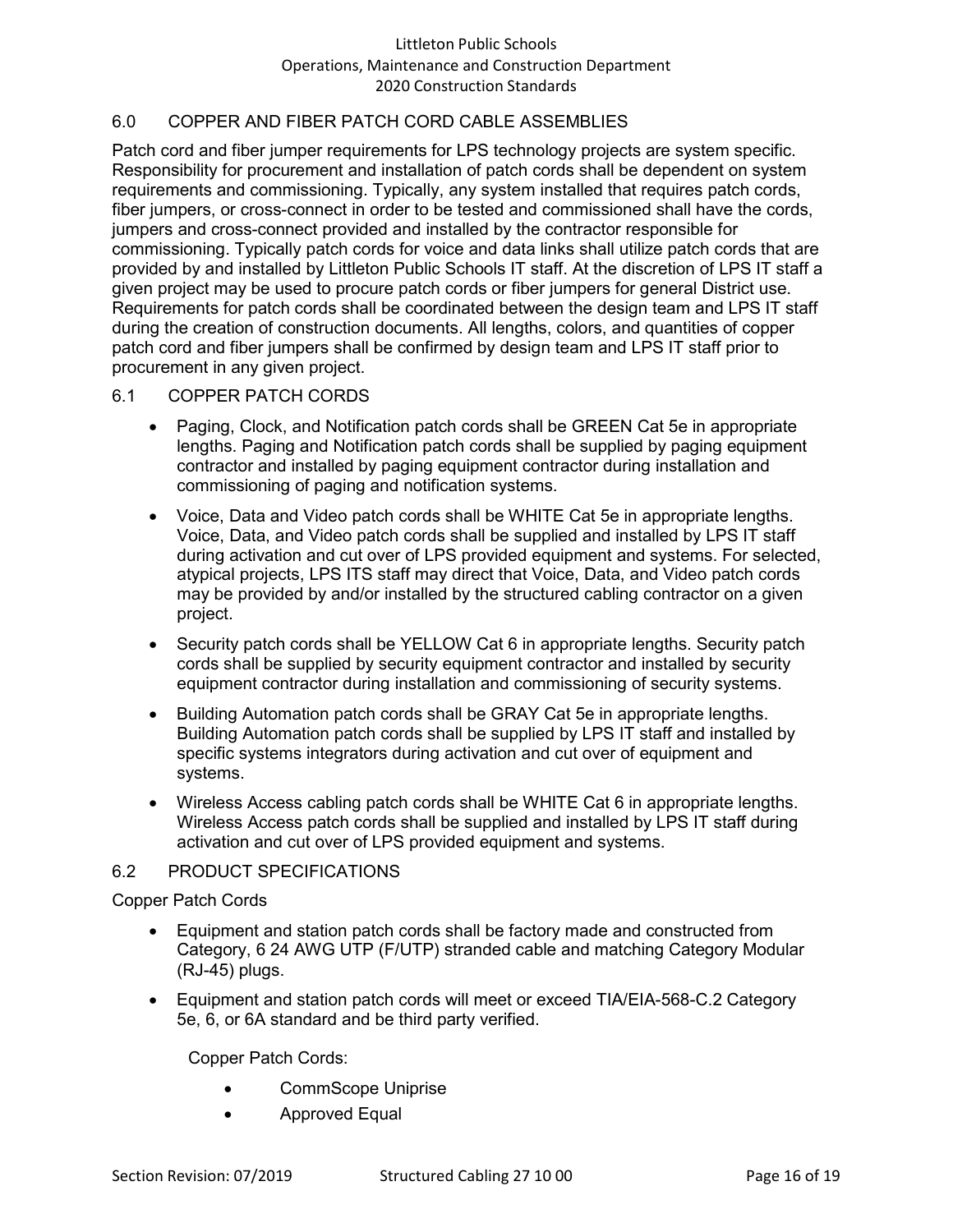# 7.0 CABLING SYSTEM TESTING

All cables and termination hardware shall be 100% tested for defects in installation and to verify cable performance under installed conditions. All conductors of each installed cable shall be verified useable by the contractor prior to system acceptance. Any defect in the cabling system installation including but not limited to cable, connectors, feedthrough couplers, patch panels, and connector blocks shall be repaired or replaced in order to ensure 100% useable conductors in all cables installed. The test equipment by name, manufacturer, model number and last calibration date will also be provided in test result documentation.

The design team shall employ a BICSI certified Registered Communications Distribution Designer to review test results and reports. The design team RCDD shall review test results and guide contractor in rectifying

discrepancies prior to providing test results to LPS IT staff for review and record keeping. It shall be the responsibility of the RCDD certified design team technology consultant or engineer to verify testing criteria and equipment and to ensure that cables meet or exceed the current ANSI/TIA/EIA-568 specifications for the category and type of cable installed.

Fiber-optic link loss budgets and calculated loss shall be reviewed and confirmed by design team RCDD for comparison to tested attenuation results.

Test results shall be provided to LPS IT staff electronically in both PDF format and in the cable test equipment's file format. Software necessary for viewing proprietary test equipment file formats shall be provided to LPS IT with electronic documentation of test results. At LPS IT staff discretion hard copy test results may be required for individual projects.

- 7.1 COPPER TESTING
	- Category 3 twisted-pair voice cables shall be tested for continuity, pair reversals, shorts, and opens using a "green light" type test set.
	- Category 5e, 6, and 6A cables shall be tested for Permanent Link cable performance per ANSI/TIA/EI-568.C Section 6. Category 5e, 6, and 6A cables shall be tested using a Level III cable tester in accordance with ANSI/TIA-1152.
- 7.2 FIBER OPTIC TESTING
	- Intra-Building fiber shall be tested according to TIA/EIA TSB-140 standards for Tier 1 tests. Single mode links are to be tested at 1310 nm and 1550 nm in accordance with ANSI/TIA/EIA-526-7, Method A.1, One Reference Jumper.
	- Fiber test results shall show calculated or expected link loss budget as well as actual tested attenuation results.

# 8.0 AS BUILT DOCUMENTATION

All elements of the structured cabling system shall be represented in as-built documentation. Design and Construction Documents may be used as a template or base for As-built documentation. All deviations from construction drawings shall be represented on as-built drawings.

In addition, as-built drawings shall include label and cable identification information for 100% of cables installed. The design team RCDD shall review as- built drawings and guide contractor in rectifying discrepancies prior to providing as-built drawings to LPS IT staff for review and record keeping.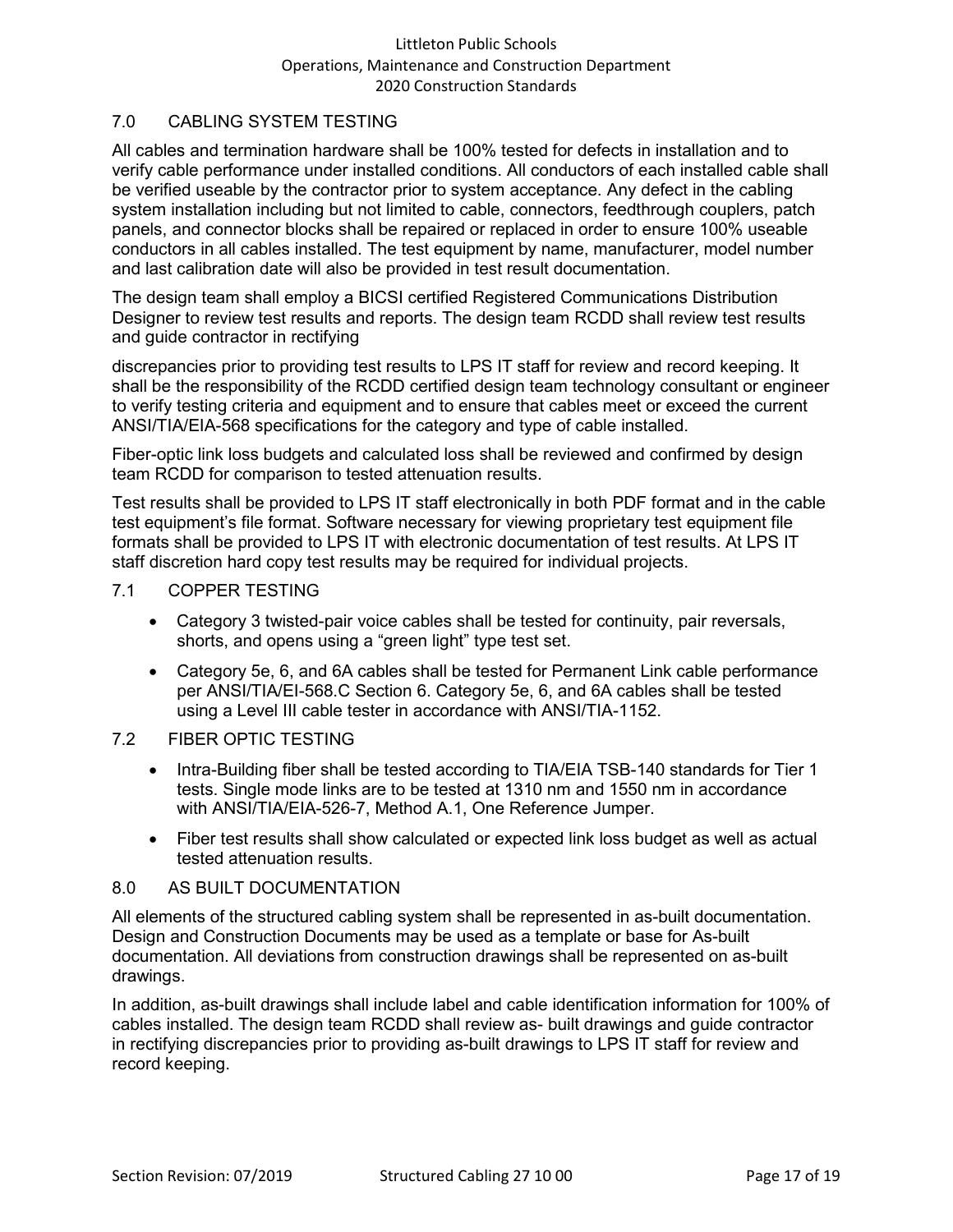One full sized drawing set will be designated as the central location to document all as-built information as it occurs throughout the project. This central set will be maintained by the Contractor's Foreman on a daily basis and will be available to the design team technology consultant and LPS IT representative upon request during the course of the project.

At the conclusion of the project as-built drawings shall be provided to LPS IT staff electronically in both CAD and PDF formats. CAD files shall be bundled with ETRANSMIT format. (1) fullsize hard copy as built drawings shall be required for individual projects.

# 9.0 CABLING SYSTEM LABELING

The contractor shall develop and submit for approval a labeling system for the cable installation. Littleton Public Schools will negotiate an appropriate labeling scheme with the successful contractor. The design team technology consultant shall review labeling plan prior to submittal to LPS IT staff for approval. At a minimum, the labeling system shall clearly identify all components of the system: racks, cables, panels, and outlets. The labeling system shall designate the cables origin and destination and a unique identifier for the cable within the system. Racks and patch panels shall be labeled to identify the location within the cabling system infrastructure. All labeling information shall be recorded on the as-built drawings and all test documents shall reflect the appropriate labeling scheme.

All label printing will be machine generated using indelible ink ribbons or cartridges. Selflaminating labels will be used on cable jackets, appropriately sized to the OD of the cable, and placed within view at the termination point on each end. Outlet labels will be the manufacturer's labels provided with the outlet assembly.

# 10.0 WARRANTY AND SERVICES

The contractor shall provide a system warranty covering the installed cabling system against defects in workmanship, components, and performance, and follow-on support after project completion.

#### 10.1 INSTALLATION WARRANTY

The contractor shall warrant the cabling system against defects in workmanship for a period of (2) years from the date of system acceptance. The warranty shall cover all labor and materials necessary to correct a failed portion of the system and to demonstrate performance within the original installation specifications after repairs are accomplished. This warranty shall be provided at no additional cost to the Owner.

#### 10.2 CABLING SYSTEM WARRANTY

The contractor shall facilitate a 20-year system performance warranty between the manufacturer and the Owner. An extended component warranty shall be provided which warrants functionality of all components used in the system for 20 years from the date of acceptance. The performance warranty shall warrant the installed horizontal copper, and both the horizontal and the backbone optical fiber portions of the cabling system.

Copper links shall be warranted against the link performance minimum expected results defined in ANSI/TIA/EIA-568-C.2. Fiber optic links shall be warranted against the link and segment performance minimum expected results defined in ANSI/TIA/EIA-568-C.3.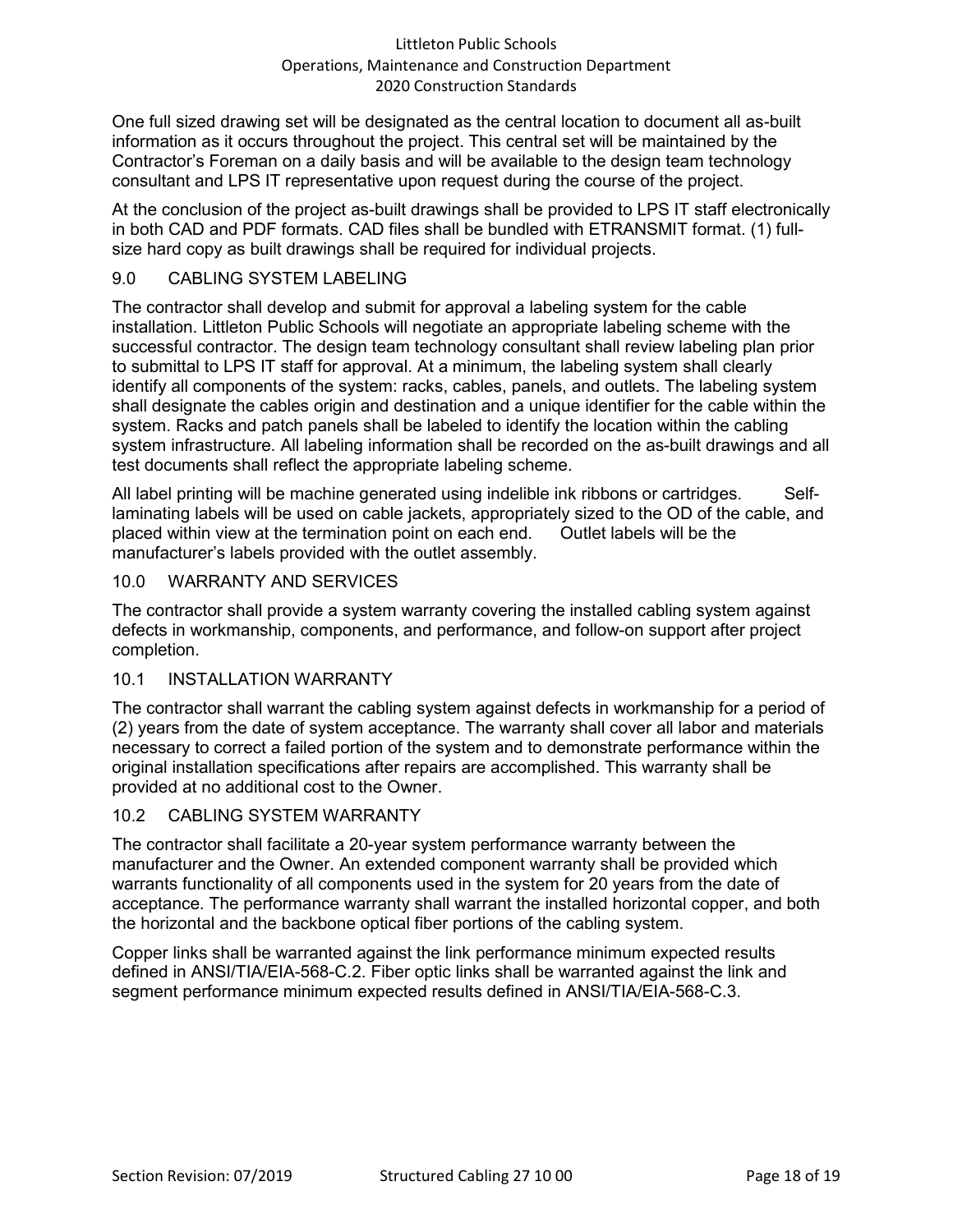# 11.0 CABLING SYSTEM ACCEPTANCE

The design team technology consultant shall coordinate periodic inspections with LPS IT staff representative of the project in progress. One inspection will be performed at the conclusion of cable pulling, prior to closing of the drop ceiling, to inspect the method of cable routing and support. A second inspection will be performed at completion of cable termination to validate that cables were dressed and terminated in accordance with ANSI/TIA/EIA specifications for jacket removal and pair untwist, compliance with manufacturer's minimum bend radius, and that cable ends are dressed neatly and orderly.

#### 11.1 FINAL INSPECTION

Upon completion of the project, the design team technology consultant shall perform an inspection of the completed structured cabling installation. After approval from design team consultant, the LPS IT representative will perform a final inspection of the installed cabling system with the Contractor's Project

Foreman. The final inspection will be performed to validate that all horizontal and backbone cables were installed as defined in the drawing package, and that the installation meets the aesthetic expectations of the Littleton Public Schools.

#### 11.2 TEST VERIFICATION

Upon receipt of the test documentation, The Littleton Public Schools reserves the right to perform spot testing of the cabling system to validate test results provided in the test document. Littleton Public Schools testing will use the same method employed by the contractor, and minor variations will be allowed to account for differences in test equipment. If significant discrepancies are found the Contractor will be notified for resolution.

#### 11.3 FINAL ACCEPTANCE

Completion of the installation; in-progress and final inspections; receipt of the test and as-built electronic documentation; and successful performance of the system for a two-week period will constitute acceptance of the system.

# **END OF SECTION 27 10 00**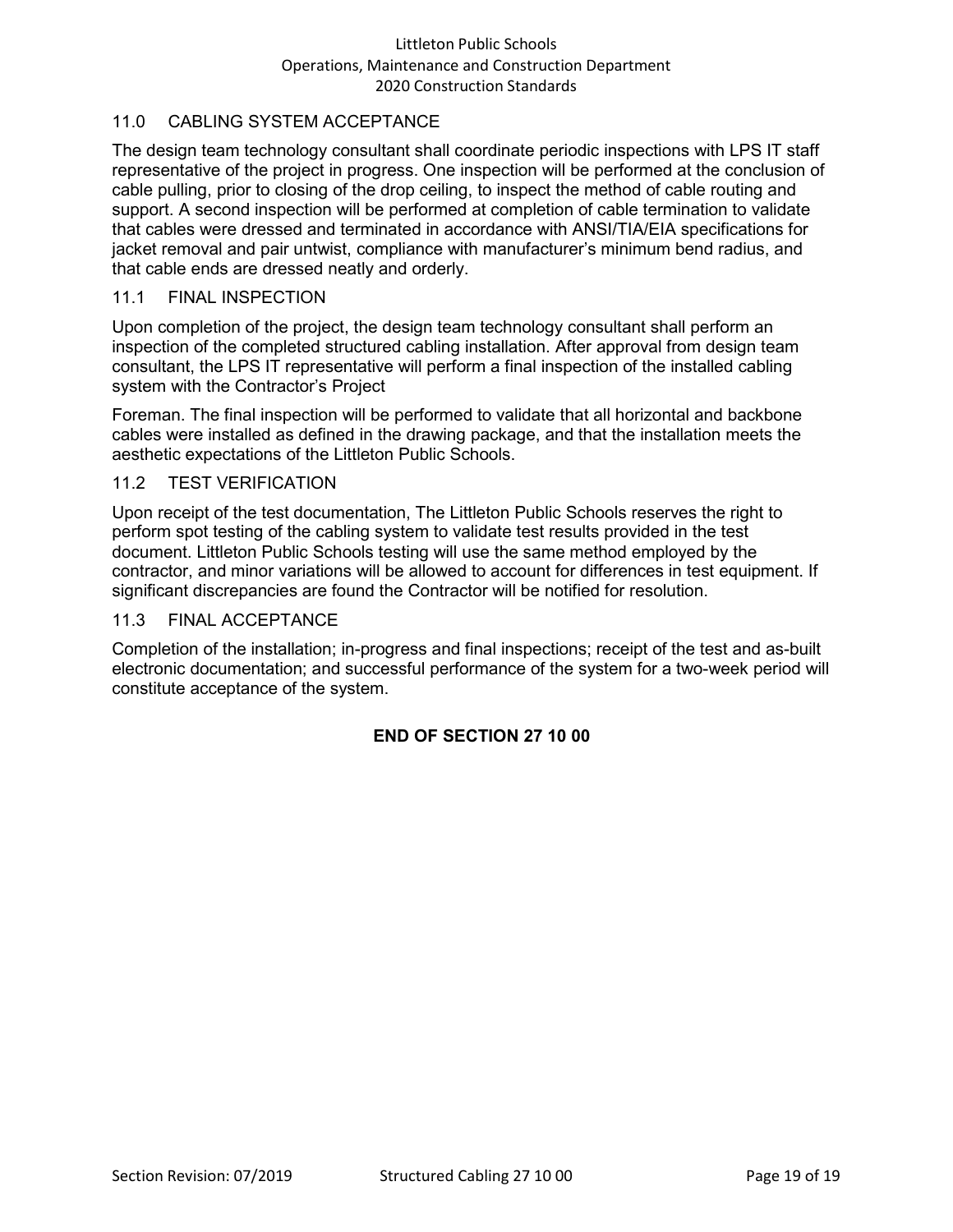#### <span id="page-32-0"></span>**27 30 00 Paging and Notification**

#### **1.0 INTRODUCTION**

#### 1.1 PURPOSE

This document defines the paging system and notification components specific to speakers, amplifiers, servers, supporting hardware, and miscellany that are necessary for a complete paging system supporting local paging, Emergency Communication, and Fire Alarm audio notification. The intent of this document is to provide all pertinent information to allow a design team to successfully design and specify a complete system. However, it is the responsibility of the technology consultant and design team to propose any and all items required for a complete system installation if not specifically identified within the scope of the project.

#### 1.2 APPLICABLE DOCUMENTS

The notification system described in this standard is derived in part from the recommendations made in industry standard documents. The lists of documents below are incorporated by reference:

- 1) National Fire Protection Agency (NFPA) 70, National Electrical Code (NEC) 2011
- 2) National Fire Protection Agency (NFPA) 72, National Fire Alarm and Signaling Code-2011
- 3) This Technical Specification and Associated Drawings
- 4) ANSI/TIA-568-C Commercial Building Telecommunications Cabling Standard 2012
- 5) ANSI/TIA-569-C Commercial Building Standard for Telecommunications Pathways and Spaces - 2012
- 6) ANSI/TIA-606-B Administration Standard for the Telecommunications Infrastructure of Commercial Buildings - 2012
- 7) ANSI/TIA-607-B Commercial Building Grounding and Bonding Requirements for Telecommunications - 2012
- 8) TIA-526-14-B Optical Power Loss Measurements of Installed Multimode Fiber Cable Plant - 2012
- 9) Building Industries Consulting Services, International (BICSI) Telecommunications Distribution Methods Manual (TDMM) –  $13<sup>th</sup>$  edition
- 10) Littleton Public Schools Division 26 Construction Standards
- 11) Littleton Public Schools Division 27 Construction Standards
- 12) Littleton Public Schools Division 28 Construction Standards

If a conflict exists between applicable documents, then the order in the list above shall dictate the order of precedence in resolving conflicts. This order of precedence shall be maintained unless a lesser order document has been adopted as code by a local, state, or federal entity, and is therefore enforceable as law by a local, state, or federal inspection agency.

If this document and any of the documents listed above are in conflict, then the more stringent requirement shall apply. All documents listed are believed to be the most current releases of the documents; the design team is responsible to determine and adhere to the most recent release when developing the proposal for installation.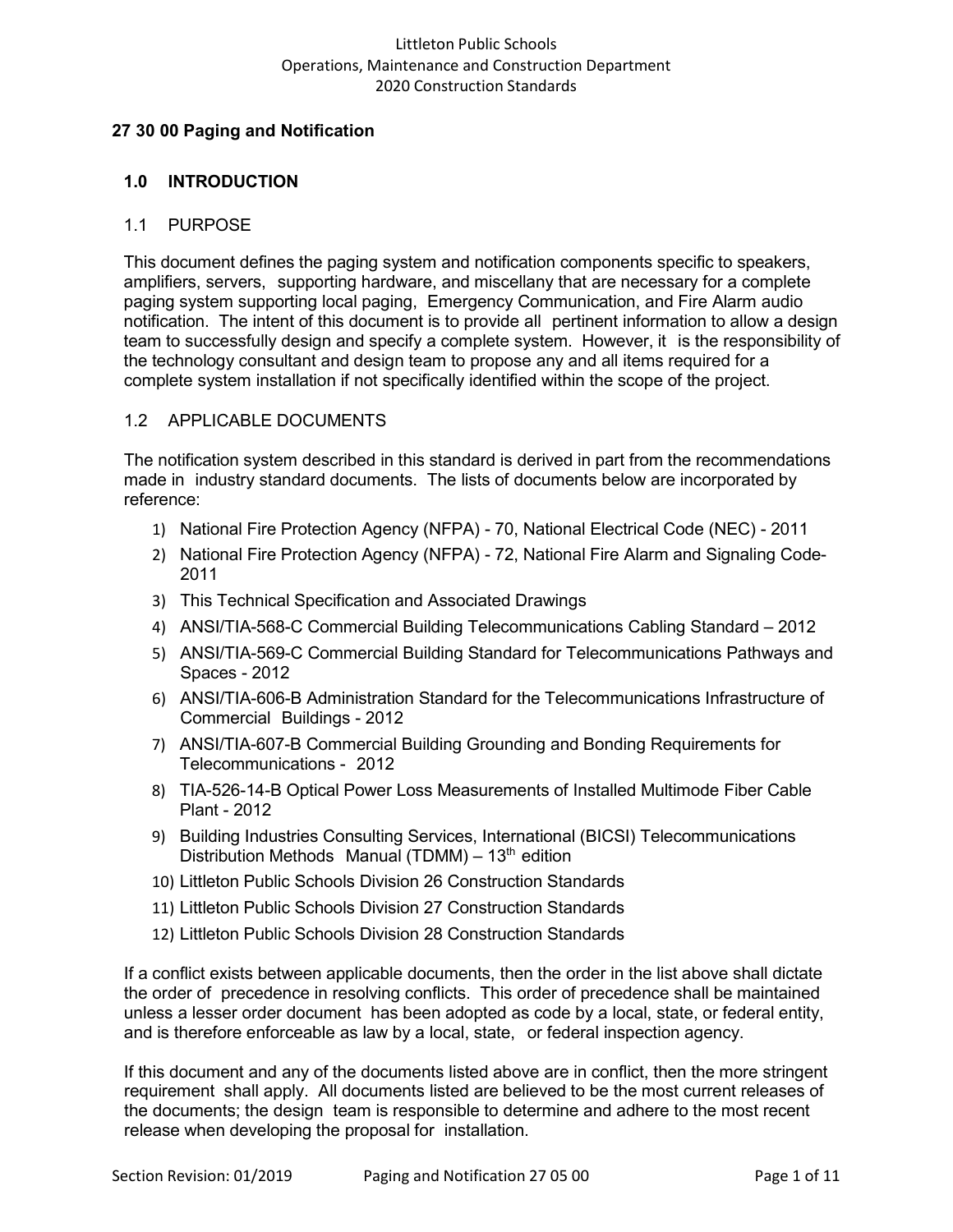# 1.3 DESIGN TEAM REQUIREMENTS

For LPS project design, all architectural firms shall employ or contract with an audio/visual design consultant and a Fire Protection Engineer. The consultant and engineer team shall demonstrate proficiency in the design and implementation of paging and notification systems. The paging and notification design shall be coordinated with fire alarm signaling and notification design. The design team shall meet with and coordinate with the Authority Having Jurisdiction (Littleton Fire Rescue and others) prior to and during notification system design. As necessary, the design team shall include an acoustical engineer to assist in determining acoustically distinguishable spaces.

# 1.4 CONSTRUCTION DOCUMENTS

Construction documents shall provide separate drawings specifically for paging/notification system locations and details. At the design team's discretion, the structured cabling drawings may be combined with paging and notification drawings and details. The paging/notification layout shall not be over-laid onto electrical, security or any drawings other than structured cabling as noted. Paging/notification drawings shall indicate all new cabling and devices required in the facility. Existing equipment, devices, and cabling shall be indicated on drawings and noted as to disposition. All existing equipment, devices, and cabling that are to remain in place are to be properly reworked as necessary to bring them into current standards and codes. Mounting height of all equipment shall be indicated by way of floor plan keynotes, or equipment installation detail sheets. CSI-formatted specification sheets shall be provided as a supplement to the design documentation. Specifications must call out the manufacturers of the cabling products as indicated in this document. No alternates are to be accepted on products specified within this document.

Construction documentation for paging and notification shall include audibility and intelligibility expectations for all areas of the facility. Documentation shall include at a minimum a matrix detailing expected CIS Intelligibility for typical spaces.

All vendors for this cabling project will submit contractor qualifications and project data sheets. It will be the responsibility of the Technology Consultant and design team to review all submitted documentation for accuracy before forwarding the submittal package to LPS ITS for final approval.

# 1.5 SUBMITTALS

- Submittals shall include product data literature and shop drawings. Submittals shall include adequate descriptive literature, catalog cut sheets, and other data necessary for LPS ITS to ascertain that the proposed equipment and materials comply with specification requirements.
- Product data submittals shall consist of technical data sheets, manufacturer specifications, illustrations, standard schedules, performance charts, instructions, brochures, diagrams, and test data furnished to illustrate a product, material, or system for some portion of the work. Product data literature is required on all items of material and equipment and should be clearly marked, identifying specific items proposed.
- Prior to assembling or installing the work, prepare and submit shop drawings as necessary for review and approval. Shop drawings shall at minimum consist of riser diagrams, one-lines, order of operations and fire alarm connection diagrams.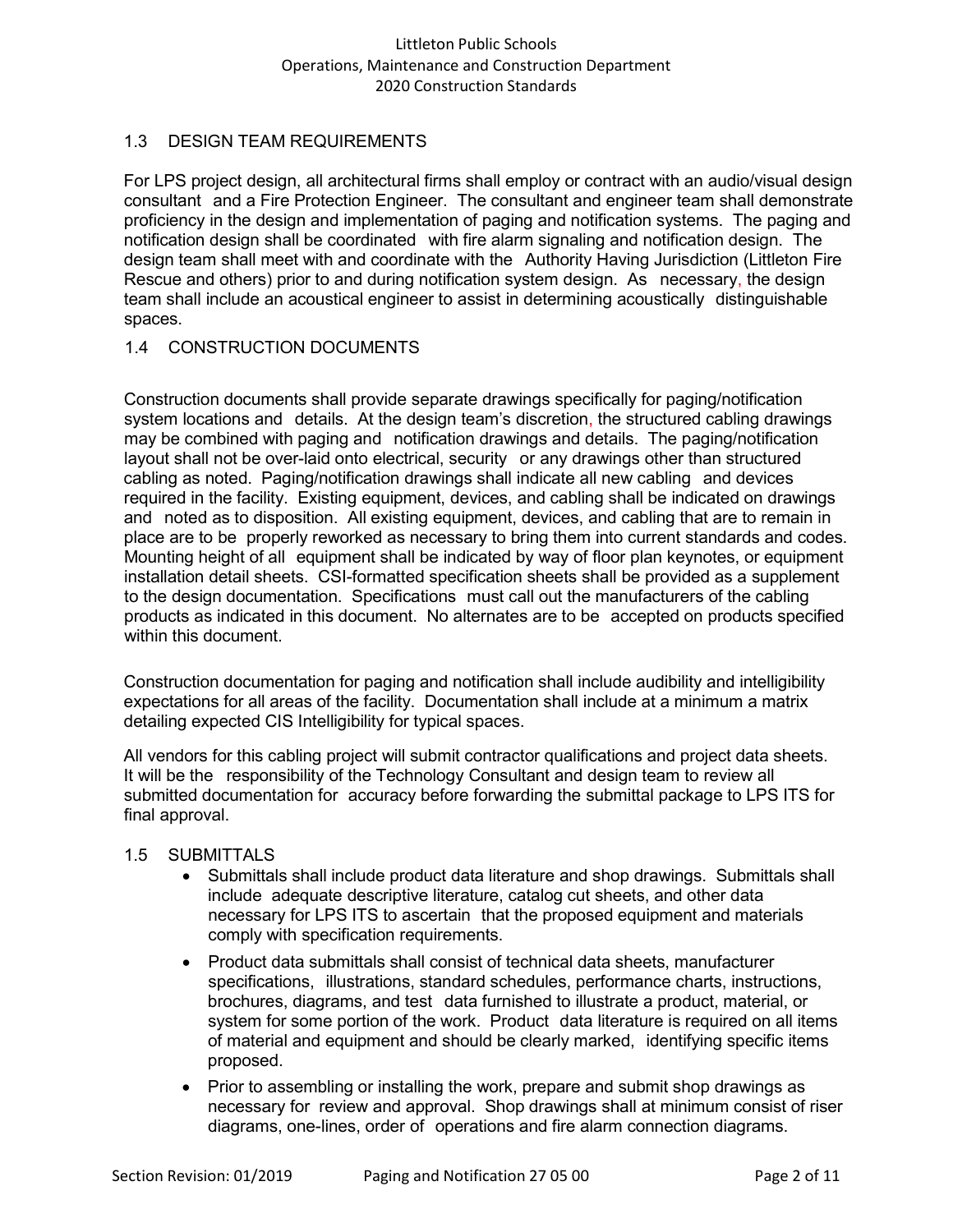- The contractor shall not purchase any materials or equipment for incorporation into the project prior to receipt of reviewed submittals from LPS ITS.
- Review of product data shall not relieve the Contractor from responsibility for deviations from the drawings or specifications, unless the Contractor has, in writing, called attention to such deviations at the time of submission and secured written approval.
- Samples may be requested, which shall be physical examples, which represent materials, equipment, or workmanship and establish standards by which the work will be judged.
- Product data and shop drawing submittals shall be reviewed by the Fire Protection Engineer, Technology Consultant, and design team prior to being forwarded to LPS ITS for review and final approval. LPS ITS will have authority for final approval of all product data submittals.
- Submittals shall include a labeling system and plan for the paging/notification system installation.

# 1.6 CONTRACTOR QUALIFICATIONS

Contractors bidding on any project must meet the following minimum requirements:

- Bidding contractors shall be companies specializing in the installation, fabrications, and design of telecommunications systems.
- Contractors must be a Valcom Engineered Solutions (Class Connections) Authorized Distributor headquartered in the State of Colorado.
- The Contractor shall have a minimum of five (5) years' experience in this specialized field and shall have completed a minimum of three (3) projects similar in scope to this project.
- The paging/notification contractor must be certified for installing the proposed manufacturer's solution throughout the entire completion of project.
- Contractors must submit proof of above stated required qualifications.
- The design team shall acquire from the local Valcom Class Connection (Engineered Solutions) representative a list of currently certified contractors to include in specification documentation. The list of certified contractors shall be provided to LPS ITS for approval prior to inclusion in specification documents.
- At the discretion of Littleton Public Schools, past performance may be used to disqualify a contractor from providing services for LPS technology projects.
- Pre-qualified Valcom qualified integrators as of June 2016 include: Alerio Technologies, Sterling Communication Technologies, Interface Communications, NetStructures and CComm.

# 1.7 PROJECT MANAGEMENT / GENERAL

The contractor shall establish with Littleton Public Schools a single point of contact who will be responsible for reporting progress and updating the LPS ITS representative with issues that the Owner must address to facilitate the cabling system installation. The contractor's POC shall provide weekly written reports to the LPS ITS representative detailing progress. Requests for access to limited access or restricted areas shall be made two (2) days prior to the required acces*s*. Information critical to the completion of the task or project shall be communicated to the Technical Representative as the requirement becomes known. Casual information shall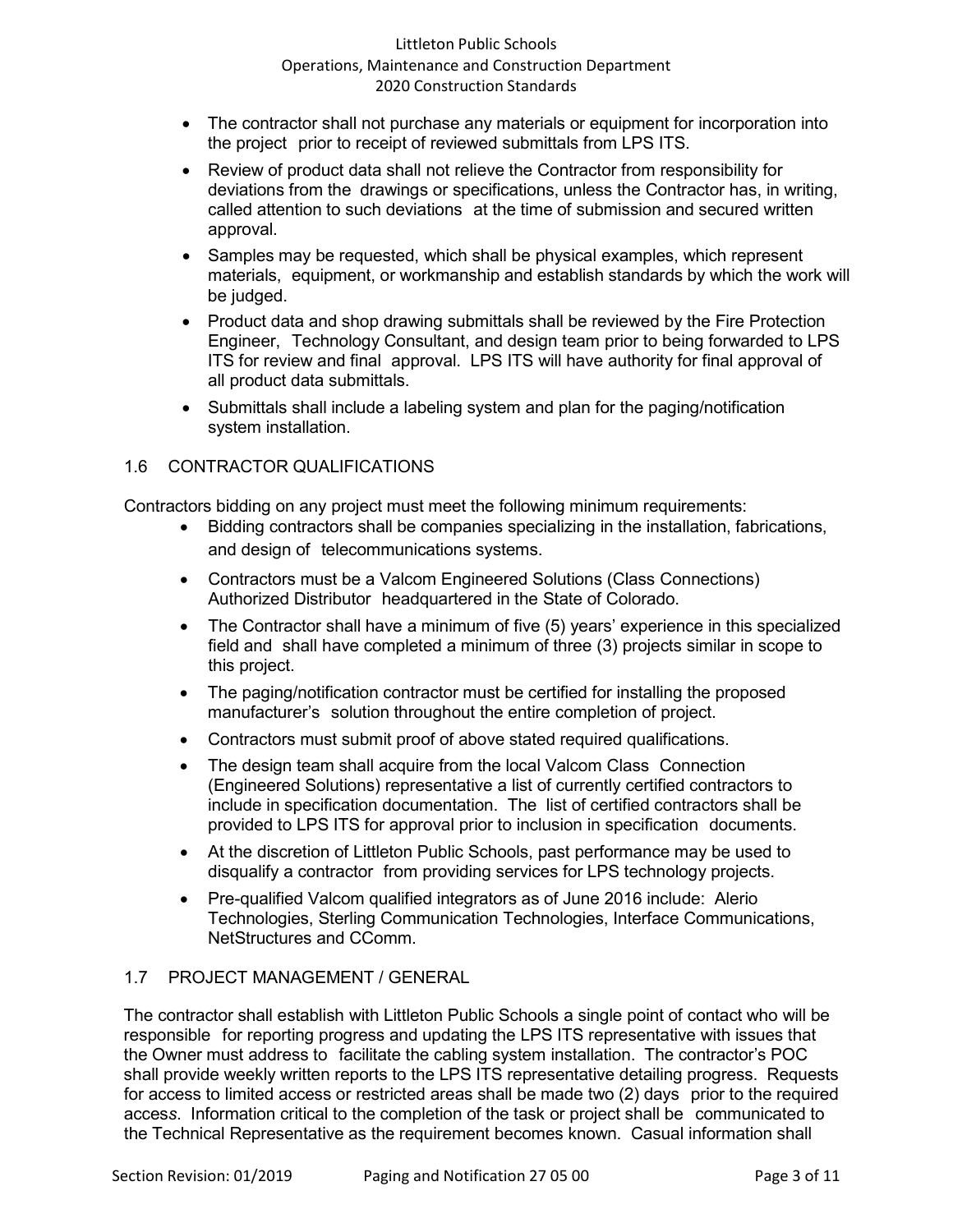be passed during the scheduled progress report.

The contractor shall maintain the Littleton Public Schools facility in a neat and orderly manner during the installation of the communications cabling system. The Littleton Public Schools facilities shall be maintained in broom clean condition at the completion of work each day. At the completion of work in each area, the contractor will perform a final cleaning of debris prior to moving the installation crew to the next work area.

# **2.0 PAGING/NOTIFICATION SYSTEM REQUIREMENTS**

# 2.1 STRUCTURED CABLING SYSTEM DESCRIPTION

The Littleton Public Schools structured cabling system consists of cabling that supports multiple systems and functions. Structured cabling shall support voice, data, wireless, security and paging/notification systems. Projects that include one or more of these systems shall employ a Structured Cabling Installer that meets the requirements laid out in Section 27 10 00 Structured Cabling Standards subsection 1.7 Contractor Qualifications to install Category and fiber optic cable required for the project. The design team shall include in the Construction Documents clarification of contractor responsibility for these systems' cable installation and testing. Cabling and connectivity to support systems shall be color coded and rated for the specific system.

Cabling for paging and notification systems shall comply with Division 27 requirements laid out in this document. Installation of Category 5e cabling supporting paging and notification systems shall be by a contractor meeting the requirements of Section 27 10 00 Structured Cabling **Standards** 

• Paging, Clock, and Notification cabling shall be BLUE Cat 5e with GREEN Cat5e RJ-45 jacks at station end and GREEN Cat5e RJ-45 modular patch panel jacks.

# 2.2 TYPICAL PAGING/NOTIFICATION SYSTEM DESCRIPTION

Source input for paging and notification system shall include:

- Contact relay input from fire panel. Fire panel input shall trigger tone and voice evacuation message generation and distribution from Valcom system.
- Addressable page input from LPS phone system.
- Emergency responder handset located adjacent to fire panel.
- Additional sources may be identified by LPS stakeholders during Schematic Design, following District-wide guidelines as adjusted for site-specific conditions.

Sound levels for fire alarm tone must be 15dB above average ambient sound levels.

Normally occupied spaces must maintain a CIS intelligibility score of not less than 0.8.

Spaces not normally occupied may have a CIS score lower than 0.8 if they are within 50 feet of an area with a 0.8 CIS score.

Initiation of audible emergency notification messages shall provide contact closure to Fire Alarm system for visual notification. Program Valcom head-end to provide contact closure to Notifier Fire Alarm system for strobe activation. Coordinate emergency notification messages with LPS Security Director. Coordinate emergency notification initiation with LPS Security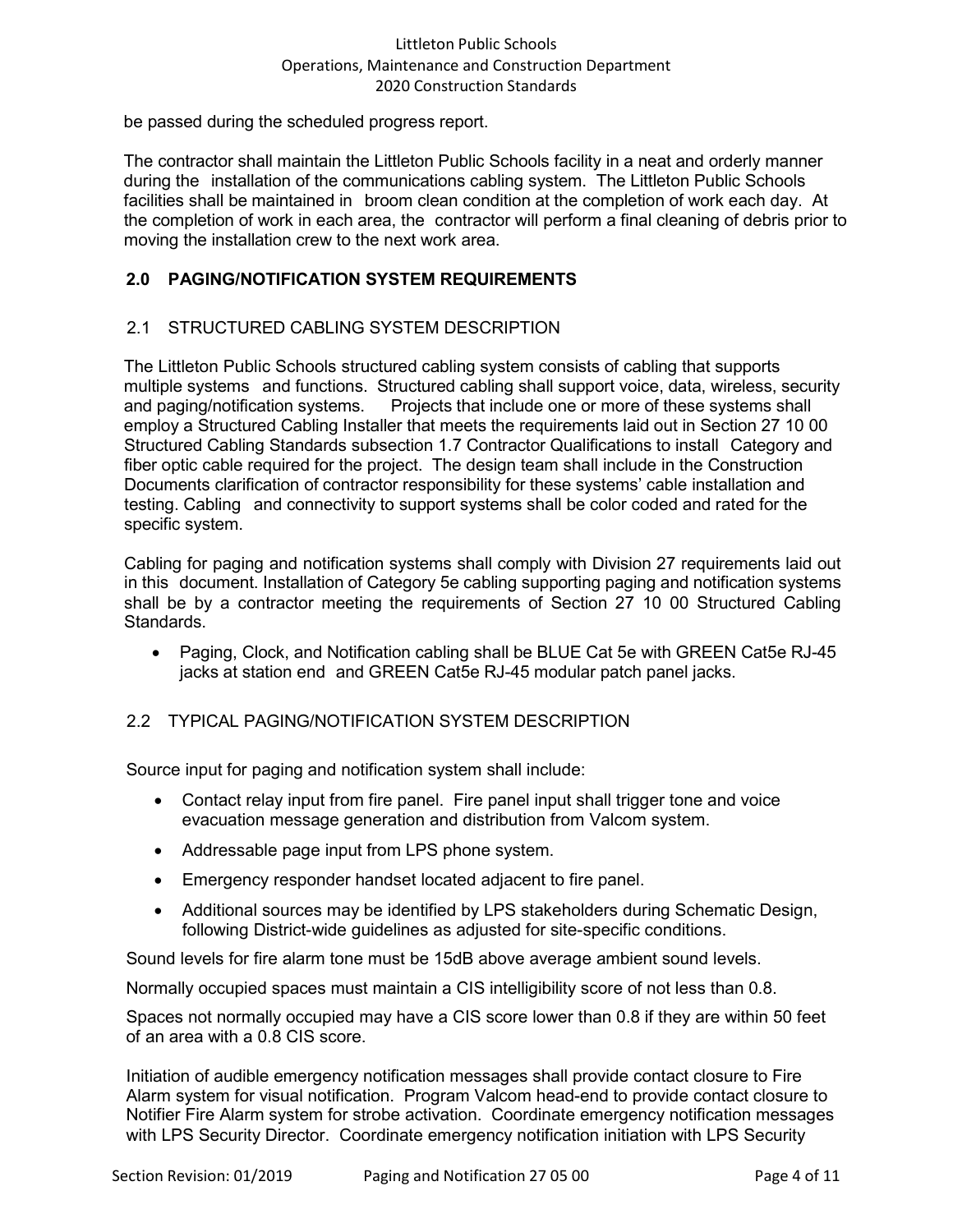representative and Fire Alarm contractor.

Audible and visual notification for Lock-Down events may be initiated from local fixed duress buttons and on-site screen icons through the security panel, as well as from the main Security Command Center at the ESC. Program Valcom head-end to receive contact closure from Security panel for message initiation. Program audible message for lock-down event to silence after ten (10) minutes. Coordinate lock-down event notification with LPS security representative, Security contractor and Fire Alarm contractor.

Typical LPS standard classroom configuration includes one (1) wall mount clock/speaker combo. Clock/speaker combo units in all classrooms shall be two-way talkback IP devices. Elementary Schools shall utilize analog clocks in classrooms. High Schools and Middle Schools shall utilize six-digit digital clocks in classrooms. Classroom spaces that require additional speakers due to size, noise levels or configuration shall use additional passive or IP speakers as required to achieve required coverage and sound pressure levels. The additional speakers shall follow the requirement that one (1) IP speaker may connect to a maximum of two (2) passive speakers. Self-powered speakers are not permitted (no exception). In addition, spaces with high noise levels (music rooms, gyms, cafeteria, shop areas, etc.) will require speakers with visual indicators (e.g., flashers) to alert occupants to announcements.

Typical hallway, commons and office area paging and notification configuration shall consist of IP speakers distributed to ensure audibility and intelligibility requirements are met. Audibility and intelligibility shall meet the requirements laid out in NFPA 72 Chapter 24. Hallway, commons, and office speakers in areas with suspended ceilings shall be cut-in or lay-in speakers designed for installation in suspended ceiling tiles. Hallway, commons, and office speakers in areas without suspended ceilings shall be wall mount or ceiling mount speakers with appropriate back box designed for wall or ceiling mounting. Architectural design teams shall consider materials and construction of area ceilings, height of ceilings above finished floor, materials and construction of area walls, and architectural obstructions as well as other systems that cause obstructions when determining hallway and common areas speaker layout and types. Hallway, commons, and office speaker distribution may include Valcom passive (45 Ohm unpowered) speakers augmenting the IP speaker distribution. The passive speakers augmenting the IP speakers shall be integrated with and receive signal solely from the amplified output of the adjacent IP speakers. The utilization of the passive speakers in hallways and commons shall be such that a "set" is created, where a passive speaker on each side of an IP speaker, with the two (2) passive speakers connected to that one (1) IP speaker. No more additional passive speakers shall connect to this or any other set. These sets shall be grouped logically to support addressability in distinct architectural spaces. No self-powered passive speakers shall be used with the IP speakers in this system.

Note: Valcom passive speaker part numbers are listed in the "Analog Speakers" subsection of Section 3.2.1 on page 27 30 00  $-7$  of this document. No substitutions are permitted (no exception).

Typical restroom and locker room paging, and notification speaker layout shall include a minimum of one (1) ceiling mounted IP speaker. If such spaces are determined to require additional speakers, a set of one (1) IP speaker with up to two (2) passive speakers connected to that IP speaker shall be provided as required.

The paging system for a typical gymnasium, cafeteria and auditorium shall meet all the requirements of this document and NFPA 72 Chapter 24 for audibility and intelligibility. Acoustical characteristics of these types of space must be considered in the design of speaker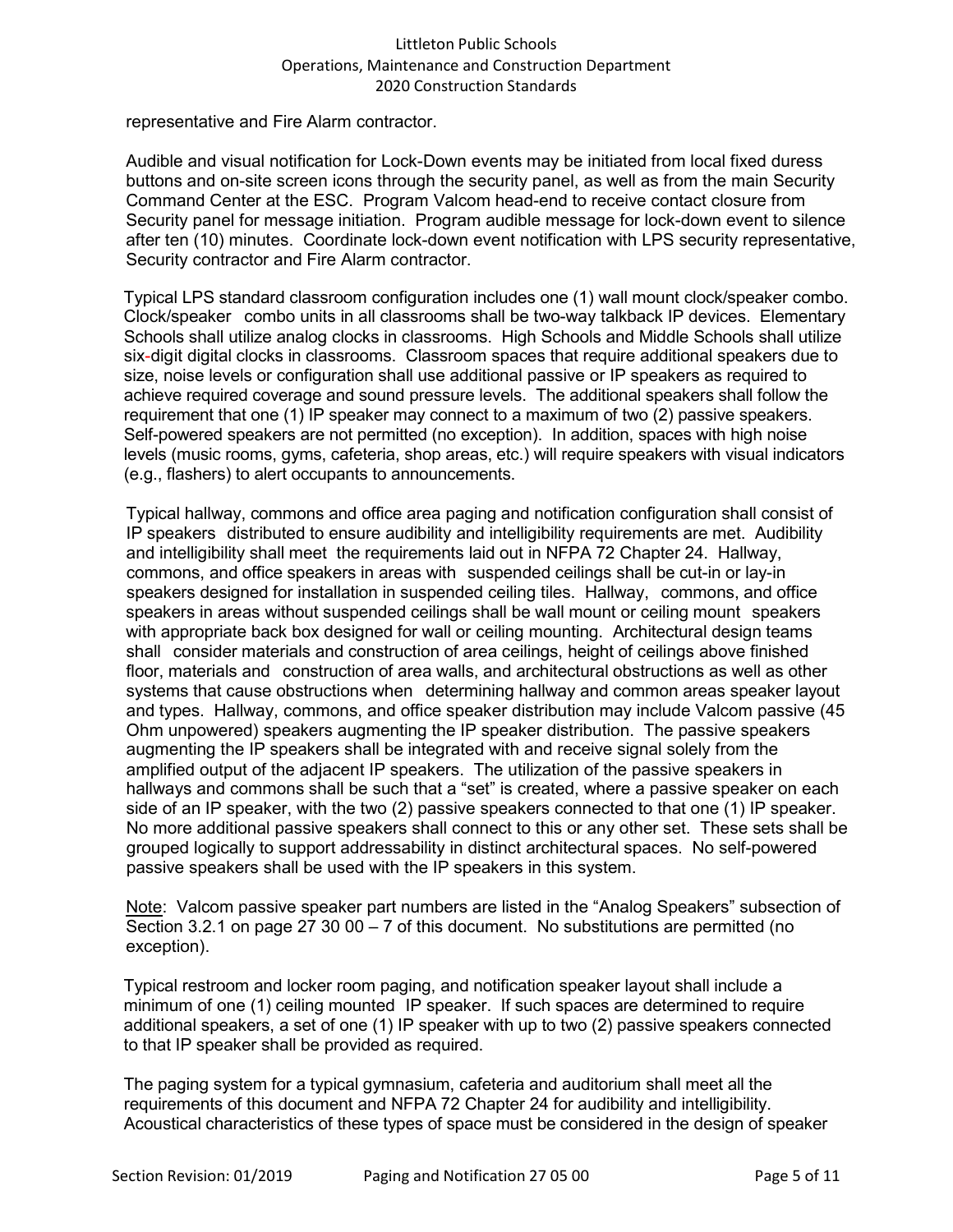locations, and the system layout shall be coordinated with the LPS ITS Department and with Littleton Fire Rescue or other Authority Having Jurisdiction (AHJ). At least one (1) two-way talk-back clock/speaker combination shall be included in each space of this type. Additional speakers shall comply with the above description such that a "set" is created where one (1) passive speaker is located on each side of an IP speaker, with the passive speakers connected to that primary IP speaker. Auxiliary sound systems, audio enhancement systems, and audiovisual display systems provided separately in such spaces shall include an input override. Auxiliary audio systems input override shall be connected to line-level input from the primary clock/speaker combo. It shall be the responsibility of the design team to determine and specify input override for existing audio systems. It shall be the responsibility of the LPS ITS and Operations, Maintenance and Construction (OMC) departments to ensure that new audio systems are provided with input override.

Media Centers, conference rooms, non-instructional and other spaces shall be treated as Hallway and common areas for purposes of determining typical paging and notification layout.

Requirements for notification supporting the exterior of the building shall be determined in coordination with LPS ITS and OMC Departments, Littleton Fire Rescue (or other AHJ) and the facility administrator. At minimum, Elementary School playgrounds shall be supported by wallmount Valcom IP Flexhorns mounted on exterior walls of the building.

# **3.0 PAGING AND NOTIFICATION EQUIPMENT**

# 3.1 PAGING CONTROL HEAD END EQUIPMENT

New build projects and remodel projects for facilities still operating legacy analog paging systems shall include the installation and programming of a Valcom Class Connections IP-6000 paging control server. Remodel projects at facilities with an existing IP paging and notification system shall include integration of new equipment and programming of existing server, as necessary. Paging servers shall be located in the facility's primary Equipment Room. Paging servers shall be provided with dedicated rack mounted UPS battery backup. UPS shall be sized to provide a minimum eight (8) hours of emergency power for paging server, modules, and associated POE switches, or as acceptable to the AHJ. UPS switches shall be equipped with dry contact relay accessory to provide trouble indication alert to fire panel. Dedicated paging and notification UPS shall not be used to support any other systems or equipment and shall be used solely to provide emergency power for notification equipment.

To maximize system flexibility and migration to Mass Notification, all systems shall be installed with the following input/output modules and extensions:

- The IP Input / Output Module shall provide contact closure relay interface to the fire alarm system. Dry contact relay interface with the fire alarm system shall include at minimum: fire alarm initiation of tone and voice evacuation message and paging system trouble indication to fire alarm panel. The IP Input / Output Module may also provide contact closure relay interface with security systems or other third-party notification modules.
- The Network Page Extender shall provide interface to the Emergency Responder handset located adjacent to the Fire Alarm Control Panel. The Network Page Extender may also be used to provide output to analog speakers and third-party systems such as two-way radios.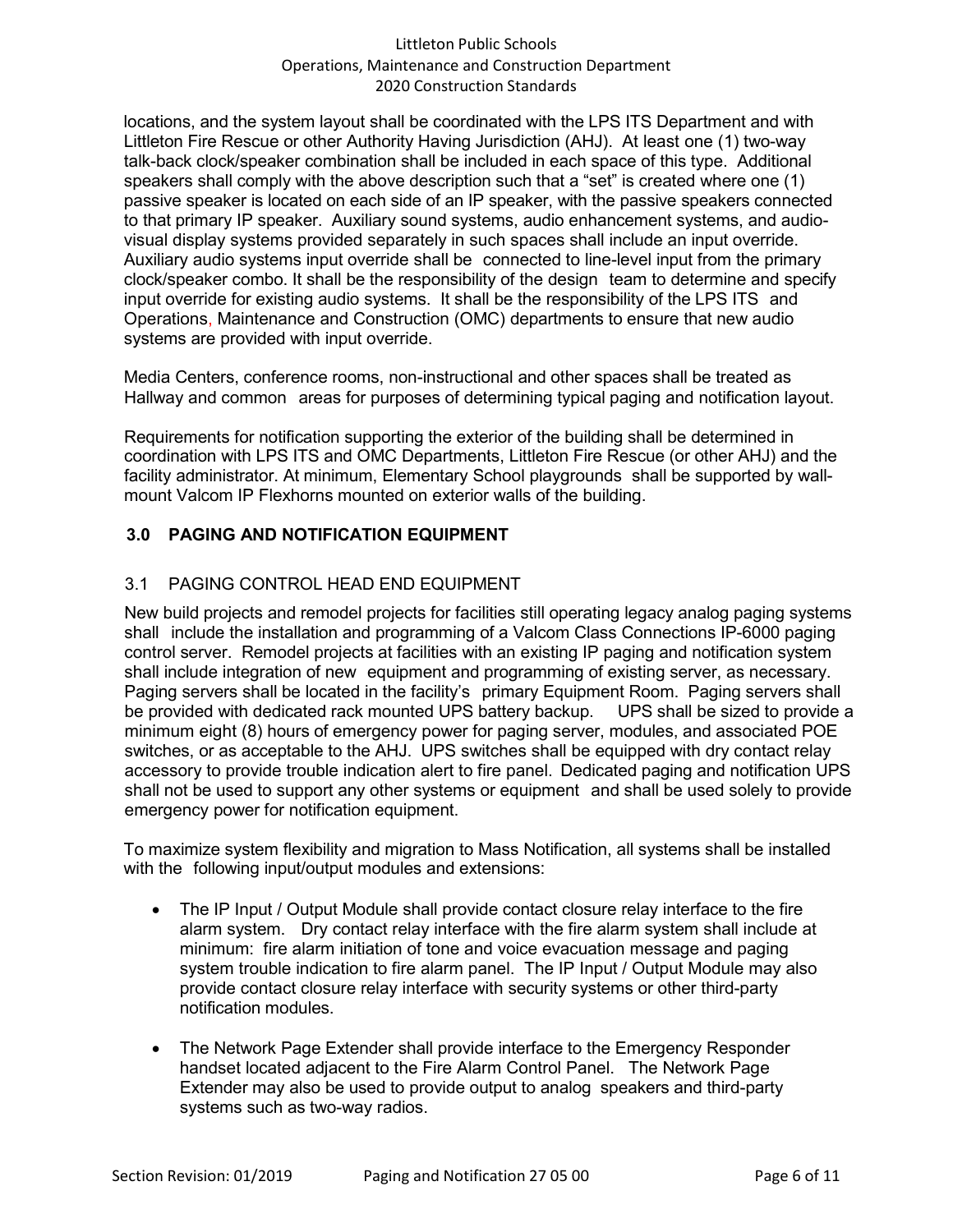• The Network Station Port shall provide interface to the LPS phone system. The Network Station Port shall be used to interface with a dedicated emergency panel handset. The Network Station Port shall also be used to interface with a Main Office backup hand-set and future alternate page control inputs, allowing the building direct access to the paging system as well as one-touch access.

# 3.1.1 PRODUCT SPECIFICATIONS

Paging Server

IP 6000:

Valcom Engineered Solutions (Class Connection):

- VE6025
- No Exceptions

Input / Output Relay Module

Valcom Eight in / Eight out:

- VE8048R
- No Exceptions

Network Station Port FXS

Valcom Quad Station Port:

- VE8014AR
- No Exceptions

Network Station Port FXO

Valcom Quad Intercom Remote:

- VE8022AR
- No Exceptions

Network Page Extender

Valcom Quad Page Zone Extender:

- VE8004AR
- No Exceptions

Rack Mount UPS

APC Smart UPS Series Rack Mount Uninterruptible Power Supply

• All UPS devices used for LPS systems shall include a Smart Slot interface port and pre-installed network card.

1500V:

• SMX1500RM2UNC

2000V:

• SMX2000RMLV2UNC

3000V:

• SMX3000RMLV2UNC

External Battery:

- SMX48RMBP2U
- SMX120RMBP2U

Dry Contact Relay Interface:

• AP9810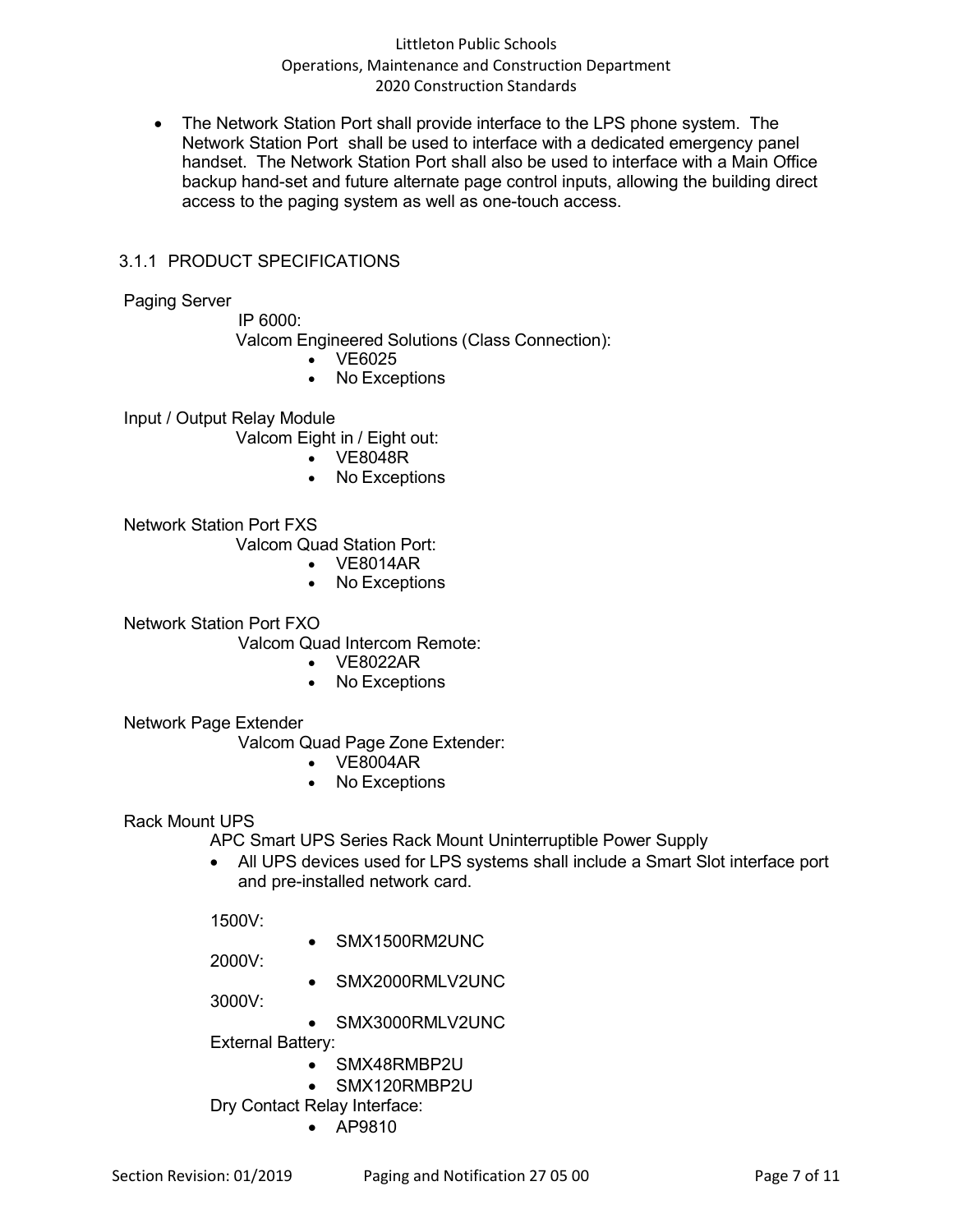POE Switches

- Procurement of Power Over Ethernet switches for paging and notification shall be coordinated with LPS ITS on a project-by-project basis.
- Projects that include Owner-Furnished / Contractor-Installed POE switches for paging and notification shall include in the Construction Document specifications details of equipment installation and transfer from LPS to contractor.

#### 3.2 DISTRIBUTION SPEAKERS

Speaker layout shall be guided by subsection 2.1. Audibility and intelligibility shall meet the requirements laid out in NFPA 72 Chapter 24.

## 3.2.1 PRODUCT SPECIFICATIONS

Classroom IP Talk-Back Speaker/Digital Clock Combo

- Digital clock speaker combo with 6-digit display
- Valcom VIP-426A-D
- Back Box: Valcom VB-S23 (Surface), VB-R22 (Recessed), VB-A24 (Angled)
- No Exceptions
- For areas with high noise levels, specify visual notification option with Valcom digital device.

Classroom IP Talk-Back Speaker/Analog Clock Combo

- Valcom VE4031A-A
- Back Box: Valcom VB-S20 (Surface) or VB-R19 (Recessed)
- No Exceptions
- For areas with high noise levels, provide separate visual notification connected to Valcom analog device.

IP Speakers

- IP One-Way only 2'x2' Lay-In Speaker: Valcom VE4002A (no backbox required)
- IP Surface Mount Speaker: Valcom VE4028A
- Backbox for VE4028A: VB-S11 (Surface), VB-R12 (Recessed)
- No exceptions

#### Analog Speakers

- Analog Lay-In Speaker: Valcom VECTLA-2 (attaches to VE4002A)
- Analog Surface Mount Speaker: Valcom V-CTSQPK (attaches to VE4028A)
- Backbox for V-CTSQPK: VB-S11 (Surface), VB-R12 (Recessed)
- No exceptions

T-Bar for Lay-In Speakers

• Valcom V-TBAR

IP Wall Mount One-Way Flex Horn

- Valcom VE4080AL-GY
- No Exceptions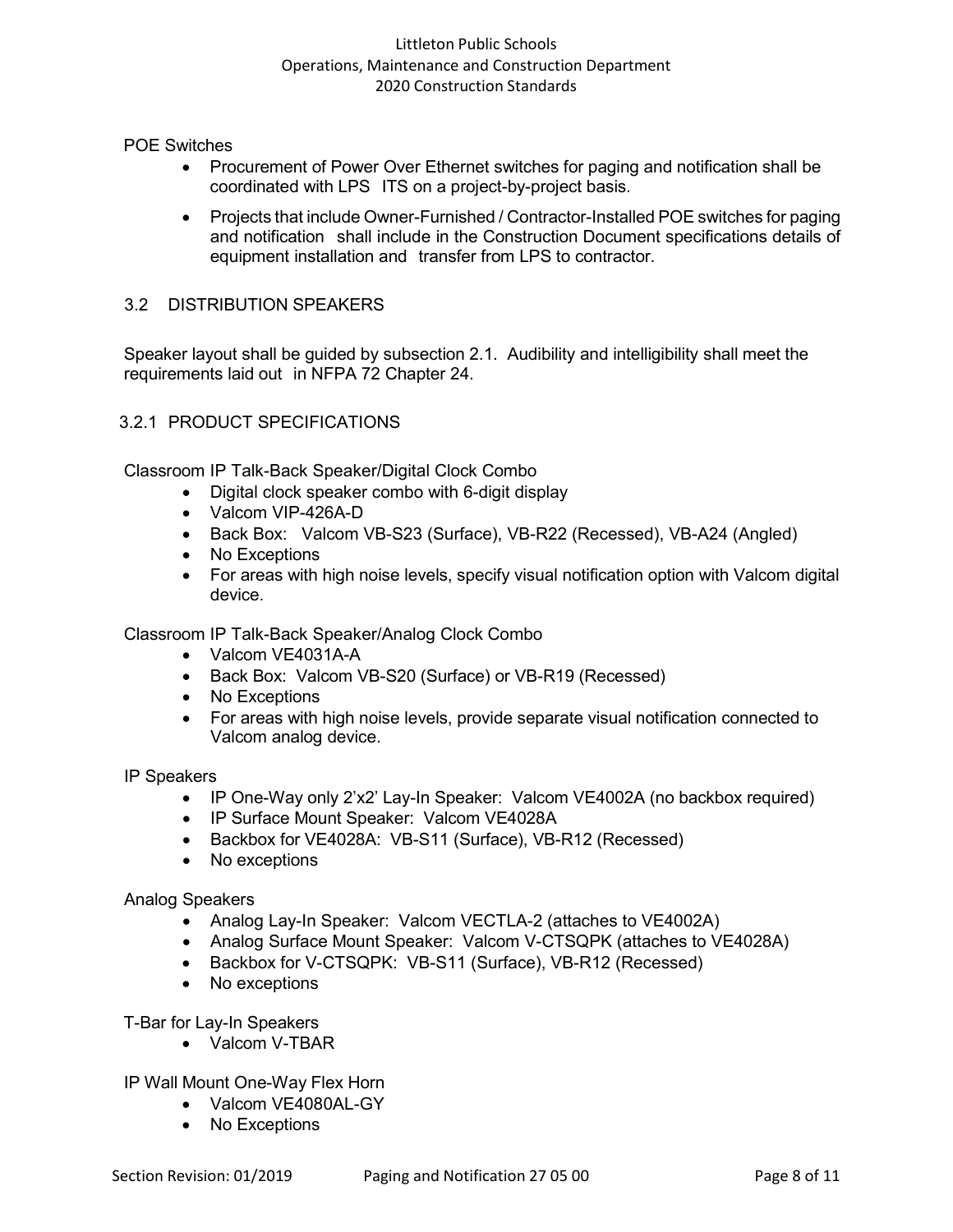Flex Horn Enclosure

- Valcom V-9809
- No exceptions

Push Button Call Switch

- Valcom V-2972PK
- No Exceptions

Admin. Console Phone

• Valcom VEADP2

IP Digital Clocks

- 2.5" Clock: Valcom VIP-D625A
- 4" Clock: Valcom VIP-D640A
- 4" Double-Sided Clock: Valcom VIP-D640-ADS
- No exceptions

## **4.0 PAGING & NOTIFICATION SYSTEM DEVICE LABELING**

The design team shall coordinate with LPS ITS to determine labeling scheme for security devices. Paging device labeling shall be included in submittal documentation for approval by LPS ITS prior to system programming. All labeling information shall be recorded on the as-built drawings and all test documents shall reflect the appropriate labeling scheme.

Notification device labeling shall be cross-indexed to structured cabling labeling. As-built documentation shall include a matrix identifying structured cabling patch panel port and paging device label information for each device installed. Matrix shall be provided as an editable Excel spreadsheet.

# **5.0 AS-BUILT DOCUMENTATION**

All elements of the paging system shall be represented in as-built documentation. Design and Construction Documents may be used as a template or base for as-built documentation. All deviations from construction drawings shall be represented on as-built drawings. In addition, as-built drawings shall include label and device identification information for 100% of devices installed.

One (1) full-sized drawing set will be designated as the central location to document all as-built information as it occurs throughout the project. This central set will be maintained by the Contractor's Foreman on a daily basis and will be available to the design team technology consultant and LPS ITS representative upon request during the course of the project.

At the conclusion of the project as-built drawings shall be provided to LPS ITS electronically in both CAD and PDF formats. CAD files shall be bundled with eTransmit format. One (1) fullsize hard-copy as-built documents shall be required for individual projects.

## **6.0 TEST DOCUMENTATION**

Structured cabling supporting notification systems shall be tested and recorded according to the requirements of the LPS Section 27 10 00 Structured Cabling Standards. Structured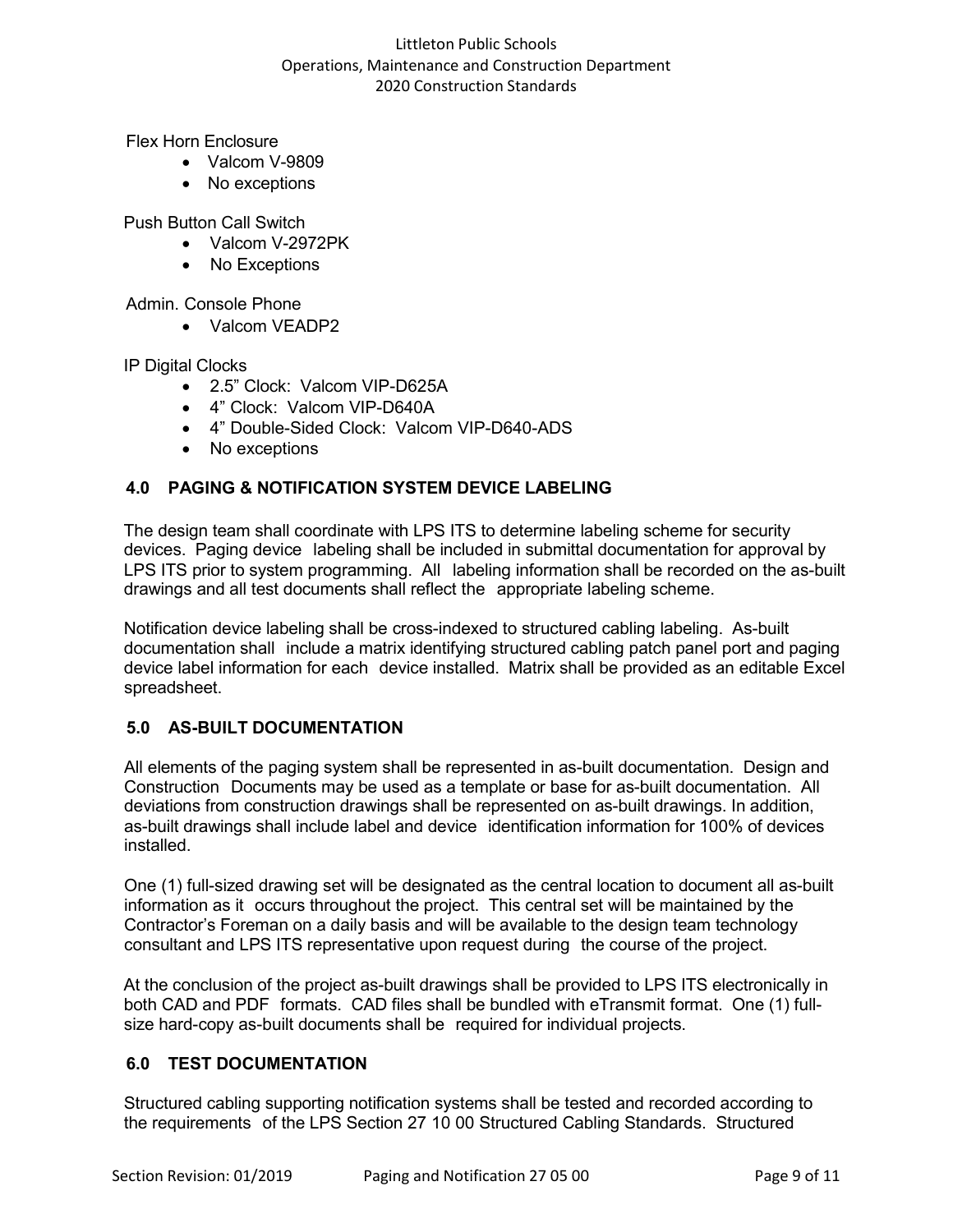Cabling shall be tested prior to installation of notification devices.

Audibility and intelligibility shall be measured in every zone. Common Intelligibility Scale (CIS) shall be measured with an analyzer utilizing the STI-CIS method of measurement. Audibility and intelligibility shall meet the requirements laid out in NFPA 72 Chapter 24.

Testing shall be conducted in conjunction with fire alarm testing, and interface of fire alarm audio input to paging system shall be subject to approval by the design team FPE, LPS ITS and LPS OMC Departments, local AHJ and fire alarm installation team.

Test documentation shall be provided in accordance with Division 28 Electronic Safety and Security. Refer to Section 28 05 00 Common Work Results for Electronic Life Safety and Section 28 31 00 Fire Alarm Standards.

# **7.0 WARRANTY AND SERVICES**

The contractor shall provide a system warranty covering the installed paging and notification system against defects in workmanship, components, and performance, and follow-on support after project completion.

#### 7.1 INSTALLATION WARRANTY

The contractor shall warrant the paging and notification system against defects in workmanship for period of two (2) years from the date of system acceptance. The warranty shall cover all labor and materials necessary to correct a failed portion of the system and to demonstrate performance within the original installation specifications after repairs are accomplished. This warranty shall be provided at no additional cost to the Owner.

#### 7.2 MANUFACTURER WARRANTY

The contractor shall facilitate a 1-year system performance warranty between the manufacturer and the Owner. An extended component warranty shall be provided which warrants functionality of all components used in the system for two (2) years from the date of acceptance.

## **8.0 PAGING & NOTIFICATION SYSTEM ACCEPTANCE**

The design team technology consultant shall coordinate periodic inspections of the project in progress with the LPS ITS representative and the design team Fire Protection Engineer. Inspections shall be performed during device installation and system start-up, testing and training of Owner personnel.

#### 8.1 FINAL INSPECTION

Upon completion of the project, the design team Technology Consultant and Fire Protection Engineer shall perform an inspection of the completed paging installation. After approval from design team consultants, the LPS ITS representative will perform a final inspection of the installed systems with the Contractor's Project Foreman. The final inspection will be performed to validate that all devices were installed as defined in the drawing package and that the installation meets the aesthetic expectations of Littleton Public Schools*.*

#### 8.2 FINAL ACCEPTANCE

Upon completion of the project, the LPS ITS Representative will perform a final inspection of the installed notification system with the Contractor's Project Foreman. The final inspection will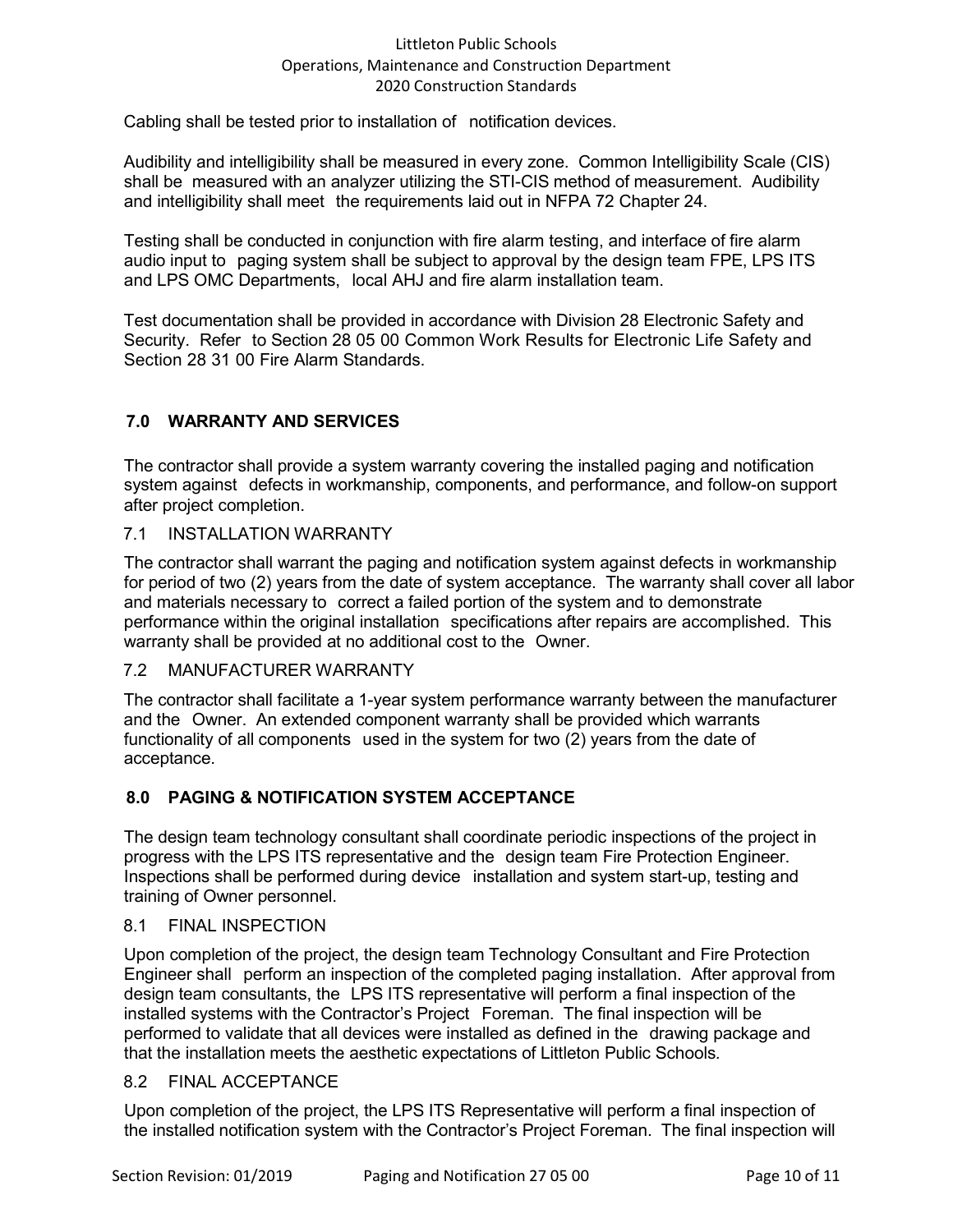be performed to validate that all systems and devices were installed as defined in the drawing package, and that the installation meets the aesthetic expectations of Littleton Public Schools*.* A functional test of all software configurations shall be performed by the District ITS Representative to validate that all programming required for the system has been completed satisfactorily.

# **END OF SECTION 27 30 00**

#### **END OF DIVISION 27**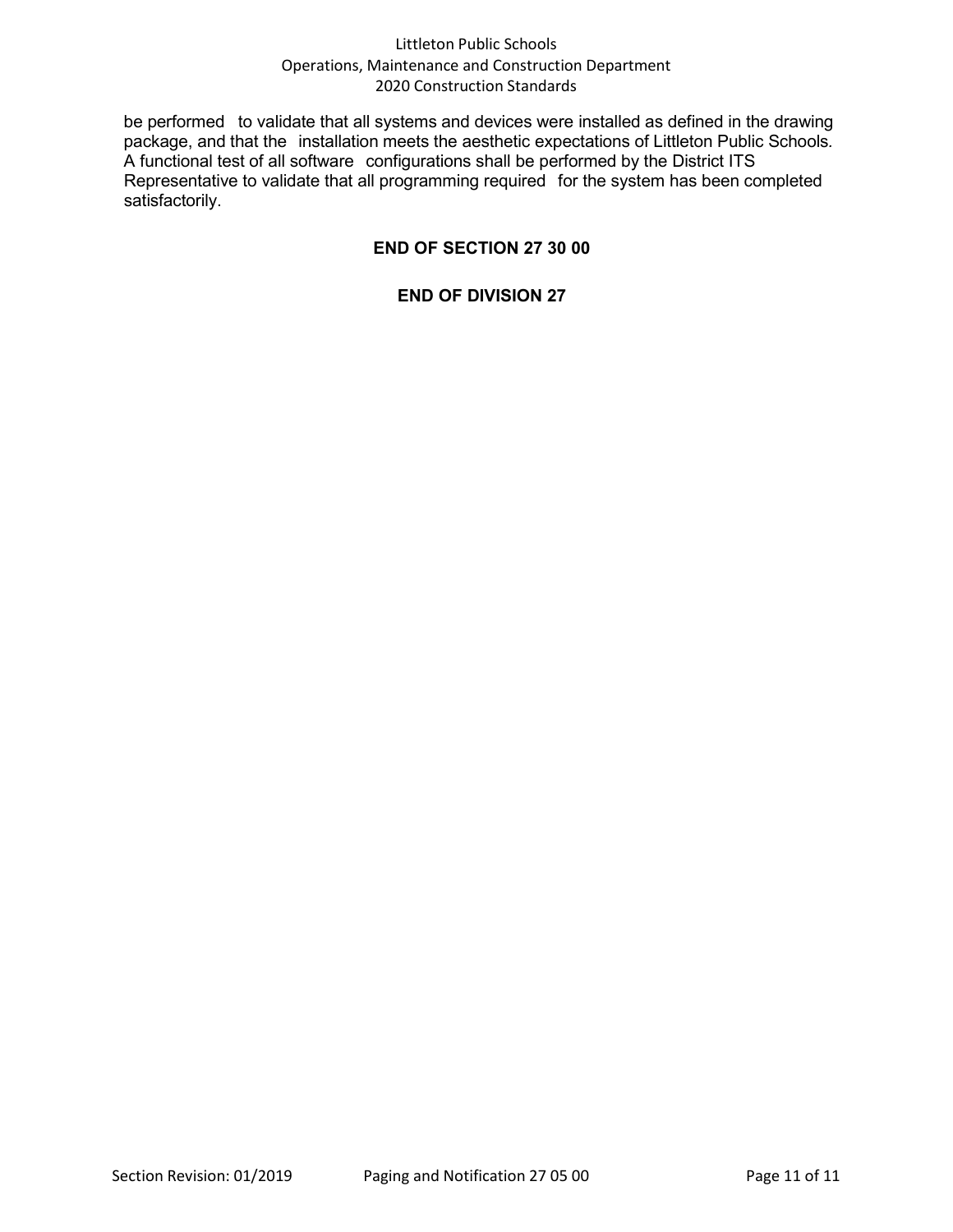# **DIVISION 28 ELECTRONIC SAFETY and SECURITY**

#### **28 00 00 General Requirements for Electronic Safety and Security**

Division 28 Electronic Safety and Security is part of the third volume of a three-volume series, LPS Construction Standards and should be coordinated with Division 27 and the other two volumes. This division provides definitive goals, design & installation mandates, and detailed specifications for District facilities infrastructure and systems supporting Information Technology, Domestic and Emergency Communications, Smoke/Fire Detection and Alarm, and Building Access, and Security.

The standards identify professional certifications for design engineers, manufacturer certifications for installers, and relevant experience required for both. Proprietary platforms are identified for each major system, along with pre-approved providers of mutually compatible component devices.

**Deviation from any provision in these Standards is prohibited except for unique circumstances and only following exhaustive review and sign-off by the LPS** Operations, Maintenance and Construction Department (OMC), Information and Technology Services (ITS) and/or Security and Emergency Planning, as appropriate, via specific project programming and design.

Construction drawings and specifications based on these standards, in conjunction with the other two volumes, must provide for complete, properly operating systems fully integrated into existing District central operations, monitoring and control.

Consultants are required to coordinate with LPS resources including:

Division 27 Technology Design Typicals

Division 28 FA & MN Schematics

Safety and Security Guidelines for Facility Design

Construction Standards Volume 1 for Divisions 00-14 and 31-33

Construction Standards Volume 2 for Divisions 21-23, and 26

Resources can be found on LPS Manuals and Regulations web page:

<https://littletonpublicschools.net/manuals-regulations>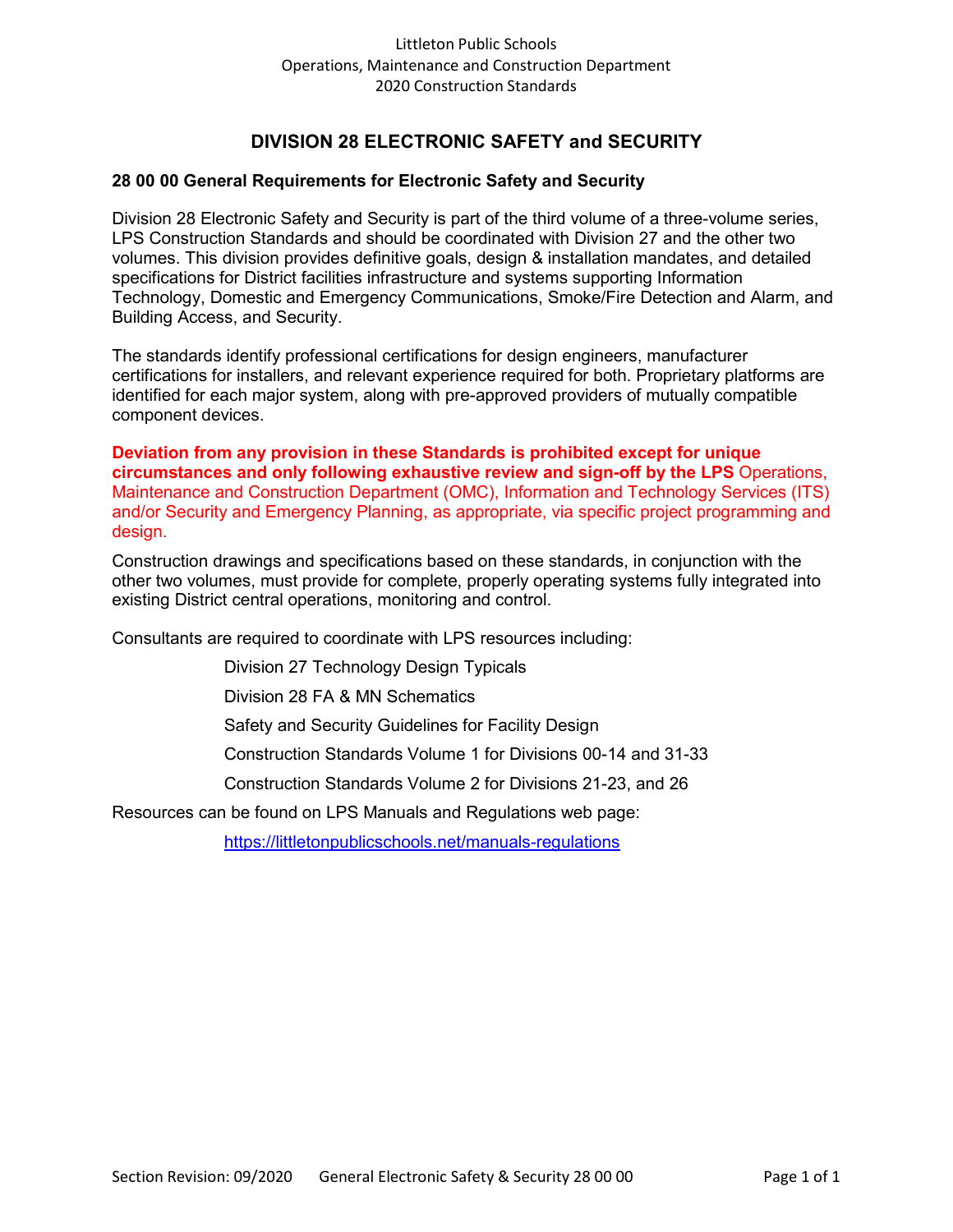# **28 05 00 Common Work Results for Electronic Life Safety**

# **1.0 INTRODUCTION**

## 1.1 **PURPOSE**

The intent of this document is to provide a standard specification, identifying common work results that will be used for all Littleton Public School facilities requiring fire alarm and detection system installation. This document provides the minimum performance criteria for the components and subsystems comprising a complete fire alarm and detection system that shall accommodate the Owner's requirements.

The successful vendor shall meet or exceed all requirements described in this document.

At the time of bid, all exceptions taken to these Specifications, any variances to the contract drawing design, and any nonconformance to the operating capabilities called for in this specification, shall be listed in writing and forwarded with the submission of the bid. Any such exception, variance, or nonconformance, which was not listed at the time of bid, and is identified in the submittal, shall be grounds for immediate disapproval without comment.

## 1.2 **SCOPE**

The work covered by this Section of the Specification shall consist of, but not be limited to, the following:

- A. Cable Material Requirements
- B. Cable Installation Requirements

## 1.3 **APPLICABLE DOCUMENTS**

The common work results described in this standard are derived in part from the recommendations made in industry standard documents. Materials and workmanship shall conform to the latest issue of all industry standards, publications, or Regulations referenced in this standard, and with the following Codes and Standards, as applicable. All equipment shall be listed and classified by Underwriters Laboratories, under the following Littleton Public School District Technical Specifications & Design Guidelines:

- A. Division 07: Firestopping.
- B. Division 08: Door Hardware
- C. Division 26: Electrical
- D. Division 27: Communications
- E. Technology Design Typicals
- F. Division 28: Electronic Safety and Security
- G. Fire Alarm and Mass Notification Schematics

If a conflict exists between applicable documents, then the order in the list above shall dictate the order of precedence in resolving conflicts. This order of precedence shall be maintained unless a lesser order document has been adopted as code by a local, state or federal entity, and is therefore enforceable as law by local, state or federal inspection agency.

If this document and any of the documents listed above are in conflict, then the more stringent requirement shall apply. All documents listed are believed to be the most current releases of the documents; the design team is responsible to determine and adhere to the most recent release when developing the proposal for installation.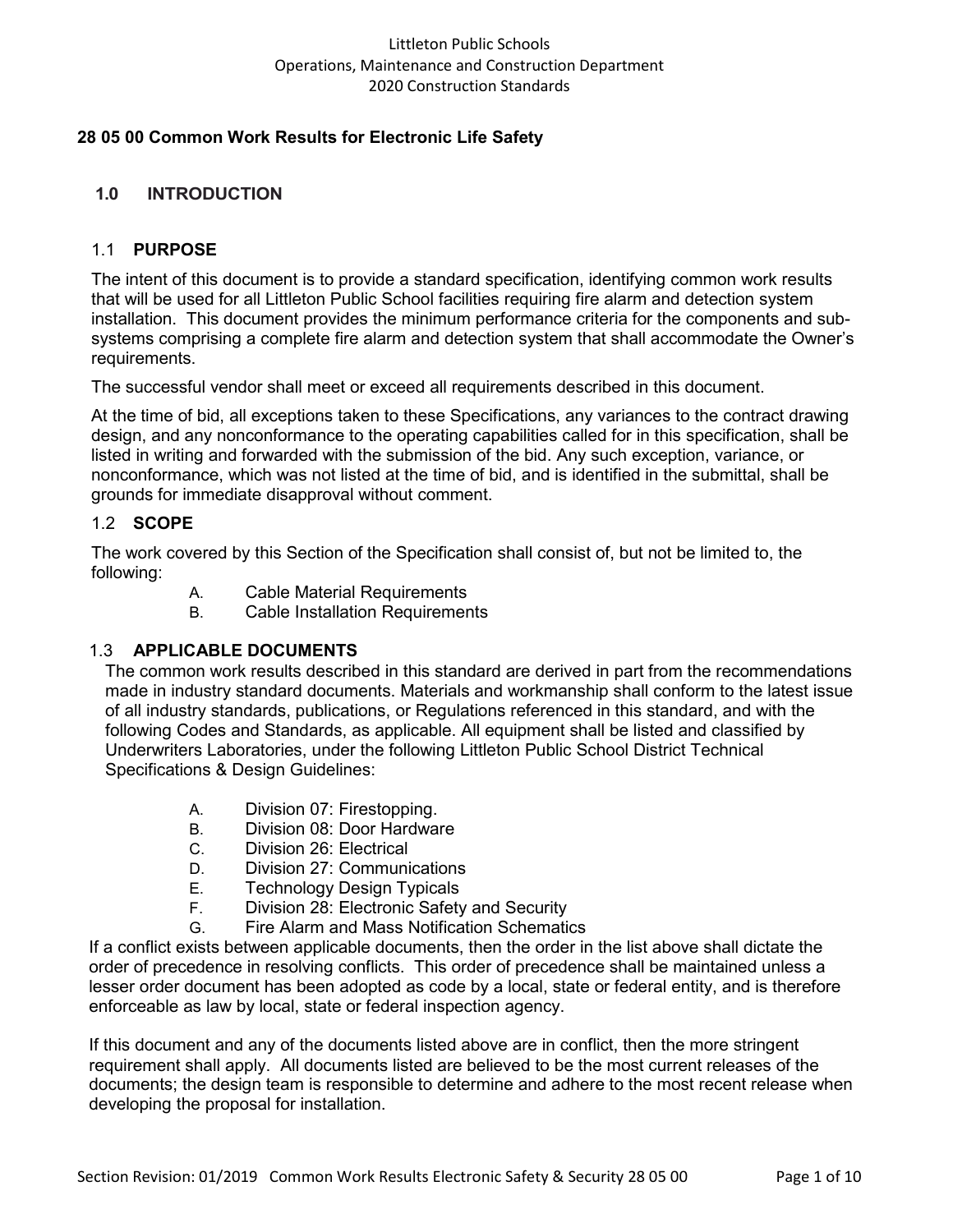# **1.4 PART 2 SUBMITTALS**

- A. Reference the LPS General Conditions of the Contract and other sections in Divisions 26, 27 and 28.
- B. Product Data: Provide manufacturer's data sheets showing product appearance, electrical characteristics, and connection requirements.
- C. Manufacturer's Installation Instructions: Indicate application conditions and limitations of use, as stipulated by the product-testing agency. Include instructions for storage, handling, protection, examination, preparation, installation, and start-up or products.
- D. Exceptions: Provide a details listing of any and all exceptions, variances, and non-conformances to the specifications and contract design drawings. Failure to disclose any such items shall be grounds for immediate disapproval of submittals without comment.
- E. Samples: Provide samples of the following items.
	- 1. Provide a minimum of two (2) samples of all cable to be installed on the projects. Cable samples shall be of sufficient length to identify cable marking (striping) and cable listing identification.
	- 2. Provide a minimum of two (2) samples of all cable supporting devices, metal bridle rings, metal mounting brackets, plastic plenum rated wire bushings, and other applicable cable installation equipment to be utilized on the project.

# **1.5 QUALIFICATIONS**

- A. Installer/Vendor: School District approved installers/vendors only.<br>B. Manufacturer: Company specializing in manufacturing the product
- Manufacturer: Company specializing in manufacturing the products specified in this section with a minimum three (3) years experience, and with service facilities within fifty (50) miles of the project.
- C. Fire Alarm Installer: Installing Company shall use only Premier Level Notifier distributers. Programming and final testing shall be completed by the selected Notifier equipment distributer with oversight by a fire protection engineer. The Bidding Company must specialize in installing the products specified in this section with a minimum three (3) years documented experience. Work shall be performed by licensed electricians supervised by a licensed electrician with NICET Level 2 certification and three years of experience.
- D. Contractors must submit proof of above required qualifications.
- E. At the discretion of Littleton Public Schools and the LPS Operations and Maintenance Department, past performance may be used to disqualify a contractor from providing services for LPS.

## **1.6 PROJECT MANAGEMENT/GENERAL**

The contractor shall establish a single point of contact with Littleton Public Schools who will be responsible for reporting progress and updating the LPS representative with issues that the Owner must address to facilitate the fire alarm and detection system installation. The contractor's POC shall provide weekly written reports to the LPS representative detailing progress. Requests for access to limited access or restricted areas shall be made two days prior to the required access. Information critical to the completion of the task or project shall be communicated to the LPS representative as the requirement becomes known. Casual information shall be passed during the scheduled progress report.

The contractor shall maintain Littleton Public Schools facilities in a neat and orderly manner during the installation of the fire alarm and detection system.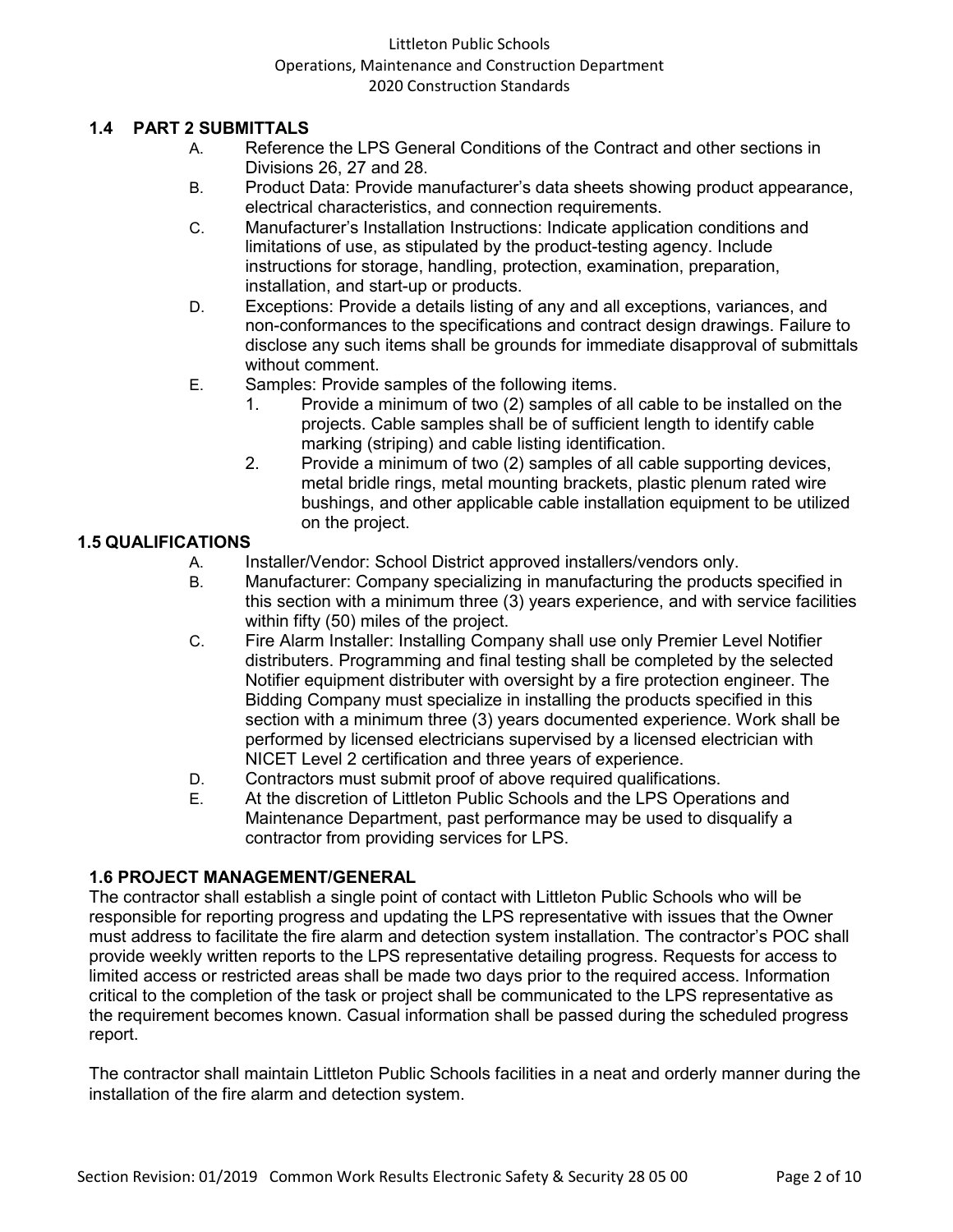# **PART 2 PRODUCTS**

# **2.01 FIRE ALARM SYSTEM WIRE AND CABLE**

- A. Cable for Class 1 Remote Control and Signal Circuits: Copper conductor, 600 volts insulation rated 75 degrees C, individual conductors twisted together, shielded, and covered with a non-metallic jacket, UL listed for use in air handling ducts, hollow spaces used as ducts, and plenums.
- B. Cable for Class 2 or Class 3 Remote Control and Signal Circuits: Copper conductor, 300 volts insulation rated 75 degrees C, individual conductors twisted together, shielded, and covered with a non-metallic jacket, UL listed for use in air handling ducts, hollow spaces used as ducts, and plenums.
- C. Miscellaneous Access Control/System Circuits: Power limited fire protective signaling cable for fire and smoke characteristics, copper conductor, 300 volts insulation rated 105 degrees C, UL listed for use in air handling ducts, hollow spaces used as ducts, and plenums.
- D. Provide wet environment exterior rated cable for underground raceway or exterior cable applications.
- E. Install all cable in conduit or 700 series Wiremold© (as approved by LPS) in concealed, unprotected, inaccessible, exposed locations and locations as required by the NEC.
- F. Install all remote control and signal cables in raceways, or supported every 4 to 6 feet on metal bridle rings.

# **PART 3 EXECUTION**

# **3.01 INSTALLATION**

- A. Install products in accordance with manufacturer's instructions.
- B. Plenum rated cable.
	- 1. All cable shall be new and red with striping.<br>2. Cable routing shall be perpendicular to or pa
	- Cable routing shall be perpendicular to or parallel to structural building members, and shall utilize a metal bridal ring type support system attached to structural building members only.
	- 3. Mounting cable to other building systems (fire protection, electrical conduit, mechanical ductwork, etc.), or running cable in any fashion other than described, is strictly forbidden.
	- 4. FPLP (fire rated plenum cable) shall be utilized for all fire alarm circuits.
	- 5. Wire shall be installed in a neat and workmanship like manner. Wire installed in flutes of decking is not permitted. Reference the NEC for proper installation methods.
- C. Do not exceed 40% fill rate in raceways and back boxes.
	- 1. For retrofit applications, conduit and box fill shall be assessed and approved by the Engineer and the LPS Operations, Maintenance and Construction (OMC) Department
- D. Minimum size for back boxes shall be 4" x 4" x 2-1/8" with 512HD mounting bracket or approved equivalent.
- E. Adjustable Caddys are not permitted.
- F. The use of extension rings on new or retrofit construction shall be approved on a "case-by-case basis" by the Engineer and the District.
- G. STI backplate shall be utilized for joist mounted devices requiring a wire guard.
- H. Junction boxes for any new or retrofit construction shall be appropriately sized in accordance with NEC requirements.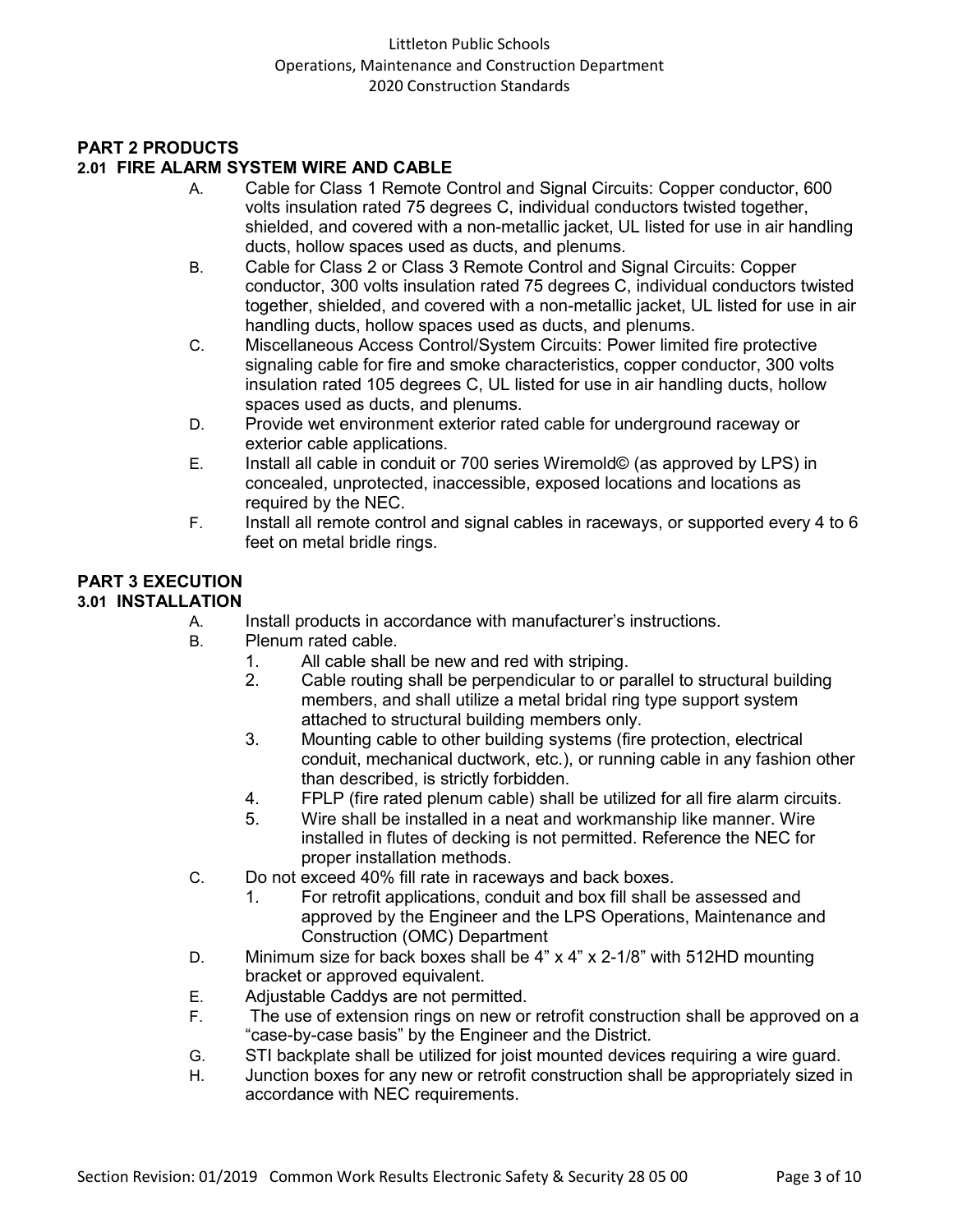- 1. Wire runs shall be continuous and shall not contain splices or t-taps unless otherwise approved by engineer or District.
- 2. Wire nuts are acceptable unless more than four (4) splices are required in which case terminal strips shall be utilized and backbox shall be appropriately sized in accordance with NEC. Label
- I. Route cables such that a minimum separation of  $\frac{1}{2}$ " is maintained between Class 1 wire and power-limited fire alarm circuits. Provide separate relay (MR101C or approved equivalent) where 120VAC is required to release fire/smoke dampers, magnetic door holders, or similar. For Notifier devices, barrier CB500 may be installed in place of an additional relay.
- J. Conduit or Wiremold©
	- 1. Conduit shall be provided in exposed joist construction, above hard lid ceilings, in all areas where wire would be exposed or unprotected, and concealed spaces. Contractor shall utilize Wiremold© for surface mount in locations accessible to the public. Contractor shall obtain approval from LPS or engineer representative for exceptions to Wiremold© and conduit locations.
	- 2. Conduit shall be in accordance with The National Electrical Code (NEC), local and state requirements.
	- 3. Conduit is not permitted to be secured to the roof deck. All existing conduit utilized for fire alarm shall be removed if improperly secured to the roof deck and new conduit shall be installed. Conduit shall be installed in accordance with NEC spacing requirements from the roof deck.
	- 4. All conduit shall be installed by a licensed electrician.
	- 5. All exposed raceways, including fire alarm, shall be painted to match their mounting surfaces, or as requested by Owner. Fire alarm boxes/covers shall be painted red.
	- 6. All Wiremold raceway shall be cut only by a Wiremold cutter; any Wiremold raceway cut by a hacksaw or other unapproved means shall be removed and replaced at the contractor's expense.
	- 7. Exposed knockouts are not acceptable in public areas.
	- 8. Cable must be separated from any open conductors of power, or Class 1 circuits, and shall not be placed in any conduit, junction box or raceway containing these conductors, per NEC.
	- 9. Conduit shall not enter the fire alarm control panel, or any other remotely mounted control panel equipment or back boxes, except where conduit entry is specified by the FACP manufacturer.
	- 10. Conduit shall be trade size 3/4-inch (19.1 mm) minimum. ½-inch conduit may be allowed if the contractor submits a specific request in writing.
	- 11. Conduit edge protection shall be provided for all transitions from conduit to bridle rings. Reference Open (Plenum) Cable Installation Requirements.
	- 12. Conduit sleeves shall be used for all penetrations through fire rated or non-fire rated walls and partitions. Sleeves through fire rated walls shall be fire caulked on both sides of the wall and filled after cable installation.
	- 13. Knockouts are not permitted in exposed back boxes installed in public areas. Provide and install device specific surface skirts for all surface mounted devices in public areas.
- K. Support all boxes by All-thread or other approved box support device; or bolt directly to building structural members. Do not support boxes to ceiling tie-wires.
- L. All box knock outs and exposed conduit edges shall have plastic edge protection.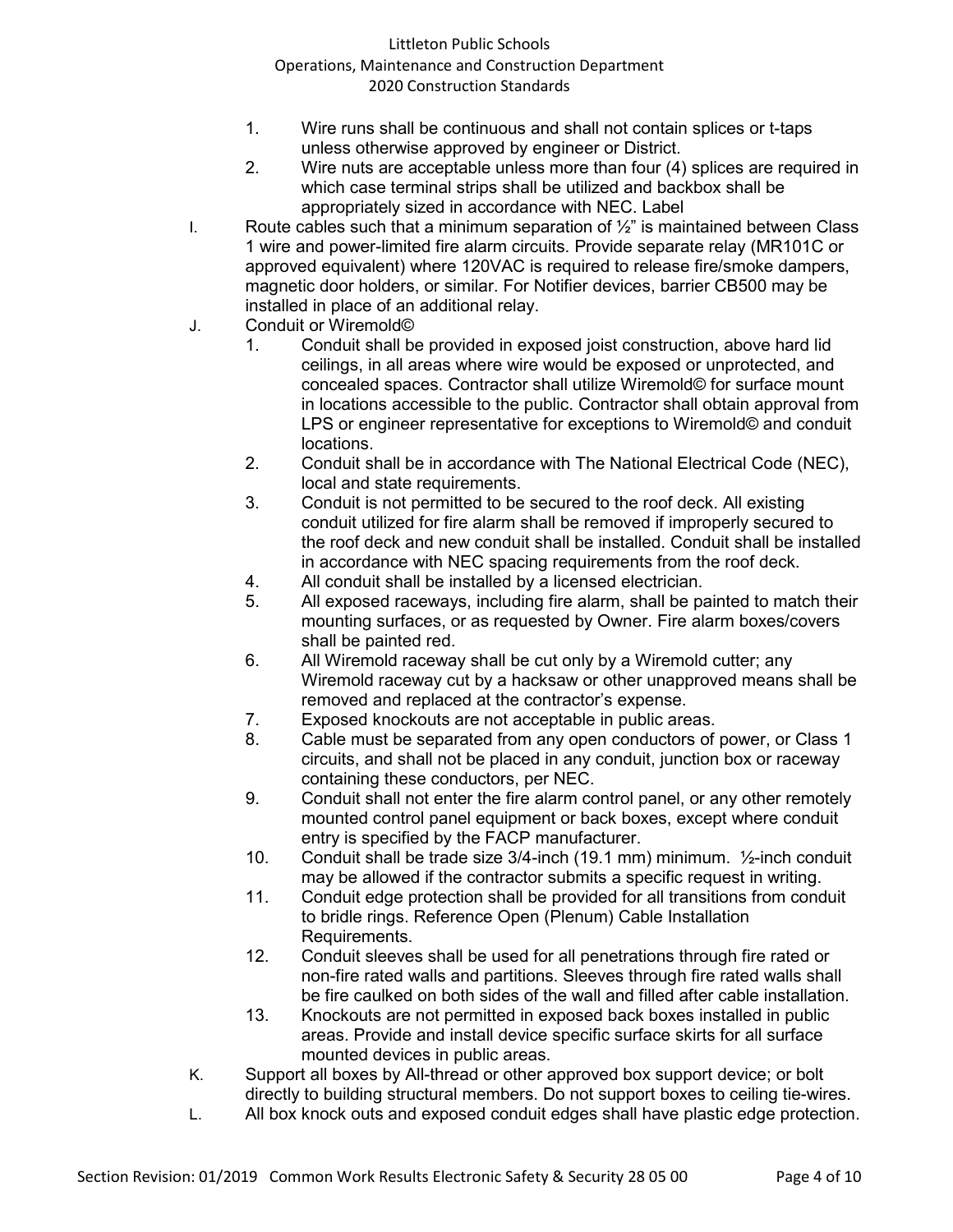- M. Provide red marking paint on fire alarm support hardware. Do not allow paint to contaminate any wire. Fire alarm wire contaminated with paint shall be removed and repulled. Fire alarm support hardware contaminated with paint [does not apply to approved marking paint (red)] shall be removed and replaced. The General Contractor shall reimburse the electrical contractor on a case-by-case basis.
- N. Mount end-of-line device in box with last device.
- O. Mount outlet box for electric door holder to withstand 80 pounds pulling force. Where wall construction is wood or steel frame, utilize Caddy telescopic bracket TSGB16/TSGB24 or approved equivalent.
- P. Division 28 contractor shall make conduit and wiring connections to door release devices, sprinkler flow switches, sprinkler valve tamper switches, duct smoke detectors, smoke/fire dampers, HVAC units, and other fire alarm interconnections, furnished under other Sections.
- Q. Automatic Detector Installation: Conform to NFPA 72.
- R. Automatic Duct Detector Installation: Conform to IMC and NFPA 72.
- S. When patching ducts, utilize steel plates secured by #8 x  $\frac{1}{2}$ " indented slotted hex washer head type A sheet metal screws and apply mastic which is listed and labeled "181A-M" in accordance with UL 181A. Do not use tape.

# **3.02 OPEN (PLENUM) CABLE INSTALLATION REQUIREMENTS**

- A. Open cabling shall be installed in a neat and workmanlike manner, and shall be run perpendicular or parallel to building structural members. Diagonal routing of cable shall not be considered acceptable and shall cause to be removed and reinstalled.
- B. Open cabling shall be routed away from other building cabling and equipment. Separation from other building wire shall be at least 12 inches.
- C. Open cabling shall be routed to and from the device in a vertical or horizontal manner. Maintain cabling at the same level where possible, Cabling that is not dropped vertically to the device or routed horizontally straight to the device shall not be considered acceptable. Cabling that is routed through, over, under or around other equipment, when a straight horizontal or vertical path is available shall not be considered acceptable and shall cause the cable to be removed and be reinstalled.
- D. Open cabling shall be supported at a minimum of every 4 to 6 feet to building structural members utilizing metal bridle rings. Cabling that is secured to or contacting sprinkler piping, HVAC ductwork, electrical conduit or other nonstructural building member shall not be acceptable and shall require the contractor to re-install and re-support cable in a proper manner.
- E. Open cabling shall be installed in a neat and workmanship-like manner. Contractor shall not use zip ties. Red plenum rated Velcro shall be utilized only to avoid obstructions and to secure the service loop in the bridal ring.
- F. Conduits and device back boxes shall have appropriate plastic plenum rated wire bushings where open cable routing occurs. Do not use Romex type connectors.
- G. Pull through bushings may be utilized only for pull boxes.
- H. Conduits shall be utilized for all separation (wall, ceiling, fire separation barrier, etc.) penetrations.
- I. EMT conduit shall be utilized in all wall cavities. Provide appropriate plastic plenum rated wire bushing where open cable routing occurs. Do not use Romex connectors.
- J. A four (4) foot service loop located directly above each device shall be provided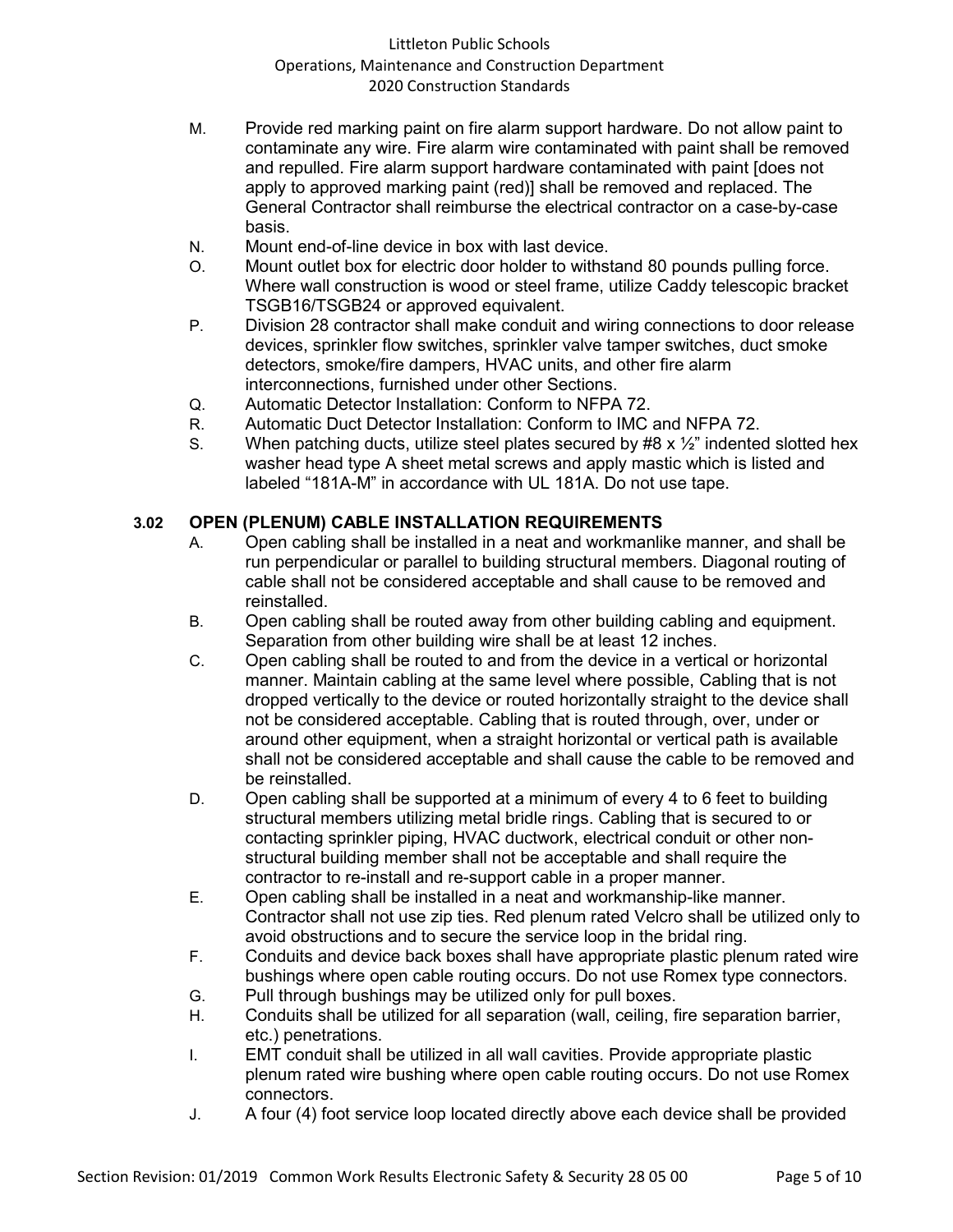and installed inside the bridal ring above the device. The contractor shall utilize plenum rated Velcro to secure the bottom of the service loop in a neat and workmanship like manner.

- 1. On structural steel use Caddy (or approved equivalent) beam clamps # BC, BC200 or spring steel clips Caddy (or approved equivalent) # 2FMP28, M24, M58 or M912.
- 2. Do not use power fasteners. Only screws and anchors are acceptable.
- 3. Any substitutions shall be submitted to the engineer and LPS for approval prior to installation. Substitutions shall be industry equivalent or greater than in nature.
- K. Appropriate fire caulking or sealant shall be utilized where open cabling penetrations through fire separation barriers or building separation walls occur. Fire caulk all conduit ends where conduit sleeves penetrate fire barrier separations, after cable has been installed. Reference 07 84 00 – Firestopping.
- L. Wire jacket shall be visible at each termination location.
- M. Provide transient surge suppression for all circuits that exit building structures.
- N. Provide 120VAC surge suppression for all 120VAC circuits feeding panels.
- O. Wiring shall be provided and installed in accordance with local, state and national codes (e.g., NEC Article 760) and as recommended by the manufacturer of the fire alarm system. Number and size of conductors shall be as recommended by the fire alarm system manufacturer, but not less than 16 AWG (1.02 mm) for Initiating Device Circuits and Signaling Line Circuits, and 14 AWG (1.63 mm) for Strobe Circuits.
- P. All fire alarm wire and cable shall be listed and/or approved by a recognized testing agency for use with a protective signaling system.
- Q. Wire and cable not installed in conduit shall have a fire resistance rating suitable for the installation as indicated in NFPA 70 (e.g. FPLP).
- R. Provide wet environment exterior rated cable for underground raceway exterior applications. THHN Cable is not acceptable for fire alarm wet locations.
- S. Wire and cable not installed in conduit shall be securely fastened to a structural member at intervals not exceeding NFPA 70 requirements.
- T. All wire shall be supported with Caddy (or approved equivalent) Beam clamps & Threaded Bridle Rings. Bridle Ring size is dependent upon the number of conductors requiring support. Any substitutions shall be of equal or greater than in nature.
	- 1. Caddy (or approved equivalent) Threaded Bridle Ring: 1 1/4" inside diameter
	- 2. Caddy (or approved equivalent) Threaded Bridle Ring: 2" inside diameter
	- 3. Caddy (or approved equivalent) Threaded Bridle Ring: 4" inside diameter
- U. Plenum rated Velcro shall be utilized at the end of wire runs, at 90° turns, service loops and around obstructions. Quantity of Velcro shall be limited for neatness and workmanship like manner. Excessive use of Velcro may be subject to removal at the discretion of the LPS Operations, Maintenance and Construction (OMC) Department.
- V. Wiring used for the multiplex communication circuit (SLC) shall be twisted and unshielded and support a minimum wiring distance of 12,500 feet. The design of the system shall permit use of IDC and NAC wiring in the same conduit with the SLC communication circuit.
- W. All field wiring shall be electrically supervised for open circuit and ground fault.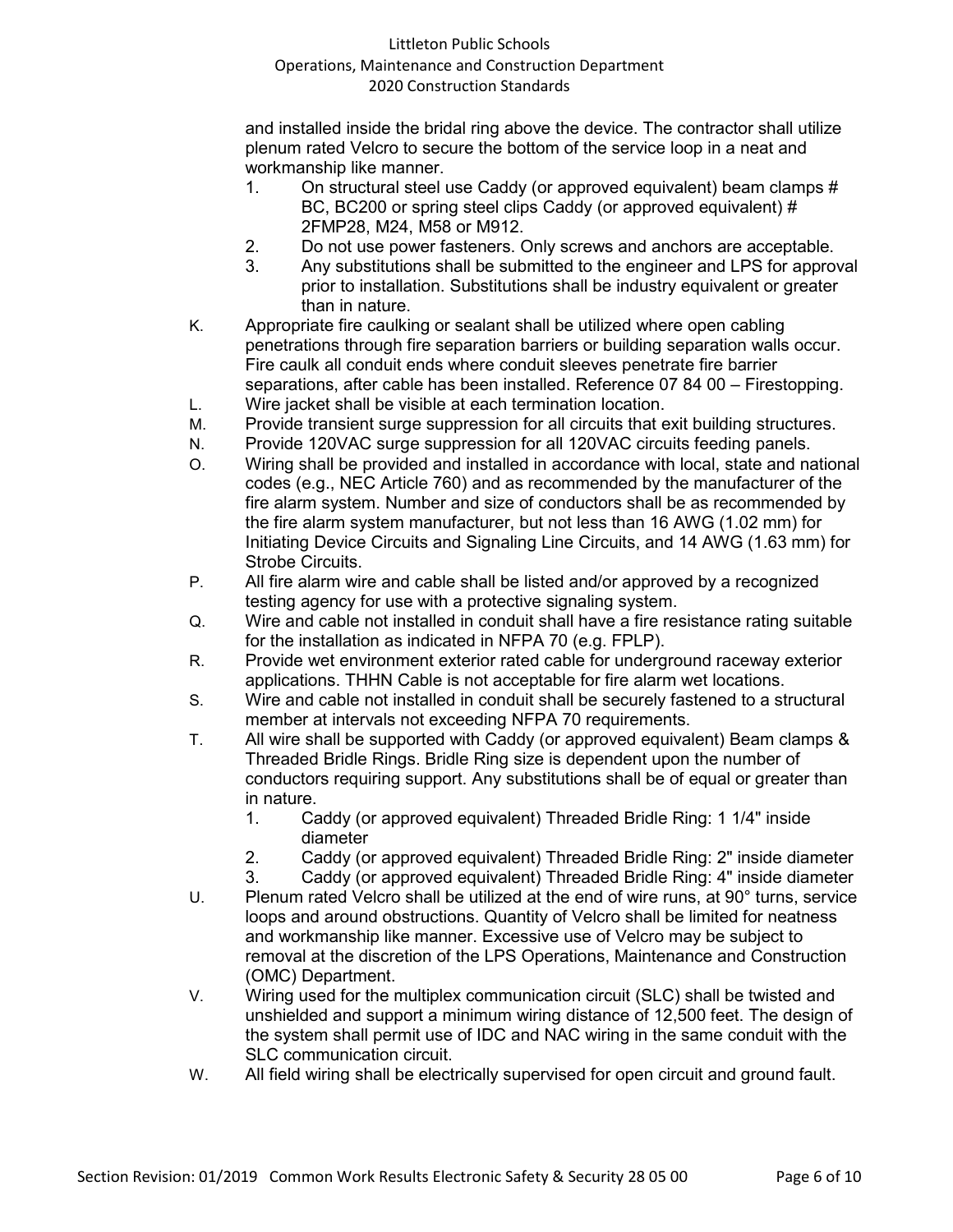## **3.03 LABELING**

- A. All fire alarm devices shall have the room number/location description provided in the software programming. Example (Device Address) AHU-1 Return Classrm 201. RPS monitor modules shall have the room number included in the software description. When necessary to distinguish the locations of two or more detectors, compass directions shall be incorporated in the device location description in programming.
- B. Label each initiating device with device ID address (L01-D001 format), and control module or monitor module with device ID address and circuit function (L01-M001, Strobes format). Use Kroy lettering machine with ¼-inch minimum black lettering on clear background, unless alternate labeling approved by the District. Place label on initiating device base. DO NOT PLACE ON SENSOR.
- C. Label each notification appliance with notification appliance (NAC) circuit number and device number in circuit (NAC 1:1-1, NAC 1:1-2, etc.). Label notification appliance (NAC) circuit and or line (EOL) device location on the notification appliance where the EOL is located (NAC 1:1 EOL). Use Kroy lettering machine with  $\frac{1}{4}$ -inch minimum black lettering on clear background, unless alternate labeling approved by the District.
- D. Label each remote duct detector or beam detector test station with device ID address and associated HVAC unit or beam detector designated (L01-M001 RTU-1 format). Label location of the device associated with the test station (L01- M001 RTU-1 Classroom 201 format). Use Kroy lettering machine with ¼-inch minimum black lettering on clear background, unless alternate labeling approved by the District.
- E. Label each concealed device location with device ID address and circuit function (L01-M001 Door Holder format) at the adjacent ceiling tile grid T-bar. Use plastic laminate with engraved ¼-inch minimum white lettering. Laminate shall be of red on white core construction (white lettering on red background), unless alternate labeling approved by the District.
- F. Label each power supply with power supply designation and function. Use plastic laminate with engraved  $\frac{1}{4}$ -inch lettering. Laminate shall be of red on white core construction (white lettering on red background), unless alternate labeling approved by the District.
- G. Label circuit terminations in panels and junction boxes with shrink wrap type written labels.
- H. Label each security device with device ID address (ID # format), and motion detector, keypad, card reader, etc. with device ID address and circuit function with  $\frac{1}{4}$ -inch minimum black lettering on white background, unless alternate labeling approved by the District. All motion detectors shall also have the Contact ID Zone number on the label.
- I. Contractor shall provide and install door frame placards as noted on contract documents. The door frame placards shall reflect the LPS approved room designation and number and shall be engraved phenolic labels matching the color of existing door frame labels, approximately 2" tall by 5" wide and attached to the top right corner of the door frame (sticky back) as directed on contract documents.

#### **3.04 FIRE ALARM WIRE AND CABLE COLOR CODE**

- A. Provide solid, twisted Fire Alarm system conductors with size and insulation color codes as follows:
	- 1. SLC Circuit: 16AWG, Red Jacket with preprinted SLC (every foot)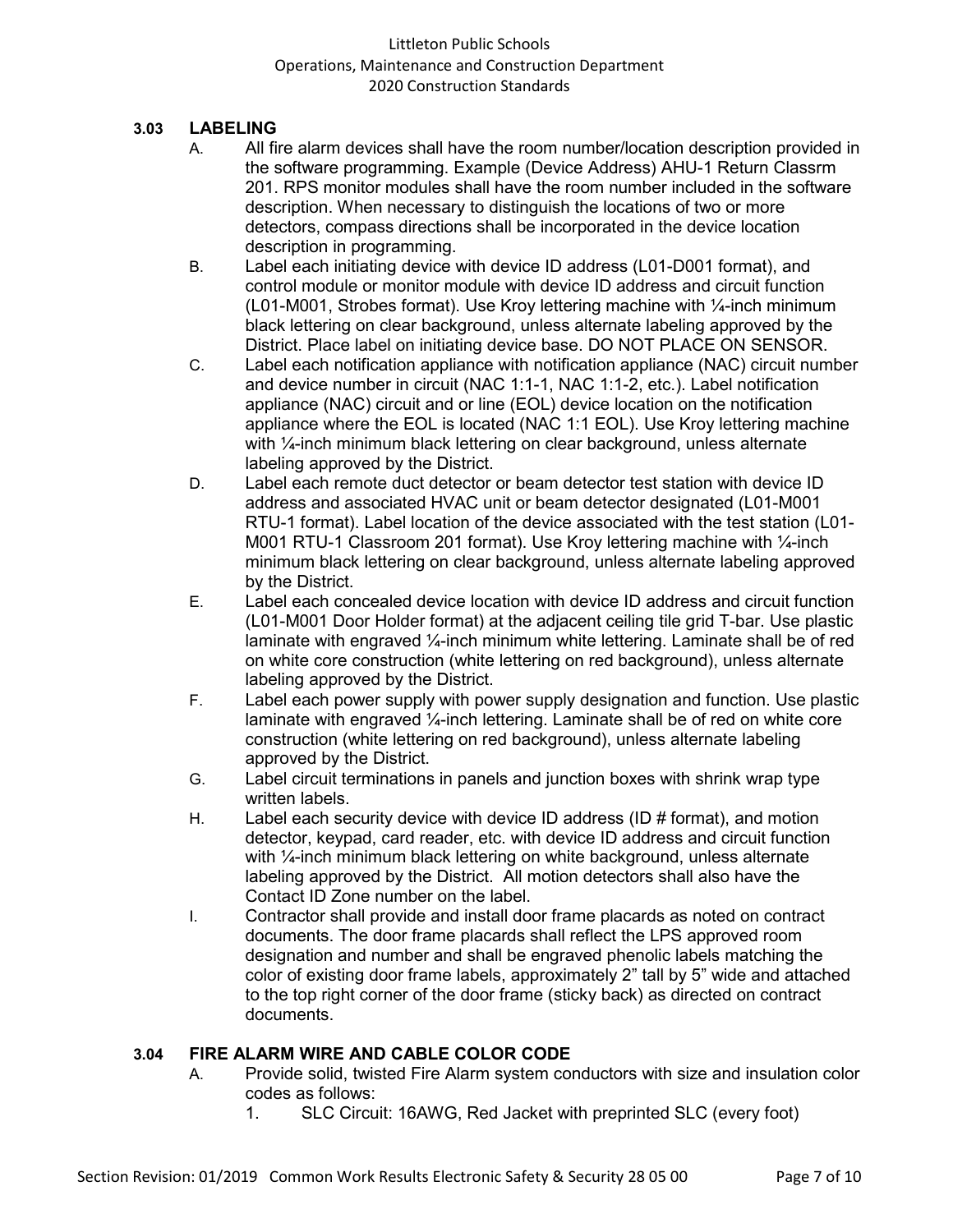#### Littleton Public Schools

#### Operations, Maintenance and Construction Department 2020 Construction Standards

- 2. IDC Circuit: 16 AWG, Red Jacket with Brown Stripe
- 3. 24 VDC Power Circuit: 14AWG, Red Jacket with Black Stripe
- 4. Notification Appliance Circuit (NAC):
	- a. NAC Strobe only Circuit: 14AWG, Red Jacket with Green **Stripe**
	- b. NAC horn/strobe circuit: 14 AWG, Red Jacket with Blue Stripe
- 5. Network Circuit: 16AWG, Red tagged RS-485 on both ends.
- 6. Relay Circuit: 16AWG, Red with Yellow Stripe<br>7. Remote Test Station Circuit: 16AWG, Red with
- 7. Remote Test Station Circuit: 16AWG, Red with Yellow Stripe
- 8. Miscellaneous Fire Circuit: 16AWG, Red with Yellow Stripe
- 9. Fire alarm wire shall be one pair [Red (+)/Black (-)].
- 10. Remote test station wire can be two pair [Red (+)/Black (-) and Yellow (+)/Green (-)]
- 11. Left hand lay shall be a minimum of 4.
- 12. Conductor sizing and numbers subject to equipment manufacturer recommendations.
- 13. Fire alarm wire shall be unshielded unless required by manufacture.
- 14. All 120VAC shall meet NEC standards.

#### **3.05 DEDICATED CIRCUIT**

- A. The fire alarm control panel shall be connected to a separate dedicated emergency branch circuit, maximum 20 amperes. This circuit shall be labeled at the main power distribution panel as FIRE ALARM. Fire alarm control panel primary power wiring shall be 12 AWG. The control panel cabinet shall be grounded securely to either a cold-water pipe or grounding rod.
- B. Provide dedicated circuits for fire alarm equipment.

## **PART 4 FIELD QUALITY CONTROL**

# **4.01 FIRE ALARM SYSTEM**

- A. Test in accordance with NFPA 72, District, State, and Authority Having Jurisdiction (AHJ) fire department requirements. Use NFPA 72 forms provided by fire protection engineer of record (or third-party oversight FPE) and customized to specific LPS facility.
- B. Provide forty-eight (48) hours prior notice to the fire protection engineer of record (or third party oversight FPE) and District personnel for rough inspection, prior to installing ceiling tiles, devices or drywall.
- C. Provide seven (7) days prior notice to the fire protection engineer of record (or third party oversight FPE) and District personnel for scheduled contractor pretesting of the system.
- D. Provide three (3) days prior notice to the fire protection engineer of record (or third party oversight FPE) and District personnel for the scheduled Authority Having Jurisdiction (AHJ) testing of the system.
- E. Provide three (3) original copies of the NFPA 72 Certificate of Completion Form.
	- 1. One for the District, one for the Authority Having Jurisdiction (AHJ), and one for the facility's Fire Alarm System Logbook.
	- 2. Voltage and current values must be true measured values (not estimates) as observed fire protection engineer of record (or third-party oversight FPE).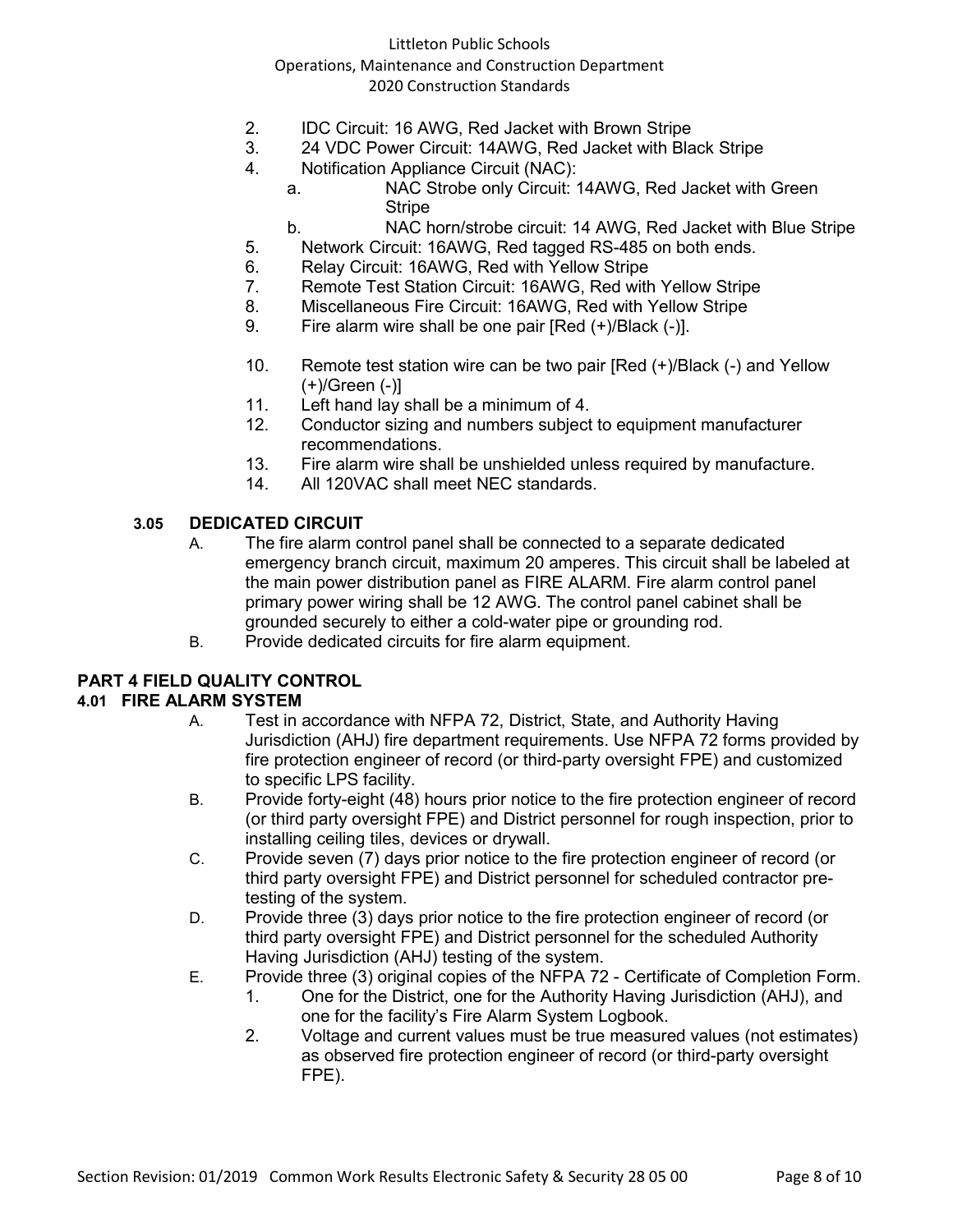- 3. Provide a table list of each speaker location (room/area) with actual measured dB and intelligibility per NFPA. All readings shall be observed by fire protection engineer of record (or third-party oversight FPE) and recorded on the record drawings.
- F. Provide two (2) detailed records of the pre-testing of the system.
	- 1. One for the District and one for the facility's Fire Alarm System logbook.
	- 2. Pre-testing record must contain a minimum of the device ID, proper annunciator description, proper functionality of the device (audible/visual signaling, shutdown, etc.), and date of the testing.

# **4.02 MANUFACTURER'S FIELD SERVICES**

- A. Prepare and start systems.
- B. Include services of NICET II certified technician to supervise installation, adjustments, final connections, and system testing.
- C. Provide one (1) hard copy and two (2) electronic copies in CD ROM or flash drive format of the final system programming. One set to be delivered to the District Project Manager for the District Central Reporting System programming, and one set to be left at the facility.

#### **4.03 DEMONSTRATION**

A. Demonstrate normal and abnormal modes of operation and required responses to each.

#### **4.04 TRAINING**

- A. Provide the services of a factory-certified service representative to demonstrate the system and train Owner's maintenance personnel as specified below.
- B. On-Site Training: Provide a minimum of two (2) hours of on-site training of the facility's staff in the basic operations and functionality of the system panel, and field devices. Review field panel locations, typically device locations, and 120VAC power locations (panels, breakers, and circuits). Demonstrate the various system responses to the field off-normal conditions. Simulate supervisory conditions, trouble conditions, and ground fault conditions of the various field devices. Demonstrate how to reset various building systems (HVAC units, fire doors, etc.). Provide written instructions of basic system operating instructions in Fire Alarm Log Book, located adjacent to the fire alarm control panel.
	- 1. On-Site System Training shall be completed within six (6) days of completion of the system and Owner Acceptance of the system.
	- 2. Schedule on-site training with the District at least three (3) days in advance.
- C. Maintenance Staff Training: Provide a minimum of eight (8) hours of training of the District's maintenance personnel in the procedures and schedules involved in operating, troubleshooting, servicing, programming, and preventative maintenance of a system. The training shall be conducted in a classroom type setting, at a location designated by LPS, with the content approved by the District in advance. Provide maintenance, service, and programming manuals of the various components of the system. Provide a working (panel and field devices) system demonstration unit; whereby the various system troubleshooting, and servicing procedures can be adequately performed in a "hands-on" scenario.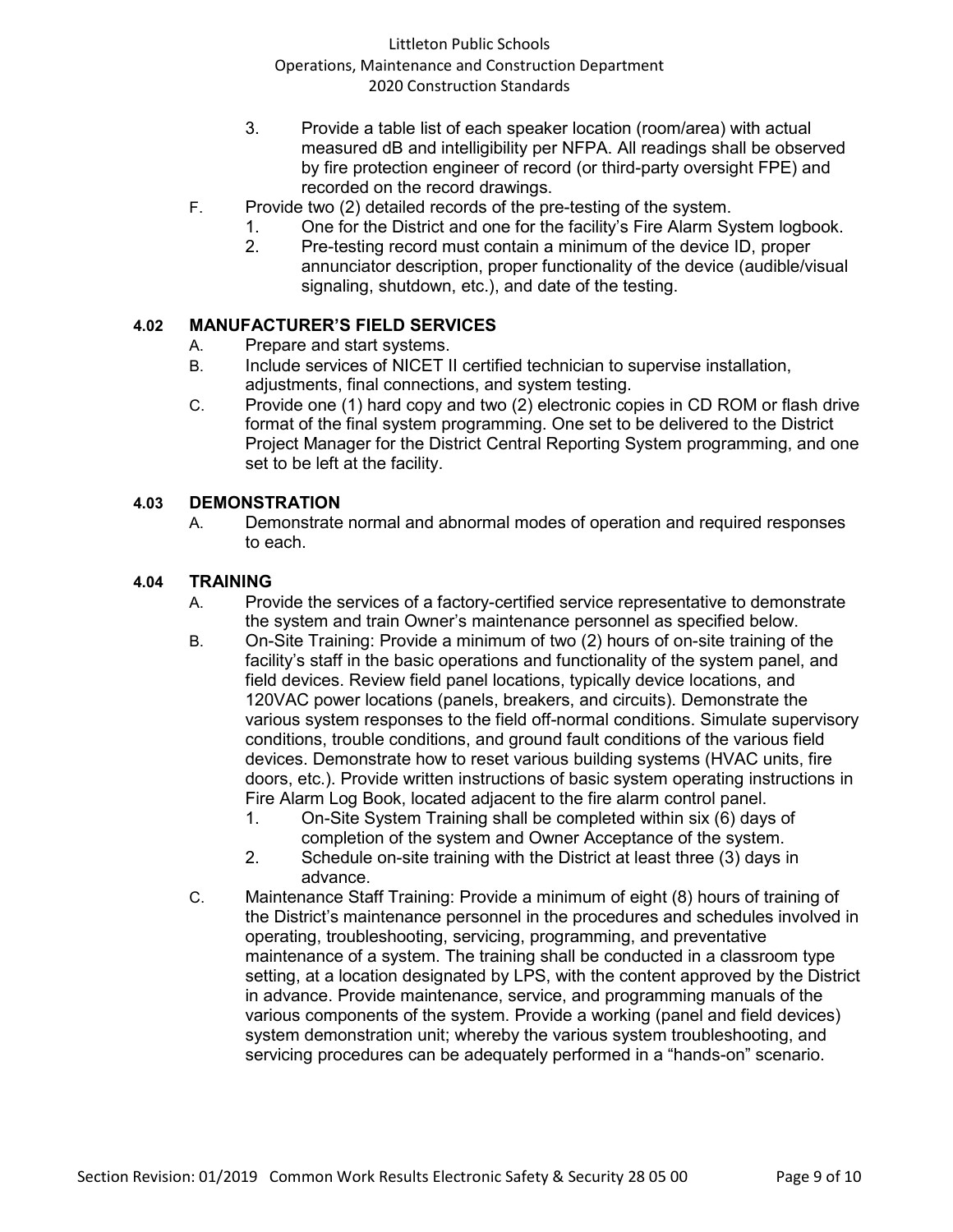- 1. Training shall be completed within thirty (30) days of completion of the system and Authority Having Jurisdiction (AHJ) test and/or final Owner Acceptance of the System, unless the District specifically directs an alternate training schedule.
- 2. Schedule Training with the District at least fourteen (14) days in advance.

#### **END OF SECTION**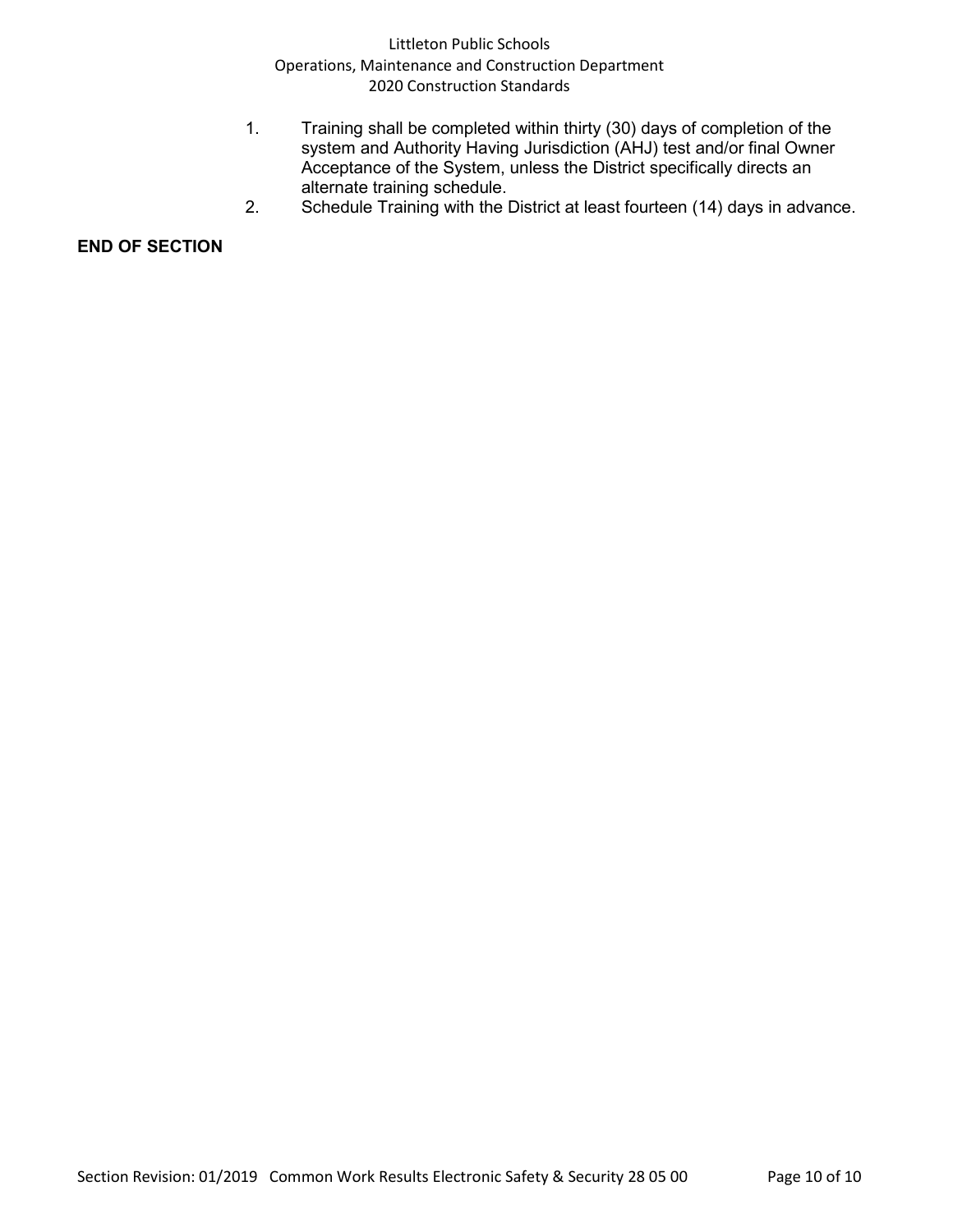# **SECTION 28 4600 FIRE ALARM AND DETECTION SYSTEMS**

# **PART 1 GENERAL**

#### **1.02 PURPOSE**

The intent of this document is to provide a standard specification that will be used for all Littleton Public School facilities requiring fire alarm and detection system installation. This document provides the minimum performance criteria for the components and sub-systems comprising a complete fire alarm and detection system that shall accommodate the owner's requirements.

The successful vendor shall meet or exceed all requirements for the fire alarm and detection system described in this document.

At the time of bid, all exceptions taken to these Specifications, any variances to the contract drawing design, and any nonconformance to the operating capabilities called for in this specification, shall be listed in writing and forwarded with the submission of the bid. Any such exception, variance, or nonconformance, which was not listed at the time of bid, and is identified in the submittal, shall be grounds for immediate disapproval without comment.

Fire Alarm manufacturer shall be required to provide Littleton Public Schools a licensed copy of any software required to download, modify and maintain the system. Programming access codes shall not be given to the District until after certification training of District technician(s) and the end of the warranty period.

#### **1.03 SCOPE**

The work covered by this Section of the Specification shall include all labor, equipment, materials, and services to furnish and install a complete fire alarm and detection system of the zoned, noncoded general alarm type. It shall be complete with all necessary hardware, software, and memory specifically tailored for this installation. The system shall consist of, but not be limited to, the following:

- 1) Fire Alarm control panels.
- 2) Annunciator panels.
- 3) Addressable manual fire alarm stations.
- 4) Analog/Addressable automatic initiating devices.
- 5) Fire/Emergency alarm signaling devices.
- 6) Auxiliary fire alarm equipment and connections.

#### **1.04 APPLICABLE DOCUMENTS**

The fire alarm system described in this standard is derived in part from the recommendations made in industry standard documents. Materials and workmanship shall conform to the latest issue of all industry standards, publications, or Regulations referenced in this standard, and with the following Codes and Standards, as applicable. All equipment shall be listed and classified by Underwriters Laboratories (latest editions), under the following Littleton Public School District Technical Specifications & Design Guidelines: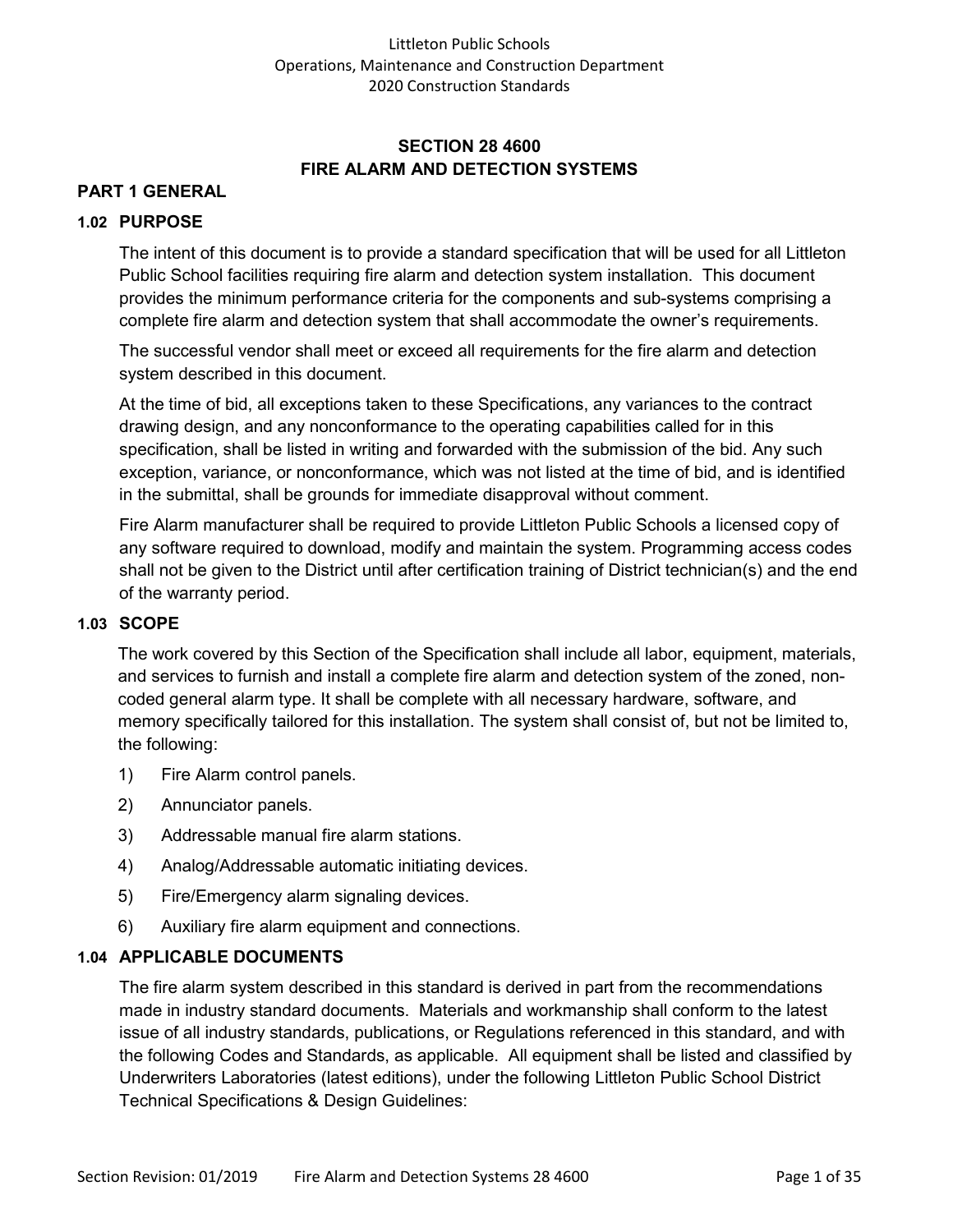- 1) Signaling Systems.
- 2) UL 228 Door Closers-Holders, With or Without Integral Smoke Detectors.
- 3) UL 268 Smoke Detectors of Fire Protective Signaling Systems.
- 4) UL 268A Smoke Detectors for Duct Applications.
- 5) UL 464 Audible Signal Devices for Fire Alarm and Signaling Systems, Including Accessories.
- 6) UL1638 Visible Signaling Devices for Fire Alarm and Signaling Systems, Including Accessories.
- 7) UL 1480 Speakers for Fire Alarm and Signaling Systems, Including Accessories.
- 8) UL 38 Standard for Manual Signaling Boxes for Fire Alarm Systems.
- 9) UL 346 Standard for Waterflow Indicators for Fire Protective Signaling Systems.
- 10) UL 521 Standard for Heat Detectors for Fire Protective Signaling Systems.
- 11) UL 1481 Standard for Power Supplies for Fire-Protective Signaling Systems.
- 12) UL 1711 Standard for Amplifiers for Fire Protective Signaling Systems.
- 13) UL 864 Control Units for Fire Protective Signaling Systems.
- **14)** UL 1076 Proprietary Burglar Alarm Units and Systems.
- 15) UL 1971 Signaling Devices for the Hearing Impaired.
- 16) FM P7825a Approval Guide Fire Protection.
- 17) NFPA 70 National Electrical Code. Current Version adopted by the AHJ.
- 18) NFPA 72 National Fire Alarm Code. Current Version adopted by the AHJ.
- 19) IFC International Fire Code. Current Version adopted by the AHJ.
- 20) IBC International Building Code. Current Version adopted by the AHJ.
- 21) IMC International Mechanical Code. Current Version adopted by the AHJ.
- 22) ANSI S3.41 Audible Emergency Evacuation Signals.
- 23) EIA ANSI/EIA/TIA2323 Interface between Data Terminal Equipment and Data Circuit Terminating Equipment employing Serial Binary Data Interchange.
- 24) IEEE C6.41 Surge Voltages in Low Voltage AC Power Circuits.
- 25) LPS General Conditions of the Agreement.
- 26) LPS Electrical Specifications.
- 27) Local AHJ shall enforce State of Colorado Requirements.
- 28) Americans with Disabilities Act (ADA).
- 29) Section 07 8413: Firestopping.
- 30) Section 08 7100: Door Hardware.
- 31) Section 21 1000: Water Based Fire Suppression Systems.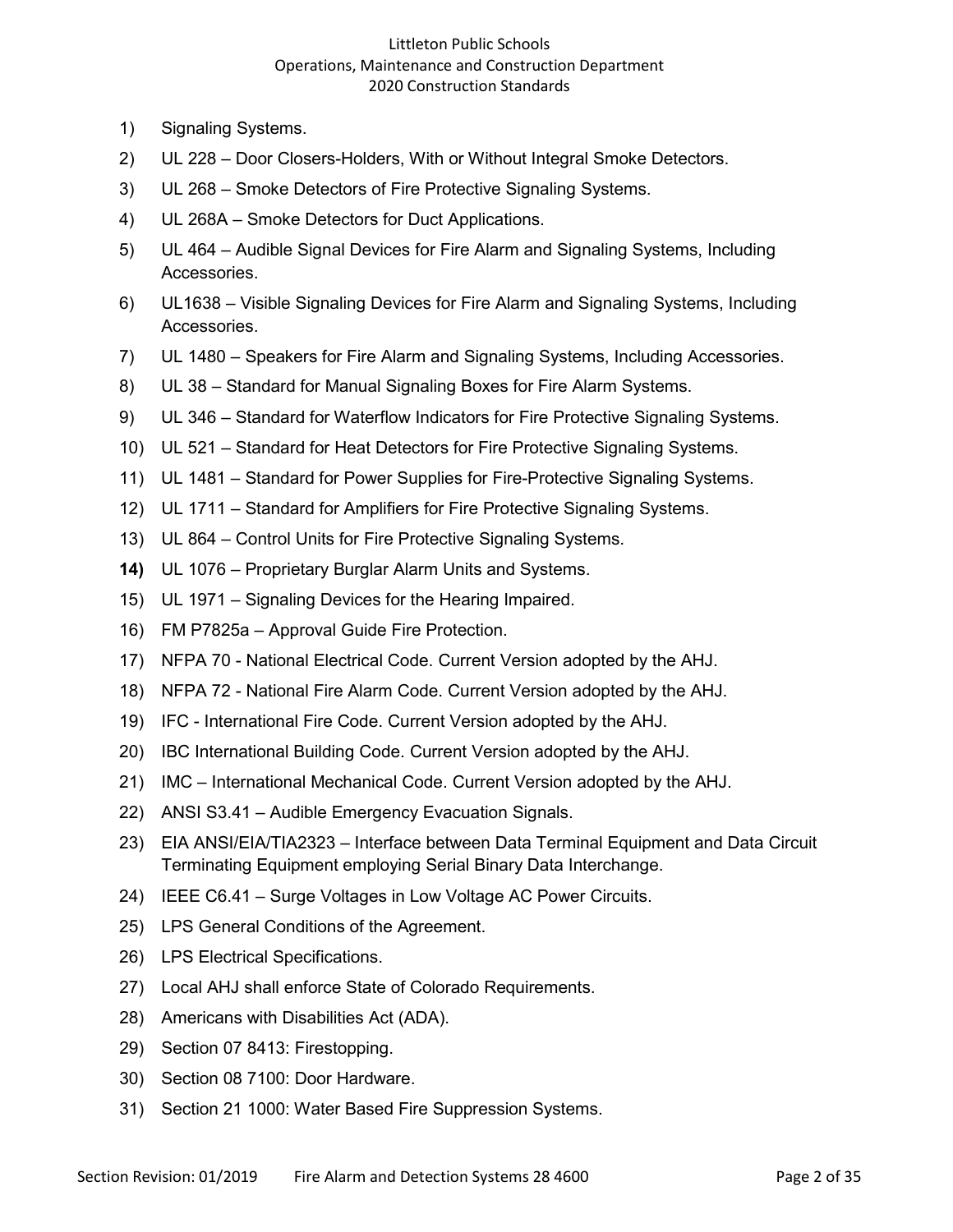- 32) Section 23 3300: Air Duct Accessories.
- 33) Division 26: Electrical.
- 34) Division 27: Communications.
- 35) Littleton Public Schools Fire Alarm and Mass Notification Standards Plans (FA & MNS Plans).
- 36) Division 28 0500 Common Work Results for Electronic Life Safety.
- 37) Compatibility with Notifier ONYXWorks.
- 38) Compatibility with LPS selected cellular service provider.

If a conflict exists between applicable documents, then the order in the list above shall dictate the order of precedence in resolving conflicts. This order of precedence shall be maintained unless a lesser order document has been adopted as code by a local, state or federal entity, and is therefore enforceable as law by local, state or federal inspection agency.

If this document and any of the documents listed above are in conflict, then the more stringent requirement shall apply. All documents listed are believed to be the most current releases of the documents; the design team is responsible to determine and adhere to the most recent release when developing the proposal for installation.

#### **1.05 DESIGN TEAM REQUIREMENTS**

COMPLETE and COMPLIANT: For all Littleton Public Schools fire alarm and detection projects, all architectural firms shall employ or contract with a fire protection engineer. The fire protection engineer shall be a registered P.E. in fire protection engineering, with a minimum of four (4) years' experience in fire protection and alarm engineering, and a minimum NICET Level 3 in fire alarm systems.

## **1.06 CONSTRUCTION DOCUMENTS**

Construction documents shall provide separate sheets specifically for fire alarm and detection system locations and details. At the design teams discretion the fire alarm and detection sheets may be combined with public address and security drawings and details. Fire alarm and detection sheets shall indicate all new fire alarm and devices present in the facility. Existing equipment, devices and cabling shall be indicted on drawings and noted as to demolish. All existing equipment, devices and cabling that are to remain in place are to be properly reworked as necessary to bring them into current standards and codes. Mounting heights of all equipment shall be indicated by way of floor plan keynotes, or equipment installation detail sheets. Construction documents shall include the following:

Specifications must call out the manufacturers of the fire alarm and detection system products as indicated in this document. No alternates are to be accepted on products specified within this document.

All vendors for this fire alarm and detection system project shall submit contractor qualifications and project data sheets. It shall be the responsibility of the fire protection engineer and design team to review all submitted documentation for accuracy before forwarding the submittal package to LPS for final approval.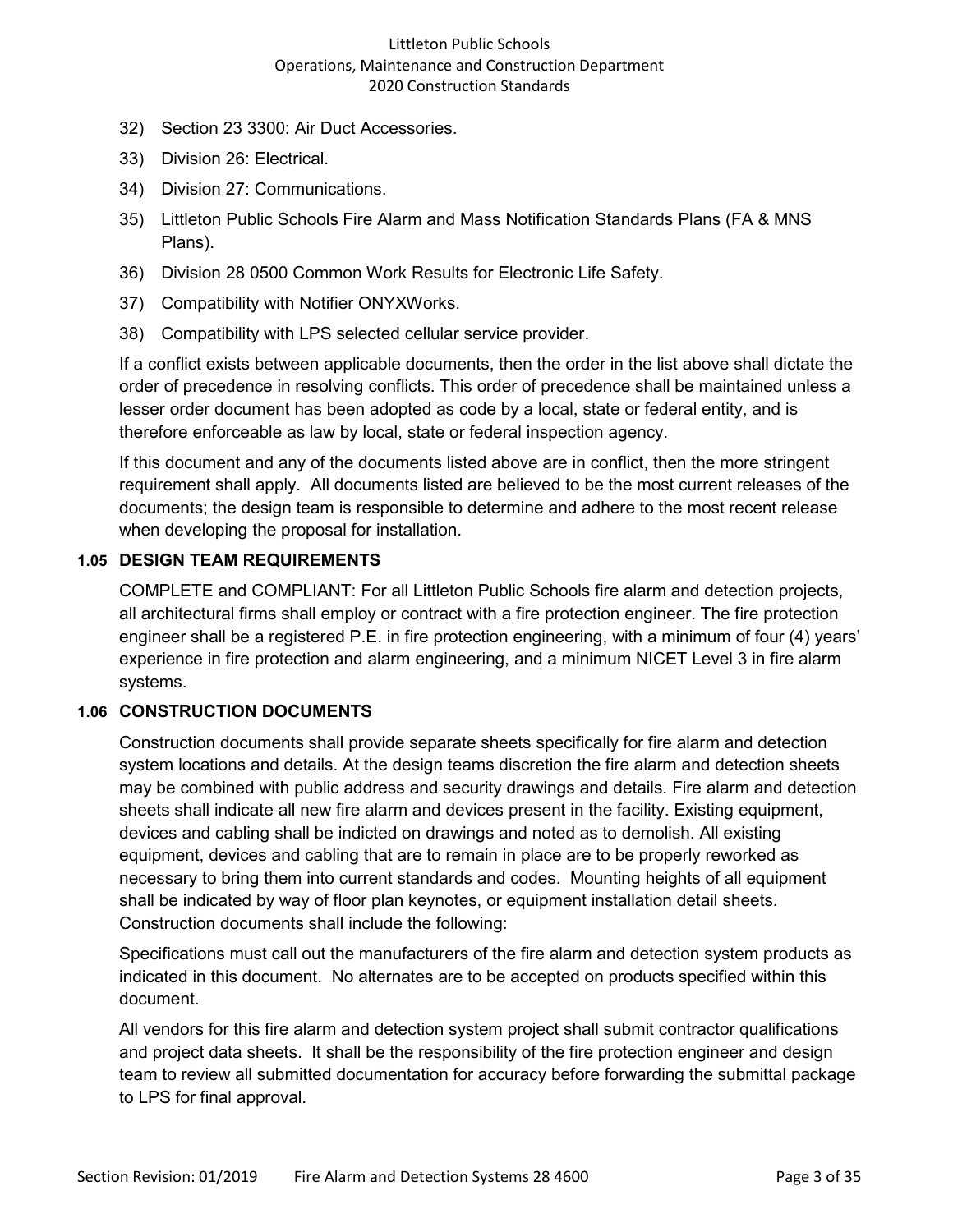#### **1.07 SUBMITTALS**

- 1) Submittals shall include product data literature. Submittals shall include manufacturer's data sheets showing product appearance, electrical characteristics, and connection requirements and other data required for LPS to ascertain that the proposed equipment and materials comply with specification requirements.
	- a) Load Calculations: Provide load calculations for all visual appliance circuits, audible notification appliance circuits, audible/visual notification appliance circuits, system power supplies, and battery standby systems.
	- b) Manufacturer's Installation Instructions: Indicate application conditions and limitations of use, as stipulated by the product testing agency. Include instructions for storage, handling, protection, examination, preparation, installation, and start-up of products.
- 2) Provide all documentation required by NFPA 72 chapter 7.4 Shop Drawings (Installation Documentation). Shop drawings shall be prepared, submitted, reviewed by design team and fire protection engineer and approved prior to starting work on the fire alarm and detection system.
	- a) Contractor shall provide shops drawings in compliance with NFPA 72 and this section.
		- a. Wiring diagrams showing all equipment, device placement, and wiring connection required.
		- b. One-line riser diagrams.
		- c. Device ID numbers (manufacturer's format), room numbers, room descriptors, and compass direction (if applicable).
		- d. Zone schedules, operational matrix, and location of all end-of-line (EOL) devices.
		- e. Each initiating device and notification appliance device shall include signaling loop circuit or notification appliance circuit number and device ID numbers (manufacturer's format) with preceding zeros.
		- f. All system wiring shown on the floor plans.
		- g. Include fire alarm control panel elevation view
		- h. Control Panels and Power Supply: Show fire alarm control panel layout, configurations, and terminations.
	- b) Shop drawings shall include custom address list which includes device number, device location and references to major building areas. Extended label shall include compass direction and floor (i.e.  $1^{st}$  West,  $2^{nd}$  Center,  $3^{rd}$  North). Waterflow descriptor shall indicate area served. Examples include:
		- i. L01-D001 Smoke(Photo) PHOTO Classroom 1
		- j. L01-D002 Smoke(Photo) PHOTO Corridor near RECPT 117
		- k. L01-D003 Heat HEAT IDF 100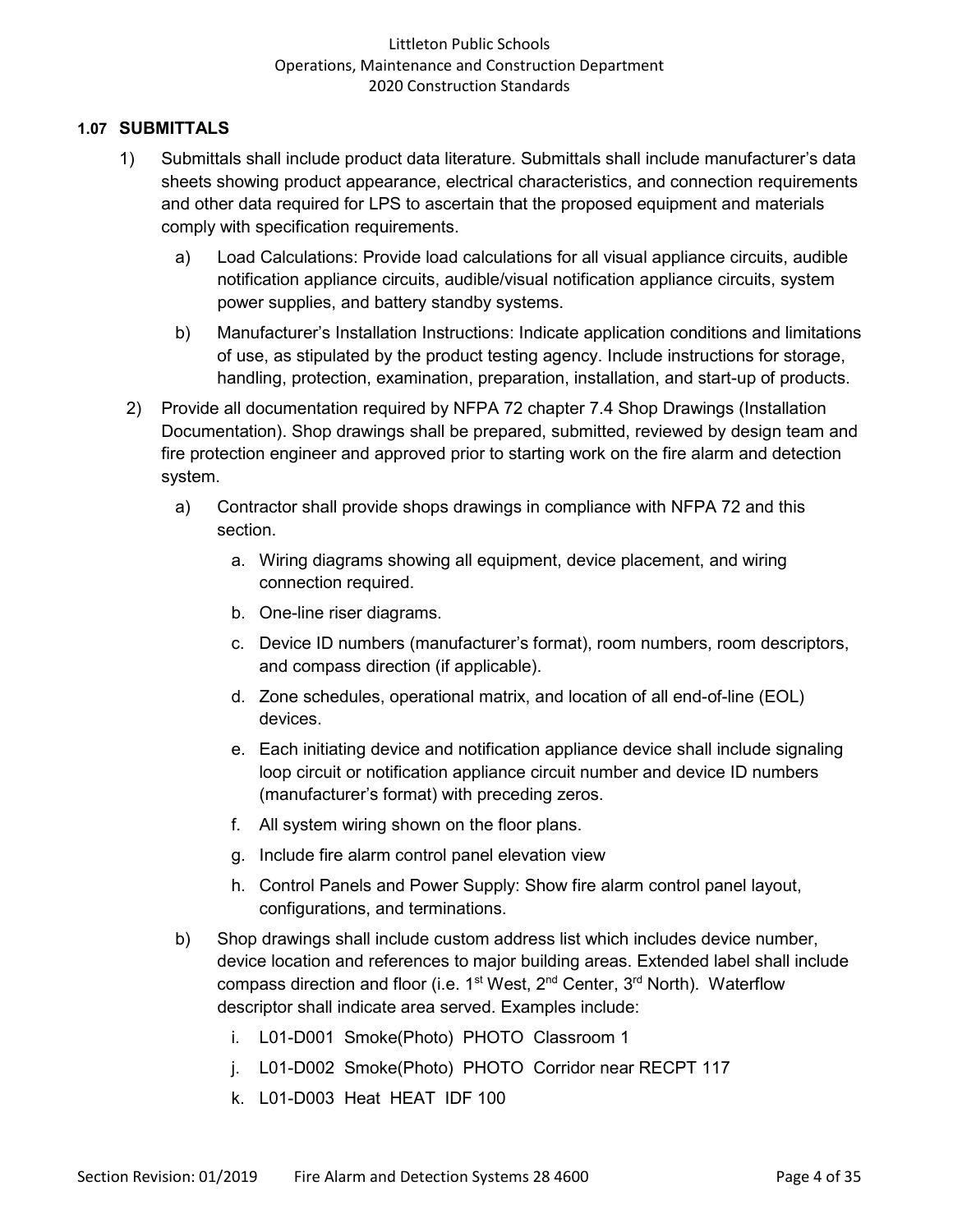- l. L01-D004 Sup L(Duct P) PHOTO AHU-1 Return
- m. L01-M001 Pull Station MANUAL STATION North Entry 136
- n. L01-M010 Track Superv MONITOR Tamper Switch Zone 1 1st Floor Area A Mech 150
- o. L01-M011 Monitor MONITOR Waterflow Switch Zone 1 1st Floor Area A Mech 150
- p. L01-M012 Non Fire MONITOR Waterflow Track Zone 1 1st Floor Area A
- q. L01-M013 Monitor MONITOR Waterflow Switch Zone 1 1st Floor Area B Mech 150
- r. L01-M014 Non Fire MONITOR Waterflow Track Zone 1 1st Floor Area B Mech 150
- s. L01-M015 Monitor MONITOR Waterflow Switch Zone 1 1st Floor Area B
- t. L01-M016 Non Fire MONITOR Waterflow Track Zone 1 1st Floor Area B
- u. L01-M030 Monitor MONITOR Ansul System Kitchen 143
- v. L01-M040 Trouble Mon MONITOR APS # 4 Trouble Custodian 214
- w. L01-M050 Trouble Mon MONITOR APS #5 Trouble IDF RM 205
- x. L01-M060 Relay RELAY RTU-2 Shutdown
- 3) The contractor shall not purchase any materials or equipment for incorporation into the project prior to receipt of reviewed submittals from design team's fire protection engineer and LPS.
- 4) Review of product data shall not relieve the contractor from responsibility for deviations from the drawings or specifications. Contractor shall provide a detailed listing of any and all exceptions, variances, and non-conformances to the specifications and contract design drawings and obtain written approval. Failure to disclose any such items shall be grounds for immediate disapproval of submittals without comment.
- 5) Provide physical samples which represent materials, equipment, and workmanship.
	- a) Provide a minimum of two (2) samples of all fire alarm cable to be installed on the projects. Cable samples shall be of sufficient length to identify cable marking (striping) and cable listing identification.
	- b) Provide a minimum of two (2) samples of all cable supporting devices, metal bridle rings, metal mounting brackets, plastic plenum rated wire bushings, and other applicable cable installation equipment to be utilized on the project.
- 6) Product data submittals shall be reviewed and approved by the fire protection engineer and design team prior to being forwarded to LPS for review and final approval. LPS will have authority of final approval for all product data submittals.

#### **1.08 CONTRACTOR QUALIFICATIONS**

A. Contractors bidding on this project must meet the following minimum requirements: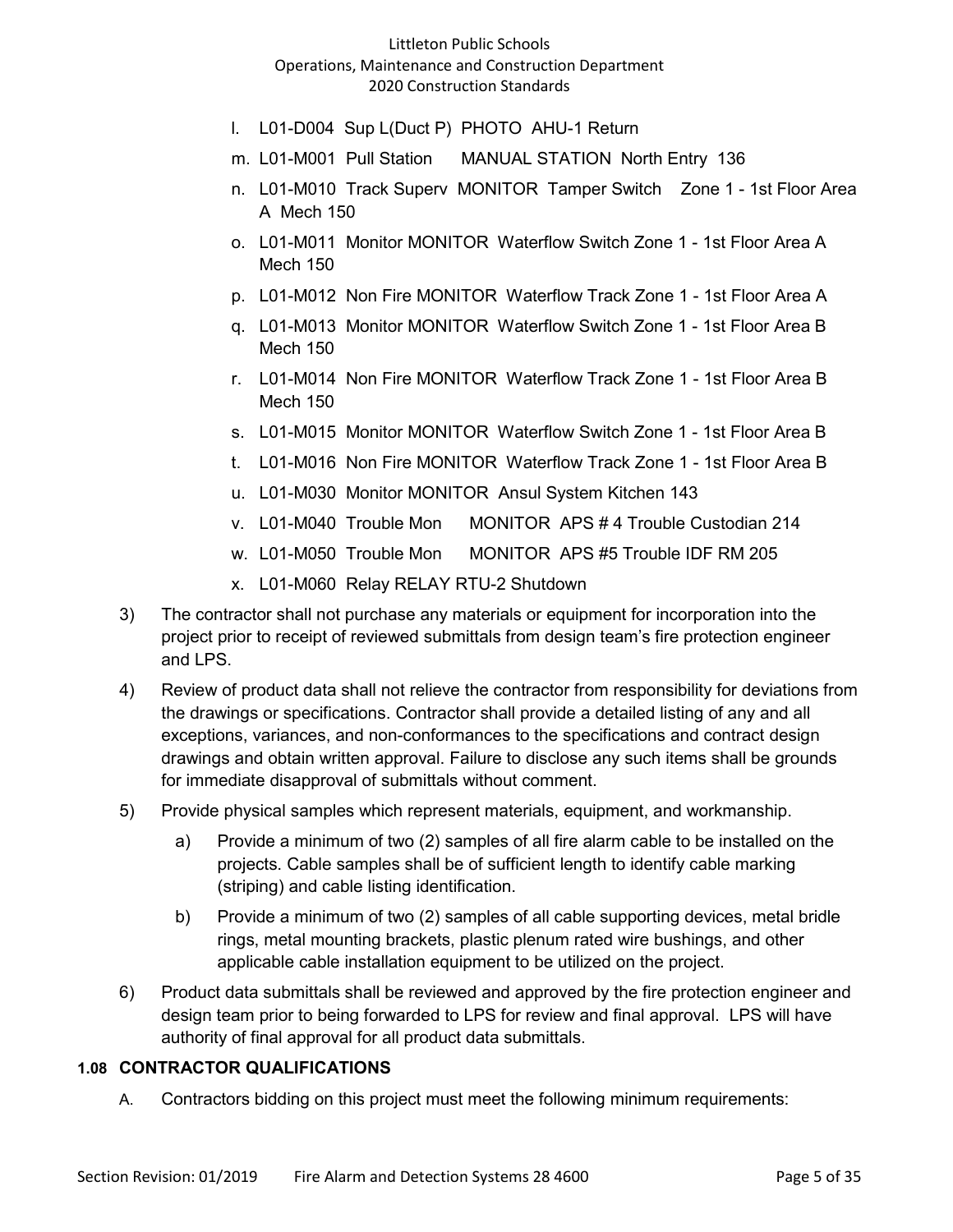- 1. Manufacturer: Company specializing in manufacturing the products specified in this section shall have a minimum of three (3) years documented experience and have service facilities within fifty (50) miles of the project.
- 2. Shop Drawing Preparer: Company shall employ a NICET level 3 or 4 shop drawing preparer. Preparer shall sign shop drawing submittal.
- 3. Project Supervisor: The installing company shall provide a full time project supervisor dedicated to the supervision of the fire alarm installation. The project supervisor shall have at least 5 years of experience installing addressable fire alarm systems. The project supervisor shall be on site at all times that the fire alarm system installation is in progress, including system testing.
- 4. Installer: Installing Company shall use only Premier Level Notifier distributers. Programming and final testing shall be completed by the selected Notifier equipment distributer with oversight by fire protection engineer.
- 5. The bidding electrical contractor must specialize in installing the products specified in this section with a minimum five (5) years documented experience with Denver Metro Area schools. The installer shall employ NICET Level 2 trained technicians to install the products specified in this Section. The bidding contractor shall submit a resume for fire protection engineer review at time of bid submission.
- B. Contractors must submit proof of above required qualifications.
- C. The design team and fire protection engineer shall acquire a list of currently certified/qualified contractors to include in specification documentation. The list of certified contractors shall be provided to LPS for approval prior to inclusion in specification documents.
- D. At the discretion of Littleton Public Schools and the LPS Operations, Maintenance and Construction (OMC) Department, past performance may be used to disqualify a contractor from providing services for LPS fire alarm and detection system projects.

# **1.09 PROJECT MANAGEMENT/GENERAL**

The contractor shall establish with Littleton Public Schools a single point of contact who will be responsible for reporting progress and updating the LPS representative with issues that the Owner must address to facilitate the fire alarm and detection system installation. The contractor's POC shall provide weekly written reports to the LPS representative detailing progress. Requests for access to limited access or restricted areas shall be made two days prior to the required access. Information critical to the completion of the task or project shall be communicated to the LPS representative as the requirement becomes known. Casual information shall be passed during the scheduled progress report.

The contractor shall maintain Littleton Public Schools facilities in a neat and orderly manner during the installation of the fire alarm and detection system.

# **PART 2 FIRE ALARM SYSTEM REQUIREMENTS**

## **2.01 LITTLETON PUBLIC SCHOOLS FIRE ALARM SYSTEM DESIGN CRITERIA**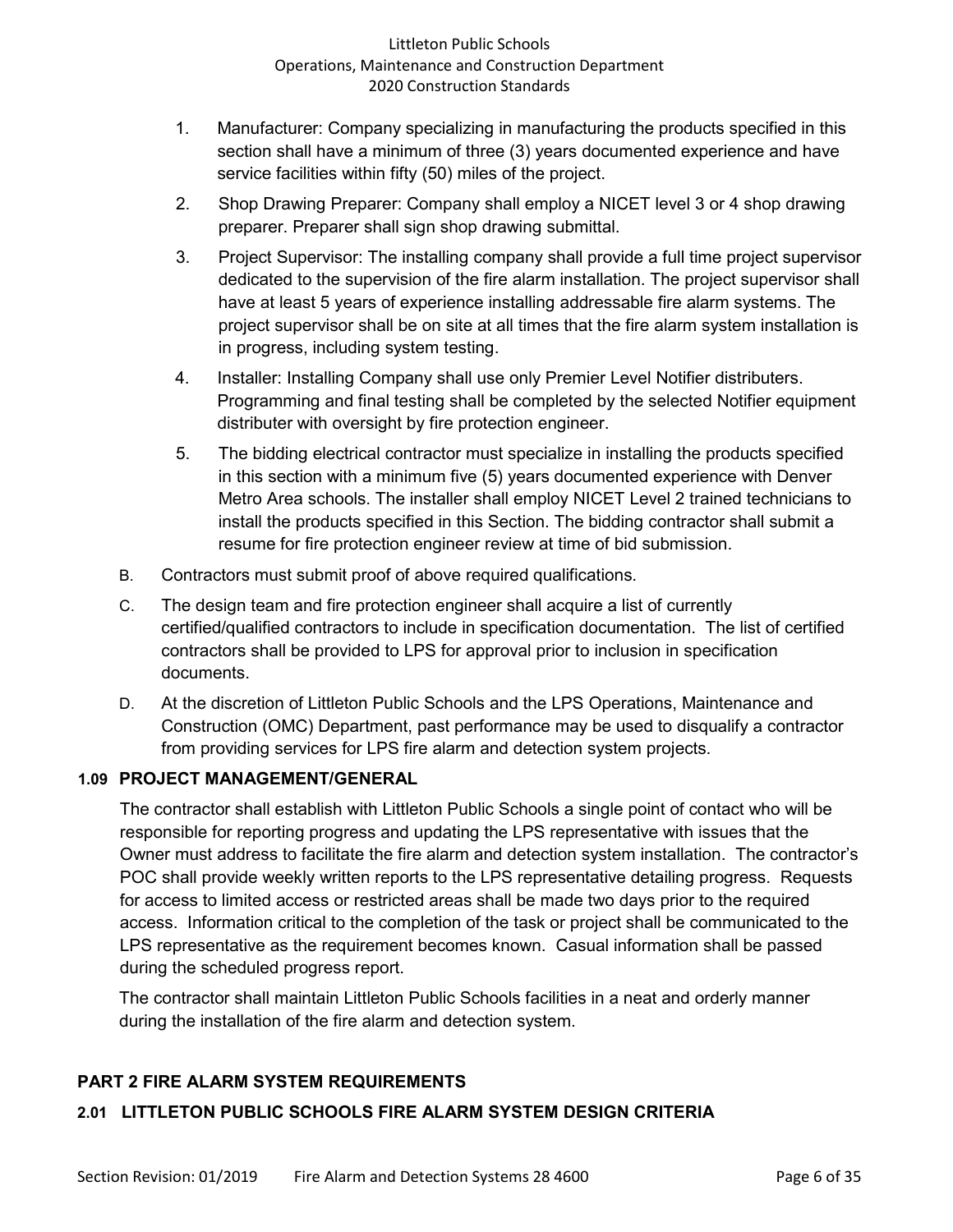The fire alarm system design shall be based upon the following codes:

- 1. 2021 International Building Code (IBC)
- 2. 2021 International Mechanical Code (IMC)
- 3. 2021 International Fire Code (IFC)
- 4. 2020 National Electrical Code (NEC)
- 5. 2019 National Fire Alarm Code (NFPA 72)
- 6. 2016 Elevator Safety Code (ANSI A17.1)
- 7. State Of Colorado Requirements
- 8. Littleton Public Schools Technical Guidelines

In addition to the state and code requirements, the fire alarm system design shall incorporate the following additional design criteria:

Smoke Detection:

- 1. Smoke detectors shall be located in all electrical rooms.
- 2. Smoke detectors shall be located in all MDF, IDF and other communication type rooms.
- 3. A smoke detector shall be located at fire alarm control panel.
- 4. Smoke detectors shall be located at all fire alarm remote power supply panels.
- 5. Smoke detectors shall be located in elevator lobbies, elevator machine room, and the elevator shaft for elevator control purposes as required by code.
- 6. Only a single smoke detector is required in each modular classrooms.
- 7. Contractor shall utilize intelligent (or approved equivalent) beam detectors in place of spot smoke detectors where cost efficient.
- 8. In a sprinklered building, smoke detectors for door release service on smoke rated walls/partitions shall be installed in accordance with NFPA 72.
- 9. Smoke detectors for fire/smoke damper and firefly release shall be located in accordance with IBC. Contractor shall pretest fire/smoke damper and firefly function prior to start of construction and report deficiencies to LPS.
- 10. Smoke detectors shall be located in all air handling equipment rooms and other similar areas.
- 11. Smoke detectors shall be located throughout all common corridors. [non-sprinklered facilities]
- 12. Smoke detectors shall be located in auditoriums, cafeterias, gymnasiums and similar areas. [non-sprinklered facilities]

Heat Detection:

- 1. Heat detectors shall be located in all code required areas not suitable for smoke detection, and shall be intelligent, analog heat detectors.
- 2. Heat detectors set at the highest programmable fixed temperature setting (190°F) shall be located in the kiln room.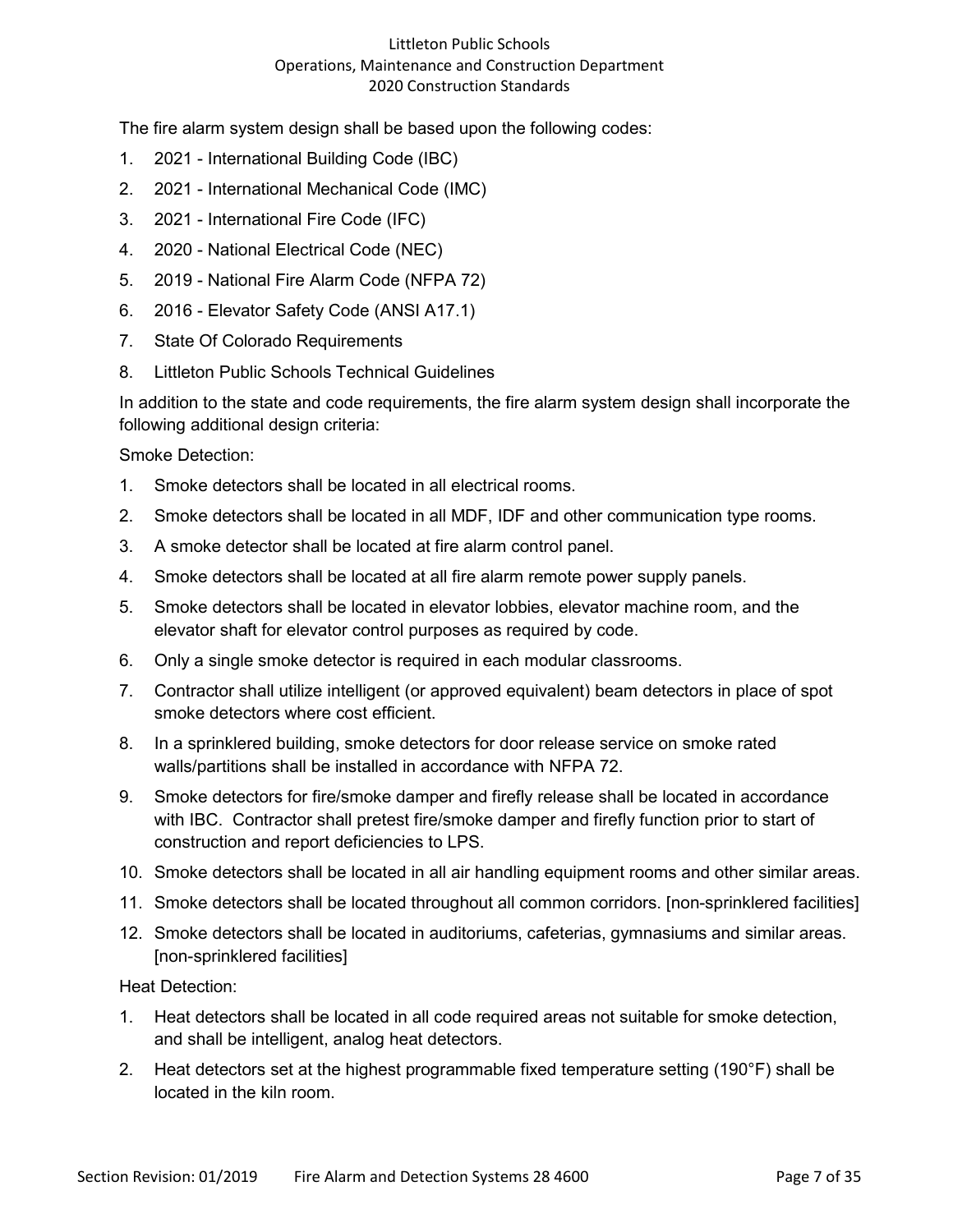- 3. Heat detectors shall be located in the kitchen (8 feet from heat source) and have an integral Carbon Monoxide detector.
- 4. Heat detectors shall be located in the elevator machine room and elevator shaft for elevator shunt trip purposes as required by state code. Heat detectors shall be located within 2 feet of every elevator shaft and elevator machine room sprinkler head.
- 5. Heat detectors set at the highest programmable fixed temperature setting (190°F) shall be located in all boiler rooms, chiller rooms and other similar rooms located below corridor grade level. [non-sprinklered facilities]
- 6. Heat detectors set to 135°F rate of rise temperature setting shall be located on stages. [nonsprinklered facilities]
- 7. Heat detectors set to 135°F rate of rise temperature setting shall be located in all shops and laboratories. [non-sprinklered facilities]

Duct Smoke Detection:

- 1. Duct smoke detectors shall be intelligent analog/addressable type, which shall report to the fire alarm system as a "supervisory" type device.
- 2. Duct smoke detectors shall be located in the return air ductwork of all HVAC units greater than 2,000 cfm. Duct smoke detectors shall be located in the return air ductwork of all HVAC systems with a combined capacity greater than 2,000 cfm.
- 3. Duct smoke detectors shall be located in the return ductwork of all HVAC units greater than 15,000 cfm where return air risers serve two or more stories such smoke detectors shall be installed at each story per the IMC.
- 4. Duct smoke detectors shall be located within five feet of each smoke damper or fire/smoke damper used for control purposes unless an alternate method from IMC can be applied.
- 5. Duct smoke detectors shall shutdown the respective HVAC unit.

Manual Pull Stations:

- 1. Manual pull stations shall be dual action type.
- 2. The fire alarm control panel shall be programmed such that activation of a pull station initiates a 2 minute delay at middle and high schools only. Activation of a second alarm device will immediately activate notification appliances.
- 3. A manual pull station shall be located by the FACP in the main office. After hours staff has regular access to the main office.
- 4. Manual stations shall be mounted with the operating mechanism at 48" above finished floor.
- 5. All existing sounder covers shall be reinstalled with the sounder disabled.

Magnetic Door Holders:

- 1. Existing magnetic door holders shall remain in place.
- 2. Magnetic door holders shall be provided and installed at rated 2hr walls.
- 3. All magnetic door holders shall be 120VAC.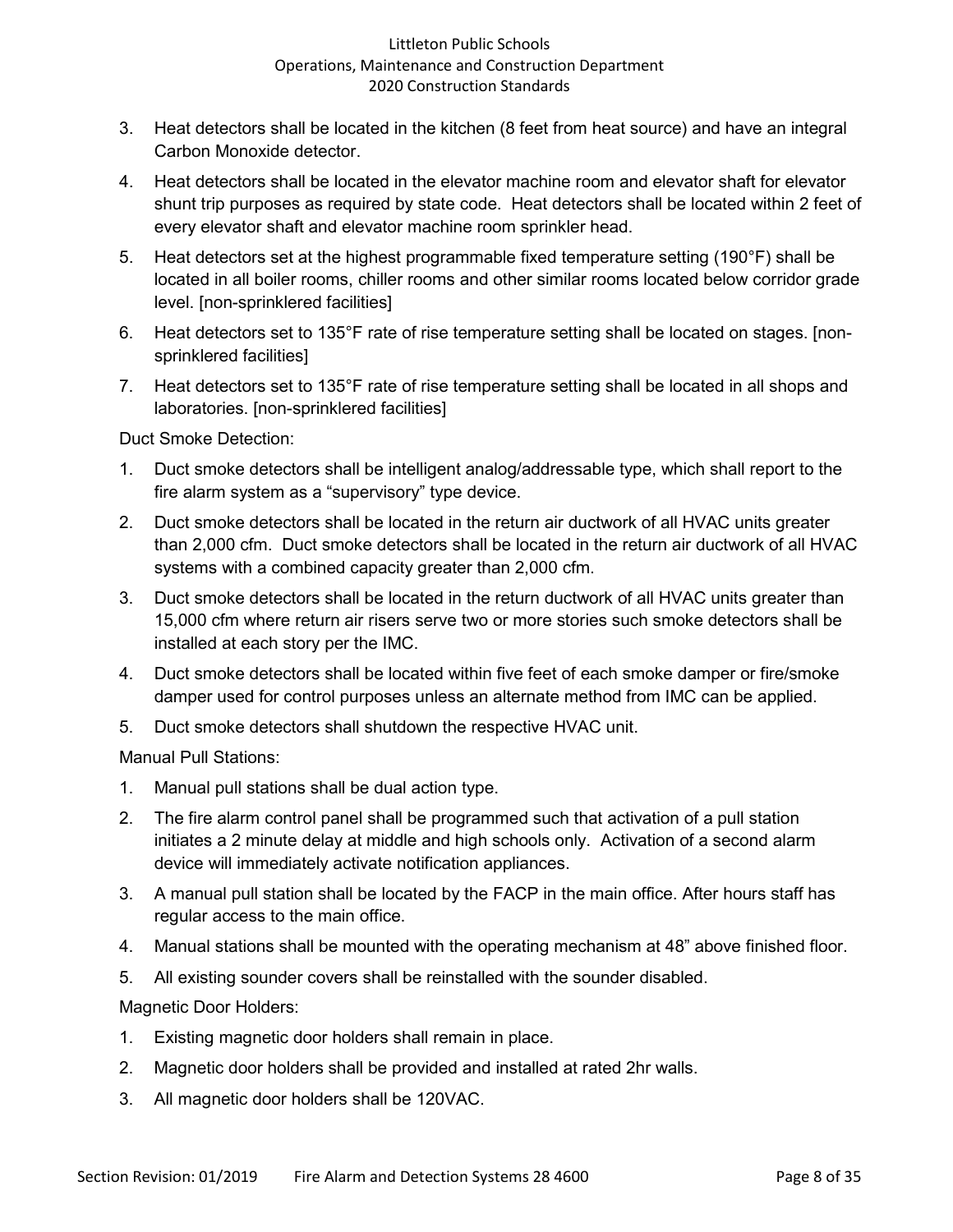Carbon Monoxide (CO) Sensors:

- 1. Carbon monoxide (CO) sensors shall be conventional and shall report to the fire alarm system as a "supervisory" type device.
- 2. Carbon monoxide (CO) sensors shall have three CO exposure level settings for short, medium, and long duration periods of exposure to CO gas.
- 3. Carbon monoxide (CO) sensors shall have an integral sounder, which shall provide a local temporal 4 alarm signal upon activation of any of the three CO exposure level settings.
- 4. Carbon monoxide detectors shall be located in kitchen (integral to heat detector), boiler room, rooms with gas fired equipment including science rooms, laboratories, gas water heaters, gas furnaces, and gas fired AHUs, or first room served by a gas fired AHU.
- 5. Carbon monoxide detectors associated with a gas fire AHU shall shutdown only the associated unit.

Visual Notification Appliances:

- 1. Strobes shall be located in all common "public area" spaces, including corridors, classrooms, restrooms, open office areas, and other areas where more than two person occupancy is currently established.
- 2. Strobes shall be located in all restrooms except single water closets (toilet only) without a sink specifically in kindergarten and pre-school classrooms.
- 3. Strobes shall be located in copy rooms, work rooms, storage rooms greater than 400 square feet, and storage rooms where high occupant usage levels are anticipated under normal conditions.
- 4. Strobes shall be located in health service rooms and conference rooms.
- 5. Strobes shall not be installed in single occupant offices.
- 6. Ceiling mounted strobes are preferred over wall mounted in all areas with acoustical grid. Ceiling mounted strobes shall be centered in the space as much as possible, but shall not exceed 5 feet in any direction from the center, unless approved by the engineer, LPS or AHJ.
- 7. When ceiling mounting is not practical strobes shall be wall mounted with the bottom of the visual signal (strobe) lens at 80" above finished floor, or with the top of the visual signal (strobe) lens at 6" below the ceiling (for low ceiling areas), whichever is lower.
- 8. Strobes shall be white and labeled "ALERT".
- 9. An exterior weatherproof strobe shall be provided at main entrance and shall be on dedicated circuit.
- 10. Exterior weatherproof horn/strobes shall be provided at the fire department connection. The horn/strobe shall track waterflow and the notification appliance shall be mounted 10 feet above grade. The horn/strobe shall be red and labeled "FIRE".
- 11. Initiation of non-fire emergency notification messages shall also activate alert strobes. Provide addressable input module for contact closure from Valcom paging system, and program system to activate visual notification in conjunction with audible notification. Coordinate event initiation with LPS Representative and paging system contractor.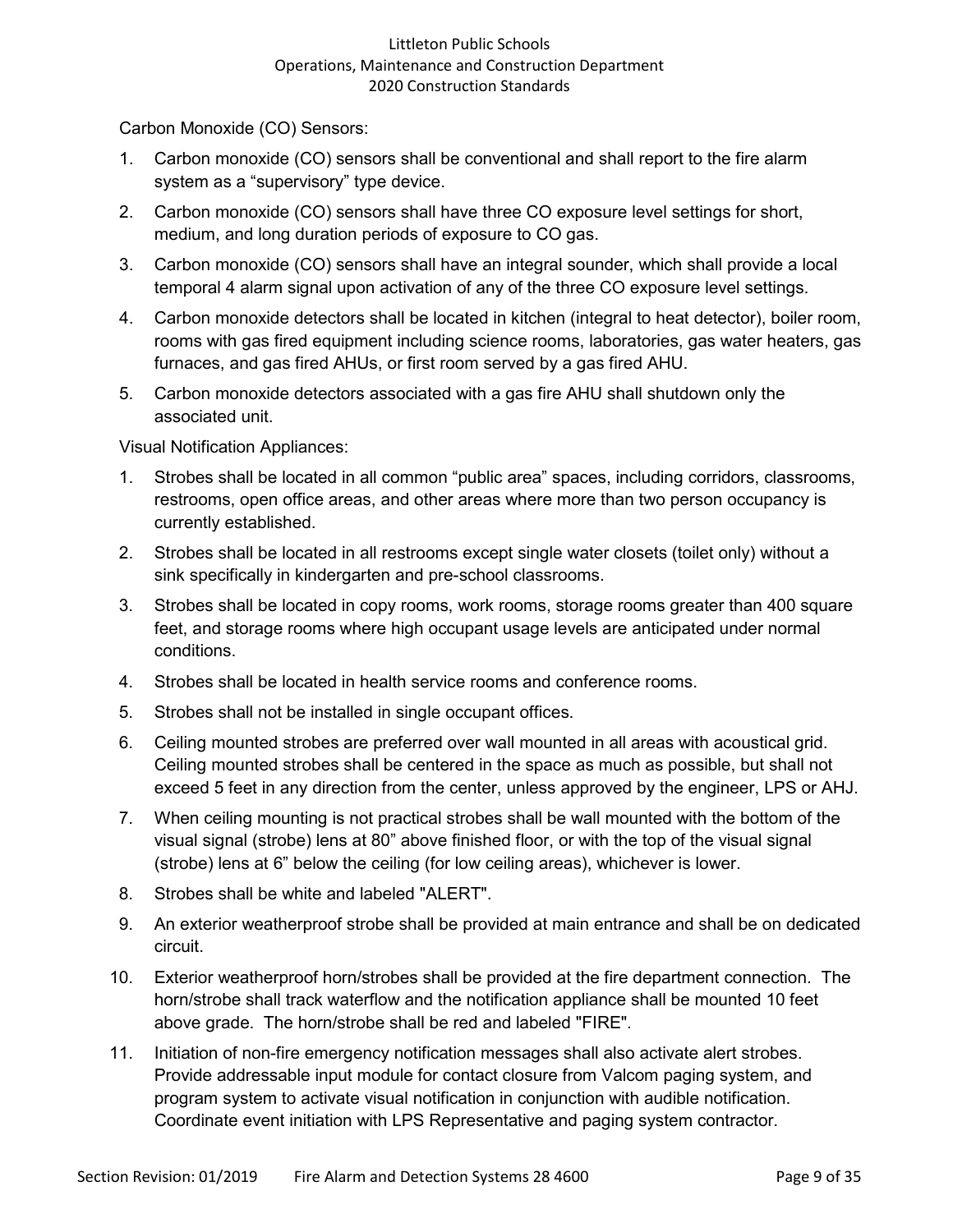Audible Notification Appliances:

- 1. Interface with IP for speakers.
- 2. IP speakers shall be located to provide a minimum of 60dba sound levels throughout acoustically distinguishable spaces.
- 3. IP speakers shall be located in all mechanical rooms, and other high-noise areas.
- 4. IP speakers shall be located in all classroom areas.
- 5. IP speakers shall be located in order to meet mass notification audibility and intelligibility requirements.
- 6. IP speakers and server trouble shall be supervised by the fire alarm system.
- 7. Each ups power supply for IP speakers shall be supervised by the fire alarm system.

Wire Guards:

- 1. Wire guards shall be provided and installed on notification and initiating devices located in all gyms, locker rooms, cafeterias, and pace rooms.
- 2. Protective pull station covers equipped with alarms shall be installed without batteries unless otherwise noted on plans or in writing by the engineer or District Project Manager.

#### **END FIRE ALARM SYSTEM DESIGN CRITERIA**

#### **PART 3 PRODUCTS**

#### **3.01 MANUFACTURERS**

Subject to compliance with specified requirements, products of the following manufacturers shall be acceptable:

- A. Base Bid Shall be based upon Notifier NFS2-3030.
- B. Substitutions: Notifier Inspire.

#### **3.02 MATERIALS**

- A. Fire Alarm Control Panel
	- 1. The fire alarm control panel shall incorporate all control electronics, relays, necessary modules, and components in a semi-flush mounted cabinet. The operating controls and zone/supervisory indicators shall be located for the Fire Department and other authorized operating personnel. The fire alarm control panel shall consist of a base panel, system power supply, and battery charger, with optional modules suitable to meet the requirements of these specifications.
	- 2. The fire alarm control panel shall be supervised, site programmable, and of modular design with expansion modules to provide analog addressable loop modules as required, Allow for 20% spare on both detector and modules. Configurable to either Class A or Class B wiring.
	- 3. The fire alarm control panel shall store all basic system functionality and job specific data in nonvolatile memory and shall survive a complete power failure intact. The fire alarm control panel shall store all basic system functionality and job specific data in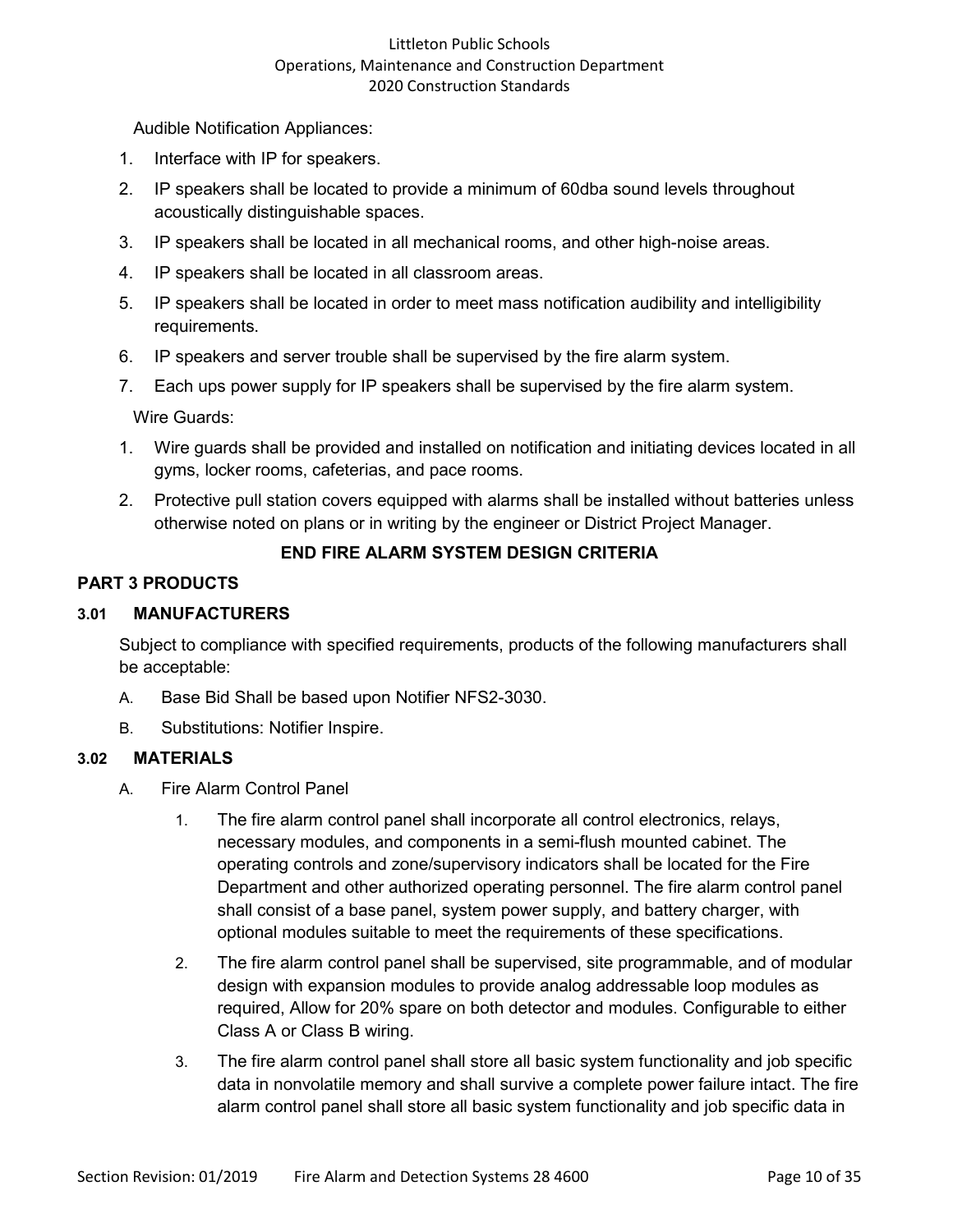nonvolatile memory and shall survive a complete power failure intact. The fire alarm control panel shall be capable of automatic system operation with support of alarm silence, trouble silence, drill, lamp test and reset common controls. The fire alarm control panel shall allow downloading of job specific custom programming, and shall support programming of any input point to any output point, or using initiating events to start actions and sequences.

- 4. The fire alarm control panel shall utilize full digital communications to supervise all addressable loop detectors and modules for proper operation. The fire alarm control panel shall have a UL Listed Detector Sensitivity test feature, and shall support 100% of all remote detectors, remote alarm indicators and modules in alarm at any time.
- 5. The fire alarm control panel shall be placed on 120VAC dedicated circuit with surge protection.
- 6. The fire alarm control panel shall supervise all system modules for placement and shall have a digital display for reporting system status and abnormal conditions. The fire alarm control panel shall provide common control indicators (normal, alarm, monitor, ground fault, supervisory, trouble), common control switches (reset, alarm silence, trouble silence, and drill), and zone alarm and trouble LEDs, as per system zoning requirements. The fire alarm control panel shall provide system function keys for status, reports, enable, disable, activate, restore, program and test.
- 7. Provide a District approved Fire Alarm Document Enclosure adjacent to the FACP.
- 8. Provide a wall mounted 3 ring binder holder for District provided Fire Alarm Log Book adjacent to the FACP.
- 9. The fire alarm control panel shall send a signal to the Valcom IP-6000 Server located in the MDF room to activate temporal 3 and fire alarm evacuation message upon activation of a fire alarm system initiating device. See structured cabling drawings for equipment room location.
- 10. The fire alarm control panel shall monitor contact closure from Valcom IP-6000 Server located in the main equipment room for speaker or server trouble. See structured cabling drawings for equipment room location.
- 11. The fire alarm control panel shall monitor contact closure for APC uninterruptable power supply devices located in Telecom Rooms. See structured cabling drawings for telecom room locations and quantities.
- B. Power Supplies
	- 1. The fire alarm power supply shall be switch mode type with line monitoring to automatically switch to batteries upon power failure or brown out conditions, and shall be adequate to service all fire alarm control panel modules, all fire alarm system powered smoke sensors and modules, remote annunciators, control relays, and all fire alarm signaling appliances. The fire alarm power supply shall contain an integral battery charger capable of recharging the standby batteries per NFPA 72 requirements, and shall provide battery supervision for placement and low voltage.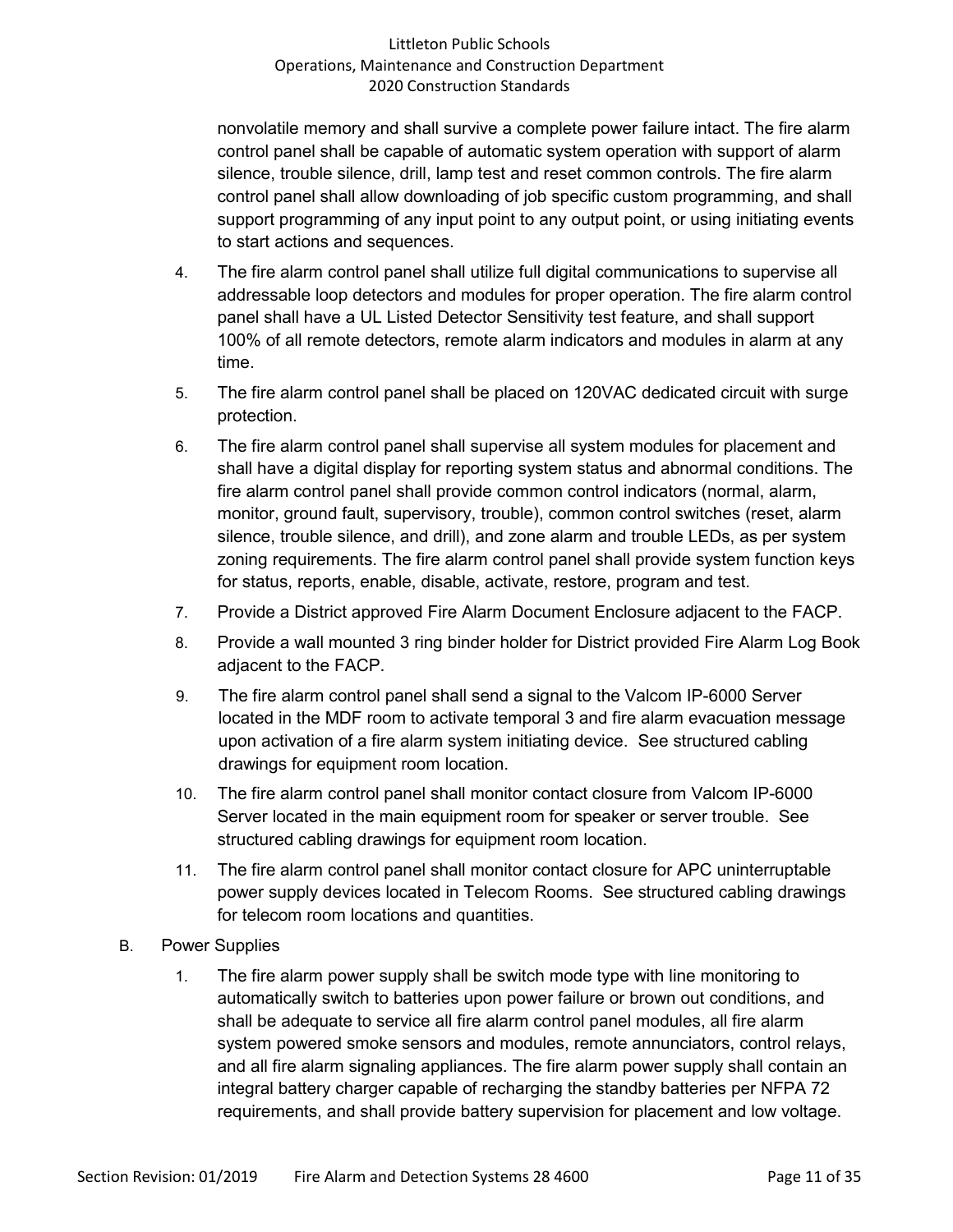- 2. Provide booster power supply panels as required, to meet project requirements. The booster power supply shall activate via dry contact from the fire alarm control panel. The booster power supply shall generate a fault condition at the main fire alarm control panel, when any fault condition occurs on circuits connected to the booster power supply, or a trouble condition occurs at the booster power supply panel. The booster power supply shall contain an integral battery charger capable of recharging the standby batteries per NFPA 72 requirements, and shall provide battery supervision for placement and low voltage.
- 3. Multiple power supplies may share monitor and control modules ONLY if they are mounted in the same room, not to exceed 3 power supplies per monitor point. Activation of a power supply from another power supply is not permitted.
- 4. Provide a dedicated booster power supply for NAC modular classroom NAC circuits.
- 5. Power supplies shall be placed on 120VAC dedicated circuit with surge protection.
- C. Standby Batteries: The secondary power source shall be standby batteries. Batteries shall be sealed lead acid type, with a minimum life expectancy of five years, and shall provide twenty four (24) hours of normal standby operation and five (5) minutes of normal alarm condition at the end of the standby period. System can use a four (4) hour battery system if the site has an Automatic-starting, engine-driven generator serving the dedicated branch circuit of the fire alarm system arranged in accordance with NFPA 72.
	- 1. Batteries shall be dated with month and year of installation in the system.
	- 2. Batteries shall be dated with month and year of manufacture.
	- 3. Dedicated battery cabinets (when required) shall be located below the fire alarm control panel. Do not locate these panels above finished ceilings.
- D. System Design Parameters:
	- 1. The facility shall have an emergency voice alarm communication system integrated with the paging system. Digitally stored message sequences shall notify the building occupants that a fire or life safety condition has been reported. Message generator(s) shall be capable of automatically distributing up to eight (8) simultaneous, unique messages to appropriate audio zones within the facility based on the type and location of the initiating event.
	- 2. Design the fire alarm system such that each power supply, initiating device (IDC) circuit, device initiating signaling loop (SLC) circuit, audible/visual notification appliance (NAC) circuit, power supply, and standby battery system shall have a minimum 20% spare capacity included.
	- 3. Design the fire alarm system such that each analog/addressable device initiating loop (SLC) circuit shall have a minimum 20% spare capacity included. Reference Division 28 0500.
	- 4. Fire Alarm Loop Fault Isolation: Design the fire alarm system such that each analog/addressable device initiating loop (SLC) circuit shall incorporate isolation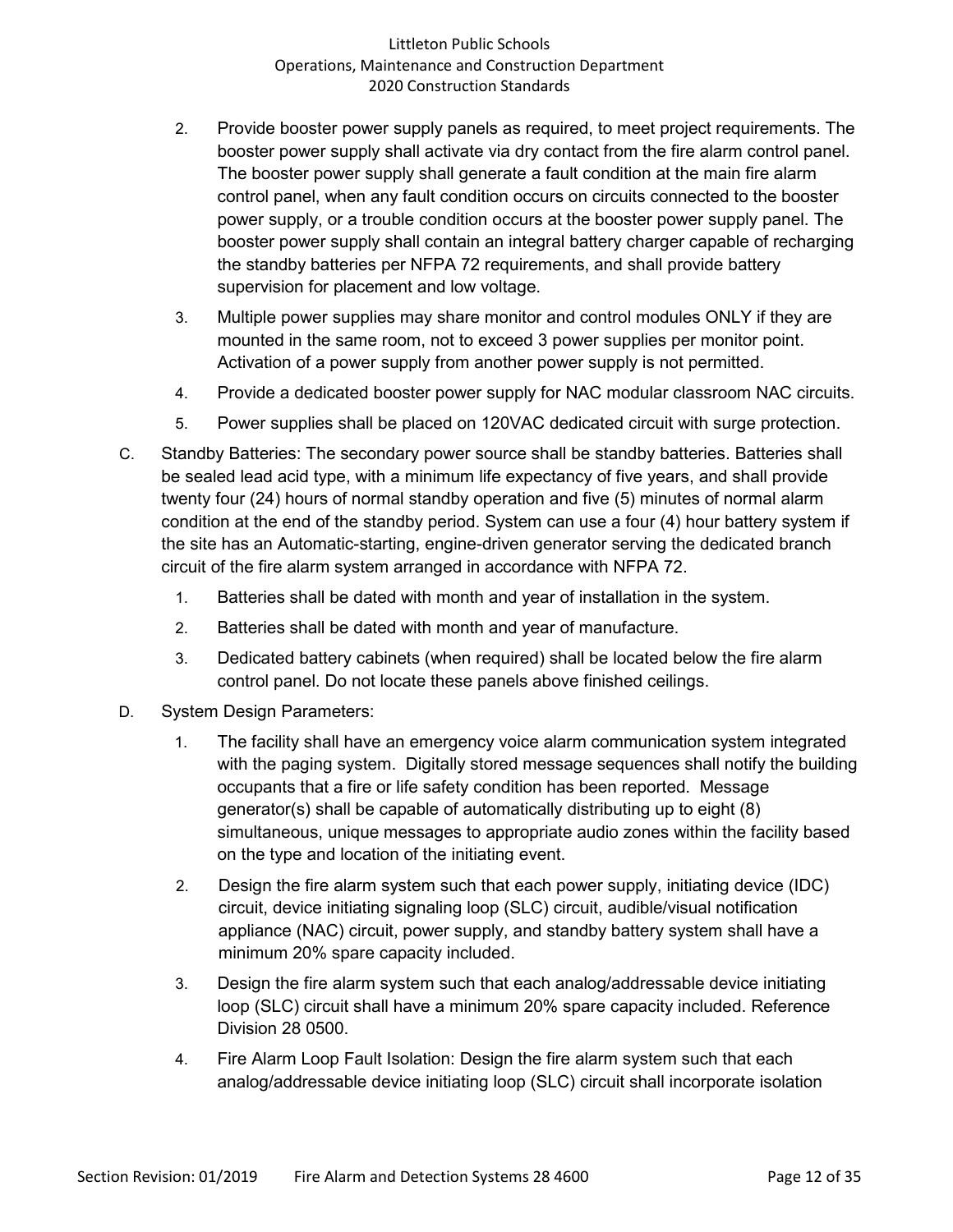detector bases and/or loop fault isolation modules, placed in accordance with NFPA 72.

- 5. Fire Alarm Class B Device Initiating Loop (SLC) Circuits: The analog/addressable device loop (SLC) circuit shall be power limited, electronically supervised and shall be monitored for active (short), trouble (open), and ground fault conditions. The analog/ addressable loop (SLC) circuit shall provide all power, signaling and polling communications to the analog detectors and addressable modules connected to it, and shall monitor all sensors for their analog values, environmental compensation levels, and maintenance conditions. The analog/ addressable device loop (SLC) circuit shall monitor all devices for trouble and alarm conditions, and shall place the circuit in trouble mode; but shall not disable any device from initiating an alarm of trouble signal to the fire alarm control panel. The analog/ addressable device loop circuit shall be Class B (Style 4) type.
- 6. Class B Notification Appliance (NAC) Circuits: The notification appliance (NAC) circuits shall be power limited, electronically supervised, and shall be monitored for trouble (open and/or short) and ground fault conditions. Occurrence of a single ground condition shall place the circuit in trouble mode, but shall not disable that circuit from signaling the alarm condition (audible or visual) to the field notification appliances. The alarm notification appliance circuits shall provide all power for the audible, visual, and audible/visual notification appliances, and shall by Style Y (Class B).
- **7.** Audible and Visual (NAC) Appliance Circuits: Provide audible and visual notification appliance (NAC) circuits, such that the visual and audible notification appliances deactivate upon system silence. Strobes shall synchronize where two or more visual notification appliances or groups of synchronized appliances in the same room or adjacent space are within the field of view.
- 8. Audible and Visual (NAC) Appliance Circuits: Provide audible and visual notification appliance (NAC) circuits, such that the visual notification appliances continue to flash until the fire alarm control panel has been reset, even though the audible notification appliances have been silenced.
- 9. Design the fire alarm system such that the Beam and Duct smoke detectors are intelligent/analog devices. If conventional devices are used written permission must be given by the District Project Manager and must have a separate 24VDC power source that is resettable from the fire alarm control panel, as applicable.
- 10. LPS Fire Alarm System Design Criteria, including current FA & MNS Plans, may reflect supplemental coverage beyond strict Code requirements. This section shall be printed on the front page of all Fire Alarm Plans submitted to Local AHJ's. It is intended to help local AHJ's understand how the District applies additional selective coverage.
- E. Offsite Signaling
	- 1. Dialer: Provide digital alarm communicator transmitter (DACT) that shall transmit all control panel off normal condition, including Alarm, Water flow, Supervisory, or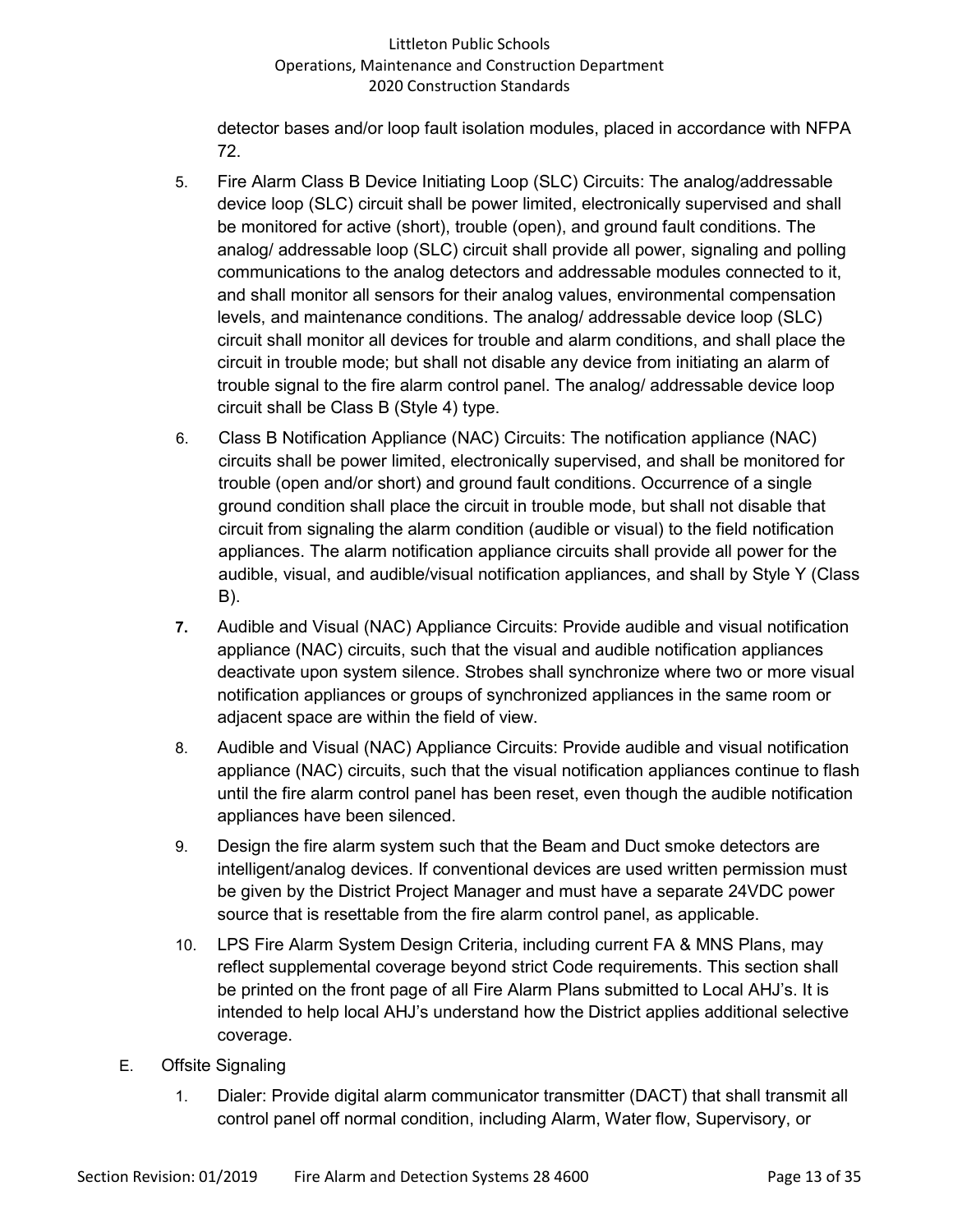Trouble. The DACT shall utilize two (2) Cat6 voice lines to comply with NFPA 72 requirements, shall utilize Contact ID type point-by-point communication format. The DACT shall be Notifier Model UDACT or District approved equivalent transmitter (DACT). The Contractor shall provide all point-by-point programming to support transmission of all control panel off normal conditions, including Alarm, Supervisory, Water Flow and Trouble.

- 2. Ethernet Communications: Provide Ethernet topology data communications module (LAN) that shall transmit all control panel off normal condition, including Alarm, Water flow, Supervisory, or Trouble via Email. The LAN module shall utilize a Category 5E RJ45 data Ethernet connection port for interconnection to the District LAN/WAN network. The LAN module shall support remote web browsing and email alert functions.
- 3. Notifier NFN-GW-EM-3 Intelligent gateway interface for the ONYX Works™
- **4.** Radio Transmitter: AES Subscribers transmit consolidated alarm, trouble, and supervisory signals triggered by a FACP output relay and an integrated AES-IntelliPro Fire full data module. Transmitter shall send full alarm zone and event codes captured off a panel's digital communicator. Transmitter shall meet UL and NFPA 72 requirements. AES Fire Subscribers with built in full data module are the drop-in full-function replacement for phone lines for communicating signals from both new and existing UL commercial fire alarm systems. Replacing phone lines with AES-IntelliNet maximizes RMR profit because, unlike with cellular technology, there are no service charges to a third-party network provider. Provide connection and power to AES radio communicator. Purchase AES Radio from Security Central. Coordinate with Security Central and LPS for AES Radio installation and fire alarm points list input for District monitoring.
	- a. AES radio shall be installed with and maintain a NetCon 5 value.
	- b. AES radio shall be the latest technology and include an integrated onboard local annunciator.
	- c. Rubber Duck antennas (PN 7214) are preferred by the owner. Exterior, high gain antennas shall only be installed where necessary to achieve a NetCon 5 value.
	- d. Furnish 7794A full data module for point contact ID.
	- e. Furnish 16.5VAC 40VA transformer with 1640-ENCL enclosure. Install in accordance with the manufacturers installation manual.
	- f. Cable between the AES radio and transformer shall be installed in conduit.
	- g. Furnish tamper proof screws.
	- h. COAX and CAT 6 cables shall be installed in conduit and utilize edge protection when entering/existing junction boxes and the AES radio enclosure.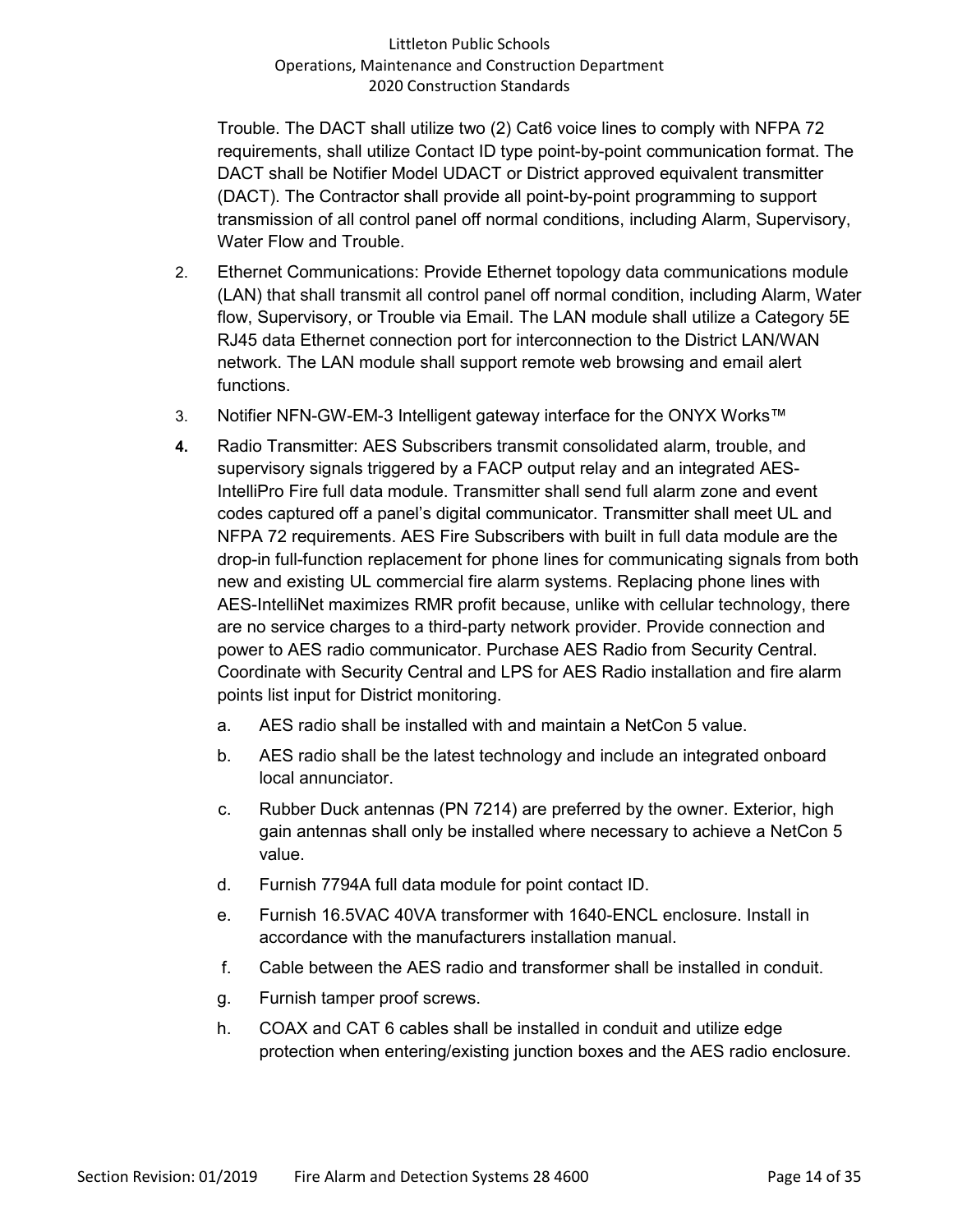- i. Conduit sleeves shall be used for all penetrations through fire rated or non fire rated walls and partitions (interior and exterior). Sleeves through fire rated walls shall be fire caulked on both sides of the wall and filled after cable installation.
- j. Contractor shall submit radio coverage maps showing nearby antenna locations and types.
- k. Externa antenna mounting requirements.
- l. Shall be at least 18 inches above the roof line.
- m. Shall be at least 10 inches away from any parapet, wall, or obstruction.
- n. Shall have 360-degree visibility.
- o. Antennas must be plumb when mounted.
- p. Furnish lightning protector as close to the antenna as possible (PN 7230).
- q. RG-58 cabling shall run no longer than twenty-five feet (25').
- r. RG-8 cabling shall run no longer seventy-five feet (75').
- s. LMR-400 (LMR-600 preferred) cabling shall run no longer than one-hundred twenty-five feet (125').
- t. Provide 12-inch service length.
- u. No tight bends smaller than a 6 inch radius.
- v. External antenna locations shall be approved by AHJ prior to installation.
- w. Roof penetration shall be coordinated with roofing contractor and be in liquid tight conduit and fittings with flashing suitable for wet locations.
- F. Support For Installer and Owner Provisions:
	- 1. The fire alarm control panel shall provide a coded "self-test" test feature, capable of audible or silent testing. The "self-test" test feature shall signal alarms and troubles during test, and shall allow receipt of alarms and programmed operations for alarms from other areas not under "self-test".
	- 2. The fire alarm control panel shall provide internal system diagnostics and maintenance user interface controls to display and/or report the power, communications, and general status of specific panel components, detectors, and modules. The fire alarm control panel shall provide device loop controller diagnostics to identify common alarm, trouble, ground fault, and Class A fault conditions.
	- 3. The fire alarm control panel shall allow the user to display/report the condition of the analog/addressable detectors, with analog sensitivity reading, and shall allow the user to report history for alarm, supervisory, monitor, trouble and restore activity on the system, with time date stamp.
	- 4. The fire alarm control panel shall allow the user to disable/enable devices, zones, actions, and sequences. The fire alarm control panel shall allow the user to activate/restore outputs, actions, and sequences. The fire alarm control panel shall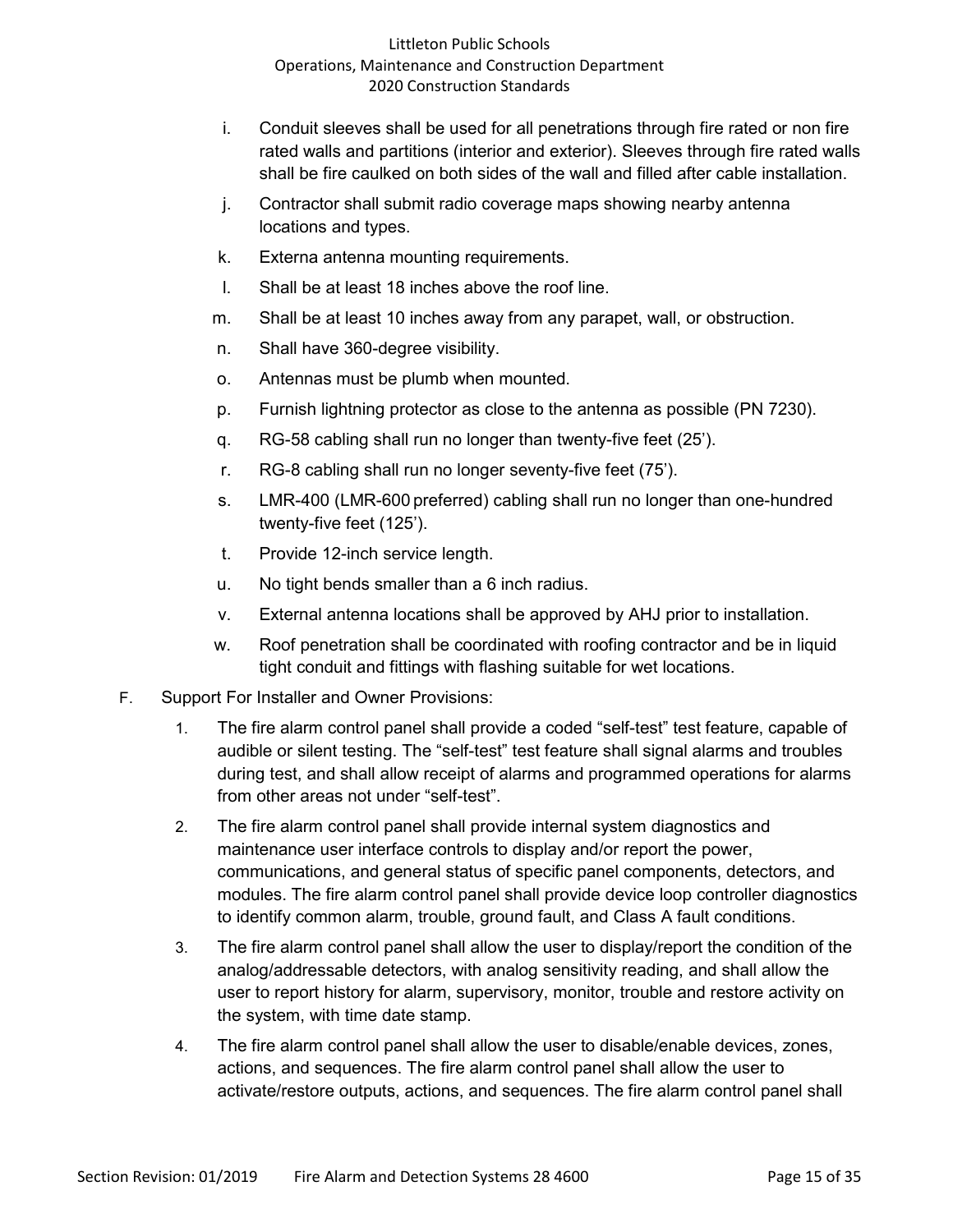allow the user to service the time and date of the system, and to change passwords for users. All these features shall be password protected.

- 5. The fire alarm system shall be programmed to shop drawing submittal standards for specific general alarm functions, and other common operating functions. Failure to follow standards shall be considered cause to reprogram the system to standards, at contractor's expense. All panels will include a separate general alarm, NAC, HVAC\damper, Door Holder, Sprinkler and Elevator disable function. Fire Drill\Dialer disable function shall not be allowed except by pre-arrangement between the AHJ and the OMC Department.
- G. Fire Alarm System Sequence of Operation
	- 1. Alarm Sequence of Operation: Operation of any alarm initiating devices shall automatically:
		- a. Sound local audible signal and display red common alarm LED.
		- b. Sound audible notification appliances throughout the building.
		- c. Flash visual notification appliances throughout the building.
		- d. Sound/flash the exterior Fire Department Response Point horn/strobes.
		- e. Indicate the device in alarm on the fire alarm control panel and remote annunciator.
		- f. Indicate the location of alarm zone (floor and area) on fire alarm control panel and remote annunciator.
		- g. Alarm signal transmitted to District central stating receiver.
		- h. Alarm signal transmitted to e-mail list
		- i. Manual acknowledgement function at the fire alarm control panel silences local audible alarm. Visual alarm condition is displayed until alarm condition is cleared and panel is reset.
	- 2. Duct Smoke Detector Sequence of Operation: Operation of any duct smoke detector shall automatically:
		- a. Sound local audible signal and display yellow common supervisory LED.
		- b. Indicate the device in supervisory on the fire alarm control panel and remote annunciator.
		- c. Indicate the location of supervisory zone (floor and area) on the fire alarm control panel and remote annunciator.
		- d. Supervisory signal transmitted to District central station receiver.
		- e. Shutdown all HVAC unit(s) associated with the duct smoke detector zone, as required by the AHJ.
		- f. Delay for 60 seconds then close smoke/fire damper(s) associated with the specific HVAC system ductwork, as required by the AHJ. On reset allow 60 second delay of HVAC unit for dampers to open first.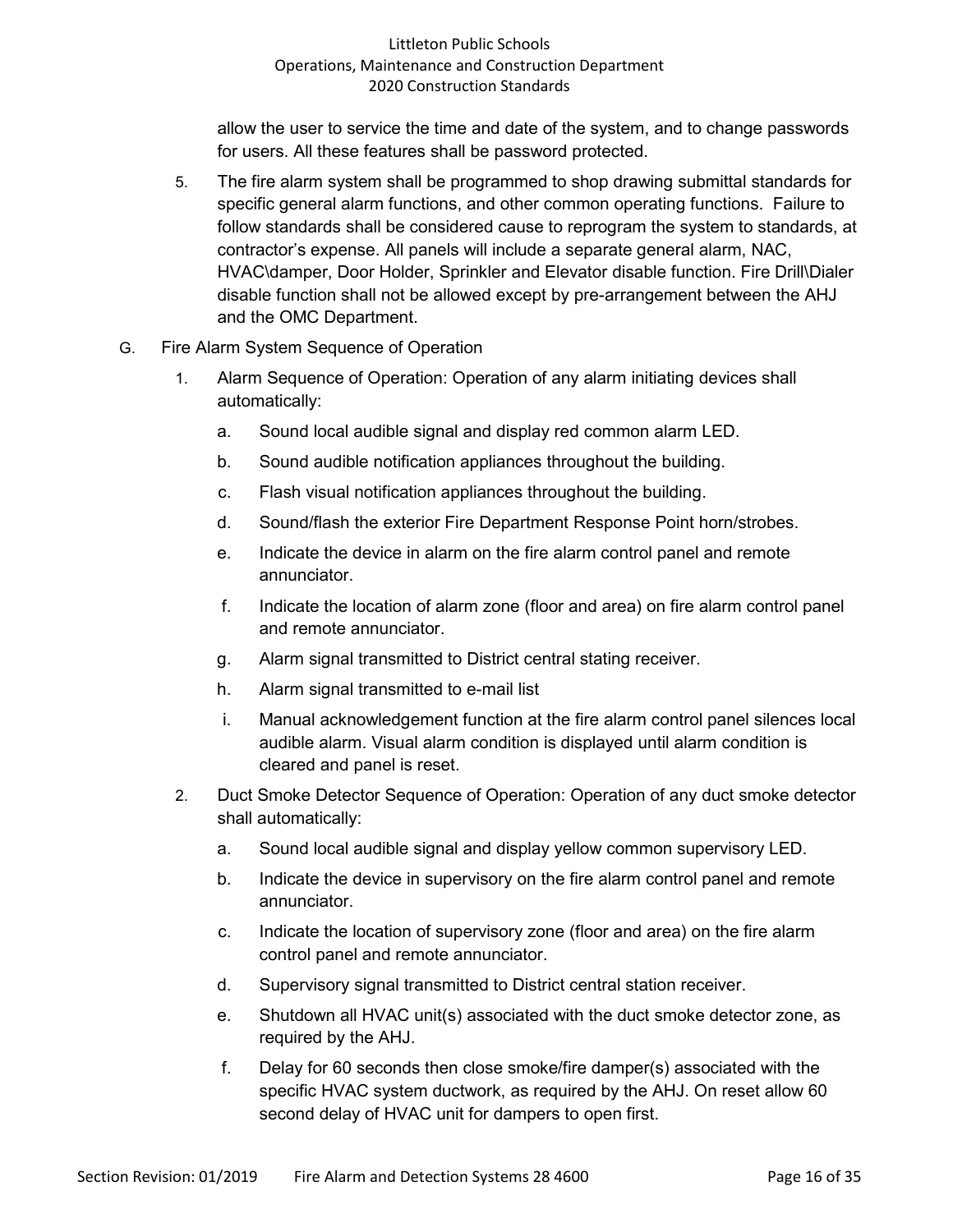- g. A manual acknowledge function at the fire alarm control panel silences local audible alarm. Visual supervisory condition is displayed until supervisory condition is restored to normal.
- 3. Audible alarm notification: by voice evacuation and tone signals on IP speakers in areas as indicated on drawings.
- 4. Automatic emergency alert sequence:
	- a. The audio alarm signal shall consist of an alarm tone for a maximum of five seconds followed by an automatic digital voice message. At the end of the voice message, the alarm tone shall repeat. This sequence shall sound continuously until the "alarm silence" switch is activated or the FACP is reset on-site or remotely.
	- b. All audio operations shall be activated by the paging system software so that any required future changes can be facilitated by authorized personnel without any component rewiring or hardware additions.
- 5. The emergency alert system shall allow for up to 24 custom recorded messages, to be defined by LPS Security, in a format similar to the following:
	- a. Fire Alarm (temporal code alert tone followed by evacuation message).

Alert tone – Two cycles of the temporal code 3 pattern, then the two times evacuation message, then two more cycles of the temporal code 3 pattern. Continuous cycle until silence.

b. Emergency Evacuation (general)

Alert tone – Fast whoop sound is played for 5 seconds. Follow same pattern as above (tone, tone, message, message, tone, tone, repeat).

Message – "Evacuation! Evacuation! Evacuation! Immediately exit the building and go to your outside fire evacuation staging area! Once there, take attendance and account for students, and await instructions."

c. Lockdown

Label identification/color - "lockdown"/orange

Alert tone - Fast whoop sound is played for 5 seconds. Follow same pattern as above.

Message - " Lockdown! Lockdown! Lockdown! Alert others! Shelter in place, and lock the classroom doors! Lights Out! Stay quiet and out of corridor line of sight! If you are unable to get to a secure location, flee immediately through the nearest exit to a safe location."

d. Secured Perimeter:

Label identification/color – "secured perimeter"/orange

Alert tone - Fast whoop sound is played for 5 seconds. Follow same pattern as above. Message - "Secured Perimeter! Secured Perimeter! Secured Perimeter! If outside the school, move inside and shelter in the school! Staff close blinds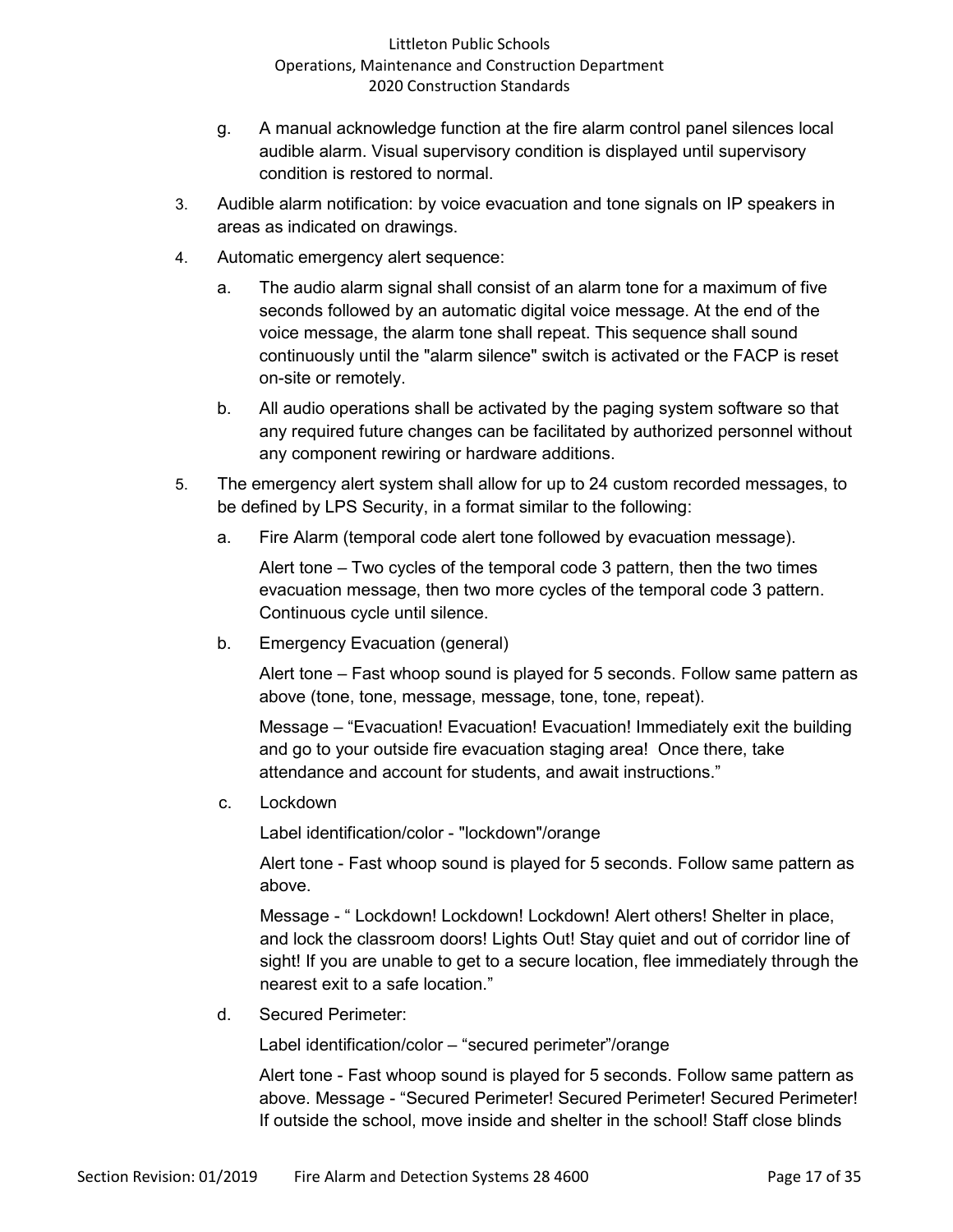on exterior windows! Staff take attendance, and account for students! Await instructions!"

e. Directed Response:

Label identification/color – "directed response"/orange

Alert tone - Fast whoop sound is played for 5 seconds. Follow same pattern as above.

Message - "Attention! Attention! Attention! This is a Directed Emergency Response Message from the school Incident Command Team! Please standby for an important announcement!"

f. Tornado Watch:

Label identification/color - "tornado watch"/blue

Alert tone - 100 kHz steady tone is played for 5 seconds. Same pattern as above.

Message - "Attention! Atttention! Attention! A Tornado Watch has been issued for our area! Current weather conditions indicate that a tornado could develop in our area! Staff please review and implement tornado watch procedures! "

## g. Tornado Warning:

Label identification/color - "tornado warning"/blue

Alert tone - 100 kHz steady tone is played for 5 seconds. Same pattern as above.

Message - "Attention! Attention! Attention! A tornado warning has been issued for our area! Students and staff take protective shelter in designated safe areas, and await instructions!"

h. Lightning Alert:

Label identification/color - "lightning alert"/blue

Alert tone - 100 kHz steady tone is played for 5 seconds. Same pattern as above.

Message - "Attention! Attention! Attention! Our area is currently under a Lightning Alert. At this time, all staff and students should return to the interior of the school and await further instructions!"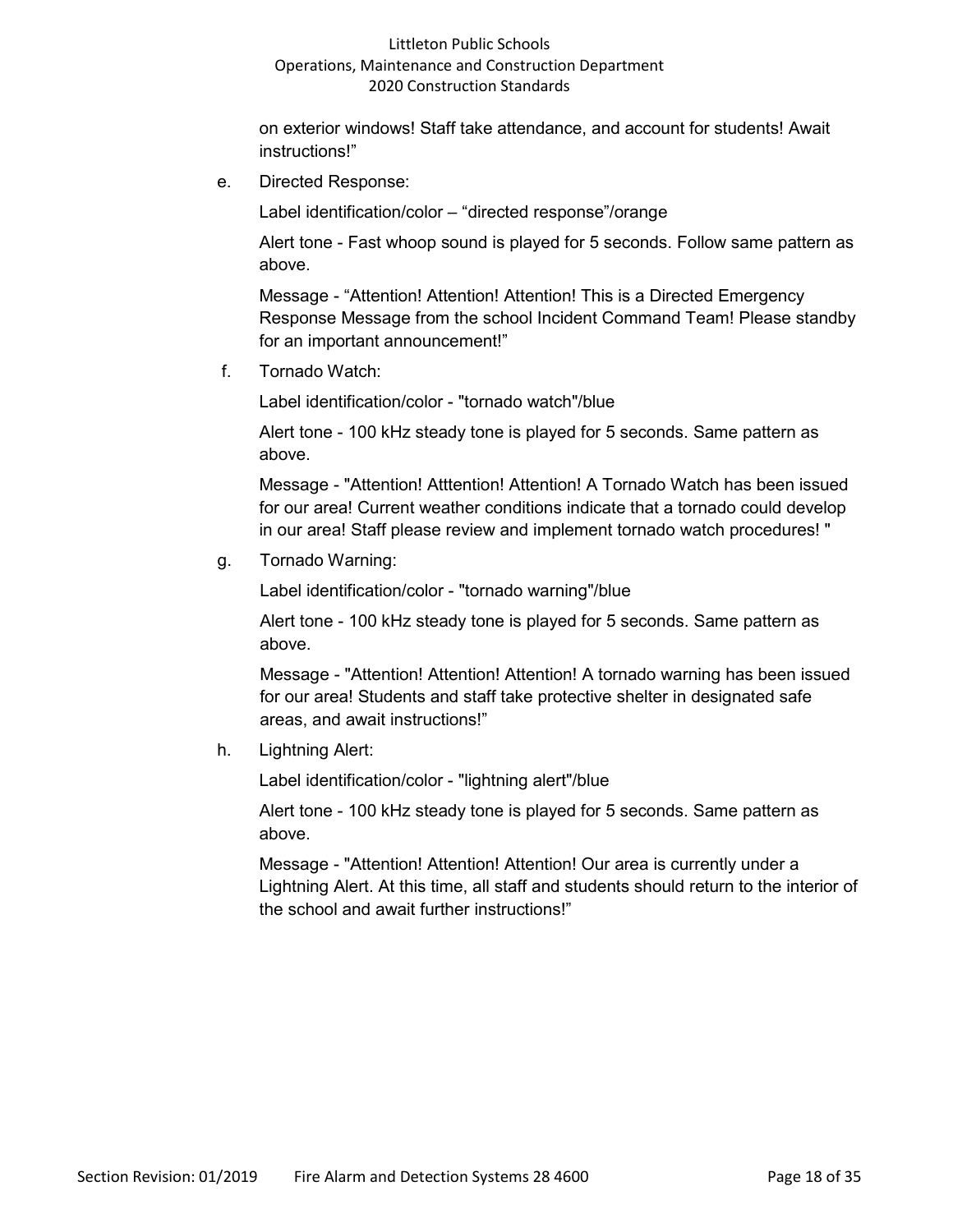i. Natural Disaster Warning:

Label identification/color - "natural disaster''/orange

Alert tone - hi/lo alert tone (1000/800hz 0.25 seconds on/alternate) is played for 5 seconds. Same pattern as above.

Sample Message - "Attention, attention. A natural disaster has occurred in the area. Please take appropriate action and tune to local radio or television stations for the latest updates. Please remain calm, stay where you are, and await further instructions."

j. Hazardous Material Emergency:

Label identification/color - "hazmat emergency"/yellow

Alert tone – march-time horn is played for 5 seconds. Same pattern as above.

Sample Message - "Attention, attention. A hazardous material incident or other emergency has been reported. Immediately take shelter inside a facility. Accomplish required shelter-in-place actions, and await further instructions."

k. Routine Test of the mass notification system

Label identification/color – "audio test"/green

Alert tone – 1 kHz tone is played for 5 seconds. Same pattern as above.

Sample Message – "May I have your attention please. This is an audio test of the mass notification system, take no action, this is only a test."

l. All Clear verbal

Label identification/color – "all clear"/green

Alert tone – 3 chimes. Same pattern as above.

Sample Message – "May I have your attention please. The emergency has now ended. An "all clear" has been given. Please resume normal duties. Thank you for your cooperation."

m. Temporal code dba test tone –

Label identification/color – "test tone"/green

Alert tone – continuous temporal 3 code

n. Security Tone –

Label identification/color – "lights-lock-out of sight"/blue

Alert tone – tbd

Message – to be coordinated with Security and recorded text-to-speech using "Paul" voice [https://www.vocalware.com/index/demo.](https://www.vocalware.com/index/demo)

o. Security Two–

Label identification/color – "arm"/dark blue

Alert tone – TBD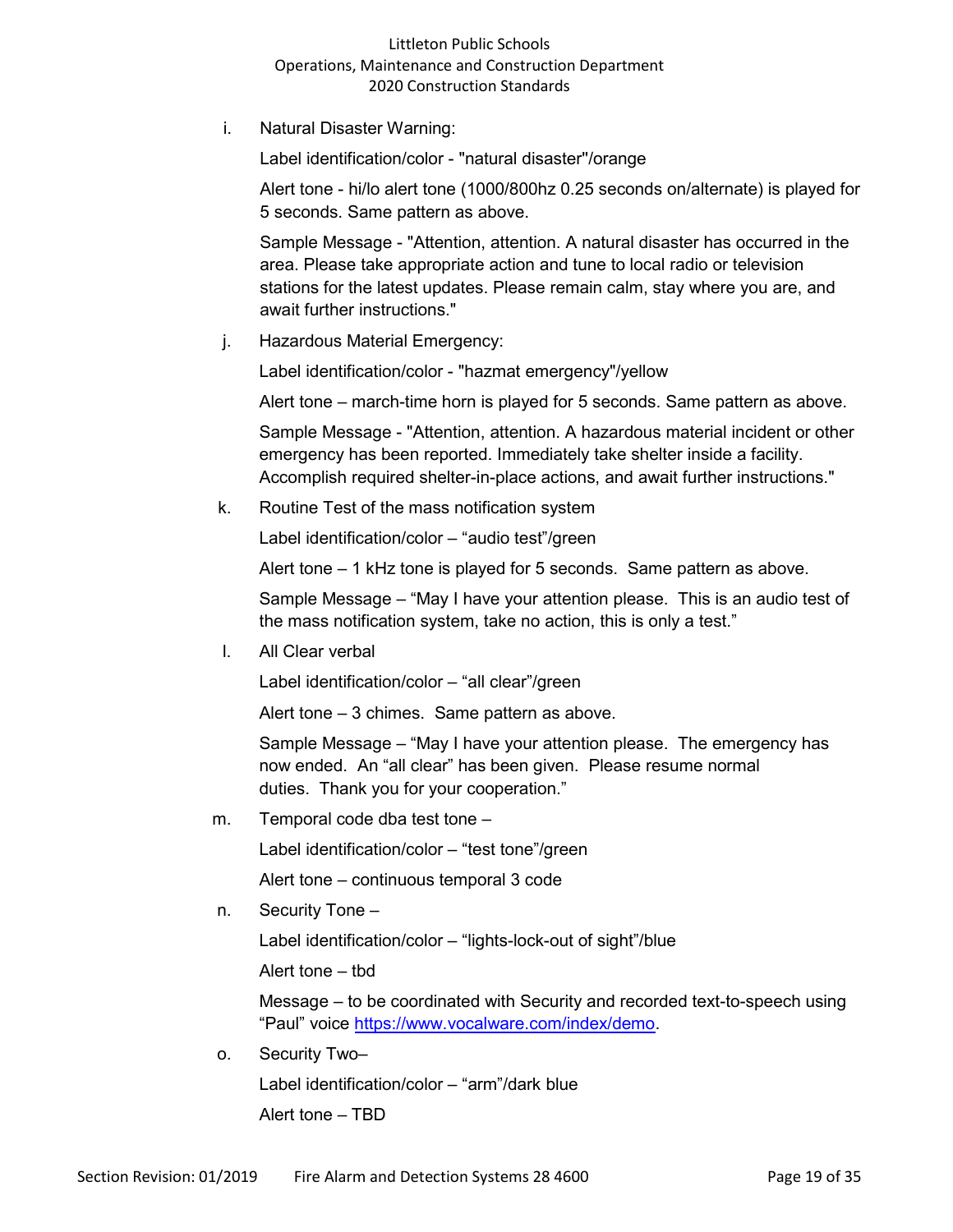Message – to be coordinated with Security and recorded text-to-speech using "Paul" voice [https://www.vocalware.com/index/demo.](https://www.vocalware.com/index/demo)

p. Security Three–

Label identification/color – "security alarm"/light blue

Alert tone – TBD

Message – to be coordinated with Security and recorded text-to-speech using "Paul" voice [https://www.vocalware.com/index/demo.](https://www.vocalware.com/index/demo)

- 6. Manual voice paging
	- a. The system shall be configured to allow two-way voice paging. Upon activating any talkbalk speaker call-switch or entering an access code at a paging system console phone, a pre-announce tone shall be sounded over all speakers in the selected dial-group.
	- b. Announcements may be made via either of two console phones over selected speakers or to zones as defined by the District.
	- c. Total building paging shall be accomplished by entering a dial-group code at a paging system console phone or authorization and dial-group codes at a building telephone.
	- d. Paging shall be interfaced with the building telephone system.
- 7. Trouble Sequence of Operation: The entire fire alarm system wiring shall be electrically supervised to automatically detect and report trouble conditions to the fire alarm panel. Any opens, grounds, disarrangement of system wiring on alarm initiating circuits, opens, shorts, grounds, or disarrangement of system wiring on alarm notification appliance circuits, or device trouble or maintenance conditions, shall automatically:
	- a. Sound local audible signal and display yellow common trouble LED.
	- b. Indicate the device in trouble on the fire alarm control panel and remote annunciator.
	- c. Indicate the location of trouble condition, as applicable, on the fire alarm annunciator.
	- d. Trouble signal transmitted to District central station receiver.
	- e. Manual acknowledgement function at the fire alarm control panel silences local audible signal. Visual trouble condition is displayed until the trouble condition is cleared.
- 8. Alarm Reset: System remains in alarm mode until alarm condition is cleared and fire alarm system is manually reset with key-accessible reset function. System resets only if initiating circuits are out of alarm. On reset allow 60 second delayed startup of HVAC unit for dampers to open first.
- 9. Alarm Silence: System audible and visual notification appliances remain sounding/flashing until the fire alarm system is manually silenced with a key-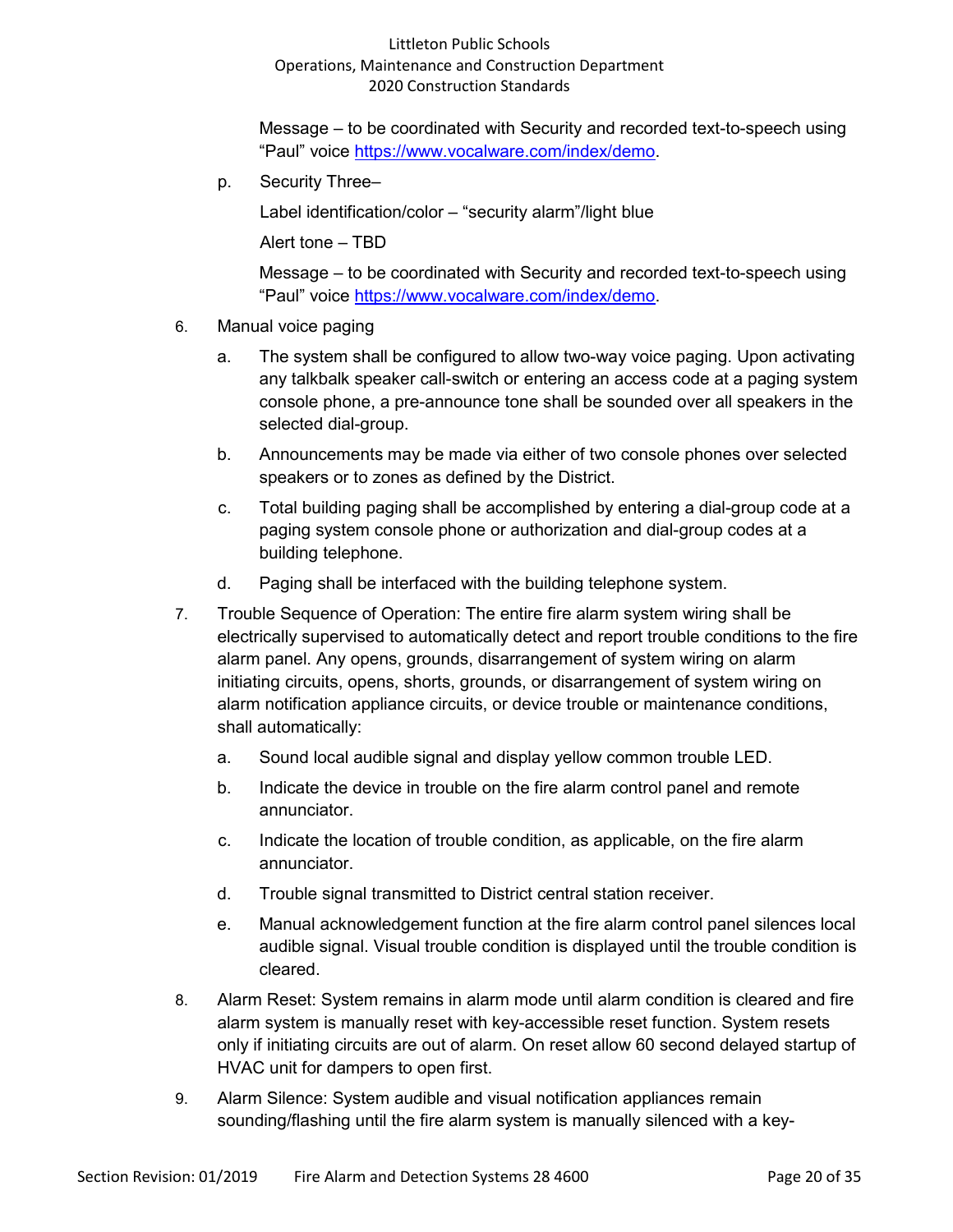accessible alarm silence function. Visual notification appliances remain flashing until the fire alarm system is manually reset as described above. System audible and visual notification appliances shall resound/flash upon reactivation of alarm silence function.

- 10. Drill Switch: Shall not be allowed.
- 11. Lamp Test: A manual lamp test function causes alarm indication of each alarm, trouble and/or system LED at the fire alarm control panel and remote annunciators upon activation of key-accessible lamp test function. Alarm indication of LEDs shall turn off upon reactivation of lamp test function, or upon automatic timeout.
- H. Annunciators
	- 1. Remote Annunciators
	- 2. Alpha Numeric Annunciators: Remote alpha numeric Annunciators shall be located throughout the facility, as indicated on the plans. The annunciator shall operate from system 24VDC, be battery backed up, and shall contain a supervised, backlit, liquid crystal display (LCD) with a minimum of 4 lines with 20 characters per line. Each annunciator shall be capable of supporting custom messages similar to the main fire alarm control panel display. Provide key-accessible Lexan cover for Main Entry Annunciator location only.
- I. Graphic Display Maps
	- 1. Graphic display maps of the system shall be located at the fire alarm control panel and at all fire alarm annunciator panels, as shown on the plans. Graphic maps shall provide a graphical representation of the building layout with the fire alarm devices and system ID numbering indicated. Maps shall be framed in a snap open, frontloading frame behind clear anti-glare glass, and shall be readily modifiable to incorporate future changes in the buildings layout and/or functions.
	- 2. Graphic Maps shall be printed on anti-glare, anti-fade, photo quality paper.
	- 3. Graphic Maps shall be orientated for user reference based on the location in the building and have a "You Are Here" flag for each location.
	- 4. Graphic Maps shall include:
		- a. Building Name and Address including zip code (Black, Bold,  $\frac{1}{2}$ " text)
		- b. Accurate North Arrow based on orientation of each map.
		- c. Symbol legend identifying each device as shown on graphic map.
		- d. "You are here" arrow indicator (Red, Bold, ¼" text)
		- e. Simplified Room designations (Black, 1/8" text).
		- f. Room designations are required for areas with devices (EX: Mech. 110)
		- g. Art rooms with Kiln Rooms shall be identified
		- h. Device Addresses with preceding zeros i.e. L01D001 (Blue, 1/8" Text)
		- i. Initiating Devices (Red)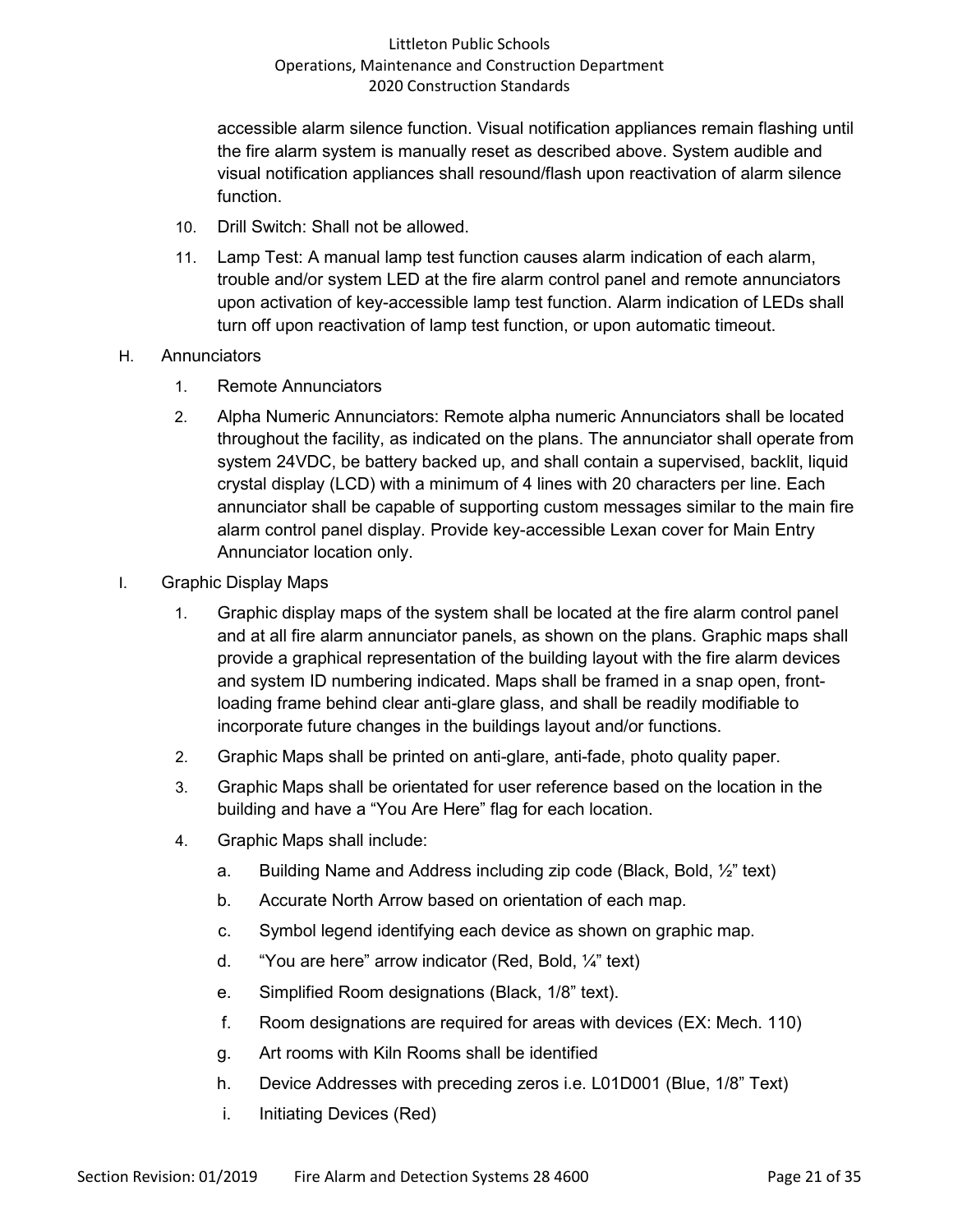- j. Supervisory Devices (Orange)
- k. Controlled HVAC unit (Black, 1/8" text in hexagon indicating AHU, RTU, etc.)
- l. Domestic Water Shutoff Location (Blue)
- m. Gas Shutoff Location (Green)
- n. Electrical Shutoff Location (Red)
- o. Fire Hydrant Locations (Red)
- p. Fire Extinguisher Locations (Red)
- q. Remote Power Supply Locations
- r. Remote Test Switch Locations
- s. Roof Access Locations
- t. Legible key plan indicating building sprinkler zones
- 5. Onyxworks stations located in Education Service Center (ESC) and in the Life Safety **Office** 
	- a. Provide latest software and hardware.
	- b. For existing remodels and additions: Update new building backgrounds, room names and numbers, and fire alarm modifications (graphic map standards listed above.)
	- c. Incorporate new buildings into district graphics.
- J. Intelligent Analog/Addressable Initiating Devices
	- 1. All initiating devices shall be UL Listed for Fire Protective Use.
	- 2. Intelligent Detectors General:
		- a. The system detectors shall be capable of full digital communications using polling protocol, and shall be individually addressable. The detectors shall have a separate means of displaying communication and alarm status. As a minimum, each detector shall have a flashing LED to indicate communications status, and a red LED to indicate alarm status of the detector.
		- b. Each detector shall be capable of providing pre-alarm and alarm signals in addition to normal, trouble and need for cleaning information. Each detector shall be individually programmed to operate at any one (1) of five (5) sensitivity levels. And shall be capable of being programmed for different sensitivities during day/night periods: which allows the detector to be more sensitive during unoccupied periods, when lower ambient background conditions are expected. Each detector shall be provided with an environmental compensation feature, which will adjust the detector's compensation value to counteract the impacts of temperature, humidity, other contaminates, as well as detector aging. The individual detector's environmental compensation feature shall update itself, as a minimum, once every twenty-four (24) period. The detector shall monitor the environmental compensation value and alert the system operator when the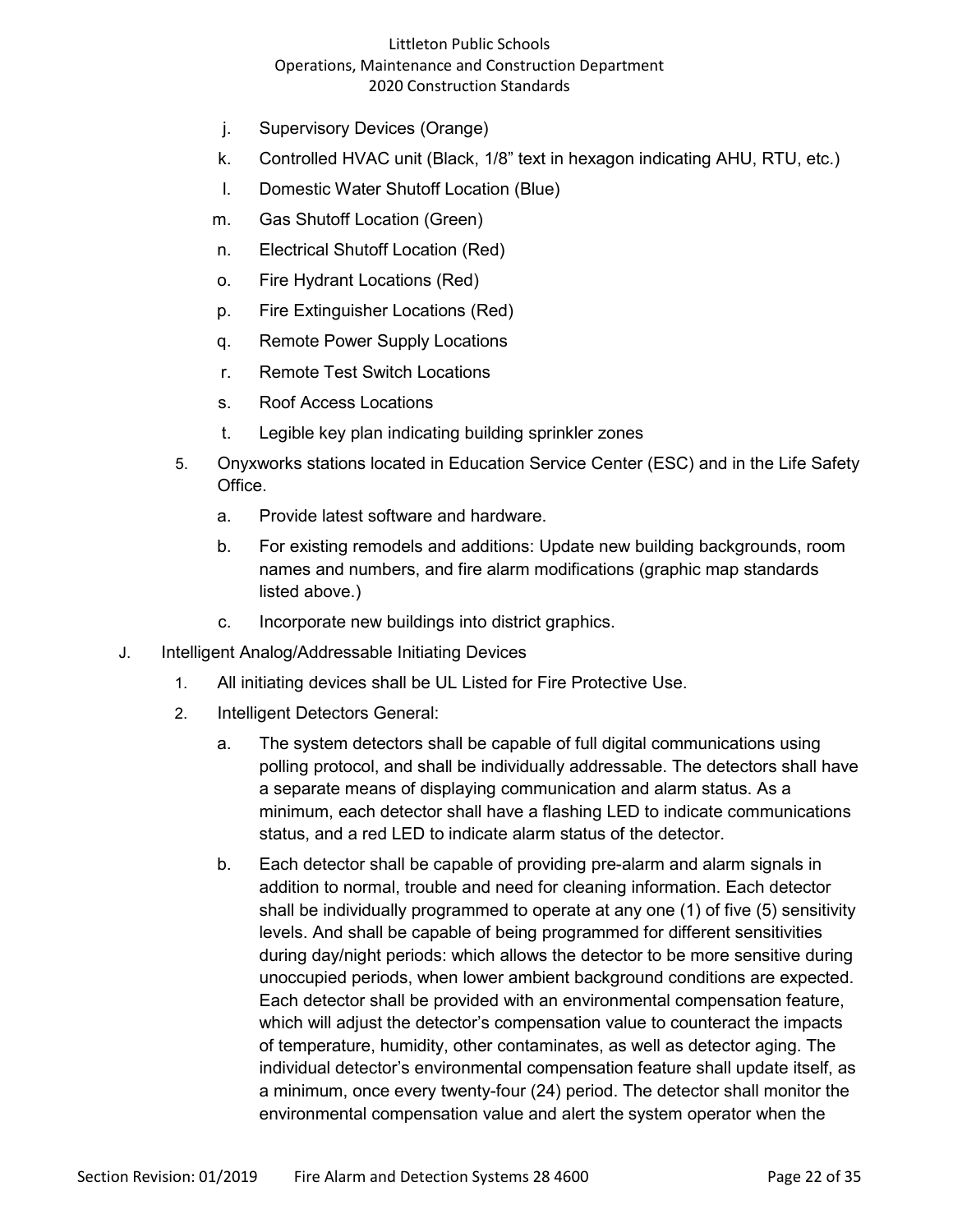detector approaches 80% and 100% of the allowable environmental compensation value.

- c. Ionization smoke detectors shall not be used in District facilities.
- K. Fire Detection Sensors
	- 1. Heat Detector, Fixed Temperature/Rate-of-Rise: provide intelligent analog/addressable combination fixed temperature/rate of rise heat detector with a nominal alarm point rating of 135 degrees F, and a rate of raise alarm point of 15 degrees F. The heat detector shall incorporate a low mass thermistor heat sensor and shall operate at a fixed temperature and at a temperature of the air in its surroundings to minimize thermal lag or wall mount installation. The device location description in programing shall include "R135" for this type of heat detector. The heat detector shall mount to any of the mounting bases as specified below, and shall be suitable for operation in the following environment:
		- a. Temperature: 32 degrees F to 100 degrees F
		- b. Humidity: 93% RH, non-condensing
		- c. Elevation: No limit
	- 2. Heat Detector, Fixed Temperature: Provide intelligent analog/addressable fixed temperature heat detector with a nominal alarm point rating 135 degrees F and 200 degrees F. The heat detector shall incorporate a low mass thermistor heat sensor and operate at a fixed temperature. The heat detector shall continually monitor the temperature of the air in its surroundings to minimize thermal lag to the time required to report an alarm condition, and shall be rated for ceiling or wall mount installation. The device location description in programing shall include "F" followed by the nominal alarm point rating for each heat detector of this type (F135, F200, etc.) The heat detector shall mount to any of the mounting bases as specified below, and shall be suitable for operating in the following environment:
		- a. Temperature: 32 degrees F to 100 degrees F
		- b. Humidity 93% RH, non-condensing
		- c. Elevation: No limit
- L. Smoke Detector Sensors
	- 1. Photoelectric Smoke Detector: Provide intelligent analog-addressable photoelectric smoke detector. The photoelectric smoke detector shall utilize a light scattering type photoelectric smoke sensor to sense changes in air samples from its surroundings, and shall continually monitor any changes in sensitivity due to the environmental effects of dirt, smoke, temperature, aging and humidity. The photoelectric smoke detector shall be rated for ceiling or wall mount installation, and shall be rated for operation in constant air velocities from 4,000 ft/min. The percent smoke obscuration per foot alarm set point shall be field selectable to any of five (5) sensitivity settings, ranging from 1.0% to 3.5% and shall be suitable for operation in the following environment: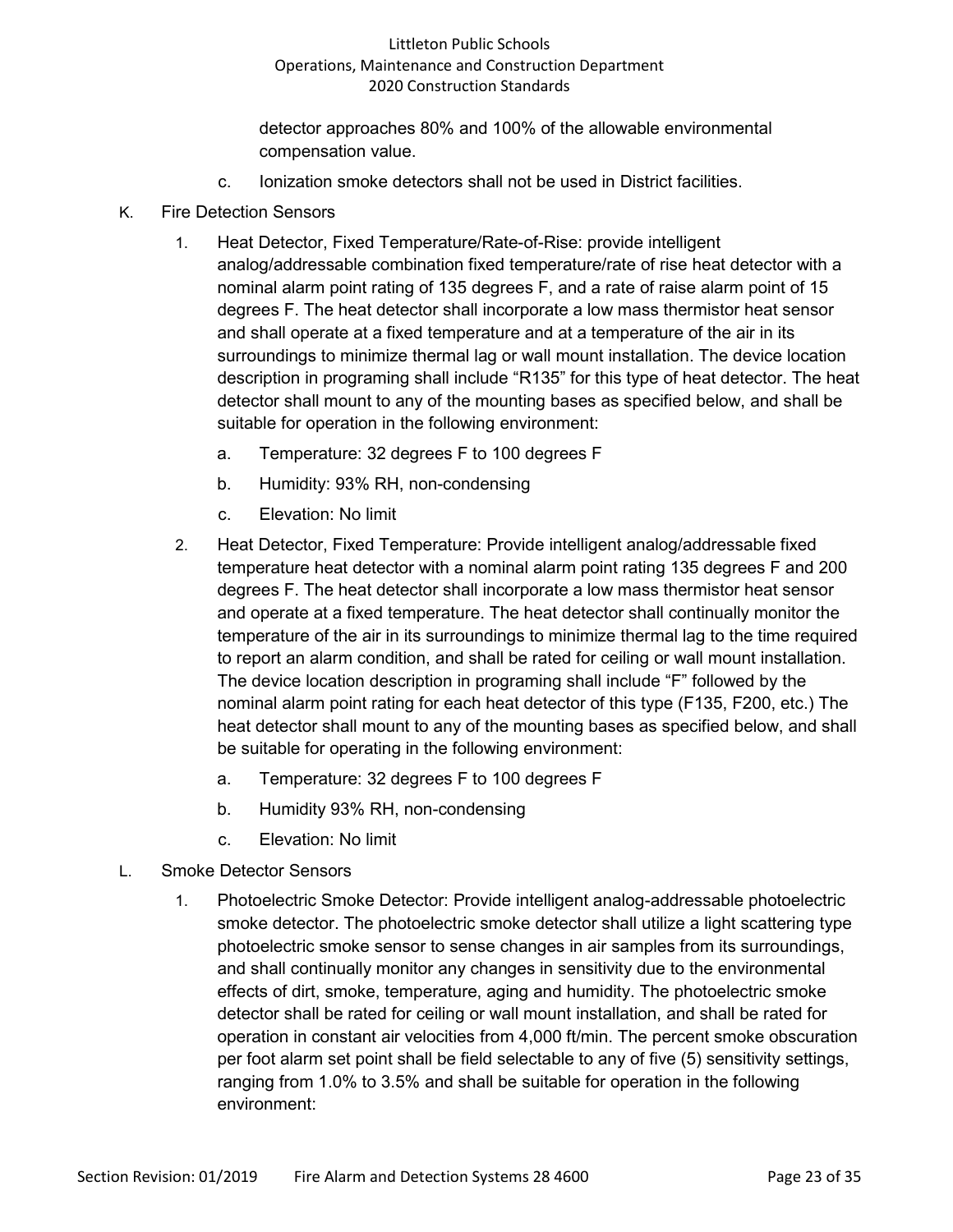- a. Temperature: 32 degrees F to 100 degrees F
- b. Humidity 93% RH, non-condensing
- c. Elevation: No limit
- 2. Projected Beam Smoke Detectors: Provide intelligent addressable reflector type projected beam type smoke detector, as indicated on the plans. The unit shall be capable of covering distances up to 300 feet, and shall feature automatic gain control, which shall compensate for gradual deterioration from dirt accumulation on lenses. The beam detectors shall be either ceiling mount or wall mount. Provide a key activated remote test switch/annunciator station mounted at an accessible location from a 6' ladder above finished floor. Identify the remote test station with the associated device ID number it controls, and the associated beam detector unit identification.
- 3. Standard Detector Mounting Base with Trim Ring: Provide standard detector mounting base with trim ring suitable for mounting to a standard electrical box or trim ring. The standard detector base shall have the following minimum requirements:
	- a. Removal of the respective smoke detector shall not affect communications with the remaining detectors.
	- b. Terminal connections shall be made on the room side of the base.
	- c. The base shall be capable of supporting one (1) remote alarm LED indicator, where shown on the drawings.
- 4. Relay Detector Mounting Base with Trim Ring: Provide relay detector mounting base with trim ring suitable for mounting to a standard electrical box or trim ring. The relay detector base shall have the following minimum requirements:
	- a. Removal of the respective smoke detector shall not affect communications with the remaining detectors.
	- b. Terminal connections shall be made on the room side of the base.
	- c. The form "C" dry relay contacts shall have a minimum contact rating of 1 Amp at 30VDC, and be listed for "pilot duty."
	- d. The operation of the relay shall be controlled from its respective detector and shall automatically de-energize when the detector is removed.
- 5. Isolator Detector Mounting Base with Trim Ring: Provide isolator detector mounting base with trim ring suitable for mounting to a standard electrical box or trim ring. Isolator devices shall only be used when the SLC leaves the building or enters a wet area. The isolator detector base shall have the following minimum requirements:
	- a. Terminal connections shall be made on the room side of the base.
	- b. The isolator base shall operate upon a short circuit condition on the device initiating loop circuit.
	- c. Following a short circuit condition, each isolator/detector shall be capable of performing an internal self-test procedure to reestablish normal operations.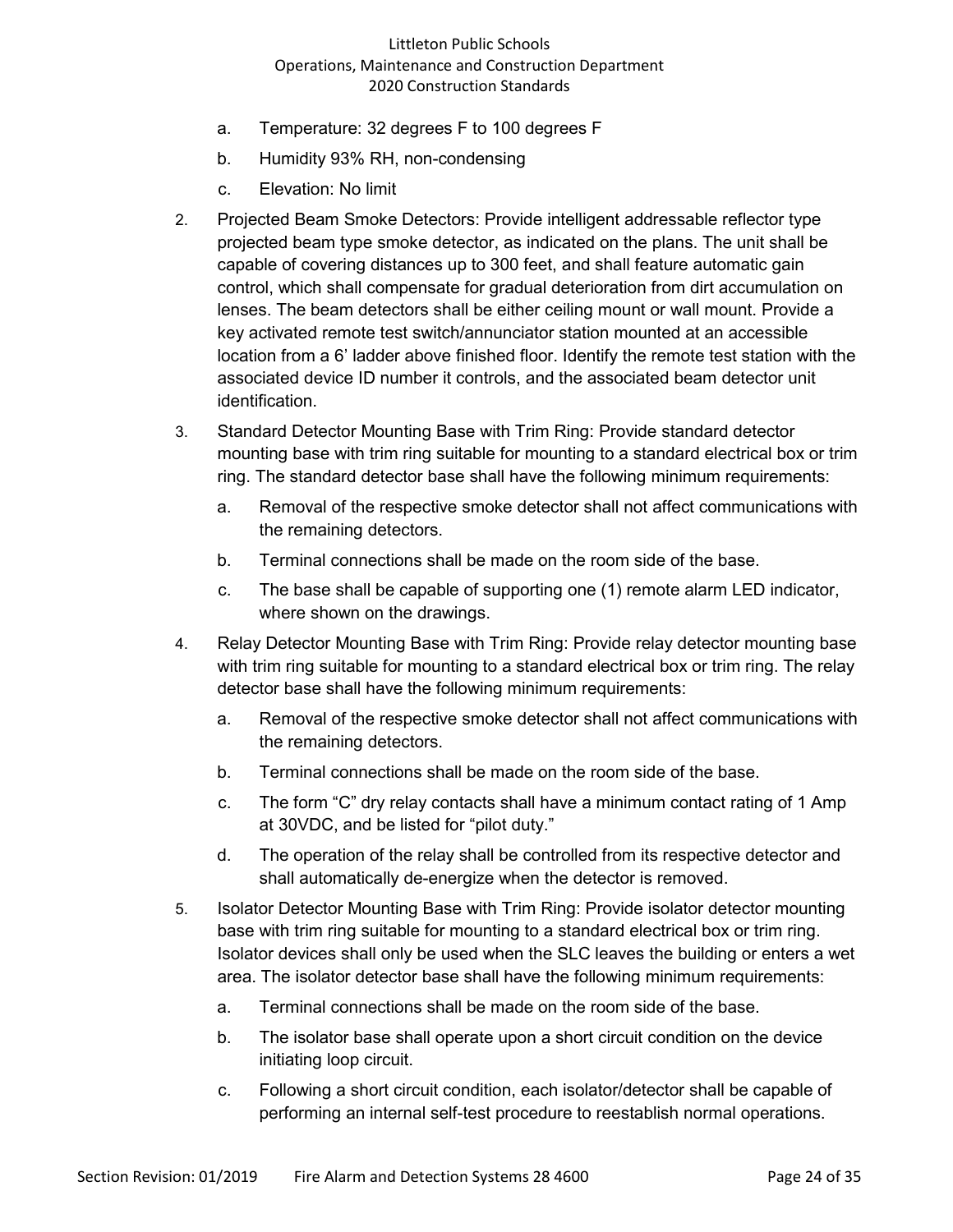- d. Isolator device locations shall be shown on the graphic maps.
- 6. Duct Detector Housing: Provide smoke detector duct housing assemblies to facilitate mounting an intelligent analog/addressable photoelectric smoke detector, with a standard, relay, or isolator mounting base. Protect the measuring chamber from damage and insects, and provide an air exhaust tube and an air sampling inlet tube, which extends into the duct air stream, a minimum length of 75% of the duct width being covered. Provide air sampling inlet tube to cover duct widths up to ten (10) feet. The duct detector shall be suitable for use on ductwork with airflow velocities of 300ft3 /min to 4,000 ft3 /min.
	- a. Provide key activated remote test station, as shown on the drawings.
	- b. Provide duct detector housing with auxiliary relay for all HVAC unit locations, for transmission of the alarm signal to the HVAC unit DDC control panel.
	- c. Provide duct detector housing with auxiliary relay for all smoke/fire damper locations.
	- d. Provide MAGNEHELIC DIFFERENTIAL PRESSURE delta and date of install written on the duct above the detector housing with a BLACK SHARPIE PEN. Also document this value on the permanent Record of Completion.
- 7. Remote Duct\Beam Detector Test Station: Provide a remote duct detector test station to facilitate testing of intelligent duct smoke detectors programmed actions and sequences. The test station shall be key-operated, shall feature a red alarm LED, and shall mount to a standard electrical box or trim ring. When the key is in the "TEST" position, it shall not be possible to remove the key; the alarm LED shall light to indicate that the duct detector is in alarm, and all programmed functions shall occur. Upon system reset, the "TEST" condition shall clear and the system returns to normal. Mount remote test station in the nearest corridor location in the ceiling tile, or wall mounted at a height accessible from 6' ladder from finished floor. Identify the remote test station with the associated device ID number it controls and the associated HVAC until identification.
- M. Carbon Monoxide Detectors
	- **1.** Carbon monoxide (CO) detector shall be an intelligent detector listed to Underwriters Laboratories UL 2075 for Gas and Vapor Detectors and Sensors. The detector shall be equipped with a trouble relay. The detector's base shall be able to mount to an approved electrical box or direct (surface) mount to the wall or ceiling. The detector shall provide dual-color LED indication that blinks to indicate normal standby, alarm, or end-of-life. The detector shall provide this with a test mode that accepts CO gas from a test agent and alarms immediately upon sensing CO entry.
- N. Intelligent Modules General
	- 1. The system modules shall be capable of full digital communications using polling protocol, and shall be individually addressable. The modules shall have a separate means of displaying communication and alarm status. As a minimum, each module shall have a flashing LED to indicate communications status, and a red LED to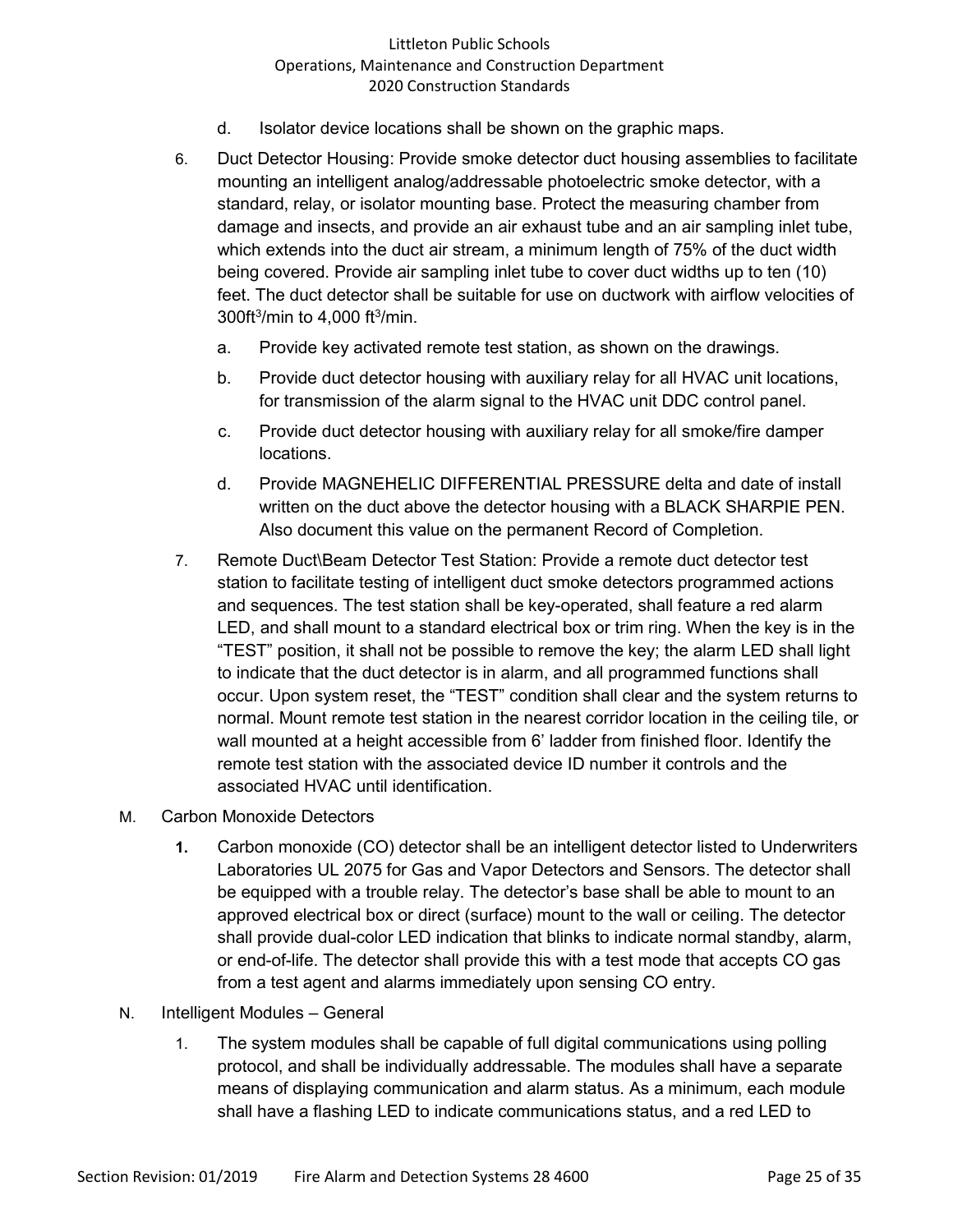indicate alarm or active control status of the module. The modules input and output circuit wiring shall be supervised for opens and grounds faults, and shall be suitable for operation in the following environment:

- a. Temperature: 32 degrees F to 100 degrees F
- b. Humidity 93% RH, non-condensing
- c. Elevation: No limit
- d. Do not mount intelligent modules above finished ceilings. The intelligent monitor and control modules shall be mounted so that the LED is visible.
- e. Notifier Mini-modules are not allowed.
- f. Dual modules are not allowed.
- g. Multi-input modules shall not be acceptable unless each input has a distinguishable color or pulse.
- h. Bi-directional amplification (if provided) shall be monitored for loss of power, antenna failure, loss of radio signal, battery charger fail and low battery.
- O. Fire Alarm Initiating Devices
	- 1. Intelligent modules must be mounted at a height accessible from a 6' ladder from a finished floor.
	- 2. Single Input Module: Provide intelligent addressable single input module, as applicable, The input module shall mount to a standard electrical box or trim ring, and shall provide one (1) supervised Class B circuit, capable of supporting the following circuit types:
		- a. Normally Open Alarm Latching (Manual Stations, Heat Detectors, etc.)
		- b. Normally Open Active Non-Latching (Monitors, Fans, Dampers, Doors, Tamper Switches, etc.)
		- c. Normally Open Active Latching (Supervisory, Duct Detectors, etc.)
	- 3. Single Input Signal Module: Provide intelligent addressable single input signal module. The signal module shall mount to a standard electrical box or trim ring, and shall provide one (1) supervised Class B output circuit, capable of supporting the following circuit types:
		- a. Audible Indicating Appliance Circuit, polarized, rated at 24VDC at 2 Amps.
		- b. Visual Indicating Appliance Circuit, polarized, rated at 24VDC at 2 Amps.
		- c. Supervised Control Circuit, polarized, rated at 24VDC at 2 Amps.
	- 4. Control Relay Module: Provide intelligent addressable control relay module. The control module shall mount to a standard electrical box or trim ring, and shall provide one (1) Form "C" dry relay contact, rated at 2 Amps at 24VDC or 0.5 Amps at 120VDC; to control external appliances or equipment shutdown. The control relay module shall be rated for "pilot duty" and releasing systems.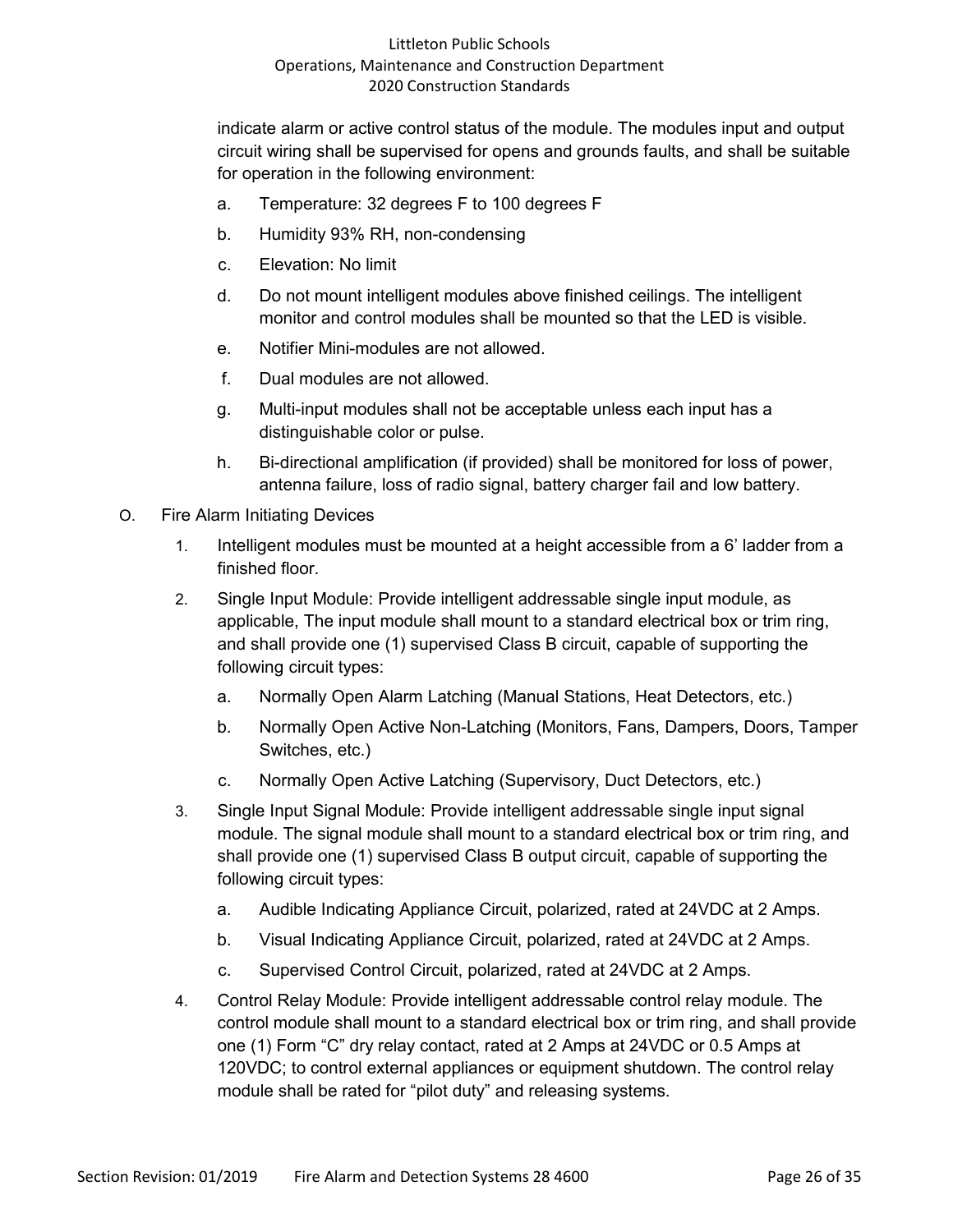- 5. Fault Isolation Module: Provide intelligent fault isolation module whenever the SLC leaves the building or enters a wet area. The fault isolation module shall mount to a standard electrical box or trim ring, and shall be capable of isolating and removing a fault. Isolation devices shall not be installed above ceilings. Device locations shall be documented on the fire alarms graphic maps.
- P. Fire Alarm Integrated Audio/Visual Evacuation Systems
	- 1. All notification appliances shall be UL Listed for Fire Protective Service.
	- 2. All visual notification appliances (strobes) or combination appliances with strobes shall be capable of providing the "Equivalent Facilitation" allowed under the Americans with Disabilities Act Accessibilities Guidelines (ADAAG), and shall be UL 1971 listed.
	- 3. Strobes: Provide standard synchronized UL 1971, 24VDC white strobe unit with 15cd, 30cd, 60cd, 75cd, 95cd, or 115cd flash outputs, as shown on the contract documents. The strobes shall have their lens markings oriented for wall mounting or ceiling mounting, shall be provided with screw terminals for wiring interconnect, and shall mount to a standard electrical box or trim ring. Provide weatherproof wall box for outdoor mounting. Locate strobes per NFPA 72 and ADA guidelines.
- Q. Horns & Combination Horn/Strobes
	- 1. Horns/Horn Strobes: Provide 24VDC, red electronic horn, with a selectable low or high dBA output, capable of producing a sound rating of 97dBA, and shall have a selectable steady or temporal output. Both selectable features shall be capable of being reversed. Horns that cannot reverse these selectable settings shall not be acceptable. The horn and horn/strobes shall be provided with screw terminals for wiring interconnect, and shall mount to a standard electrical box or trim ring. Provide integral, 24VDC.
	- 2. Synchronized UL 1971 strobe unit with 15cd, 30cd, 60cd, 75cd, 95cd, 110cd, or 115cd flash outputs, as shown on the contract documents. The horn/strobes shall have their lens markings oriented for wall mounting or ceiling mounting. Provide weatherproof device and back box, where required. Locate horns and horn/strobes per NFPA 72 and ADA guidelines.
- R. Fire Alarm Pull Stations
	- 1. Intelligent Manual Station: Provide intelligent addressable manual station. The manual station shall be semi-flush mounted, non-coded, dual action type, shall be red in color, and shall be individually addressable. The manual station shall require a key to reset the station and shall mount a standard electrical box or trim ring.
- S. Ancillary Devices
	- 1. Remote Relays: provide remote control relays connected to supervised ancillary circuits for control of HVAC units, smoke/fire dampers, door releases, elevator controls, and other uses. Relay coils shall have a diode across its coil for polarity reversal purposes and SPDT contacts rated at 10 Amps at 120VAC. Provide load suppression devices, as required. Provide metal enclosure, as required.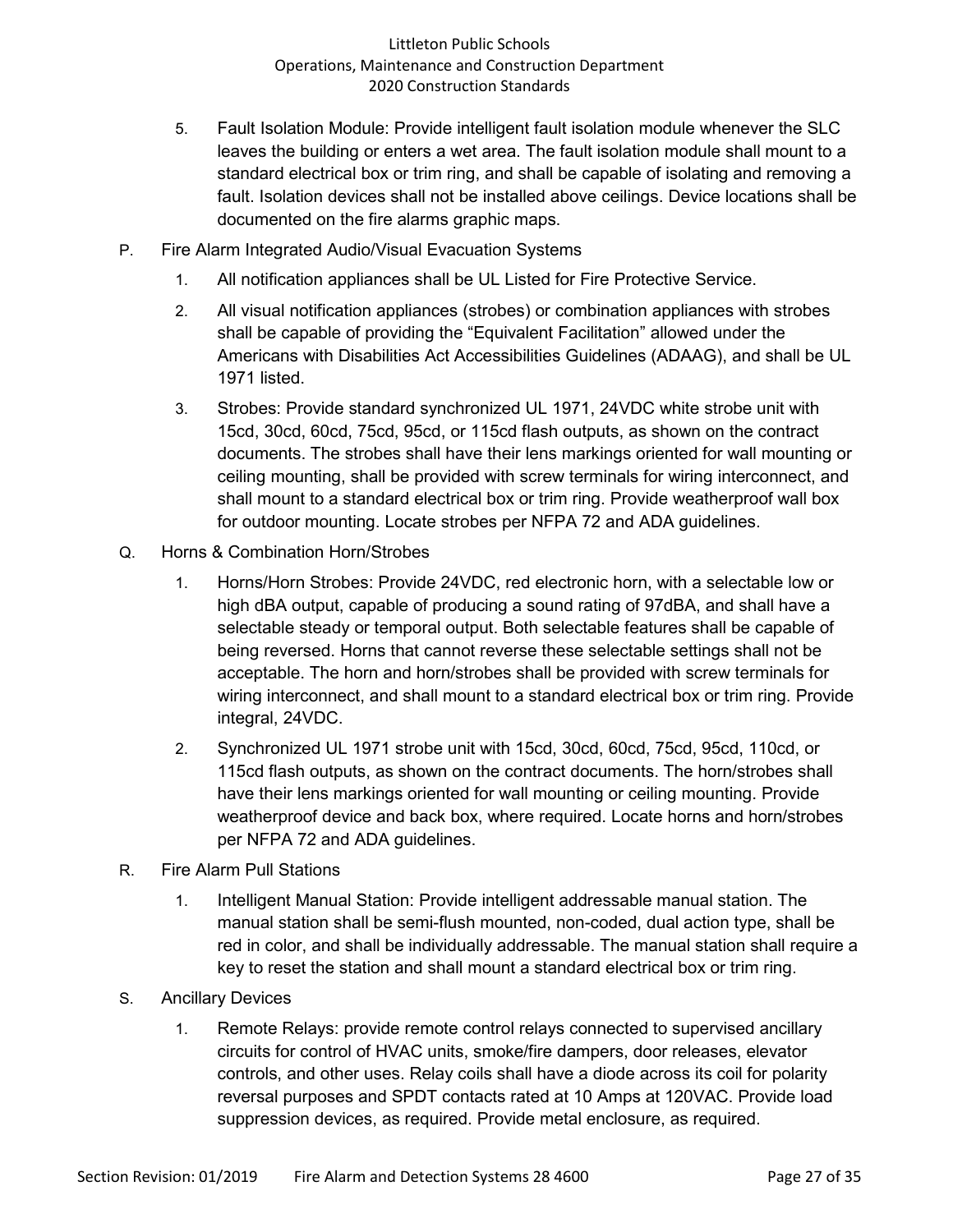- 2. Heavy Duty Remote Relays: Provide remote control relays connected to supervised ancillary circuits for control of HVAC units, smoke/fire dampers, door releases, elevator controls, and other uses. Relay coils shall have a diode across its coil for polarity reversal purposes and SPDT contacts rated for its interconnected load. Provide load suppression devices, as required. Provide metal enclosure, as required.
- T. Protective Device Wire Guards: Device wire guards shall be UL Listed with specific fire alarm device type and installation application. Reference LPS design criteria for wire guard locations.
- U. Fire Alarm Wire and Cable
	- 1. Fire Alarm Power Branch Circuits: Building wire as specified in Division 26.
	- 2. Fire Alarm Initiating Device Loop (SLC) Circuits and Notification Appliance (NAC) Circuits: as specified in Section 28 0500.
	- 3. Provide fire alarm circuit conductors with insulation color coded as specified in Division 28 0500.

# **PART 4 EXECUTION**

## **4.01 INSTALLATION**

- A. Install all products in accordance with manufacturer's instructions, NFPA 72, ADA guidelines and applicable documents.
- B. Install audible and audible/visual notification devices to achieve Code required sound levels as defined in NFPA and ADA Guidelines.
- C. Install ceiling mounted visual and audible/visual notification appliances in the center of the space as much as possible, but do not exceed 5 feet in any direction from the center, unless approved by the fire protection engineer, District, or AHJ, prior to rough or installation.
- D. Audible/visual notification appliances shall be wall mounted in areas where ceiling mounted devices are not practical.
- **E.** Ceiling mount visual notification appliances (in rooms/areas open to structure) shall located at or below lighting level.
- F. Install wall mounted visual and audible/visual notification appliances with the bottom of the visual (strobe) lens at 80" above finished floor, or with the top of the visual signal (strobe) lens at 6" below the ceiling (for low ceiling areas), whichever is lower.
- G. Install ceiling mounted devices located on structural beams and joists with STI-8170 back plate or approved equivalent. Protect accessible back boxes with bell box or back box skirt or approved equivalent.
- H. Ensure device locations do not impede entry to access panels, etc.
- I. Install wiring with plenum rated cable. Cable routing shall be perpendicular to or parallel to structural building members, and shall utilize a metal bridle ring type support system attached to structural building members only. Mounting cable to other building systems (fire protection, electrical conduit, mechanical ductwork, etc.) or running cable in any fashion other than described, is strictly forbidden.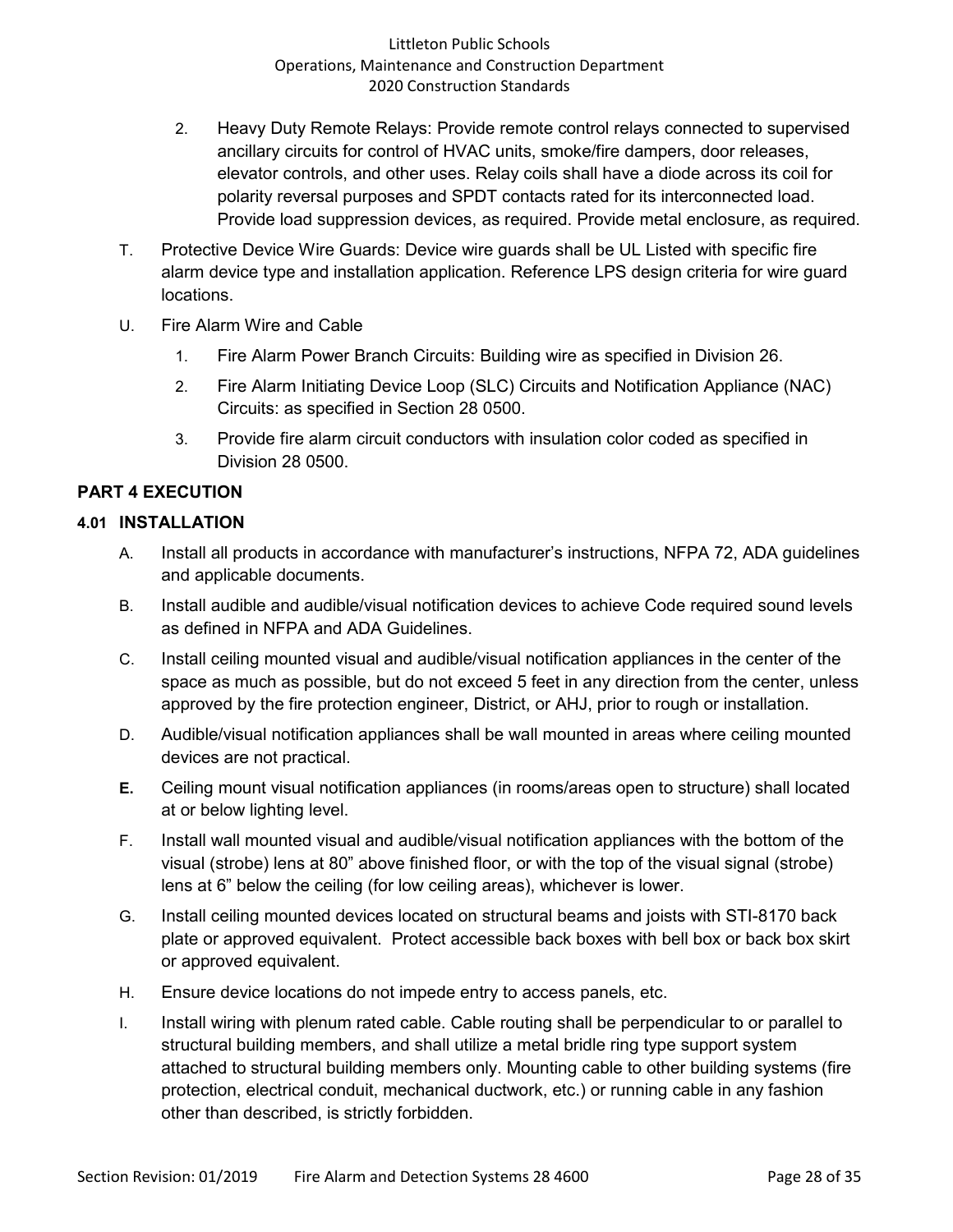- 1. Dedicated cable tray and support shall be provided for fire alarm wire.
- 2. For specific limited applications, the visual and audible/visual notification appliances may be installed with the top of the visual signal (strobe) lens at up to 96" above finished floor. Each location must be approved in writing by the Engineer, District, or AHJ, prior to rough-in or installation.
- 3. For specific limited applications, the visual and audible/visual notification appliances may be wall mounted, when no suitable ceiling mount location is available. Each location must be approved in writing by the Engineer, District, or AHJ, prior to rough- in or installation.
- J. Provide panel breaker locks for all electrical circuits for fire alarm and detection control equipment panels. Fire alarm and detection circuit breaker locks shall be color coded red. Breaker Locks shall be Space Age Part Number: ELOCK-FA.
- **K.** Provide and install UL listed surge suppressor on 120VAC at the source. for fire alarm control units, remote power supplies, amplifiers and communicators.
- L. Mount end-of-line device in box with last device.
- M. Mount outlet box for electric door holder to withstand 80 pounds pulling force. Where wall construction is wood or steel frame, utilize Caddy telescopic bracket TSGB16/TSGB24 or approved equivalent.
- N. Make conduit and wiring connections to door release devices, duct smoke detectors, smoke/fire dampers, HVAC units, and other applicable devices, furnished under other Sections.
- O. Automatic Detector Installation: Conform to NFPA 72.
- P. Automatic Duct Detector Installation: Conform to IMC.
- Q. All fire alarm and detection system labeling shall be in accordance with Littleton Public Schools Standards for Division 28 0500.
- R. Fire alarm contractor shall provide up to five (5) fire alarm system programming downloads in his base bid price, to accommodate the required phasing for the project. Fire alarm contractor shall furnish a unit price for one (1) lot of system programming and download for additional system downloads as part of his bid.

## **PART 5 FIRE ALARM AND DETECTION SYSTEM TESTING**

#### **5.01 FIELD QUALITY CONTROL**

- A. Test in accordance with NFPA 72, District, State, and Authority Having Jurisdiction (AHJ) fire department requirements. Use District forms for record of completion.
- B. Contractor shall complete observation checklists prepared and provided by the fire protection engineer of record (or third party oversight FPE). Forms shall be provided to the contractor prior to start of construction. Forms shall be customized for each LPS facility and shall include NFPA 72 requirements. Forms shall include but not be limited to the following: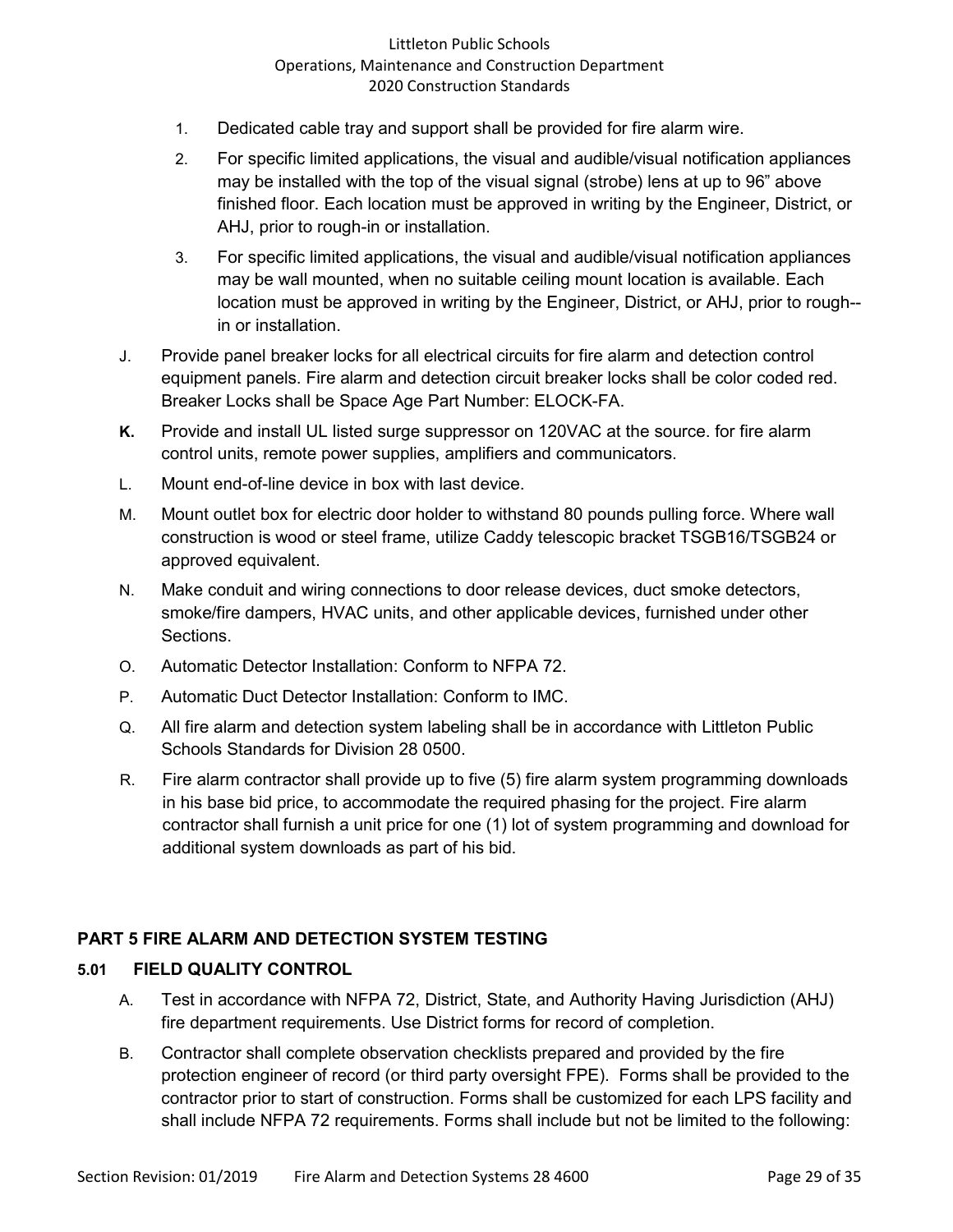- 1. AES Radio Communicator
- 2. Fire Alarm Control Panel
- 3. DACT
- 4. Fire Alarm System Annunciator
- 5. Remote Power Supplies
- 6. Smoke Detectors
- 7. Beam Detectors
- 8. Heat Detectors
- 9. Pull Stations
- 10. Waterflow
- 11. Elevators
- 12. Notification Appliances
- 13. Mass Notification
- 14. Intelligibility
- 15. Magnetic Door Holders
- 16. Smoke Dampers
- 17. Bi-Directional Amplification
- 18. Emergency Generator
- **C.** Contractor shall utilize Bluebeam Session (provided by Engineer) to respond to rough wire and testing observation punch list items. Contractor shall attach pictures confirming completion (picture settings shall be set to high quality).
- D. Provide forty-eight (48) hours prior notice to the Engineer and District personnel for rough Inspection, prior to installing ceiling tiles or drywall. Fire protection engineer shall observe and prepare field observation reports for each site visit.
- E. Provide seven (7) day prior notice to the fire protection engineer of record (or third party oversight FPE) and District personnel for scheduled contractor pre-testing of the system. Fire protection engineer shall observe and confirm compliance with applicable codes, standards, and specifications.
- F. Provide three (3) day prior notice to the Engineer and District personnel for the scheduled Authority Having Jurisdiction (AHJ) testing of the system.
- G. Provide three (3) original copies of the District Certificate of Completion Form. One for the District, one for the Authority Having Jurisdiction (AHJ), and one for the facility's Fire Alarm System Logbook. Utilize the standard District form available on the District website.
- H. Provide two (2) detailed records of the pre-testing of the system: One for the District and one for the facility's Fire Alarm System logbook. Pre-testing record must contain a minimum of the device ID, proper annunciator description, proper functionality of the device (audible/visual notification, HVAC shutdown, etc.), and date of the testing. Records must be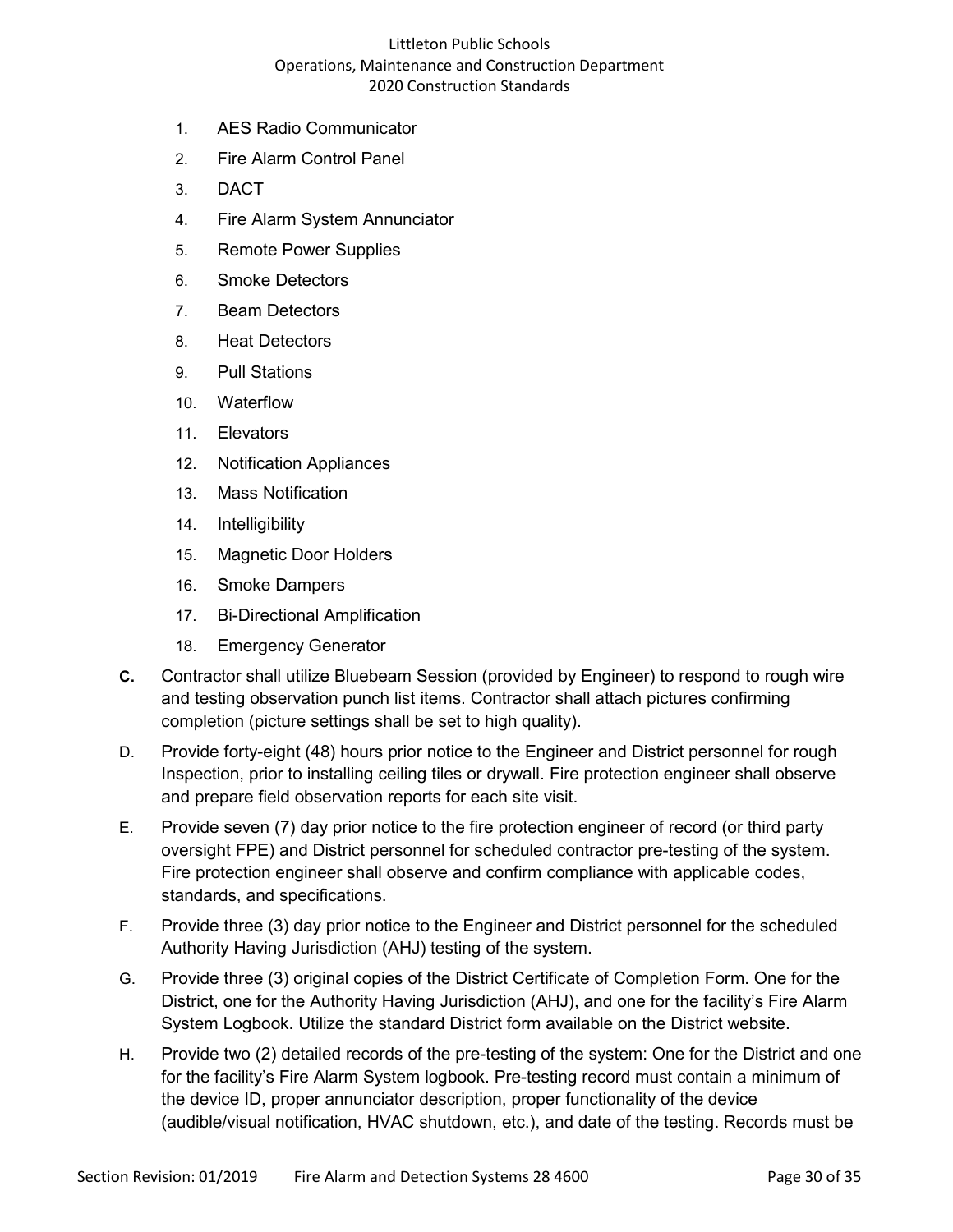typed in numerical order by device address and include a report generated by the fire alarm control panel. Utilize the standard District form available on the District website. Pre-testing records shall be included as part of the Record of Completion.

- I. Decibel levels in every room shall be documented on record drawings. Any rooms exceeding 95dB as measured per NFPA 72 shall be adjusted by the contractor.
- J. Manometer readings shall be taken for each duct detector to ensure proper installation and orientation of sampling tube. Contractor shall write  $\Delta$  inches of H2O on the duct work. Readings shall be recorded and included on record drawings.
- K. Contractor shall provide NFPA 72 compliant inspection testing and maintenance documentation including following:
	- 1. ROC
	- 2. Notification ITM
	- 3. Initiating Device ITM
- **L.** Provide voltage drop readings for all notification circuits on battery backup.
- **M.** Contractor to provide ear protection for occupants during fire alarm testing.

## **5.02 MANUFACTURER'S FIELD SERVICES**

- A. Prepare and start systems.
- B. Include services of factory trained and certified technician to supervise installation adjustments, final connections, and system testing.
- C. Provide one (1) hard copy and two (2) electronic copies in CD or flash drive format of the final system programming. One set to be delivered to the District Project Manager for the District Central Reporting System programming, and one set to be left inside the facility's Fire Alarm System logbook.

## **5.03 DEMONSTRATION**

Demonstrate normal and abnormal modes of operation, and required responses to each.

## **PART 6 AS BUILT DOCUMENTATION**

## **6.01 RECORD DRAWINGS**

- A. Record "as-built" locations of all system components, initiating devices, signaling appliances, and end-of-line devices. Include "as-built" conduit routing and wire counts. The design engineer and LPS representative shall walk through the building and spot check 5- 10% of device locations against the as-builts. If devices are not as shown, drawings will be rejected for a redraw. Upon resubmittal, another spot check will be performed. If deficiencies are found on the second check, an independent audit to the system by the system manufacturer shall be required. The contractor shall bear the cost of any such audit.
- B. As-Built drawings shall consist of one hard copy bond sets and one electronic AutoCAD file copy on CD or flash drive format.
- C. As-Built system load and battery calculations shall consist of two full size hard copy bond sets and one electronic copy on CD or flash drive format. Load calculations shall include all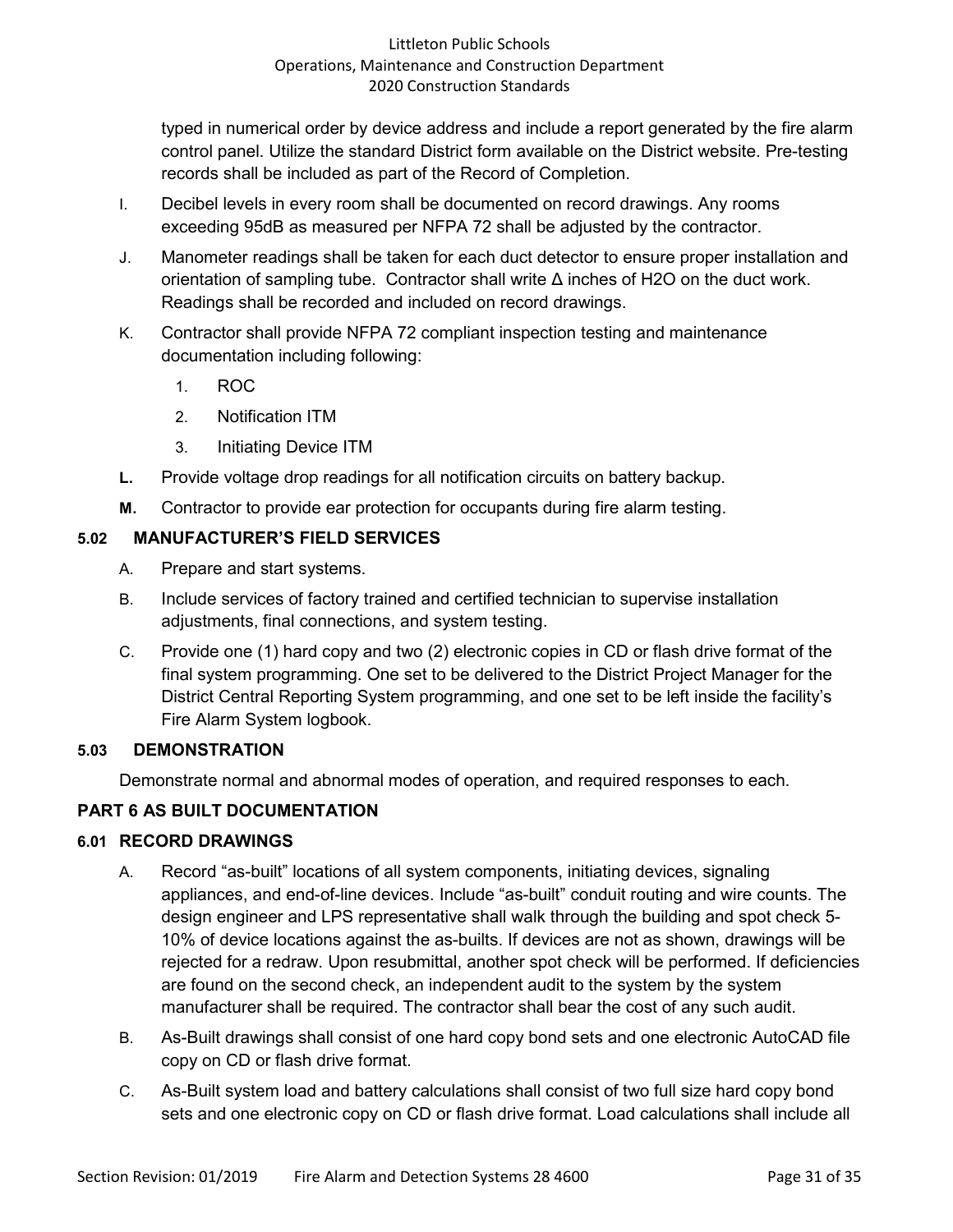audible, visual, and audible/visual notification appliance circuits with calculated voltage drop levels, calculated maximum circuit distance measurements, actual recorded circuit length distance measurements, and actual measured voltage drop levels.

- D. Provide electronic copy of all excel files (i.e. calculations, sequencing matrix, legend, etc.).
- E. Load calculations shall include all audible, visual, and audible/visual notification appliance circuits with calculated voltage drop levels, calculated maximum circuit distance measurements, actual recorded circuit length distance measurements, and actual measured voltage drop levels.
- F. Provide one (1) hard copy of all system programming (software).
- G. Provide two (2) electronic copies of all system programming (software); on CD ROM or flash drive format.
- H. Provide Contractor redline construction drawing set, with mark-ups.
- I. Provide one (1) full size hard copy bond set of AsBuilt record drawing set.
- J. Provide one (1) half size hard copy bond set of As Built record drawing set.
- K. Provide one (1) electronic copy of AsBuilt record drawing sets; on CD or flash drive format.
- L. Provide all special test equipment, filters, test leads, cords, etc. required to test the system.
- M. Record document box shall be manufactured by Space Age Technology and shall be located adjacent to FACP and shall contain contractor working set (actual field set – not cleaned up version) along with electronic copies as indicated above.

#### **6.02 OPERATION AND MAINTENANCE (O&M) MANUALS**

- A. Operational Data: Provide operating instructions, detailed for the specific project.
- B. Maintenance Data: Provide maintenance and repair procedures for each type of equipment provided, as applicable. Include any specific requirements particular to the project.
- C. Equipment Data: Provide manufacturer data sheets or catalog sheets for each type of equipment provided.
- D. Spare Parts Data: Provide manufacturer's recommended spare parts list, including quantity, and any equipment replaced schedules, as applicable.
- E. Supplier Data: Provide system manufacturer and local service organization information. Include contact, phone numbers, and addresses, as applicable.
- F. Warranty Data: Provide system warranty information, including all material and/or labor terms.

## **PART 7 WARRANTY AND SERVICES**

#### **7.01 INSTALLATION WARRANTY**

A. The manufacturer shall guarantee the system equipment for a minimum period of one (1) year from the date of final acceptance of the system. Any additional warranty periods shall be listed in the Operation and Maintenance Manuals. Any defective equipment, material, or software shall be replaced at no cost to the Owner during this warranty period.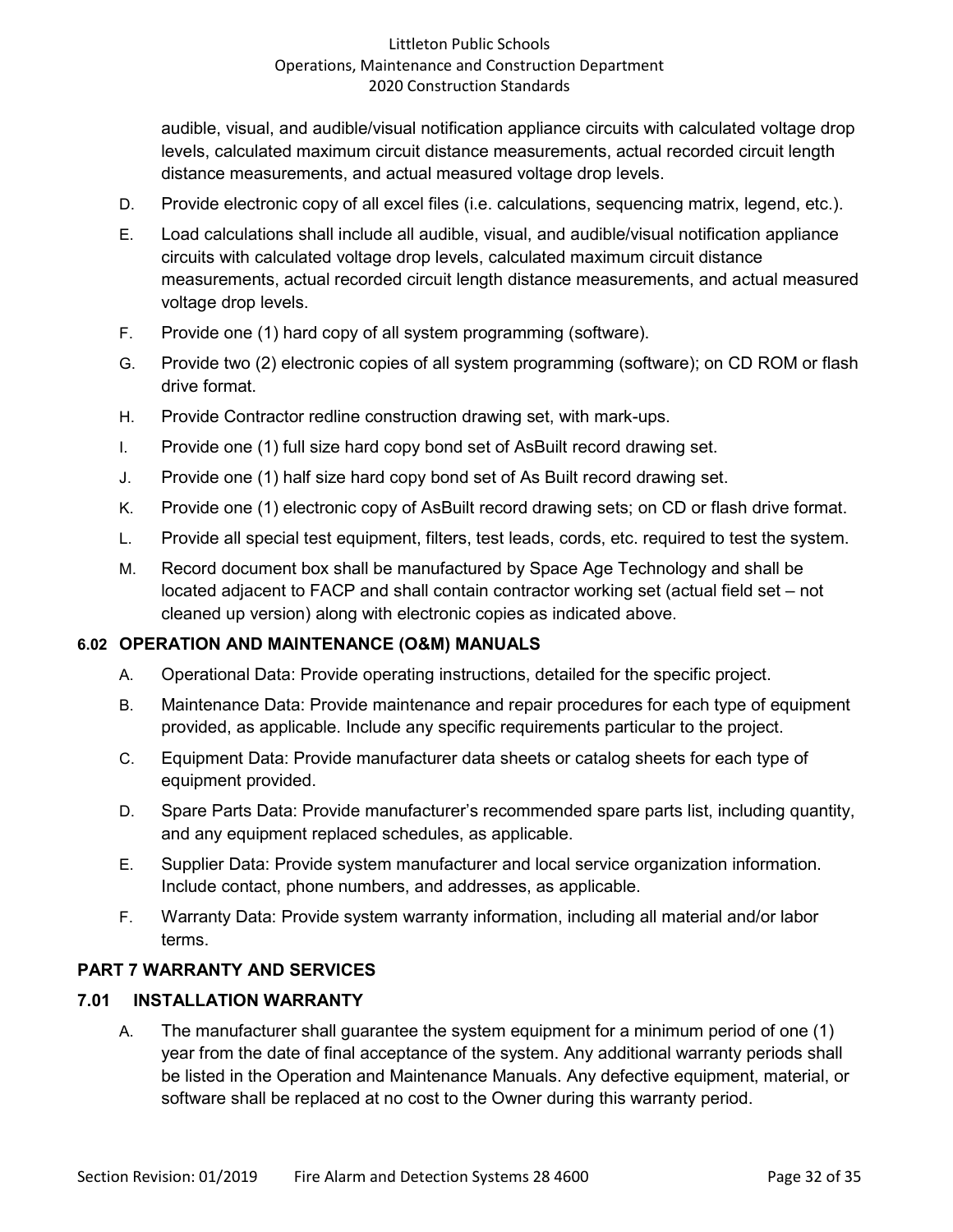B. The installing contractor shall guarantee all wiring and raceways to be free from inherent mechanical or electrical defects for a minimum period of one (1) year from the date of final acceptance of the system. Any defective material and/or labor shall be replaced at no cost to the Owner.

## **7.02 MAINTENANCE SERVICE**

- A. Furnish warranty service and maintenance of the fire alarm system for one (1) year from the date of final acceptance of the system, as follows:
	- 1. Basic Services: Systematic, routine maintenance visits, as required; at times coordinated with the Owner. In addition, respond to service calls within 24 hours of notification of system trouble. Adjust and replace defective parts, components, and supplies.
	- 2. Additional Services: Perform services within the above two (2) year period, not classified as routine maintenance or as warranty work, when authorized on writing by the Owner. Compensation for additional services shall be agreed upon in writing, prior to performing and additional services.

## **7.03 TRAINING**

- A. Provide the services of a factory certified service representative to demonstrate the system and train Owner's maintenance personnel as specified below.
	- 1. On-Site Training: Provide a minimum of two (2) hours of onsite training of the facility's school staff and Maintenance personal in the basic operations and functionality of the fire alarm system panel, annunciator, and field devices. Review field panel locations, typical device locations, and 120VAC power locations (panels, breakers, and circuits). Demonstrate the various system responses to the field offnormal conditions. Simulate alarm conditions, supervisory conditions, trouble conditions, and ground fault conditions of the various field devices. Demonstrate how to reset various building systems (HVAC units, fire doors, etc.). Provide written instructions of basic system operating instructions behind clear Lexan framed glass, located adjacent to the fire alarm control panel. DO NOT EVER TRAIN SCHOOL STAFF ON HOW TO DISABLE ANY POINTS.
	- 2. Maintenance Staff Training: Provide a minimum of four (4) hours of Maintenance Staff training of the District's maintenance personnel in the procedures involved in operating, trouble shooting, servicing, programming, and preventive maintenance of the system. The Maintenance Staff training shall be conducted in a classroom type setting, and programming manuals of the various components of the system. Provide a working (panel and field devices) system demonstration unit; whereby the various system troubleshooting and servicing procedures can be adequately performed in a "hands-on" scenario. This is per project; training time can be accumulated from several projects to allow more detailed instruction.
- B. Onsite System training shall be completed within six (6) days of completion of the system and Authority Having Jurisdiction (AHJ) test. Offsite System training shall be completed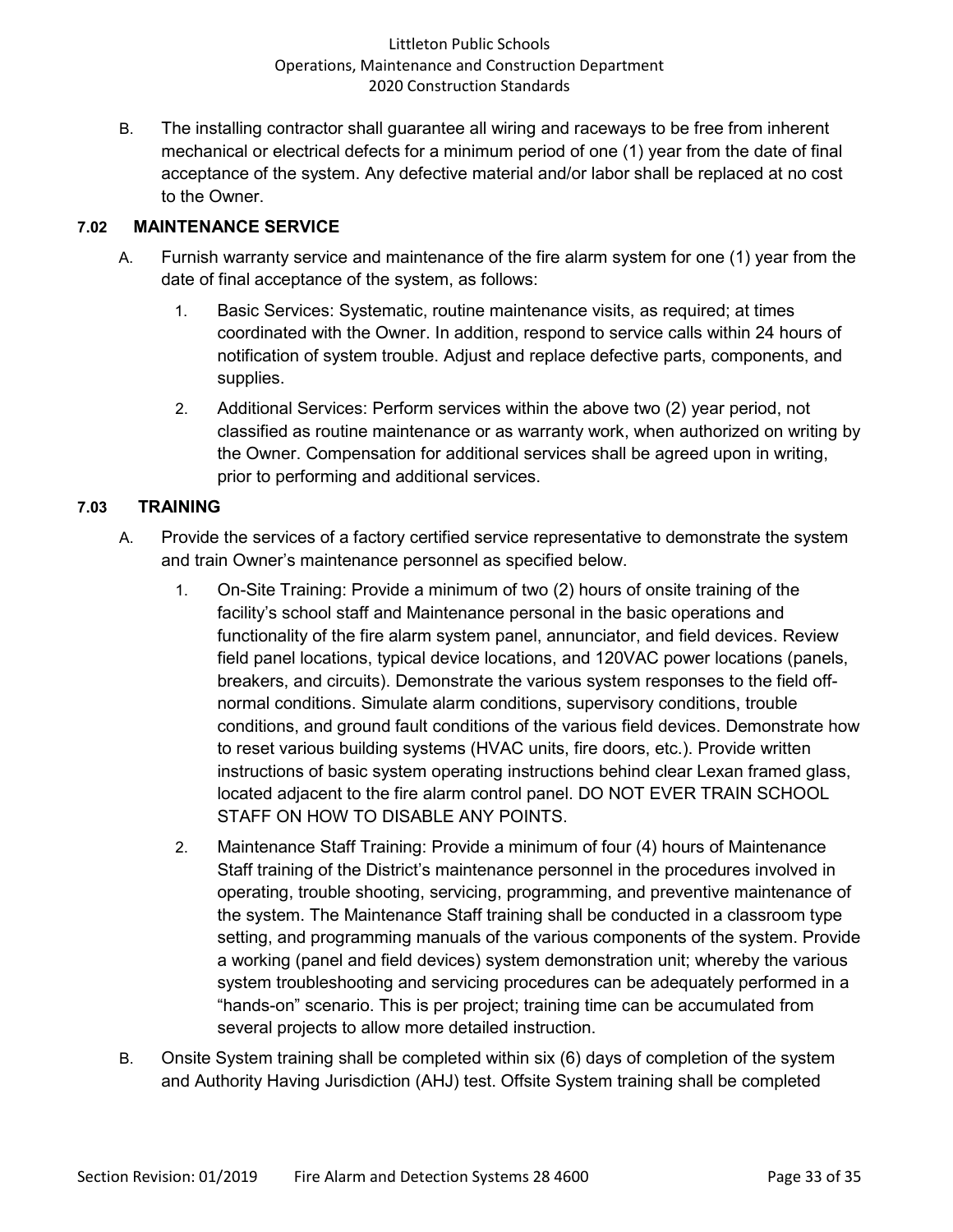within thirty (30) days of completion of the system and Authority Having Jurisdiction (AHJ) test, unless the District specifically directs an alternate training schedule.

- C. Schedule the onsite training with the District at least three (3) days in advance. Schedule the offsite training with the District at least fourteen (14) days in advance.
- D. Provide Notifier certification for one (1) LPS employee. Certification training course shall be virtual and shall be provided per project.
	- 1. Provide a minimum of eight (8) hours of training of the District's maintenance personnel in the procedures involved in operating, trouble shooting, servicing, programming, and preventive maintenance of the system. The offsite training shall be conducted in a classroom type setting, and programming manuals of the various components of the system. Provide a working (panel and field devices) system demonstration unit; whereby the various system troubleshooting and servicing procedures can be adequately performed in a "hands-on" scenario. This is per project and can accumulate training time from several projects to allow more detailed instruction.
	- 2. Provide access key to LPS for verifier tools and any other items needed to perform panel programming modifications.

## **7.04 Field Modifications**

- **A.** Include pricing for field changes in bid, as follows:
	- **1.** Provide 5% analog/addressable manual stations minimum 1.
	- **2.** Provide 5% of each type of automatic smoke or heat detector minimum 1.
	- **3.** Provide 5% of each type of smoke or heat detector base minimum 1.
	- **4.** Provide 5% of each type of audible, audible/visual, or visual notification appliance minimum 1 of each.
	- **5.** Provide 5% of each type of addressable monitor module minimum 1.
	- **6.** Provide 5% of each type of addressable control module minimum 1.

## **7.05 SPARE PARTS**

- A. Provide extra materials, as follows:
	- 1. Provide 5% analog/addressable manual stations minimum 1.
	- 2. Provide 5% of each type of automatic smoke or heat detector minimum 1.
	- 3. Provide 5% of each type of smoke or heat detector base minimum 1.
	- 4. Provide 5% of each type of audible, audible/visual, or visual notification appliance minimum 1 of each.
	- 5. Provide 5% of each type of addressable monitor module minimum 1.
	- 6. Provide 5% of each type of addressable control module minimum 1.
	- 7. Provide six (6) of each type of key.

## **PART 8 FIRE ALARM AND DETECTION SYSTEM ACCEPTANCE**